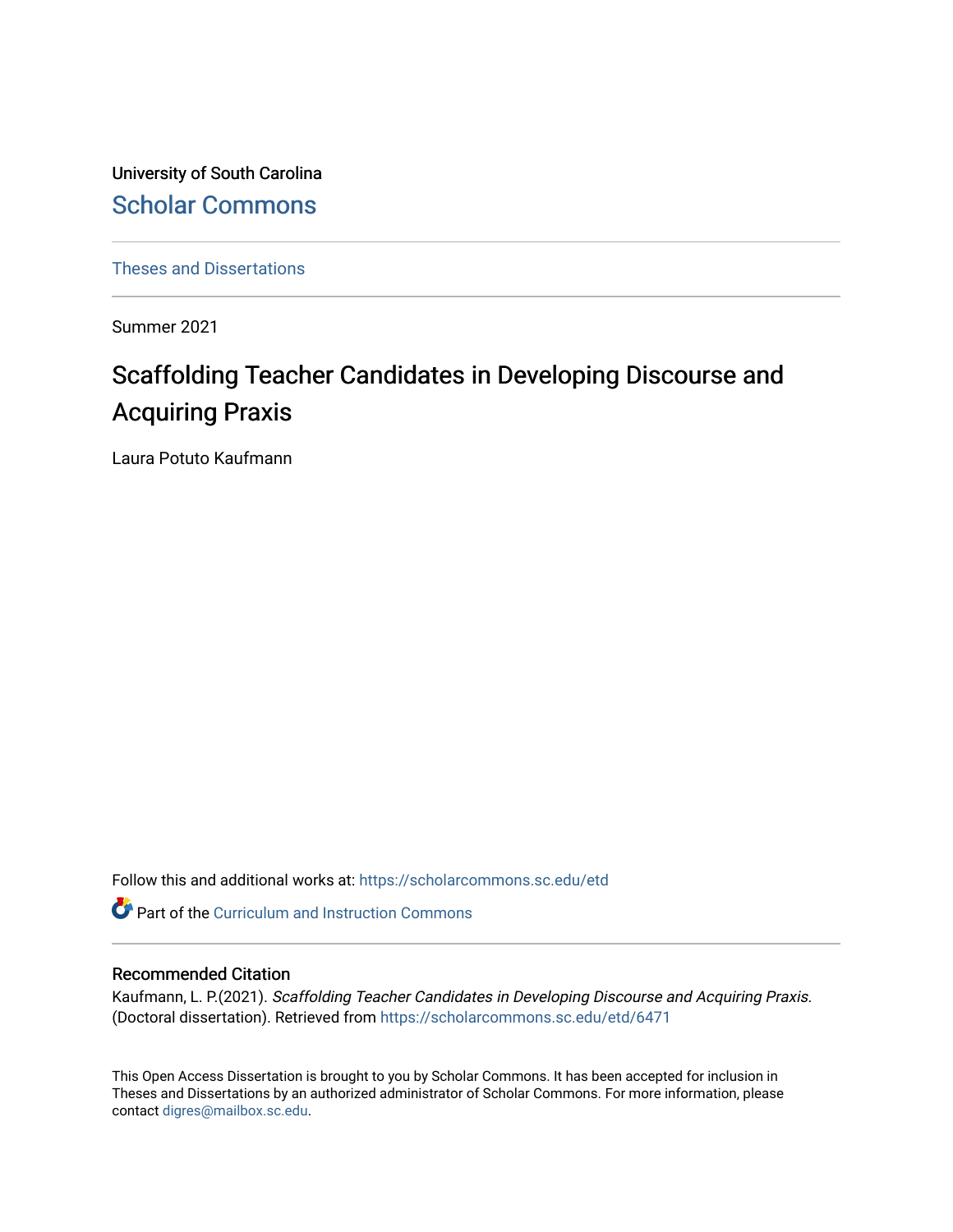# Scaffolding Teacher Candidates in Developing Discourse and Acquiring Praxis

By

Laura Potuto Kaufmann

Bachelor of Arts Clemson University, 1999

Master of Arts Furman University, 2005

# Submitted in Partial Fulfillment of the Requirements

For the Degree of Doctor of Education in

Curriculum and Instruction

College of Education

University of South Carolina

2021

Accepted by:

Todd Lilly, Major Professor

Elizabeth Currin, Committee Member

Rhonda Jeffries, Committee Member

Susan Fernandez, Committee Member

Tracey L Weldon, Interim Vice Provost, and Dean of the Graduate School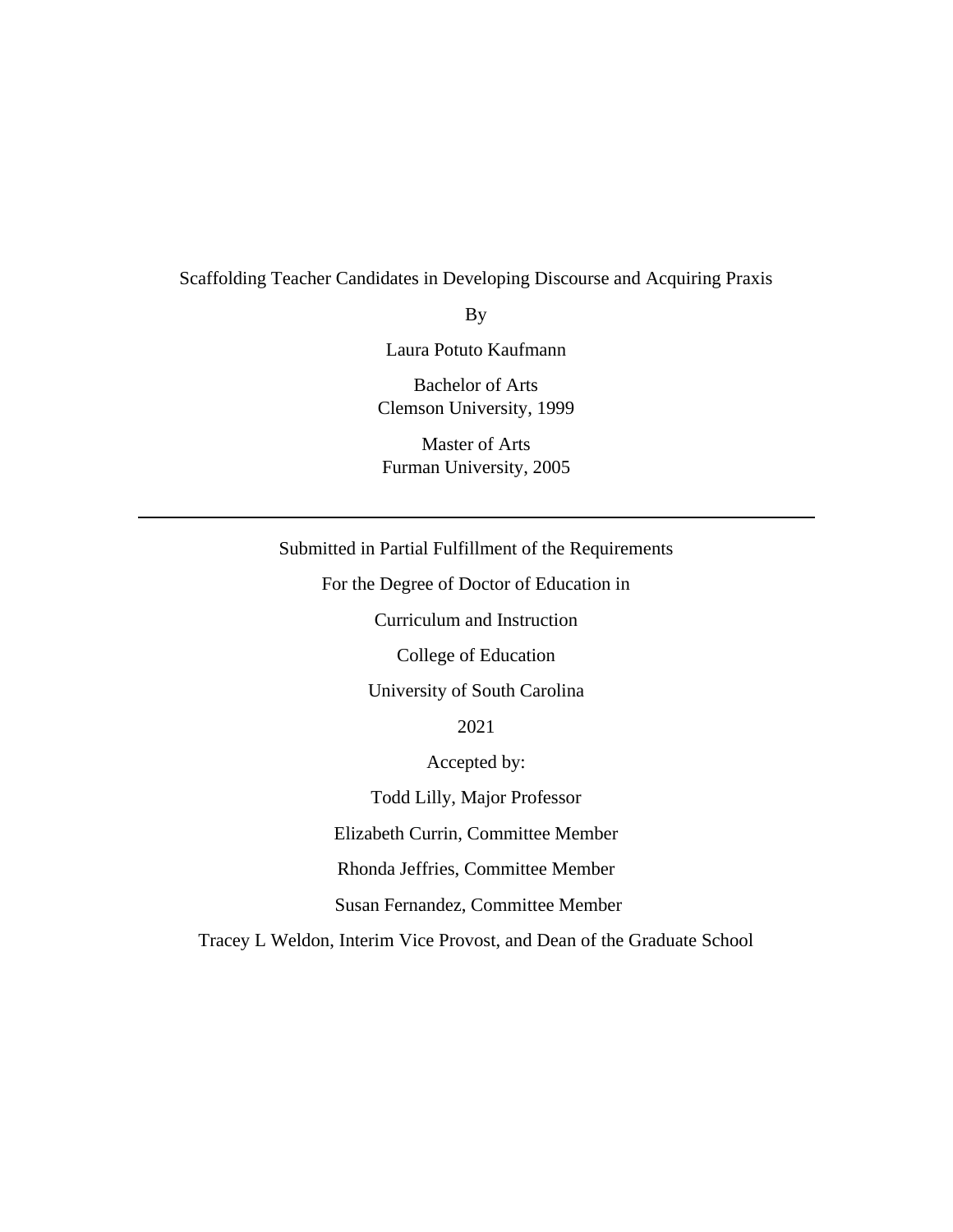© Copyright by Laura Potuto Kaufmann, 2021 All Rights Reserved.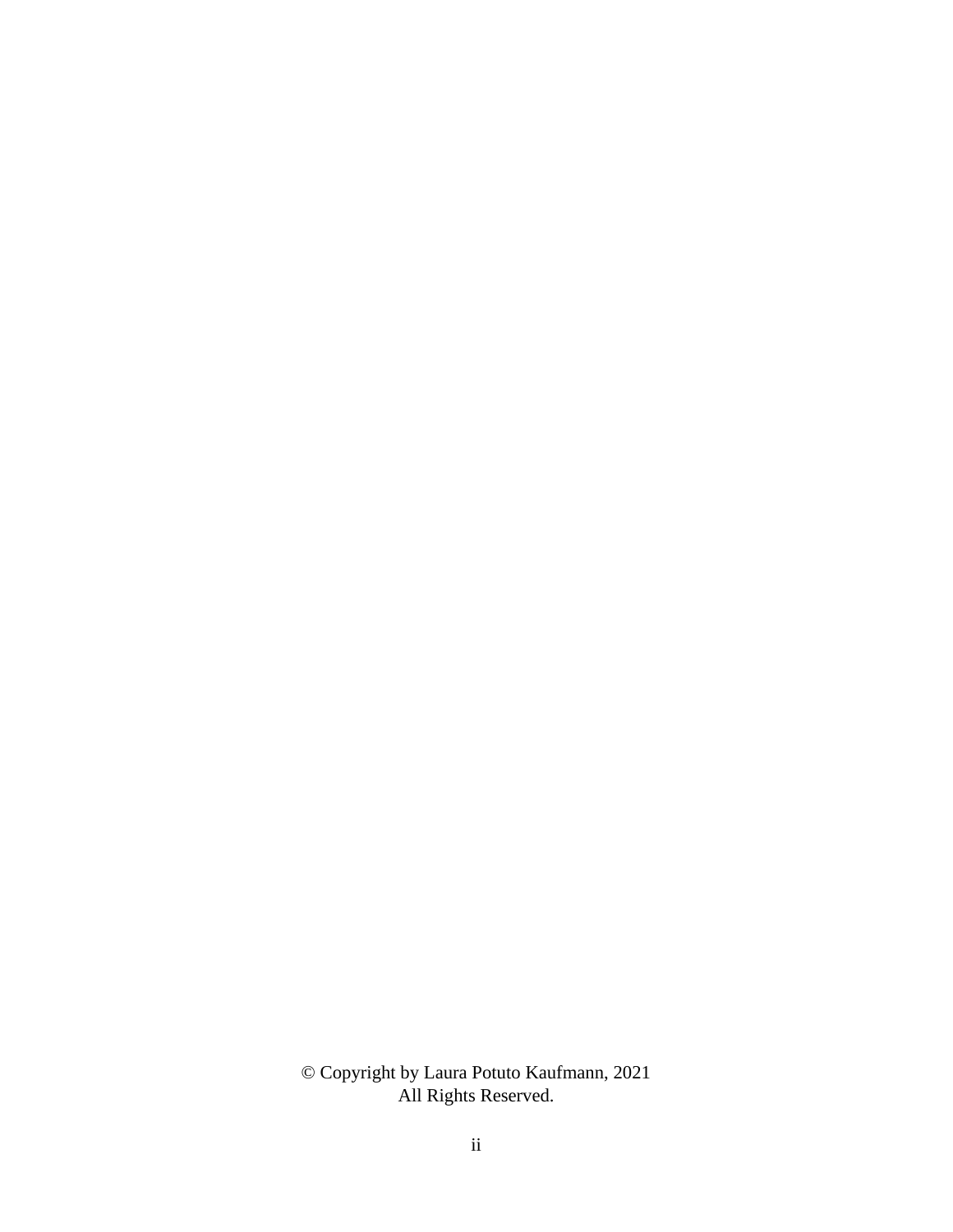# **Dedication**

To my husband Mark and my daughter Victoria for your unending love and unwavering support. This journey was traveled standing on your shoulders. This dissertation belongs to all of us.

To my mother and father, Michael and Rita Potuto, for always believing I was capable, even when I doubted myself. Look, Dad, there is no need for a deck now!

To all of my family and friends for supporting me throughout these last three years. I cannot express just how much your optimism and encouragement meant to me. I am grateful that all of you are a part of my village.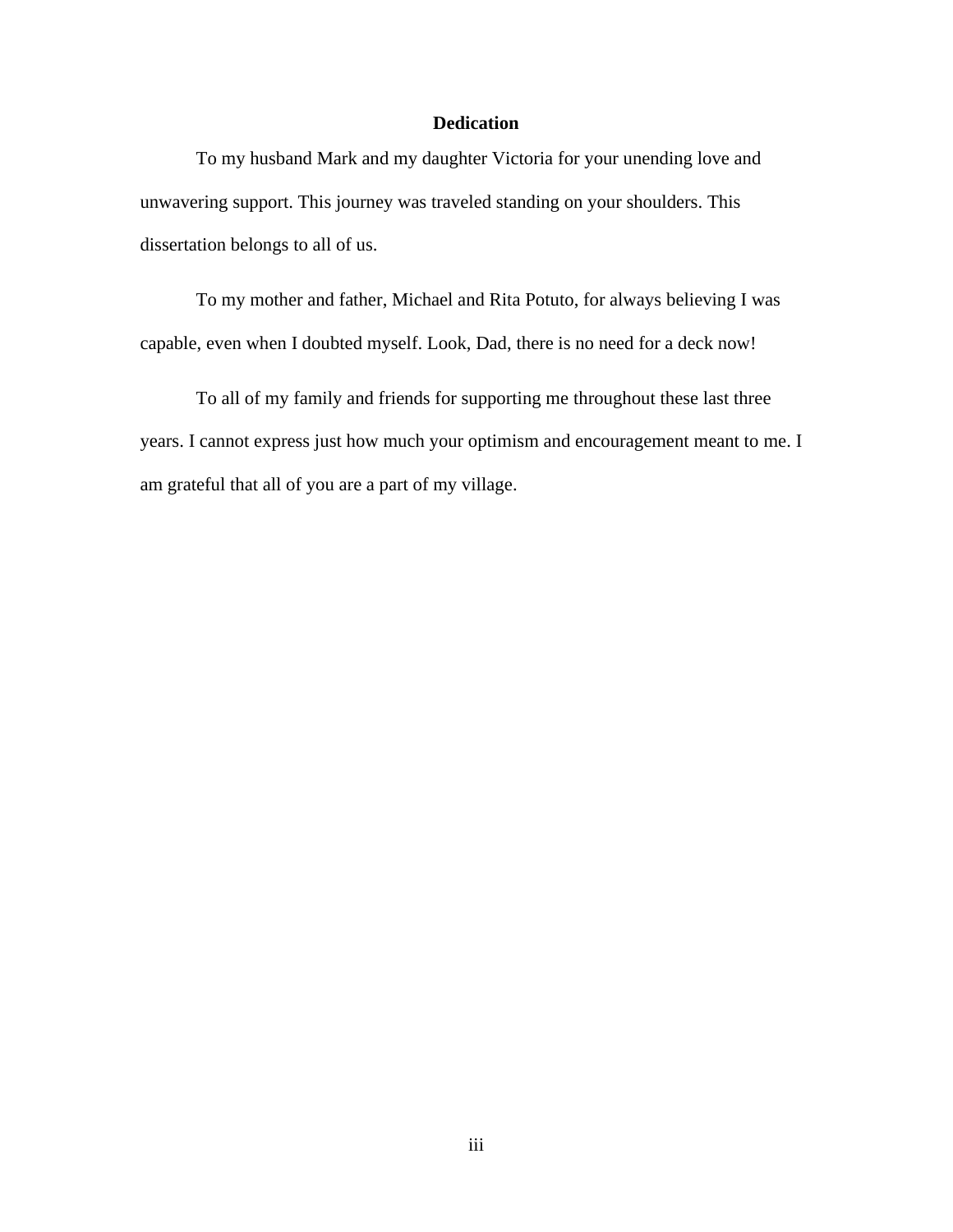# **Acknowledgments**

First and foremost, I am extremely grateful to my supervisor Dr. Todd Lilly for his invaluable advice, endless patience, and continued support throughout this program. Additionally, I would like to thank the members of my committee, Dr. Elizabeth Currin, Dr. Rhonda Jeffries, and Dr. Susan Fernandez, for giving of their time and talent to lend their technical and academic expertise to forming my dissertation. Finally, I would like to thank those teachers who participated in my research study for their willingness to affect positive change.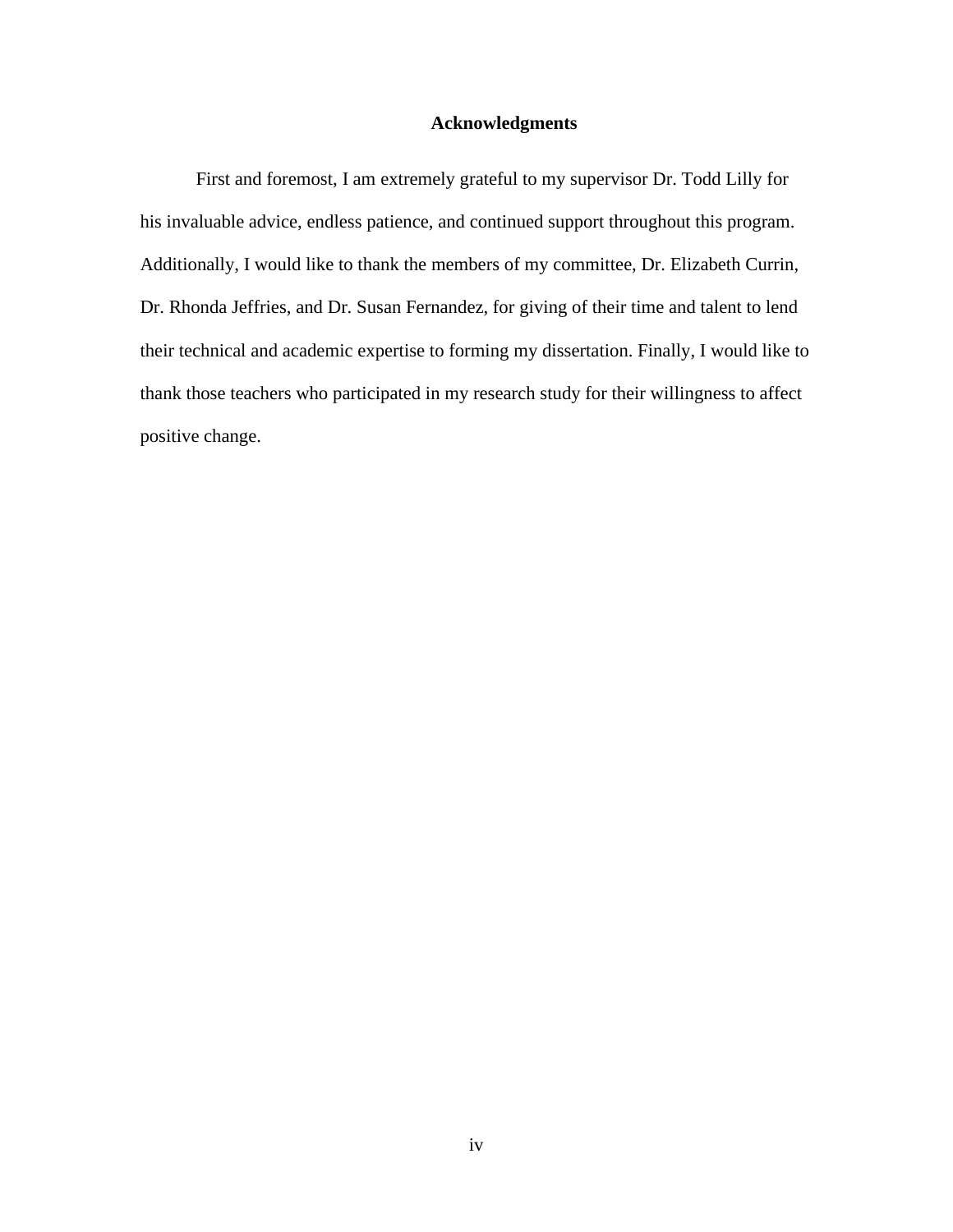#### **Abstract**

This study examines what scaffolding practices impacted how teacher candidates assume teacher Discourse and develop teaching praxis. Vygotsky's Zone of Proximal Development, Bruner's Scaffolding, and Gee's Discourse are used as a framework for this research. Using data from surveying and interviewing six new practicing teachers from two educator preparation programs, the qualitative analyses suggest that scaffolding through modeling, practice, and reflection have the strongest impact on how teacher candidates develop their Discourse and praxis.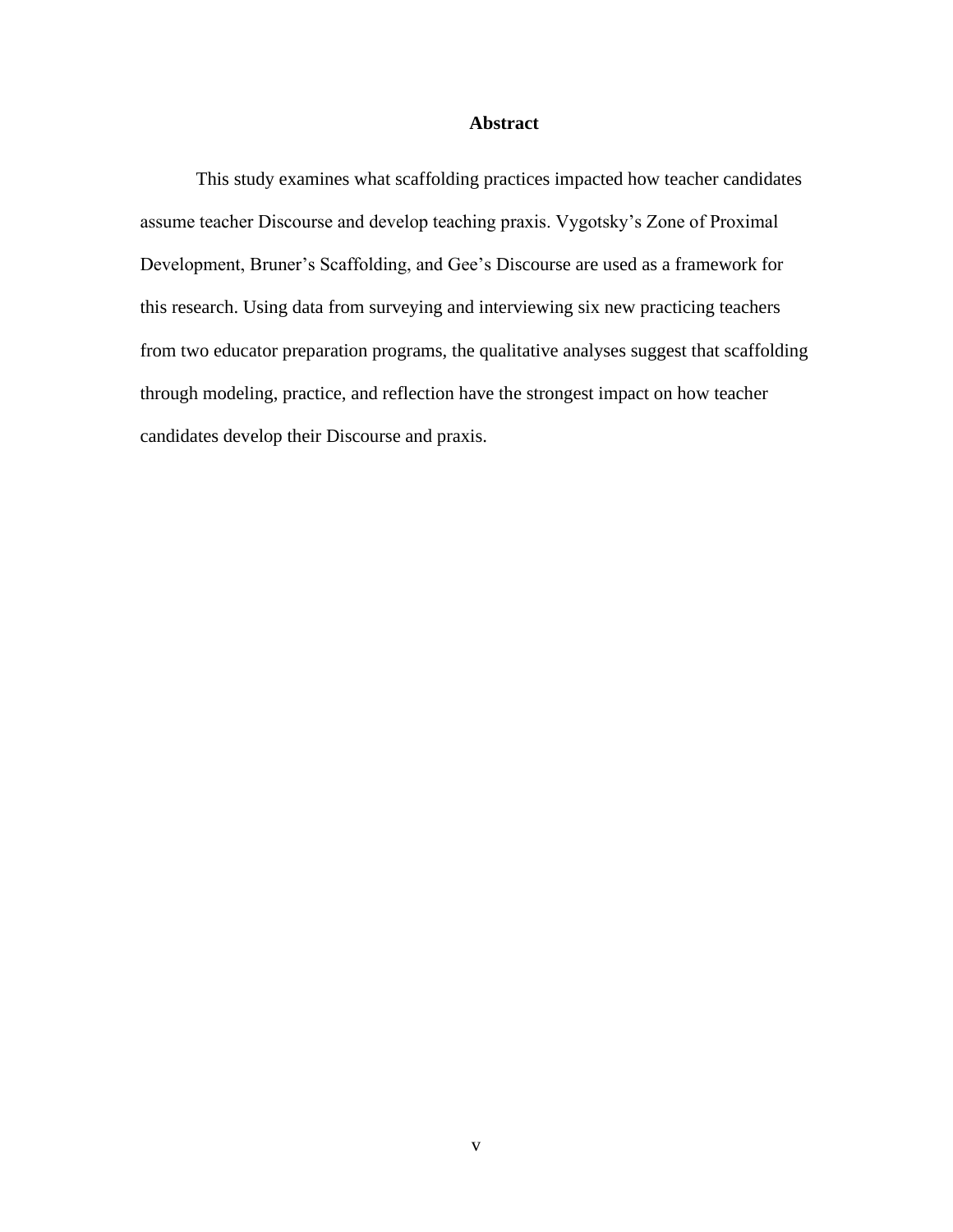| <b>Table of Contents</b> |
|--------------------------|
|--------------------------|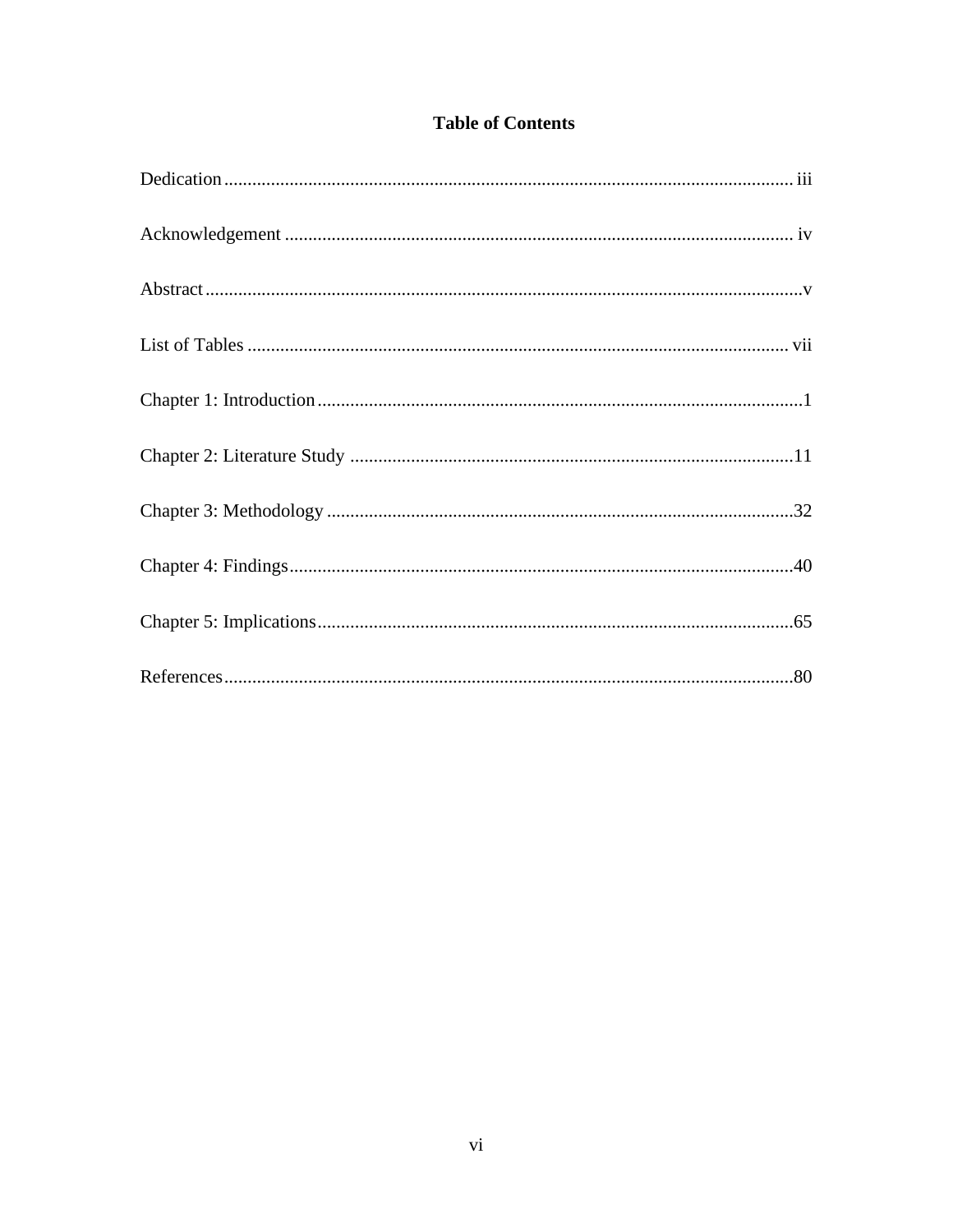# **List of Tables**

| Table 4.2 Participants' Opinions About Their Current Teaching Practice57        |  |
|---------------------------------------------------------------------------------|--|
|                                                                                 |  |
|                                                                                 |  |
| Table 4.5 Participants' Opinions About How Effective Their EPP Was in Preparing |  |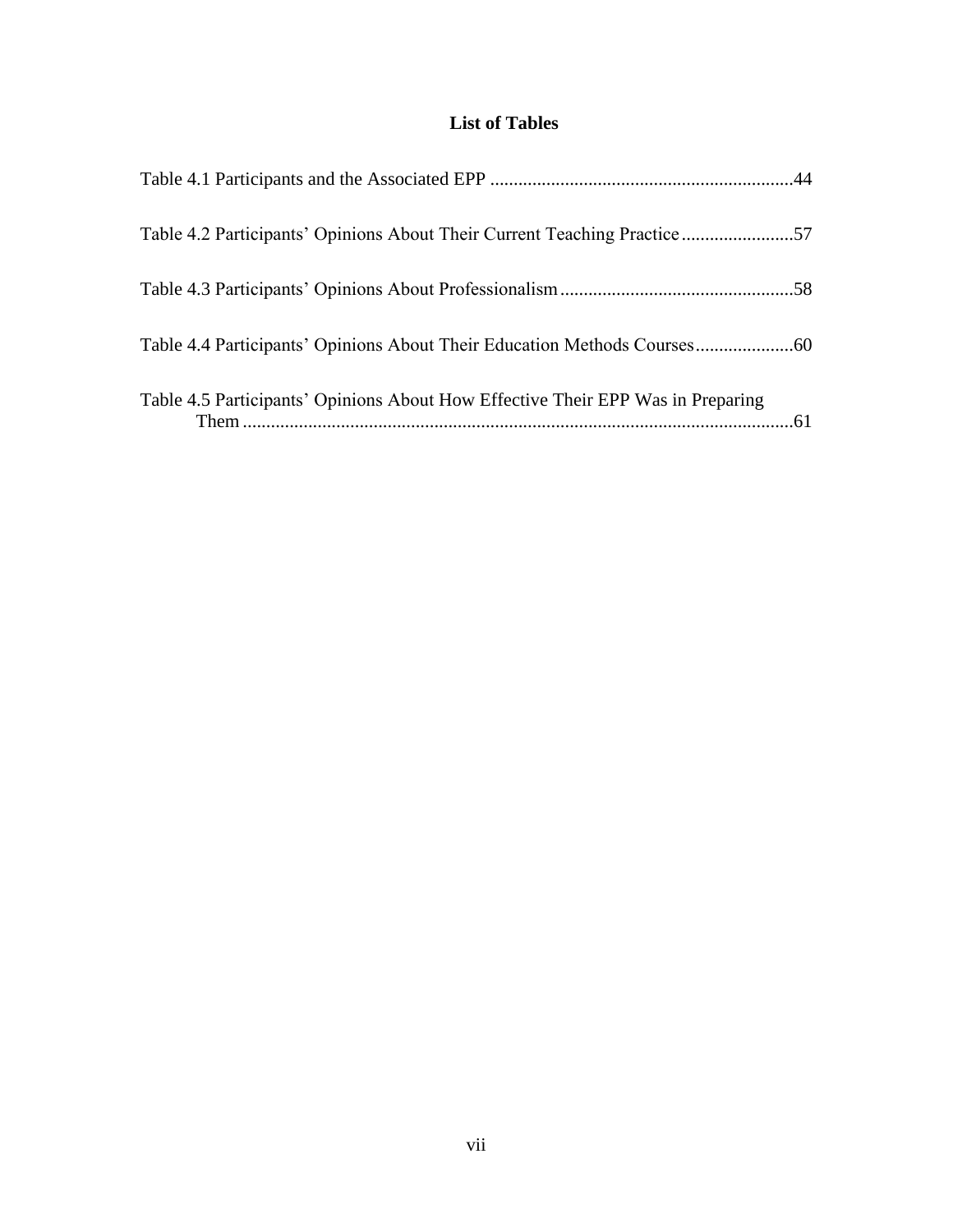#### **Chapter 1: Introduction**

It was around 4:00 pm, and I was teaching Education Issues and Trends, or as the teacher candidates call it "Pullback." This is a course where student teachers return to the university campus twice a month to touch base with university instructors, revisit curricular requirements, and reflect on their time as student teachers. To start each Pullback, students are allowed to meet in small groups to discuss what they are observing in the field, what struggles they are experiencing, and what triumphs they are celebrating. One evening. while listening to the student teachers' conversations, usually a highlight of teaching for me, I was unnerved. It was quite normal to have a few student teachers in every Pullback who were disgruntled or flailing, but on this night (March 11, 2019), the conversations were spreading among the groups and seemed to be getting quite heated. Understanding that they were not going to care what I had to teach them when they were in this mindset, I turned over the class to the teacher candidates to allow them to articulate their feelings, views, and experiences. This group of candidates took the opportunity to compare their experiences. Sam started the conversation by saying, "I was just telling my group that my cooperating teacher let me try a science experiment that we learned in Dr. H's class and then Judy got upset." Judy picked up, saying:

I got upset at the situation not at Sam! I like my cooperating teacher, but I am frustrated because she hands me the lesson plans that the team writes and that is what I have to teach. How am I supposed to figure out my teaching style like that?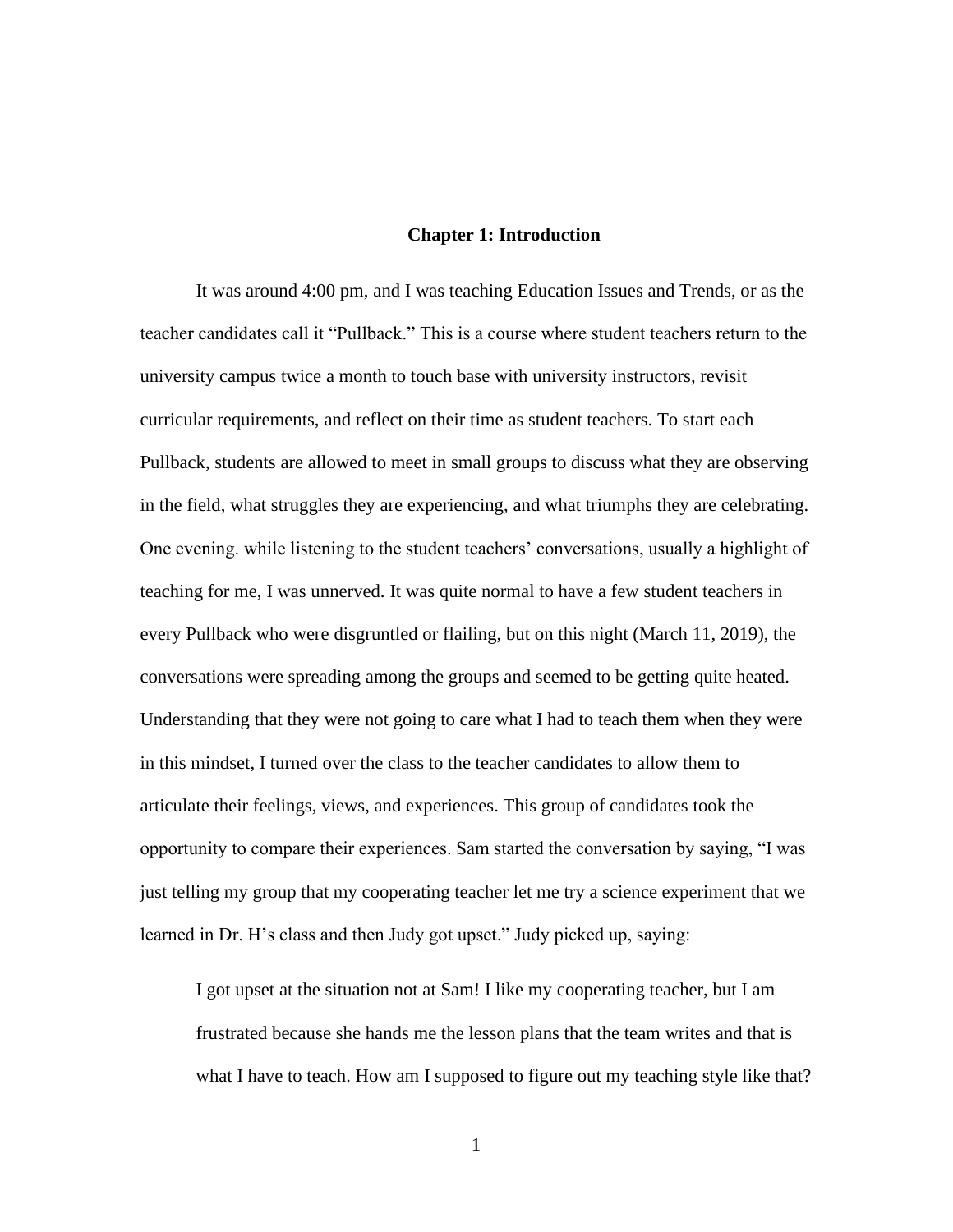The rest of that evening, we brainstormed ideas for addressing their concerns, but I was still left with concerns of my own. I sat down that night and wrote in my teaching journal, as is my habit:

Tonight, I got a gut punch because I hate to see these kids so lost. Even the ones who are having a solid student teaching experience are feeling the strain from their peers. So, how do I fix this? Is this something that even can be fixed? I realize, as a teacher, sometimes you deal up Aces and sometimes you deal up Duces [*sic*], but as a whole, I believe we are doing a solid job teaching our crew how to be successful. We have a good relationship with the district; we don't let our group student teach if we don't think they are ready to fly. Every one of them has an equal foundation even if they don't understand it equally. So why are their teaching experiences so different? Is it an "us" problem, a "them" problem, a more than just "us" problem? Frankly, it can quickly become an all of us problem if student teachers leave student teaching not ready to teach.

As I continued to reread that journal entry and reflect upon that evening's occurrence, I knew that I had to uncover what I could do in my practice to address the evident disconnect between teacher candidate preparation and student teaching experience.

Educator Preparation Programs (EPPs) are sequences of classes and experiences intended to take teacher candidates on a journey from being students concerned about their learning to teachers concerned about the learning of others (Gonzalez et al., 2017). In the United States, approximately 26,000 EPPs serve close to 200,000 teacher candidates (Greenberg et al., 2011; Kuenzi, 2018). These candidates spend an average of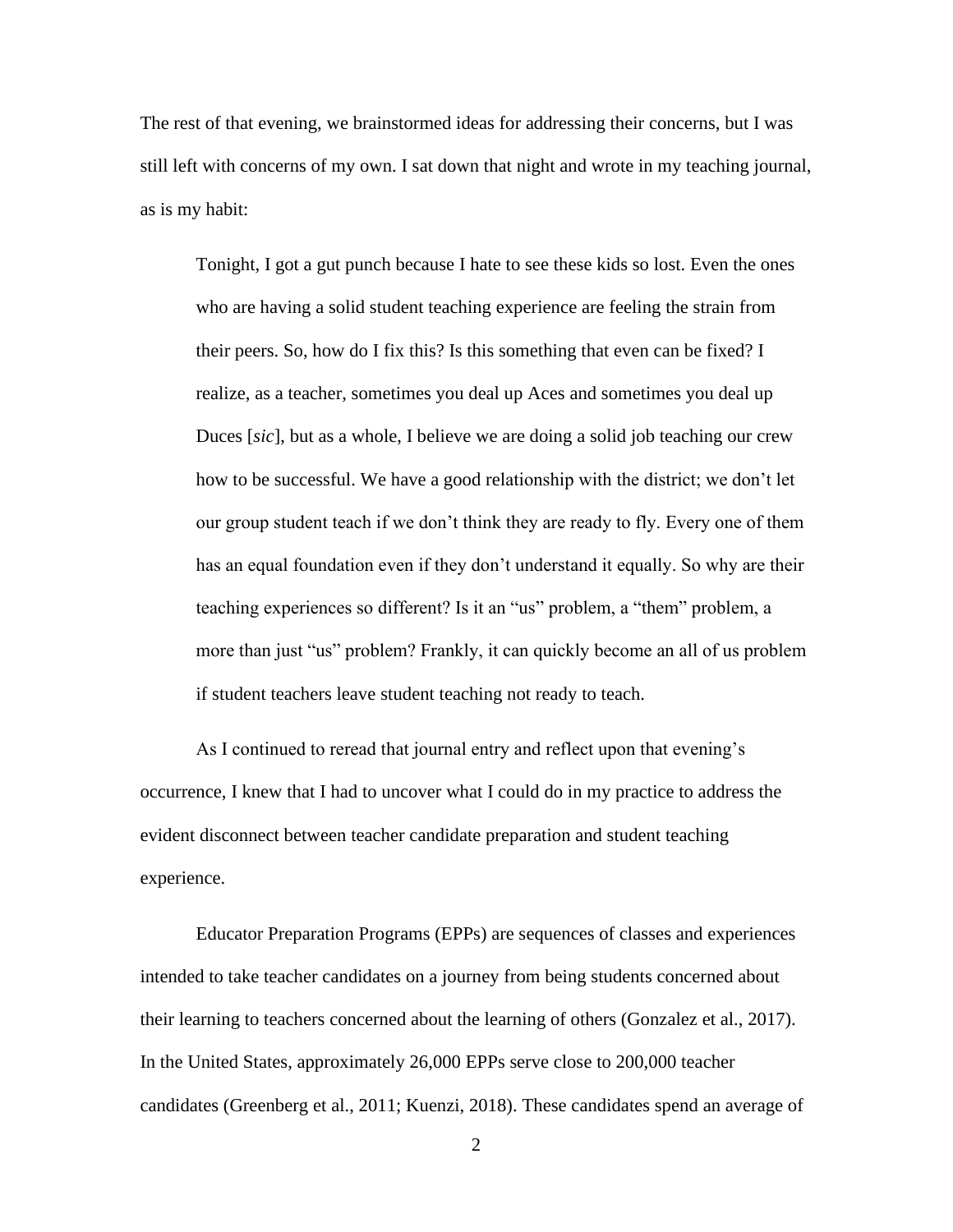400 hours (Greenberg et al., 2011) in the K–12 environment, during which, many student teachers are left wondering about the purpose behind the theory they learned (Merk et al., 2017). At the same time, many teacher educators wonder how they can scaffold these future teachers in the discourses they need to educate students beyond simply teaching content (Hatch et al., 2016; Strangeways & Papatraianou, 2016).

For many years, EPPs have recognized the need for redesigning the student teaching experience so that teacher candidates, under the guidance of quality mentors, experience working with students in authentic ways (Darling-Hammond, 2006; Zeichner, 2010). According to McMahan and Garza (2016), "Teacher education should focus on providing innovative field experience options and time for reflection" (p. 3). The Council of Accreditation of Educator Preparation (2013) states as one of the components of quality, "The provider demonstrates, through structured and validated observation instruments and/or student surveys, that completers effectively apply the professional knowledge, skills, and dispositions that the preparation experiences were designed to achieve" (Standard 4.2). Therefore, EPPs need to provide practice designing lesson plans based on students' needs; interaction with real-world scenarios; theoretical understanding to be articulate in why teaching practices are effective; and high-quality, realistic field experiences.

#### **Problem of Practice**

The student teaching experience is intended to facilitate the transfer from educational theory to effective practice (Daniels et al., 2016; Hatch et al., 2016; Stenberg et al., 2016; Strangeways & Papatraianou 2016). It is the time when theory, practice, idealism, and reality meet (Fallin  $& Royse, 2000$ ). Student teaching is an essential time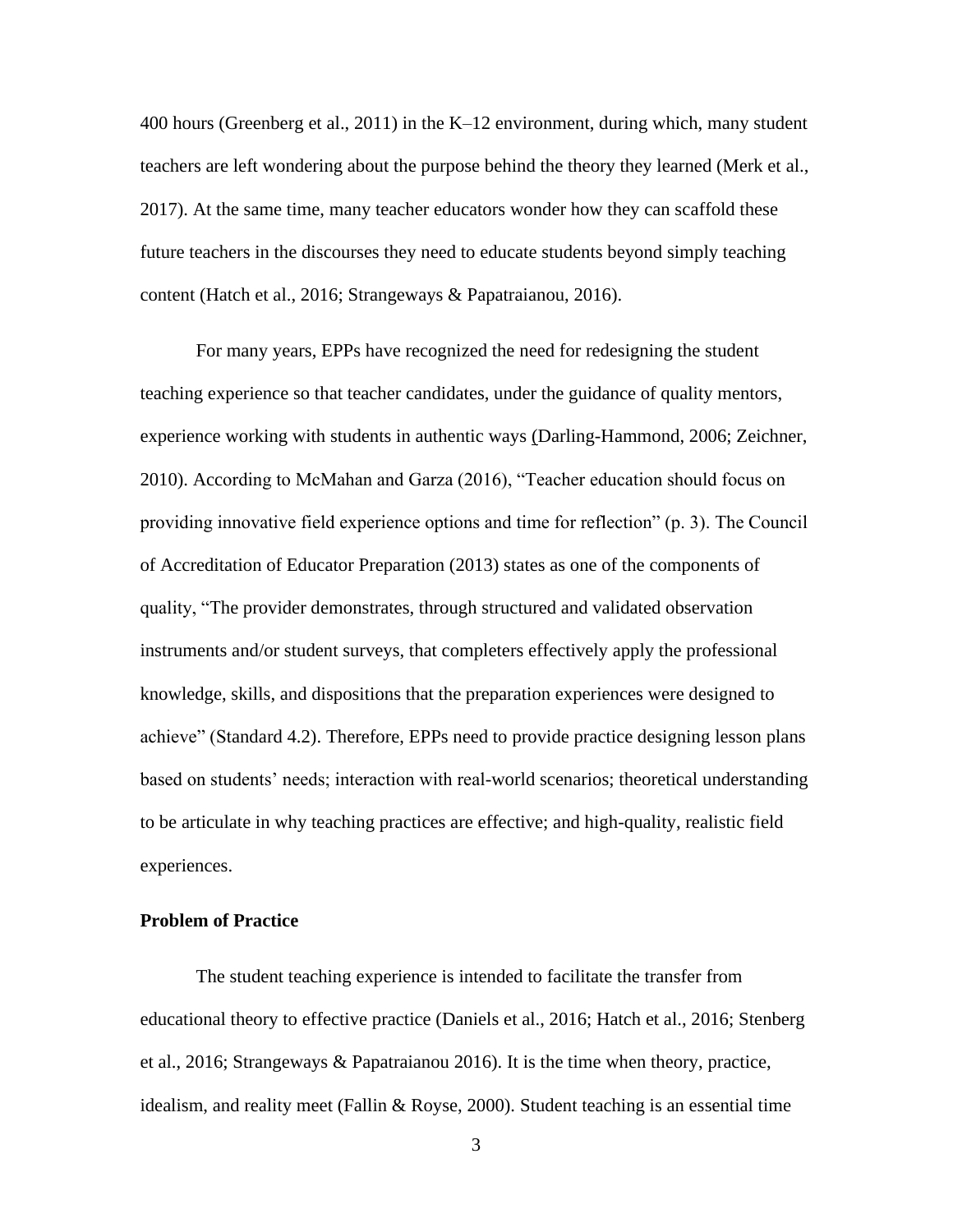for teacher candidates to finetune their concepts of directing learning and for reflecting on teaching effectiveness (Swinkels et al., 2013), yet teacher candidates undergo dramatically different experiences during their student teaching. Some teacher candidates easily translate the Discourse of the EPP into pedagogically sound praxis, others attempt to implement pedagogy into practice, and still others fail to apply learned pedagogy at all (Woods & Weasmer, 2003). Unfortunately, when faced with the reality that in implementing teaching strategies one size does not fit all, teacher candidates often default to the teaching Discourse of the mentor, which may or may not align with evidence-based pedagogy (Bingham et al., 2014; Daniels et al., 2016; Merk et al., 2017). During the student teaching process especially, teacher candidates often find themselves deferring to the Discourse of the school, the preference of their cooperating teacher, and the path of least resistance (Matoti & Lekhu, 2016; Walsh, 2018). This is problematic for the teacher candidates who are still trying to develop their teaching literacy and practice, the schools who are hiring teachers who are insecure in their teaching praxis, and the students who will have neophyte teachers who are struggling to find a teaching personality all their own (Greenberg et. al., 2011; Walsh, 2018).

Understanding this potential disconnect between the pedagogy that teacher candidates learn and the methods through which they are expected to teach, I aimed to understand what factors teacher candidates felt impacted their ability to apply their learned teacher Discourse and learned pedagogy during their student teaching. By understanding how teacher candidates perceive the interrelationships between Discourse and praxis, and with insight into what factors most impact teacher candidates'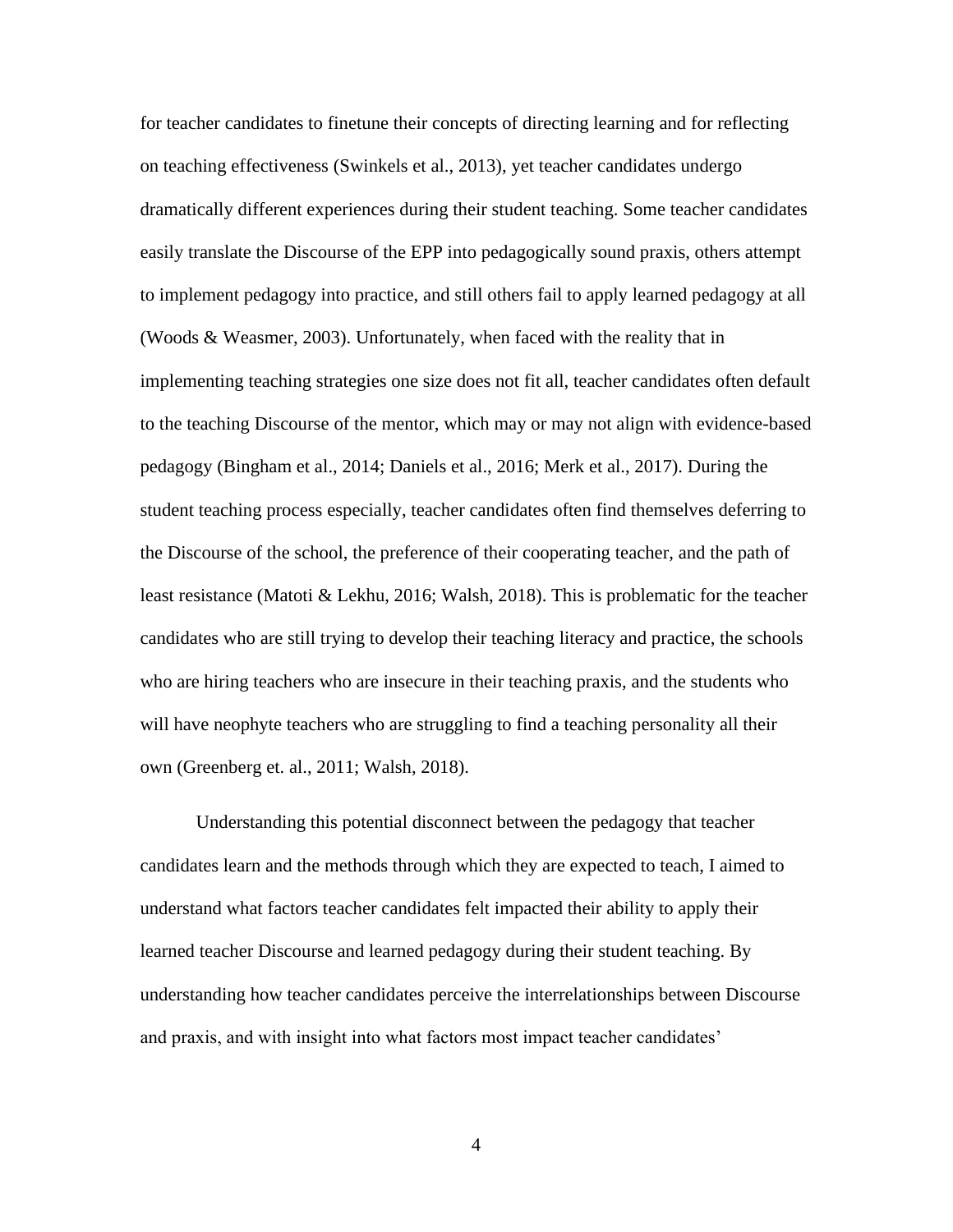instructional decision making, as a teacher educator I will be better prepared to help teacher candidates bridge theoretical pedagogy into effective practice.

#### **Theoretical Framework**

Crossing the bridge from theoretical to practical requires considering where a learner begins their journey: their starting point impacts how actively scaffolded learning affects them and how they navigate the social Discourse of the learning environment (Day & Goldston, 2012; Peercy & Troyan, 2017). Furthermore, learning is not a single function but a complex interaction within the mind. Given that learning happens in various domains of human functioning (Eun, 2018), effectively connecting theory and practice comes through a novice learner's practicing skills under the tutelage of a mentor through both formal and informal experience.

When mentors consider the learner's zone of proximal development (ZPD), the learner can more effectively internalize what was learned through either formal or informal experiences. Vygotsky (circa 1930) indicated the ZPD is that space between what an individual can cognitively do on their own and what they can cognitively do under the guidance of an expert acting as a mentor. The mentor's job is to help the novice build upon prior knowledge and move from simple understanding to complex problemsolving—what Bruner referred to as scaffolding:

More often than not, it involves a kind of "scaffolding" process that enables a child or novice to solve a problem, carry out a task or achieve a goal that would be beyond his unassisted efforts. This scaffolding consists essentially of the adult "controlling" those elements of the task that are initially beyond the learner's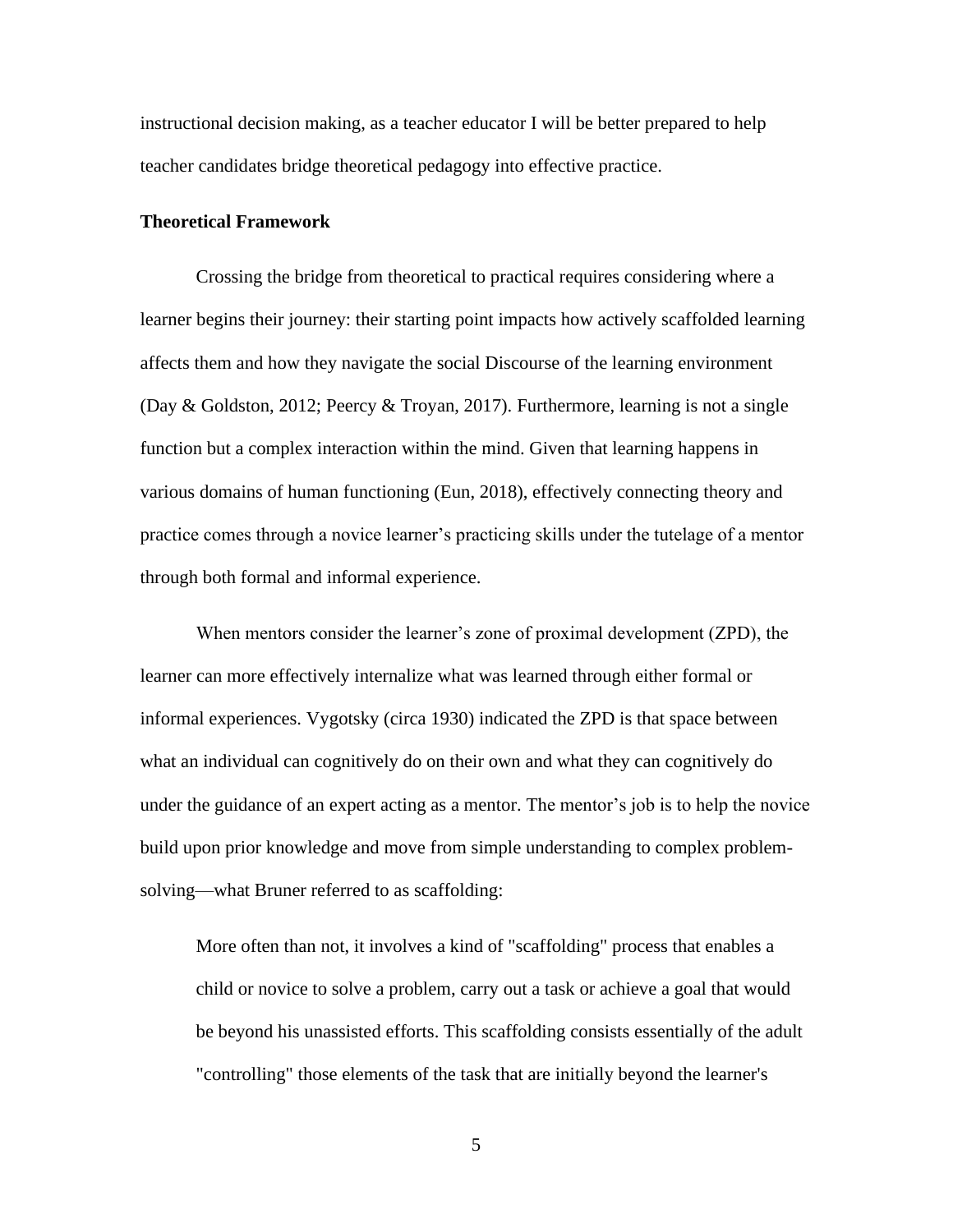capacity, thus permitting him to concentrate upon and complete only those elements that are within his range of competence. (Wood et al., 1976, p. 90)

Therefore, scaffolding allows the novice learner to create their own understanding within the proper context while gaining the confidence needed to transfer the learning to new situations.

Transferring knowledge and facilitating more effective scaffolding between novice and mentor requires considering the importance of Discourse. Sharpe (2006) indicates, "The notion of scaffolding is congruent with the essentially social nature of learning and affirms the importance of language in making meaning within this process" (p. 212). Daily, people interact with one another. In those interactions, they communicate information and make assumptions. It is often assumed that discourse is simply a part of that communication, yet Discourse is much more. According to Gee (2015):

When we speak or write we simultaneously say something ("inform"), do something (act), and are something (be). When we listen or read, we have to know what the speaker or writer is saying, doing, and being in order to fully understand (p. 419).

Full understanding means understanding both the semantics, or how something is defined, and the situational meaning, or how something is applied (Gee, 2016). Therefore, Discourse depends on the situation, the environment, the communicator, and the receiver. In the case of transferring knowledge and scaffolding, Discourse can be quite complicated. Through Discourse, learners discover the social norms of a school and become part of a community (Gee, 2015; Manouchehri, 2002). The reality is, "Entering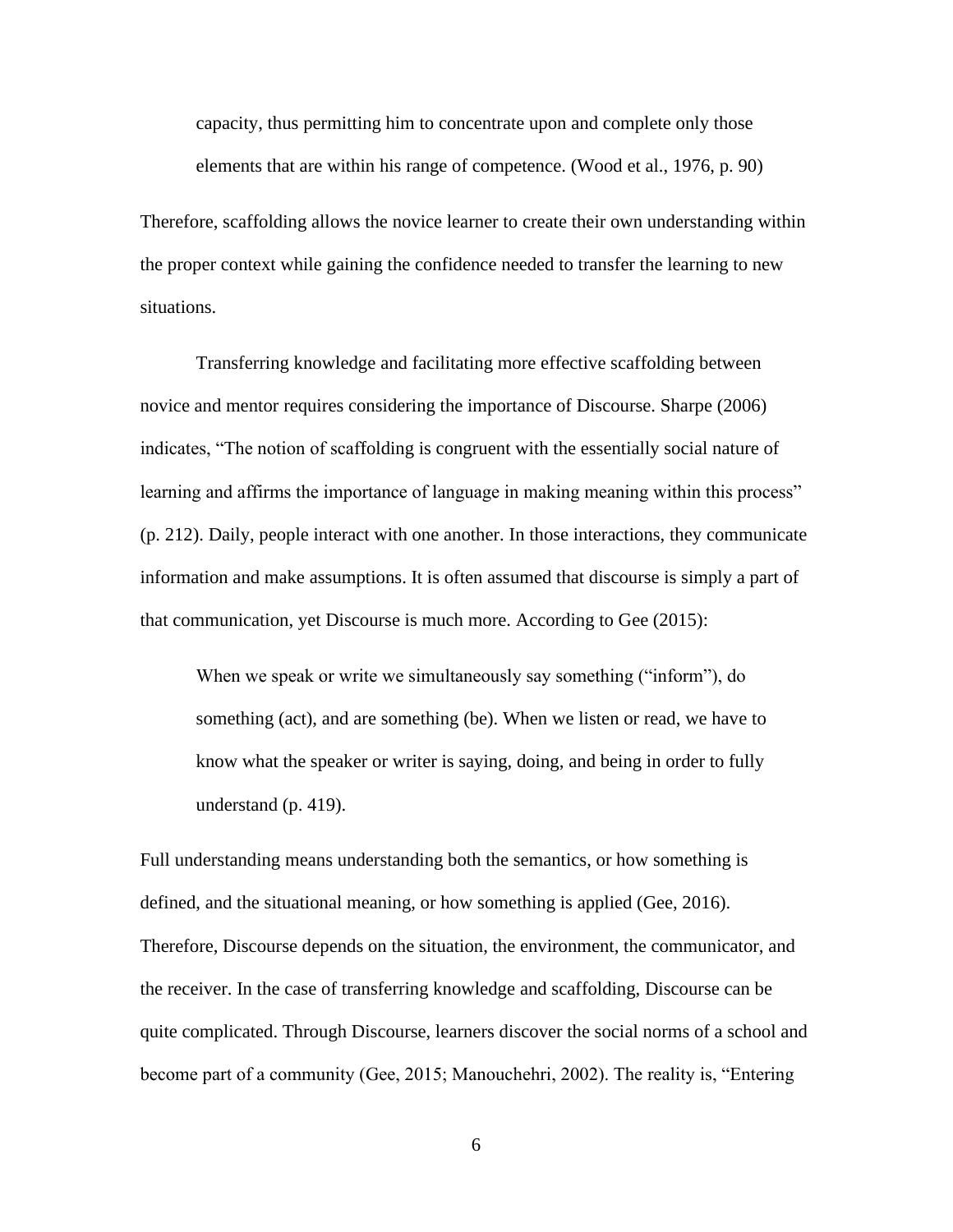any educational setting is to enter a culture which holds and maintains its own normative structures" (Manouchehri, 2002, p. 716). Not only must the learner transfer and apply content, but they also must uncover the intentions behind the Discourse of the mentor and convey their intentions clearly to avoid misconstruction.

#### **Research Questions**

The purpose of this study was to explore the factors that impact student teachers' translation of learned pedagogical theory into instructional practices during their student teaching experience from the perspective of elementary teacher candidates in EPPs.

This qualitative research followed a narrative phenomenological study design. The qualities of qualitative research include the holistic account of how participants and researcher make meaning of the issues being studied based on multiple sources of data and inductive and deductive reasoning (Creswell & Creswell, 2013). Also, according to Creswell and Creswell (2013), action research has multiple purposes including the investigation into a problem of practice. Considering the purpose of this study is to explore the factors that impact student teachers' translation of learned pedagogical theory into instructional practices and considering that the researcher is innately a part of the account of the research, I determined that a qualitative action research study would best meet the research objectives. Since this research is so heavily dependent on the personal perspectives of the participants, I determined that a narrative phenomenological research study would be most effective. Narrative studies ask participants to share stories of their individual experiences and phenomenological research focuses on how the participants have perceived the lived experience (Merriam  $&$  Tisdell, 2016). By combining the stories of the researcher and the participants, the researcher can form a collaborative narrative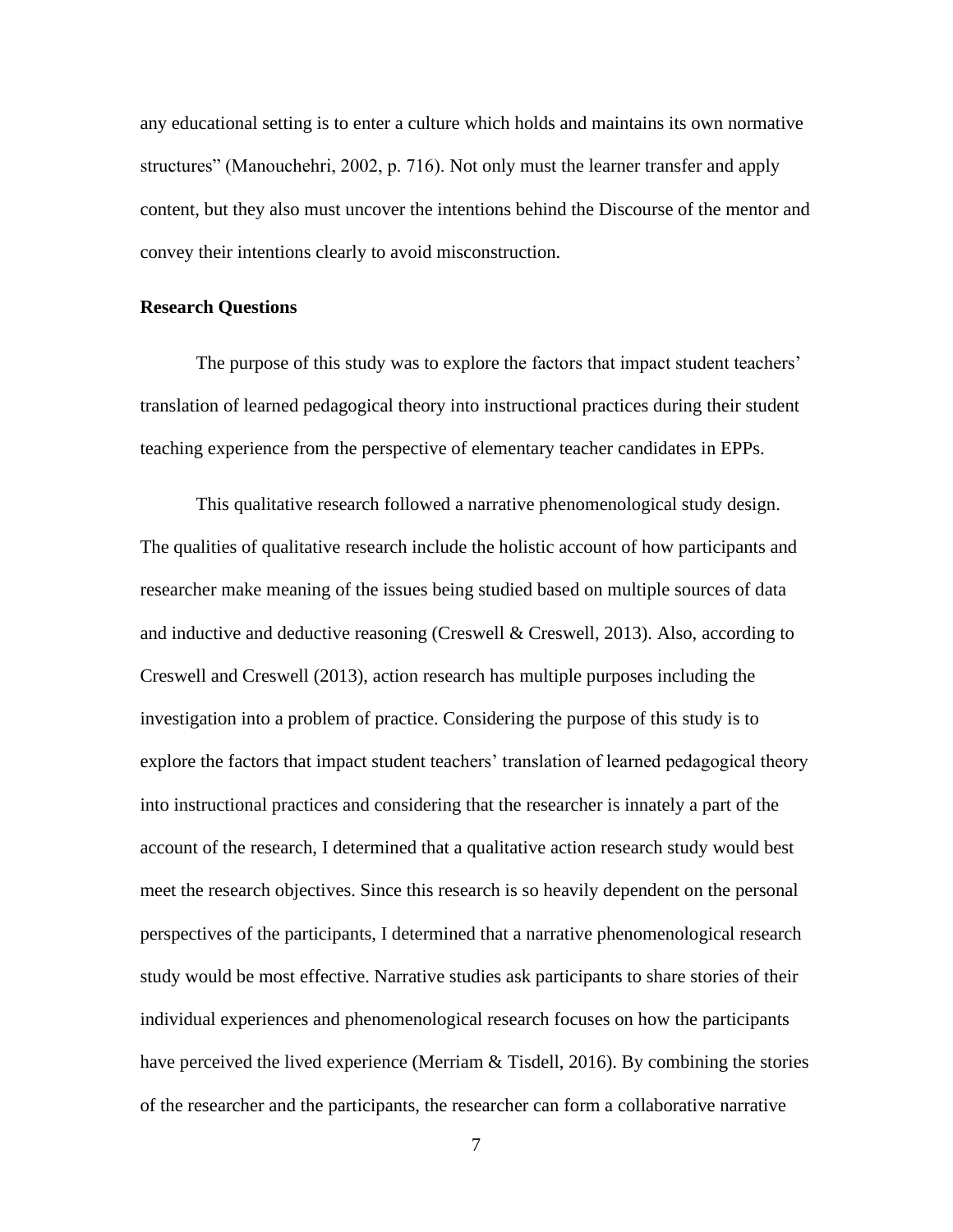about the collective experience regarding the research question (Butina, 2015; Creswell & Crewell, 2013). The research question that drove this study is:

*According to the perceptions of new teachers, what scaffolding practices, included in an elementary Educator Preparation Program (EPP), impacted how teacher candidates assume the Discourse and develop the praxis of a teacher?* Included within this broader question are the sub-questions:

- 1. What scaffolding practices had the greatest impact on the development of their teaching discourse and the acquisition of their praxis?
- 2. How did the setting of the methods classes, in the k–12 environment or the university setting, impact the development of their discourse?

#### **Researcher Positionality**

Researchers must examine their positionality by reflecting on the stance they take in relation to the context, location, and participants of the research (Herr & Anderson, 2015). A researcher's positionality "will determine how they frame epistemological, methodological, and ethical issues in the dissertation" (Herr & Anderson, 2015, p. 30). In the case of this study, I take the position of an outsider in collaboration with insiders. My role in this study is one of the interviewer and data collector who must, especially in the initial interview, allow the participant to lead the discussion and tell their story, including the elements they see as most important. In the remaining interviews, I had the task of forming guiding questions while maintaining the critical role of an audience for the story rather than the author. Not until the end of the research, where the stories are combined to tell of the collective experience, will my role as a teacher educator become relevant. As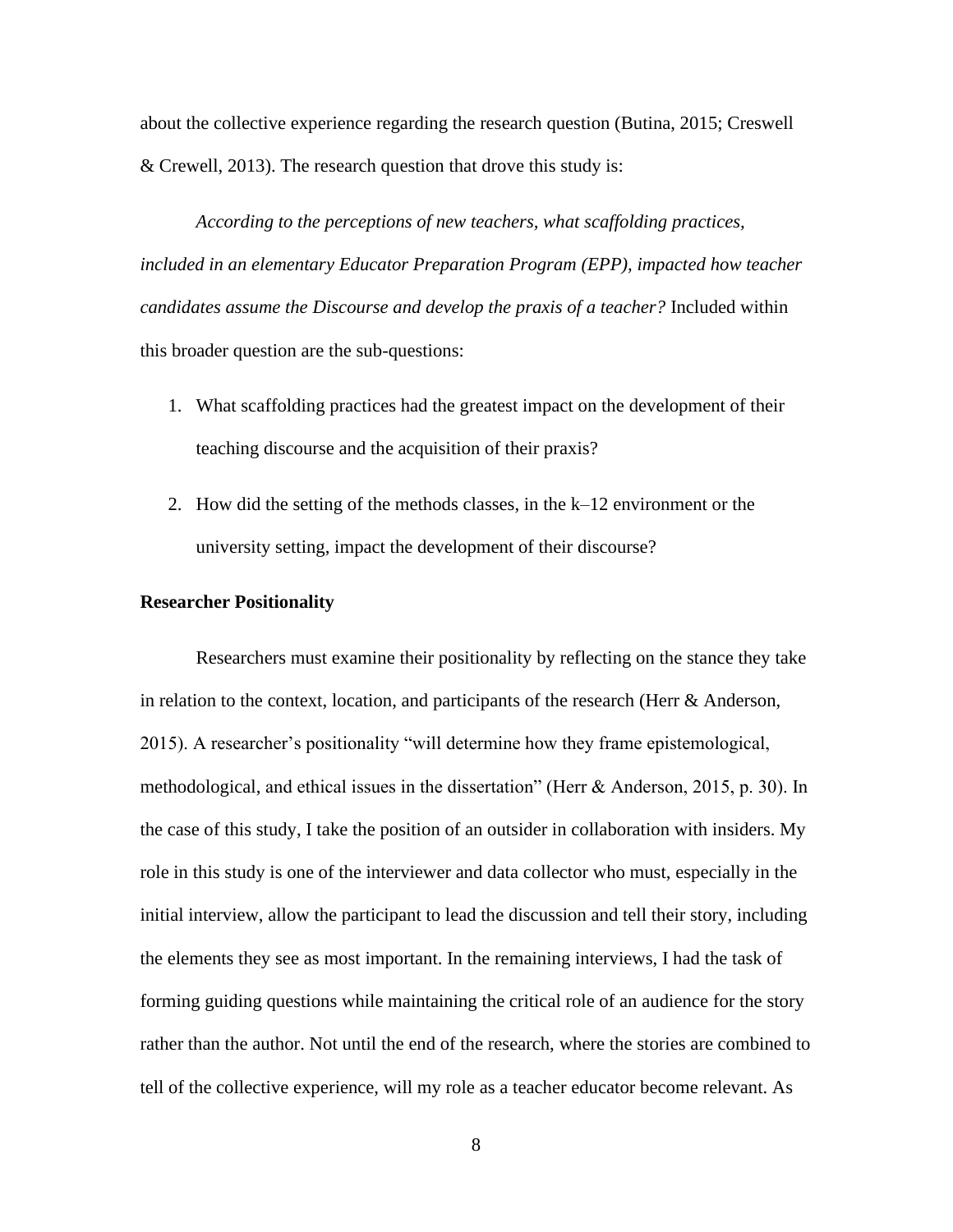such, it is important to recognize that I was a middle school teacher for 10 years and within those years, I was a mentor for five student teachers. Additionally, I have been a teacher educator for 10 years at the university where the research is being completed, having taught educational methods courses and the university course associated with student teaching and having acted as a university supervisor for the student teaching experience.

#### **Research Design**

The setting for this research combines a public community university in the Upstate of South Carolina and the associated flagship university. The public community university maintains a traditional EPP where students attend methods classes in the university setting and are encouraged to practice those methods while completing clinical (pre-student teaching) hours in the k–12 setting. The flagship university's EPP holds school-based methods courses so teacher candidates both learn and practice the methods in the k–12 setting. Both universities serve a student population that is a diverse mix of traditional, non-traditional, and transfer students. As such, the student body represents a variety of socioeconomic statuses, ethnic groupings, and age ranges. The participants of this study are elementary education teachers who have completed their student teaching experience and are in their first years of teaching. They have all been certified in South Carolina as elementary education professionals and have completed all the required elementary methods courses as set by their elementary program of study and the state.

Convenience sampling ensured an equal representation from both universities and consideration of participants' race, gender, traditional/non-traditional representation, and cooperating school demographics ensured representation of the diverse population of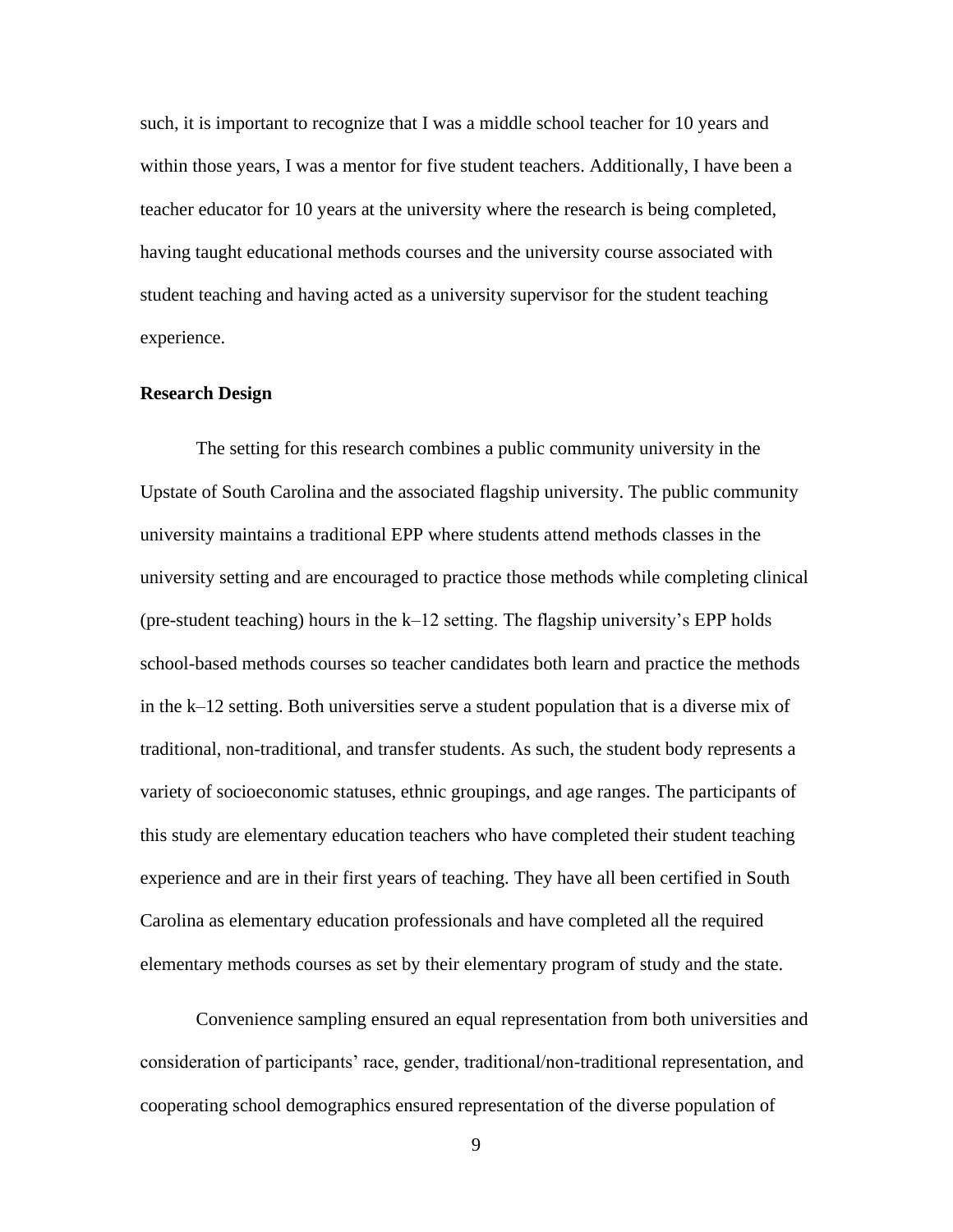each university. I determined that three participants from each university would provide a breadth of views and the depth and richness inherent in a phenomenological narrative study.

Data collection included a survey, an open-ended questionnaire, and a semistructured interview. The survey sought to determine how the participants viewed themselves as teachers and how they are applying pedagogy to the daily tasks of teaching. The questionnaire asked specific questions connected to the scaffolding the participants received in their methods classes, the types of Discourse they experienced in their professional courses and the factors that impacted their instructional decisionmaking in their student teaching. Finally, in the interview, the participants led the discussion, but the general protocol ensured attention to specific themes.

#### **Significance**

Teacher candidates begin their teaching journey with certain conceptions of teaching and learning based on their prior Discourses (Gee, 2000; 2004; 2015; 2016). Teacher educators are responsible for scaffolding these future teachers from their initial understandings to a deeper understanding of teacher Discourse (Churchward & Willis 2019). Through building these scaffolds, teacher educators hope to help teacher candidates span the proverbial bridge from student to student teacher to teacher (Anderson & Freebody, 2012), yet teacher candidates come to EPPs with different Discourses that affect their ZPD and may not align with the Discourse of their EPP. Further, even if a teacher candidate does accept the Discourse of the EPP, that Discourse may not align with the Discourse of the k–12 school (Daniels et al., 2016; Frank, 2018), preventing the scaffold from scaffolding. Beyond learning the teaching Discourse,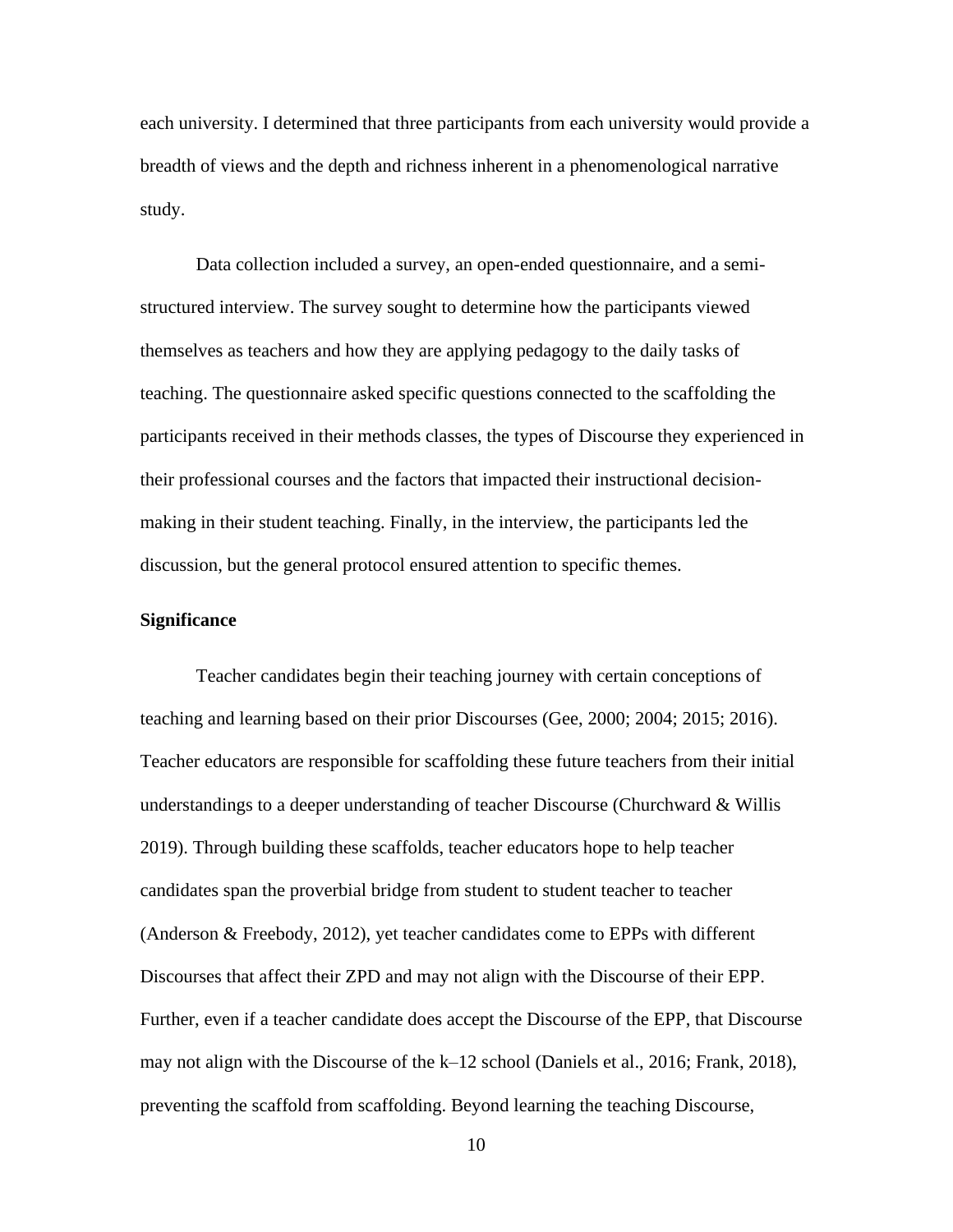teacher candidates also learn to apply pedagogy. In a relatively short amount of time, these candidates must learn to navigate the Discourse (Edmondson & Choudhry, 2018) and apply the practice, so they have at least a fundamental praxis before they begin their teaching journey (DeMonte, 2015).

Some of the most influential and meaningful occupational learning happens through experience (Henderson & Trede, 2017; Morris, 2020), yet teaching is a profession that cannot afford professionals who learn as they go. Unprepared teachers do not belong in schools where they are responsible for the safety and learning of children, nor can school districts afford to pay new teachers to slowly acclimate themselves to the processes and procedures of teaching (Howard, 2014). Teaching is a profession where new hires must be effective from the very beginning or the people they work closest with, their students, will bear the burden. In response to this truth, EPPs ensure that teacher candidates complete a student teaching experience where they can apply what they have learned (Darling-Hammond, 2006; Krieg et al., 2020; Postholm, 2016; Zeichner, 2010;). However, not all student teaching experiences are equal, not all student teachers apply methods equally, and not all student teachers leave their student teaching experience equally prepared for the workforce (Darling-Hammond, 2006; Krieg et al., 2020; Molle, 2021). To improve my practice as a teacher educator, this research aims to uncover possible reasons for this inequity based on the perspective of the student teacher and how they perceive the interrelationship of scaffolding received, theory learned, educational literacies, and professional discourses.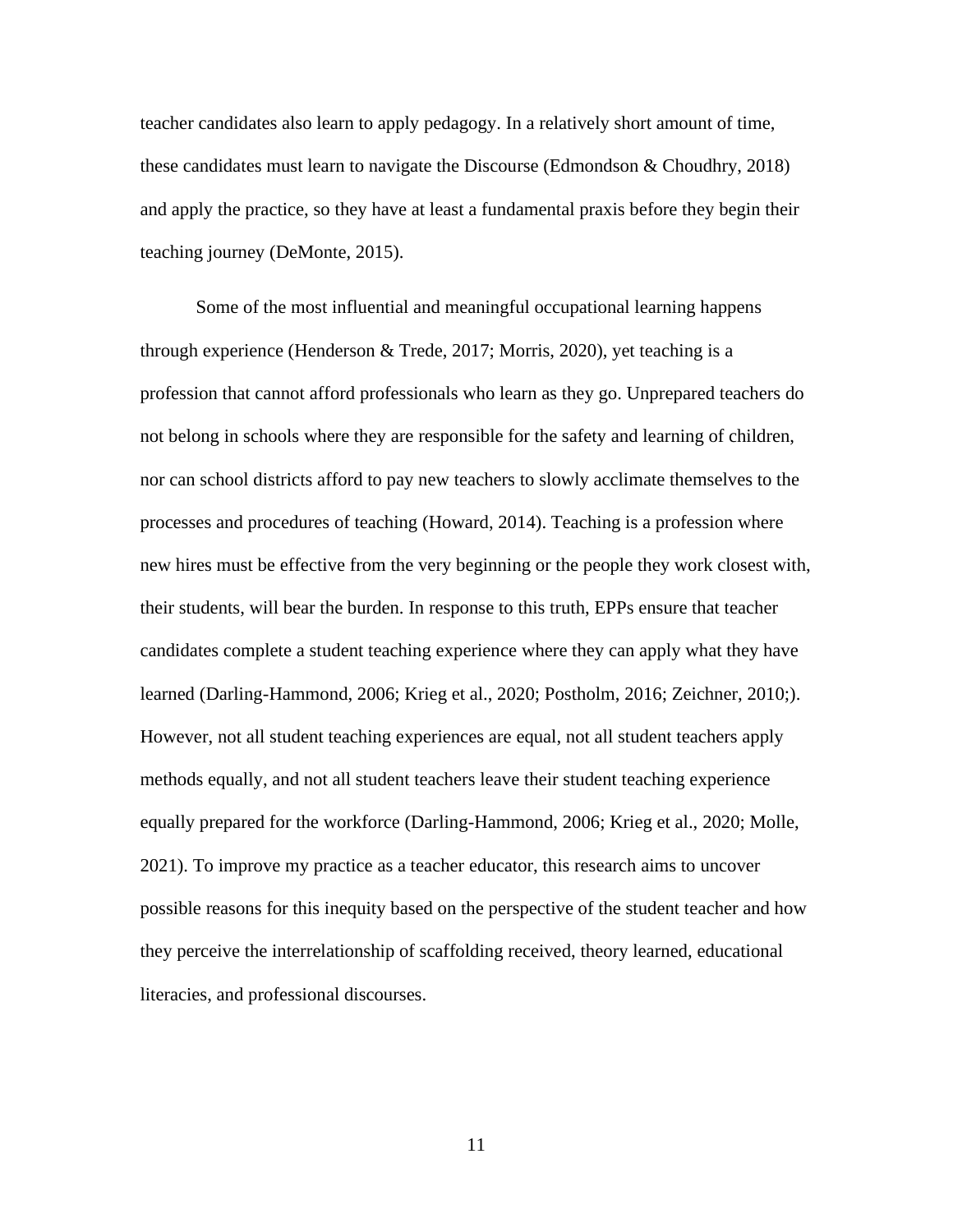#### **Limitations**

This study is limited by several factors. First, the nature of a narrative study allows for depth of discussion but lacks breadth. Therefore, the assumptions based on the data are narrowly focused. Additionally, this study is limited by the educational focus of the participants. All participants are elementary education teachers, which could impact how they perceive their pedagogy and praxis. Finally, this study only includes participants who are currently practicing teachers and does not consider the perceptions of teacher candidates who chose not to continue in the field of education.

#### **Key Phenomena**

- 1. Educator preparation programs are university programs designed to prepare future teachers.
- 2. Teacher candidates are those individuals who have met the requirements to be accepted into the educator preparation program.
- 3. In the case of this study, Discourse refers to the ideas of sociological Discourse, i.e., the dominant structure of an institution is set by the communal hierarchy through language, actions, and relationships.
- 4. Scaffolding refers to the adjusted support of a learner by a more knowledgeable expert.
- 5. Learning refers to the direct and conscious gaining of new knowledge and skills.
- 6. Acquisition refers to the indirect gaining of knowledge based on immersion and practice.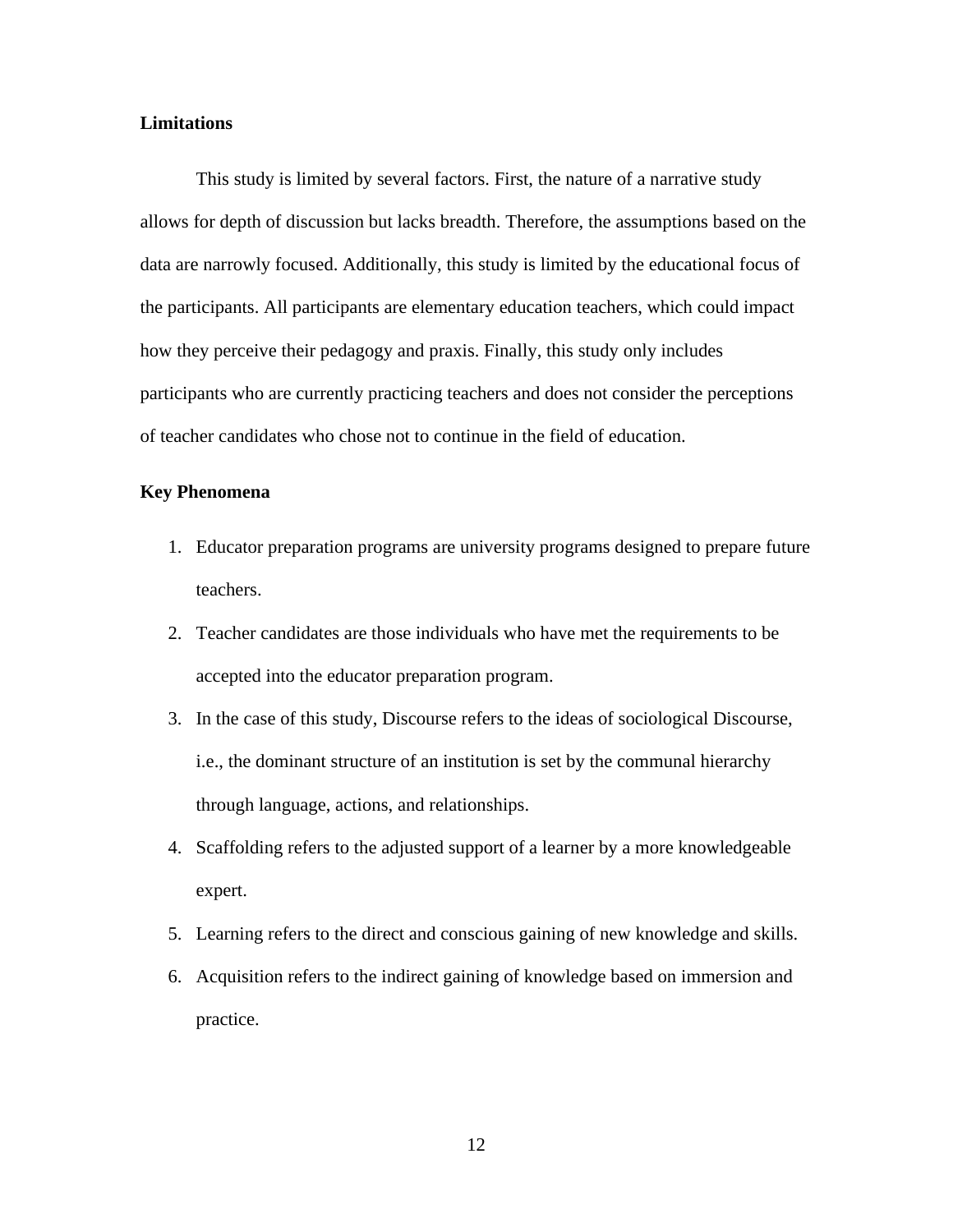#### **Chapter 2: Literature Study**

Becoming a teacher requires traveling a path that is not always straight and smooth; there are hills to climb and twists and turns. As the teacher candidates travel along this road, they must learn a new language of sorts and must acclimate to a potentially unfamiliar culture. By the time they reach that last stop along their journey, student teaching, they must no longer think like a student, but they must think like a teacher. They must take their newly acquired tools and apply them to new situations, take the theoretical and make it practical, and span the divide between practice and praxis. To aid these future teachers and to a larger extent help other Educator Preparation Programs (EPPs) prepare teacher candidates for this journey, this study examined the extent that student teachers use instructional practices in the k–12 environment that align with the pedagogical theory they learned in their EPP as well as what factors impact their application of those theories.

#### **Organization of the Chapter**

The purpose of this chapter is to establish an interpretation of research as pertains to this study and to describe the theoretical framework and how it supports this research. With that intent, this chapter will first explore the frameworks of the Zone of Proximal Development (ZPD), scaffolding as a teaching methodology, and social Discourse as an influence on student teacher practice. From there, the historical context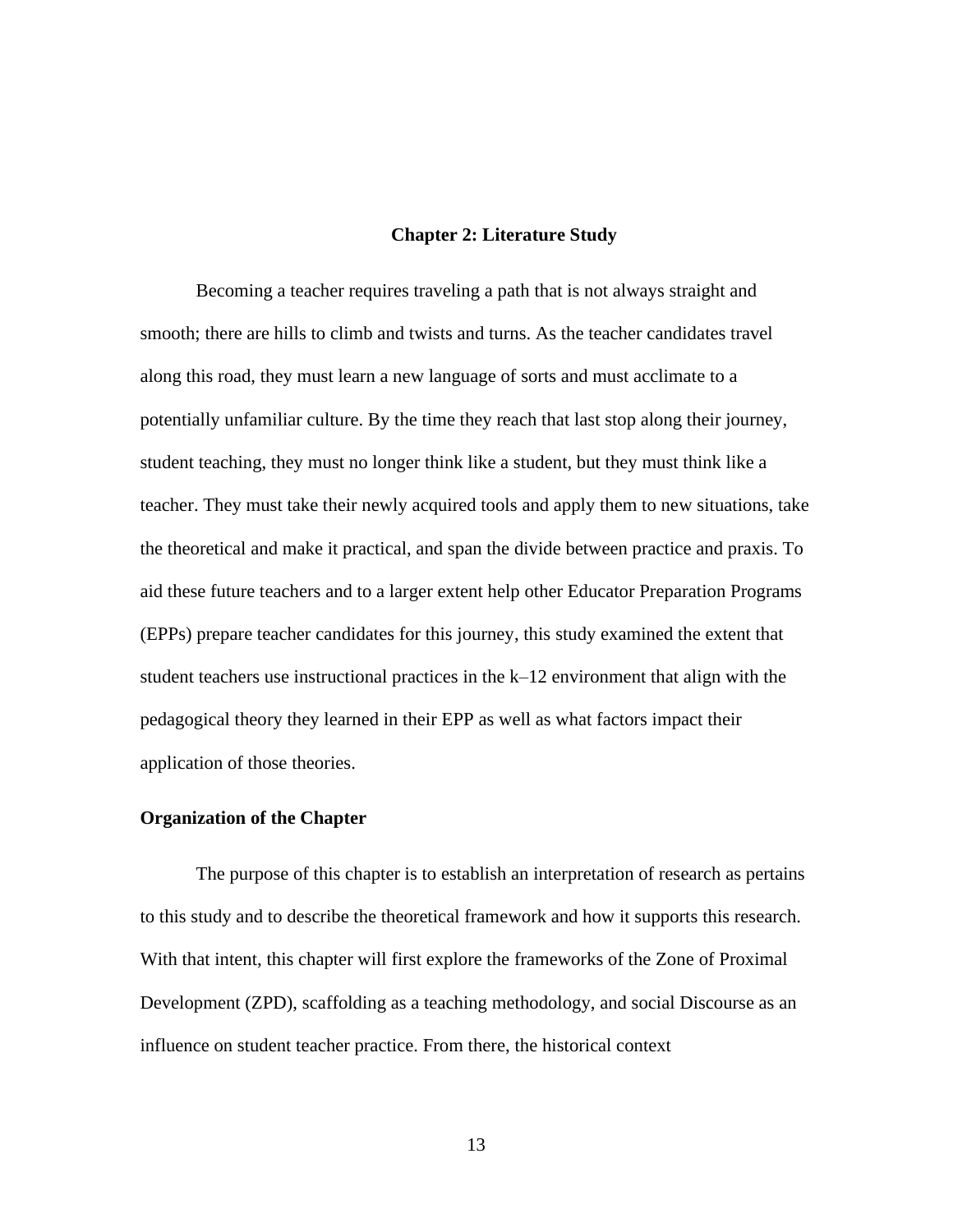of student teaching will be briefly discussed to help establish the context for this study. This chapter will additionally underscore the issues of equity that are encompassed in this research. Finally, related research will be considered as it relates to the current study.

#### **Literature Review Methodology**

This literature review encompasses texts from peer-reviewed journal articles, textbooks, and research studies. The search began with the help of a library professional who aided in identifying key terms that would garner the most relevant research based on the topic of this study. Recognizing a multitude of factors that could impact the direction of the research, I began researching topics such as preparing teacher candidates, student teacher success, teacher candidate apprenticeships, scaffolding teaching methods, social Discourse, Discourse in education, student teaching, teacher preparation, constructivist pedagogy, standardization of education, and the application of educational philosophy.

### **Theoretical Framework**

It is hard to imagine a journey of learning without acknowledging Vygotsky's zone of proximal development (ZPD), which has been an area of wide interest and extensive research in the field of education for nearly a century (Eun, 2018). The definition of the ZPD has been challenged over the years but is still considered quite ubiquitous (Eun, 2018; Margolis, 2020), referring to the distance between the independent development level and the potential development level under guidance. Eun (2018) describes this further, saying, "more specifically, what the less competent participant in the zone can accomplish with the help of the more capable person becomes internalized and forms the basis for the next closest developmental phase" (p. 20).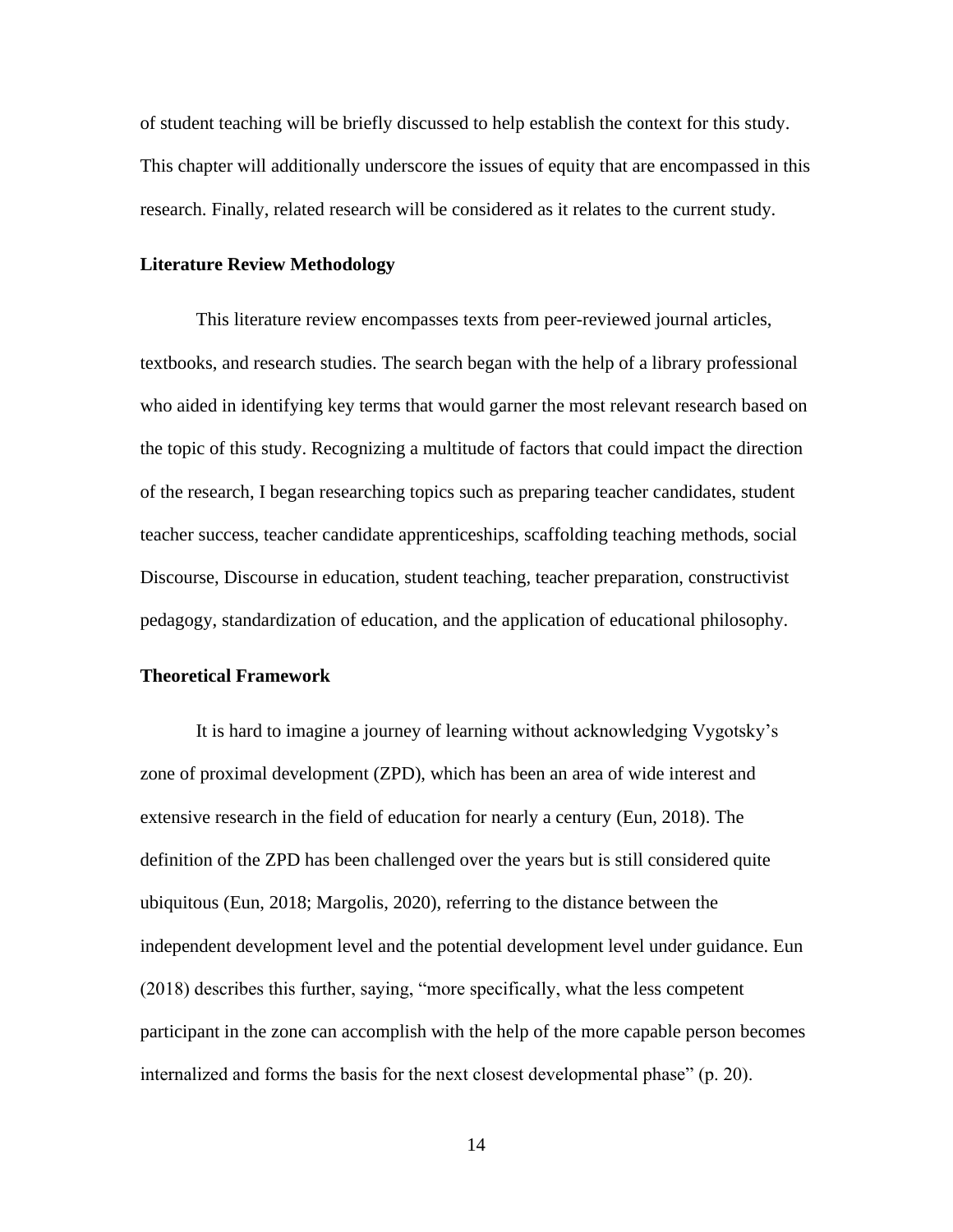Therefore, the ZPD is a fluid concept built upon individual development over time. Instruction can focus on areas the learner is ready to develop with the help of the more knowledgeable other (Margolis, 2020), and once the learner can internalize what is learned, the help is withdrawn. Eun (2018) summarizes the ZPD in this way:

What one can achieve only with the support from others becomes what one can perform independently. This in turn becomes the beginning point for the next ZPD. As this process continues, the zone never stopped shifting its point of departure and final destination. (p. 21)

Based on Vygotsky's ZPD, Bruner referred to interacting with the more knowledgeable other as a loan of consciousness: the learner borrows the expert's knowledge and skills to develop their own understanding (Margolis, 2020). Bruner (1973) described children as needing the support of a more knowledgeable other to move from basic skills to a more complex activity requiring a combination of lower-level skills. Wood et al. (1976) further validated this idea of scaffolding in their study of how tutoring impacted a child's ability to problem-solve. In describing scaffolding, van de Pol et al. (2010) explain:

Borrowed from the field of construction, where a scaffold is a temporary structure erected to help with the building or modification of another structure, the use of scaffolding as a metaphor within the domain of learning refers to the temporary support provided for the completion of a task that learners otherwise might not be able to complete. (p. 271–272)

The educational method of scaffolding presumes that developing learners learn the procedures and skills of problem-solving through the help of the more skillful other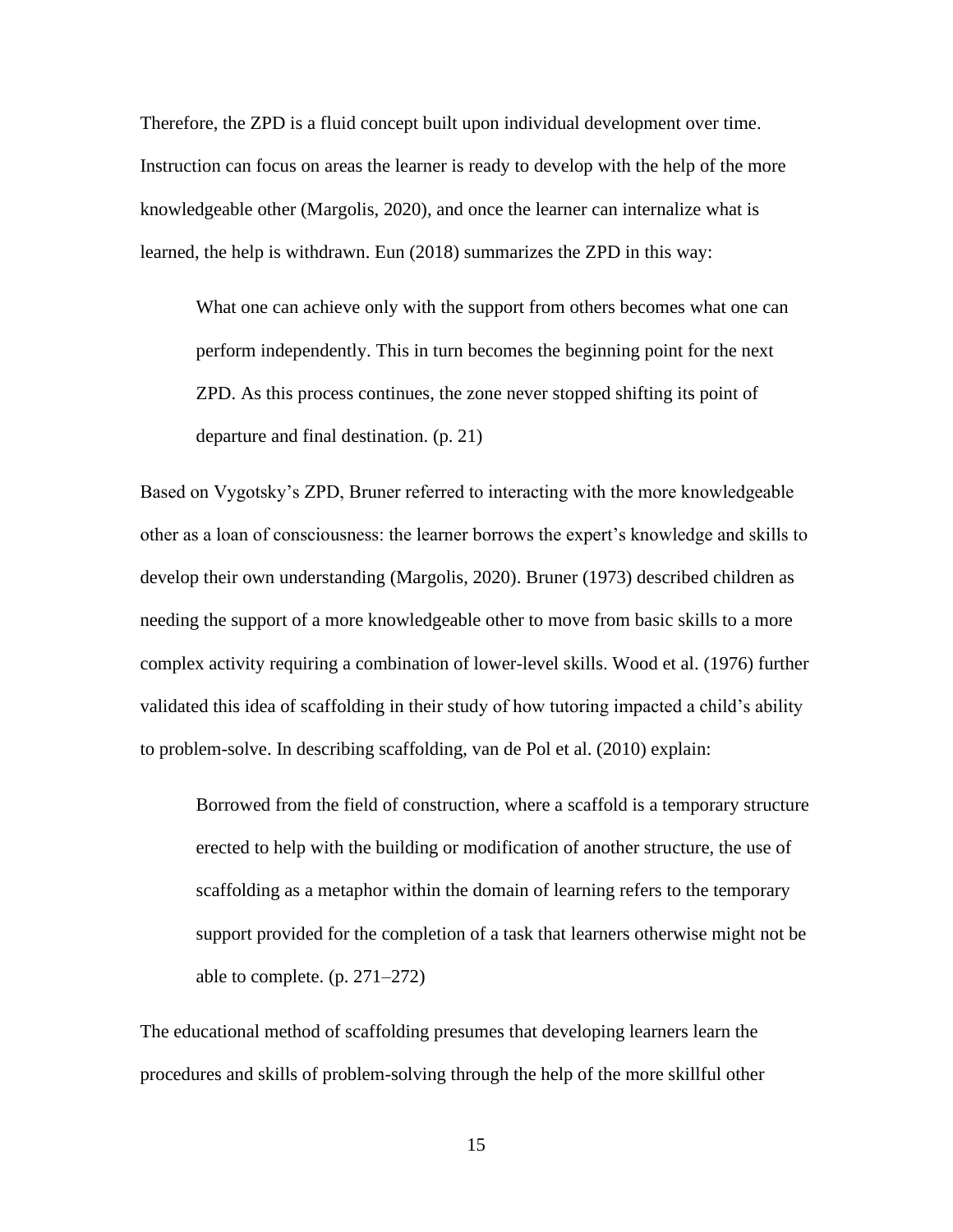(Wood et al., 1976). For scaffolding to be effective, the skilled other must have an understanding of the problem the learner is attempting to solve and the various solutions. Additionally, this skilled other must understand the learning needs of the mentee. As Wood et al., (1976) stated, "Without both of these, he can neither generate feedback nor devise situations in which his feedback will be more appropriate for this tutee in this task at this point in task mastery" (p. 97). In other words, for scaffolding to occur, the more knowledgeable others must understand the content and construct of what they are scaffolding as well as the learner's developmental stage.

Since the introduction of scaffolding, this concept has attracted scrutiny as well as support but is widely considered to be a viable methodology for helping learners move from concrete skills to an abstract application (Many, 2002; van de Pol et al., 2010). Today, among many definitions of scaffolding, there are three common elements: (1) contingency, which is adjusted teaching to meet the learners' needs; (2) fading, which is the gradual withdrawing of the scaffolding; and (3) transfer of responsibility, which is when the learner is fully responsible for completing the task (van de Pol et al., 2010). Scaffolding intends to move the novice to the role of a practitioner by guiding them to successful completion of tasks and increasing their self-efficacy in their ability to problem-solve (Boblett, 2012; Sharpe, 2006). In current educational Discourse, scaffolding describes a process where learners achieve specific goals, with support, ultimately allowing for appropriation—strengthening independent cognition through collaboration with experts (Boblett, 2012; Sharpe, 2006). For this scaffolding to occur, the expert introduces novel opportunities to apply knowledge, while still using familiar terminology or context, allowing the novice to relate prior knowledge to the current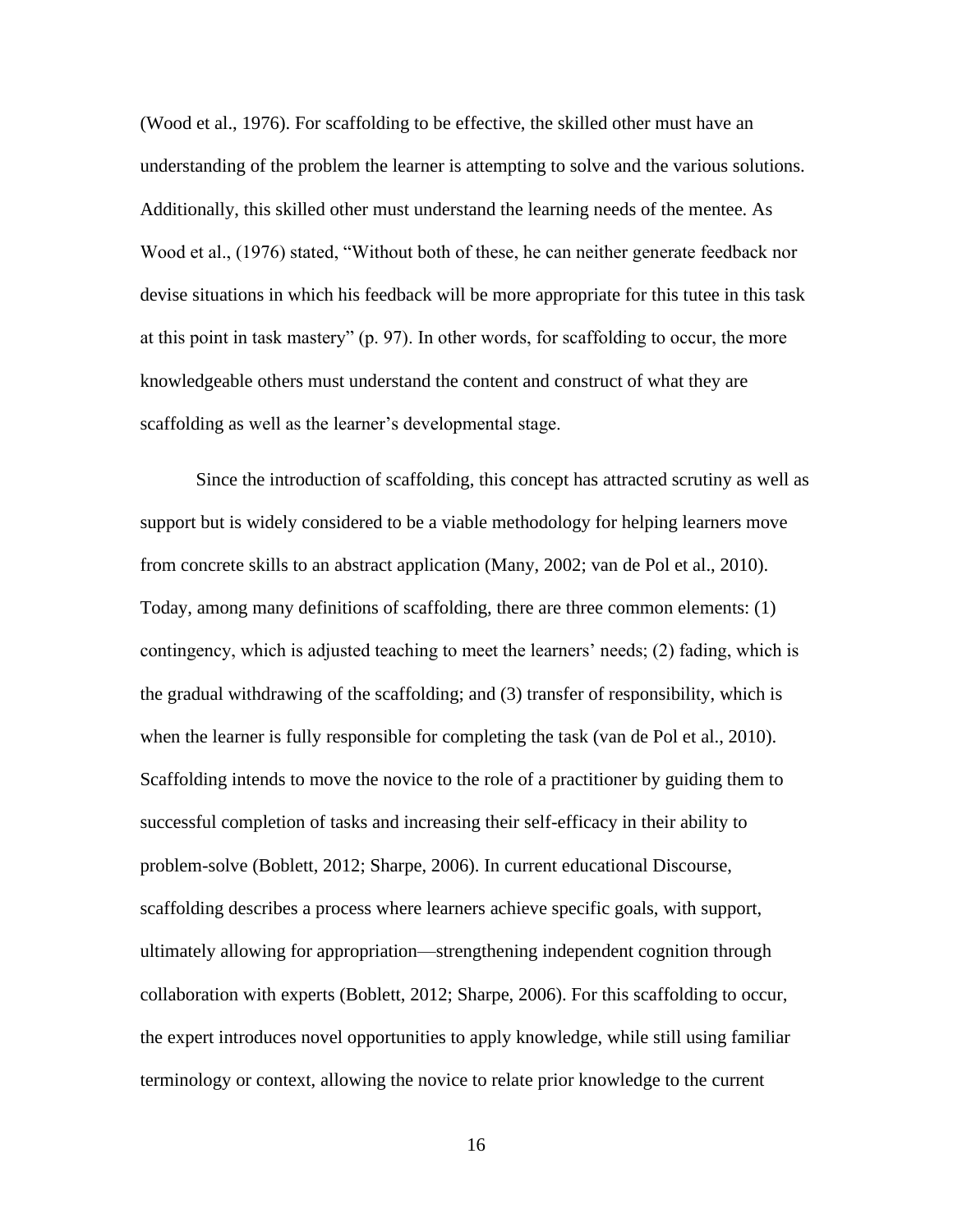experience and solidify the learning. Bruner (1976) referred to this as extension and ratcheting. Current understandings of scaffolding articulate three levels: macroscaffolding, meso-scaffolding, and micro-scaffolding (Boblett, 2012; Sharpe, 2006; van Lier, 2006). Macro-scaffolding is the planned progress of learning throughout a learning experience, meso-scaffolding is the structure of individual learning activities from basic understanding to more complex comprehension, and micro-scaffolding is the moment-bymoment interactions between expert and novice. Ultimately, "scaffolding can perhaps best be understood as a balancing act between the planned, on one hand, and the unpredictable or improvised on the other" (Boblett, 2012, p. 11), giving learners a voice in their learning.

Two critical points clarify the application of scaffolding to the current study. First, scaffolding can be planned or occur naturally through opportunities for discussion as teachable moments arise (Many, 2002; van de Pol et al., 2010; Wood et al., 1976). Additionally, scaffolding looks very different based on different situations; therefore, scaffolding cannot be applied as a universal, one-size-fits-all practice (van de Pol et al., 2010).

As suggested previously, communication is an integral part of the scaffolding process, yet communication is far more than the exchanging of words. Learners develop understandings and strategies through social dialogue, which provides the foundation for developing thought and language (Gee, 2015; Many, 2002). Gee (2015) describes this type of social dialogue as Discourse with a capital D and suggests big "D" Discourse is a combination of words, tools, actions, interactions, values, and beliefs that get people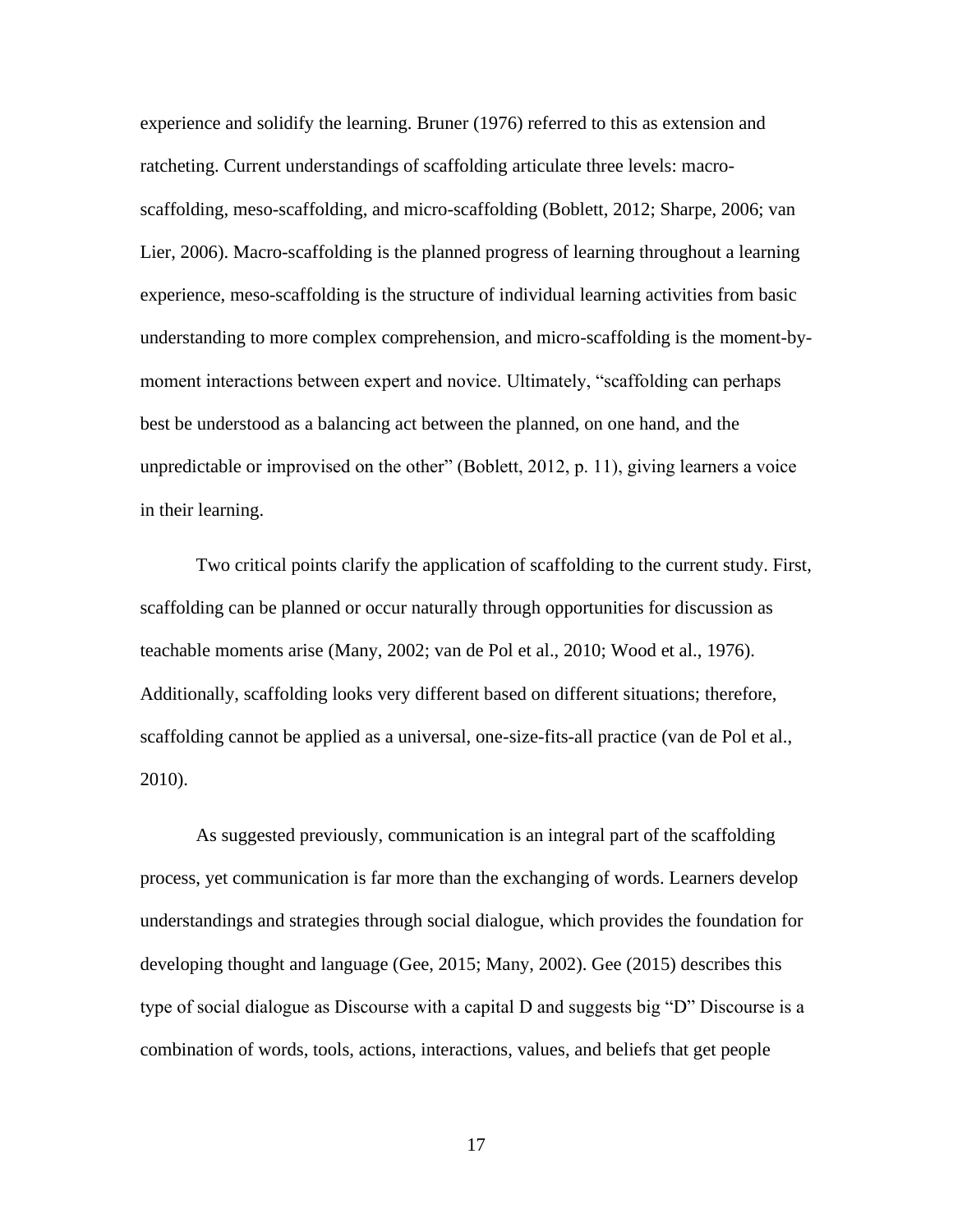recognized as having socially significant identities. Within Discourse are Discourse combinations that Gee (2000) describes as:

combining the following things: (a) speaking (or writing) in a certain way; (b) acting and interacting in a certain way; (c) using one's face and body in a certain way; (d) dressing in a certain way and (f) using objects, tools, or technologies  $(i.e., "things")$  in a certain way.  $(p. 109)$ 

Gee (2004) further indicates that understanding what is being said requires understanding who the speaker is and their socially significant role. In this manner, Discourse closely intertwines with social learning theory because Discourse forms by interacting with the power or authority of more knowledgeable others who helped form the Discourse (Gee & Green, 1998). This is significant in considering the importance of Discourse among student teachers, university supervisors, and cooperating teachers who not only have to be receptive to collegial dialogue but also must recognize and respect each other's Discourse. This is especially true when members of different primary Discourses receive different cues in secondary Discourses in very different ways (Gee & Green, 1998).

Primary Discourse is the initial Discourse from the early stages of an individual's development, built through interactions at the familial and immediate community level. Through engagement with family, friends, and neighbors, children learn language usage and how to interact with others (Gee, 2015). As individuals continue to progress, they develop a secondary Discourse based on wider systematic interactions in structured places such as church and school (Gee, 2015). How one develops and understands secondary Discourse depends on one's primary Discourse and changes as situations and experiences dictate. As Gee (2015) explains, "There are, of course, complex relationships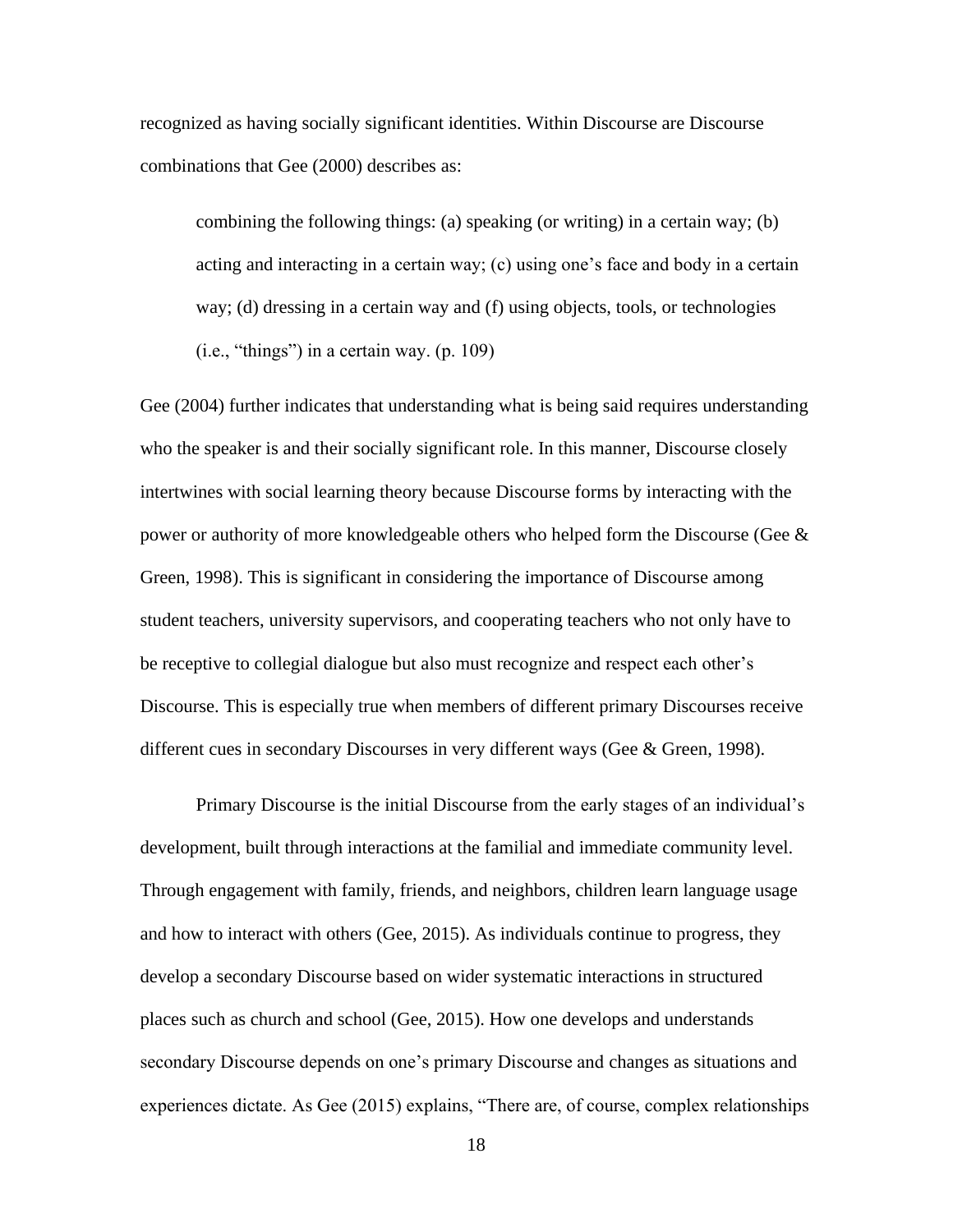between people's primary Discourses and the secondary ones they are acquiring, as well as among their academic, institutional, and community-based secondary Discourses" (p. 4). Beyond this complex relationship, a third type of Discourse, Authoritative Discourse, stems from innate authority from officials who hand such discourse down or from the nature of the environment itself (Sydnor, 2017). Gee and Green (1998) indicate that these Discourses can emerge based on how members "coordinate (or fail to coordinate) interactions, what positions (roles and relationships) they take, and what rights and obligations they hold each other accountable for" (p. 131). By their very nature, these Discourses cannot be ignored, but they can be questioned. When considering Authoritative Discourse, one must consider how individuals respond. As Sydnor (2017) indicates, "Because they are embedded in mandates, these Discourses invite responses that may range from willing compliance to reluctant submission, to outright defiance" (p. 3). The various responses can impact the development of, or perception of, secondary Discourse.

While teacher candidates spend multiple semesters in the university setting learning the Discourse of the university and learning education methods, teacher education practices only partially influence student teachers. Largely, they conform to the practices of the cooperating school and cooperating teacher, which can impact their acquisition of expected teaching practices (Stenberg et al., 2016). If the Discourse of the placement school is different than the Discourse of the university, teacher candidates tend to defer to the Discourse of the placement school (Frank, 2018). One explanation for this is that student teachers value the expertise of the cooperating teachers more than that of the teacher educators because they see the cooperating teacher as having a more current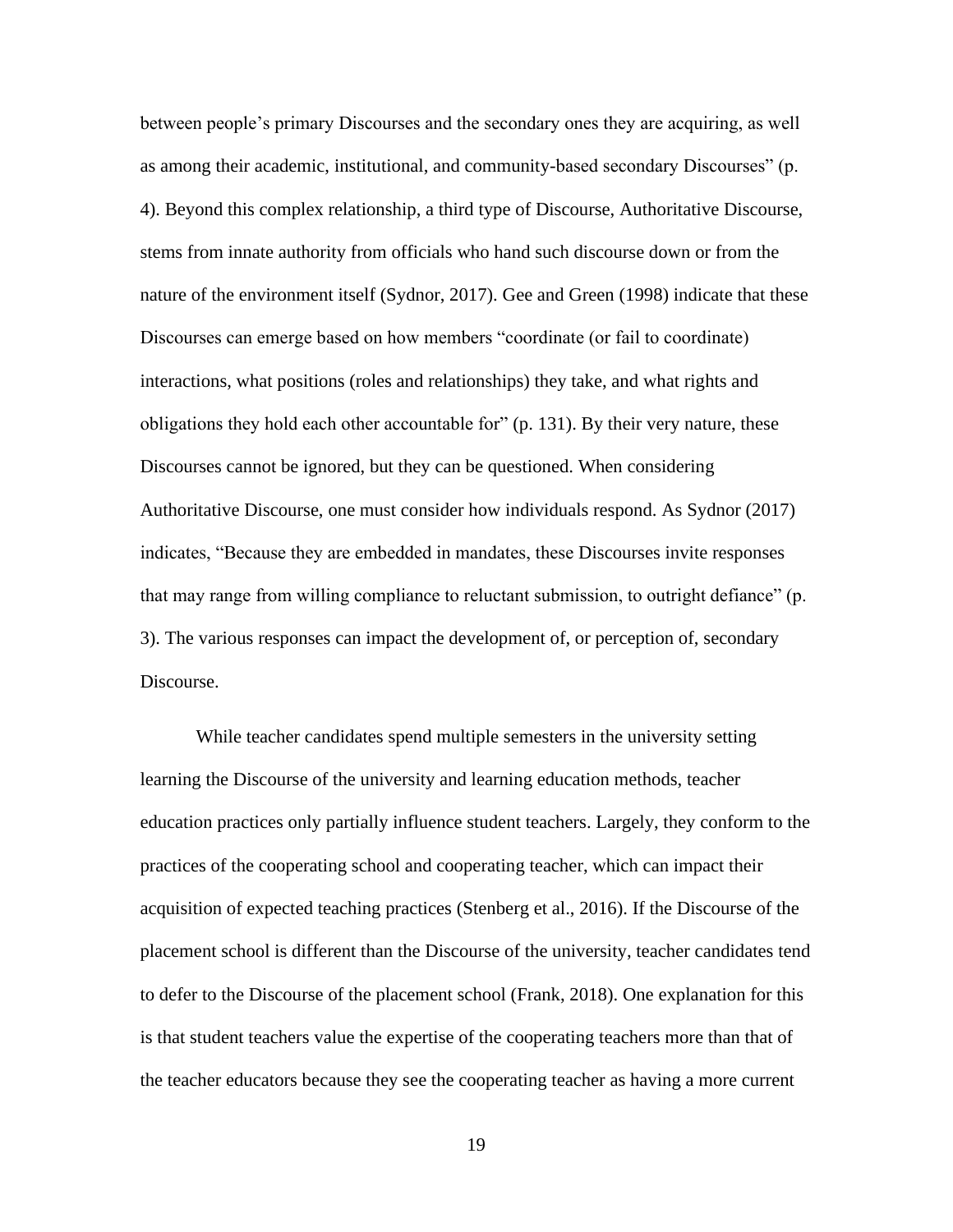position as a practitioner (Frank, 2018; Merk et al., 2017). Still, student teachers' exposure to conflicting Discourse is not necessarily a negative; as they engage with these differing Discourses, with the support of teacher educators and cooperating teachers, they may gain more confidence to handle conflicting Discourse on their own (Sydnor, 2017). As stated by Gee and Green (1998), "Through interactions, members appropriate the bits and pieces available to them within the social group, and these bits and pieces often become part of the peoples' taken-for-granted social practice" (p. 125). This indicates the scaffolding they receive as they learn a new secondary Discourse can help the student teachers become more knowledgeable others in the Discourse in their own right. This is essential as they move beyond student teaching to the next phase of their teaching journey.

Of concern in studying the impact of Discourse in student teaching is how teacher candidates respond to the Discourse of cooperating teachers and placement schools. Gee (2000; 2004) indicates that Discourse construction is community- and socially based, while Discourse deconstruction is based on personal experience and primary Discourse. Context helps determine meaning and meaning also helps define the context (Gee  $\&$ Green, 1998), so the context of the student teaching experience helps student teachers define the criticisms and merits of applying learned pedagogy, but negative perceptions of the Discourse of the environment can impede the student teacher's success (Darling-Hammond, 2006; Frank, 2018; Gee, 2004; Merk et al., 2017; Sydnor, 2017; Walsh, 2018).

Since context is a large part of Discourse, the student teaching placement plays an important role in the scaffolding and development a student teacher receives (Darling-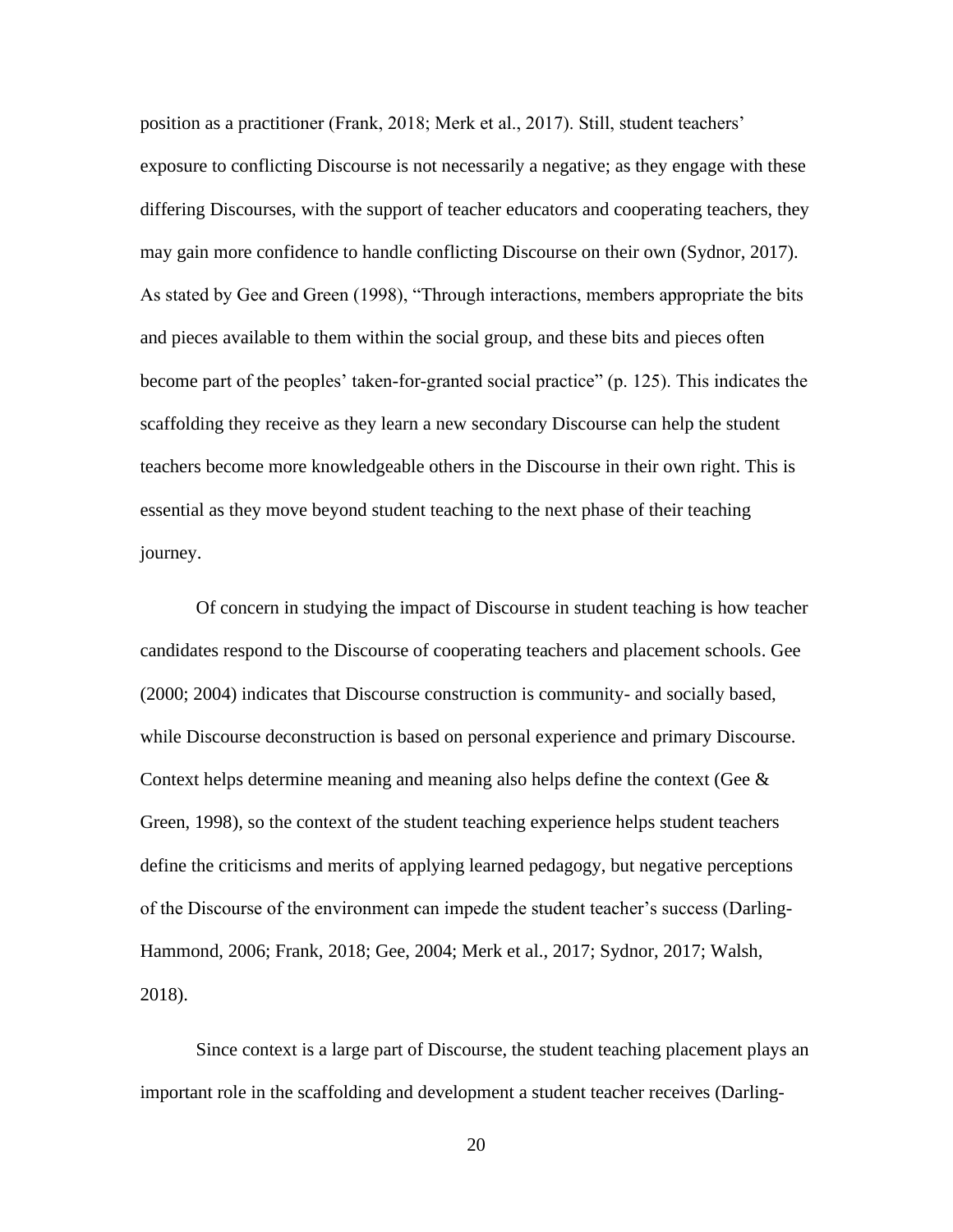Hammond, 2006). Often, the placement of student teachers is outsourced to a central administration (Zeichner, 2010). About this randomized placement of student teachers, Walsh (2018) indicates, "Sometimes it is a great experience. Many times, it is not" (p. 39). Additionally, prior research shows that student teachers are being placed with cooperating teachers who have advanced degrees, schools that have a lower turnover rate, or schools with more potential positions opening the following year (Darling-Hammond, 2006; Krieg et al. 2020). However, just because the location of the placement is considered positive, the situation is not necessarily a good fit. If a cooperating teacher is not confident in scaffolding or if there is a misunderstanding due to discrepant Discourse, the placement could be less than ideal (Krieg et al., 2020). This is concerning as student teachers will often reorient their teaching to align with the cooperating teacher's expectations and school Discourses regardless of if they feel the approaches have merit (O'Grady et al., 2018). Often, they will defer to silence to keep the peace and maintain their grade (Smalley et al., 2015).

Having to navigate the Discourse of an EPP, university supervisor, and cooperating teacher further complicates teacher candidates' experiences (O'Grady et al., 2018; Smalley et al., 2015). As teacher candidates navigate these Discourses, they look for guidance from the cooperating teachers; however, cooperating teachers often feel the onus of initiating professional Discourse falls on the student teacher (O'Grady et al., 2018). Therefore, as teacher candidates span Discourses, they need to experience the Discourse of supportive autonomy through collegiality. Walsh (2018) suggests EPPs and cooperating schools can mitigate these issues by working together to identify cooperating teachers with the skills to mentor and scaffold student teachers who, in turn, fit the needs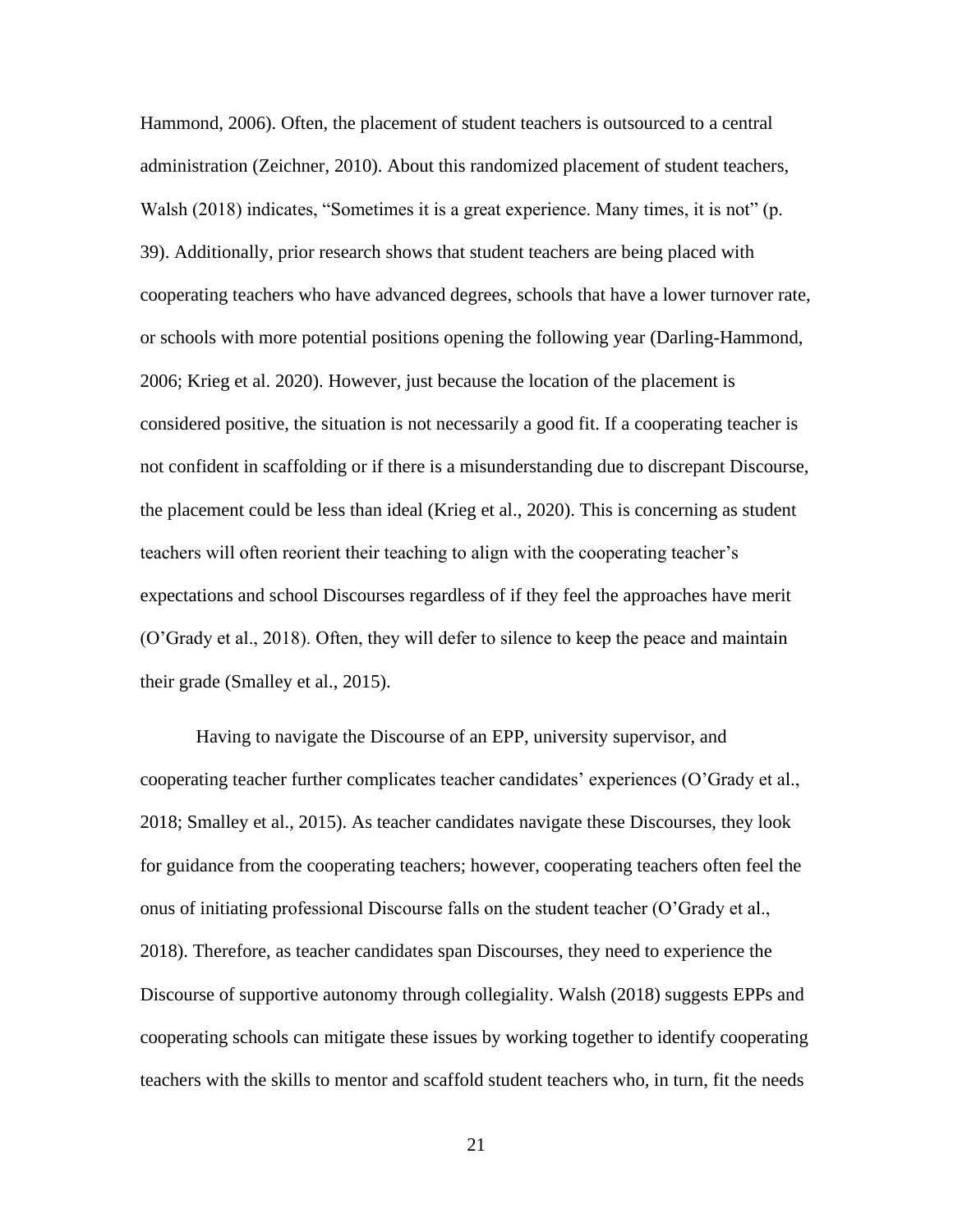of the schools. Unfortunately, "A perennial problem in traditional college and universitysponsored teacher education programs has been the lack of connection between campusbased university-based teacher education courses and field experiences" (Zeichner, 2010, p. 483). Without an opportunity to collaborate with the cooperating teachers and the university instructors, the student teachers are left to reconcile what they have learned in their EPPs and what they are seeing in the K–12 classroom (Orellana et al., 2017). Ultimately, the teacher educators and cooperating teachers should try to apply what Gee (2005) calls semiotic resources—words, deeds, and practices presented in a similar enough way to meet the goals of effective education. When that happens, EPPs and school districts can go a long way toward "strengthening the new teacher pipeline" (Walsh, 2018, p. 40).

#### **Historical Perspective**

Before the first common schools in the 1830s, not all children attended school or even received schooling. Those students who did study did so at home, in Dame schools, and through apprenticeships. No standard qualifications for teachers existed beyond having basic content knowledge and the desire to teach. By 1860, taxpayer-funded common schools required minimal training. Taxpayers wanted accountability, but that accountability was limited. Still, from the outcry for trained teachers emerged formal programs of teacher training, "normal schools," yet these early teaching schools only produced about one-quarter of the practicing teachers and these teacher-education programs did not have much contact, if any, with students as part of the requirements (Schneider, 2018). Although the requirement to complete clinical practice was part of teacher education as early as the 19th century (McIntire and McIntire, 2000) most states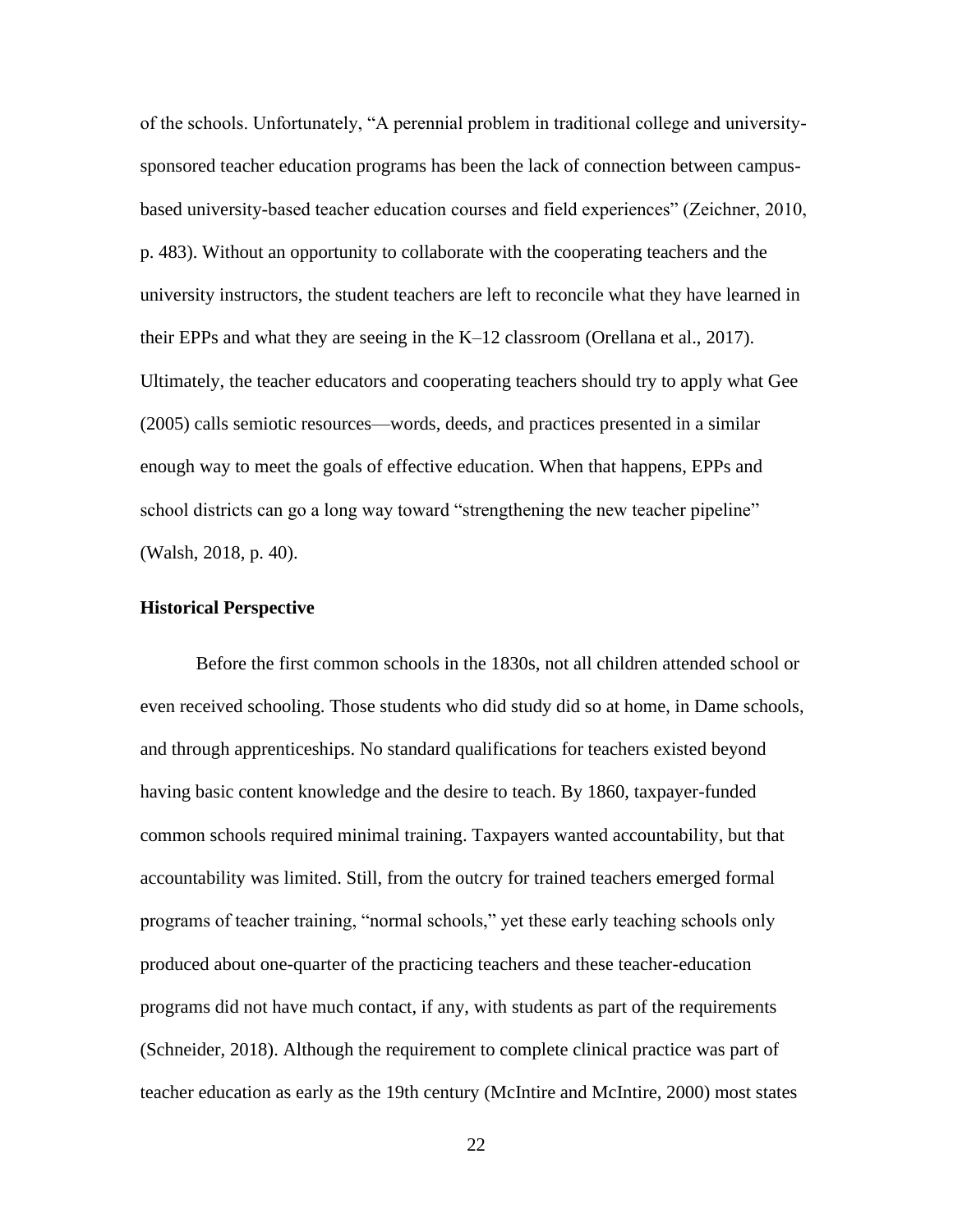did not require teachers to earn a license granted by the state until the 1920s, and the requirements for state licensure were still far from universal and requirements for interactions with students before certification was minimal. Only in the late 1940s did teacher accreditation receive oversight from the American Association of Colleges for Teacher Education (AACTE), and in the 1950s, the National Council for Accreditation in Teacher Education joined with AACTE in a unified effort to form a more uniform process and uniform requirements for teaching certification.

Today, EPPs have been working to collaborate with k–12 schools, find a balance between content and pedagogical preparation, and strengthen clinical and student teaching experiences (Ducharme & Ducharme, n.d.; Schneider, 2018; Sydnor, 2017). The latter goal is critical as EPPs continue to improve. This is especially true as research continues to show that student teaching is a powerful influencer of appropriating knowledge (Sydnor, 2017), yet with all the progress in teacher preparation, there is still a significant deficit in the student teaching process. Student teachers seldom transfer instructional studies into instructional practice (Zeichner, 2010).

Empirical support in recent years has shown that knowledge of educational theory is highly significant (O'Grady et al., 2018; Sydnor, 2017). Merk et al. indicate:

Against this backdrop, teacher educators repeatedly call for enabling and encouraging preservice teachers to draw on educational theory and research to inform their instructional practices and decision making, as opposed to just acquiring practical tools for teaching or managing classroom situations. 2017, p.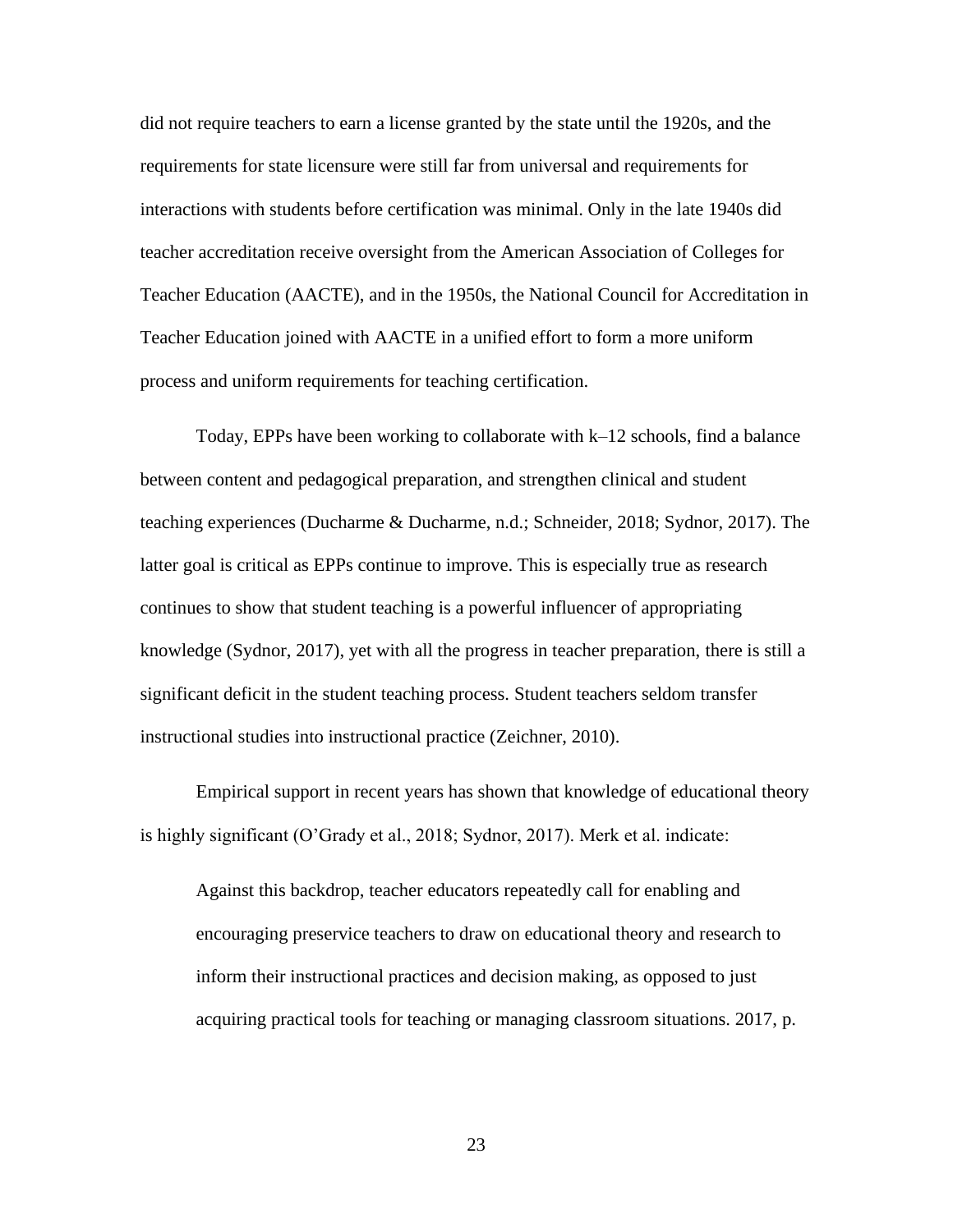Still, it has been my experience that student teachers have a difficult time using education theory in meaningful ways and many see these theories as irrelevant to developing their teaching praxis.

Current research shows that student teachers still lean toward performing for a grade rather than applying theory or expanding their approach to teaching (O'Grady et al., 2018). This may be because incorporating theory into practice is an in-depth process that goes far beyond adding theory to practice (Stenberg et al., 2016). The issue, for student teachers, is that educational theory is often too abstract and too idealistic for their current classroom experience (Merk et al., 2017), which "produces a narrower picture of the profession, one that easily alienates early-career teachers from theory and leads them to concentrate only on the practical aspects of their work" (Stenberg et al., 2016, p. 471).

The goal of teacher education is to make university learning directly relevant to a preservice teacher's future practice (Anderson & Freebody, 2012; Darling-Hammond, 2006; Merk et al., 2017; Stenberg et al., 2016), which "means that the enterprises of teacher education must venture out further and further from the university and engage ever more closely with schools and a mutually transformed agenda with all of the struggle and messiness that implies" (Darling-Hammond, 2006, p. 302). One way EPPs are attempting to cross these boundaries into K–12 settings is by holding methods courses in K–12 schools. Teacher educators and K–12 teachers collaborate and set common Discourses, and methods instructors teach the type of methodologies the teacher candidates will see in the K–12 classroom (Darling-Hammond, 2006; Postholm, 2016). "The other striking feature of this approach is that it affords preservice teachers the opportunity to reflect on their development through the theoretical (university-based) and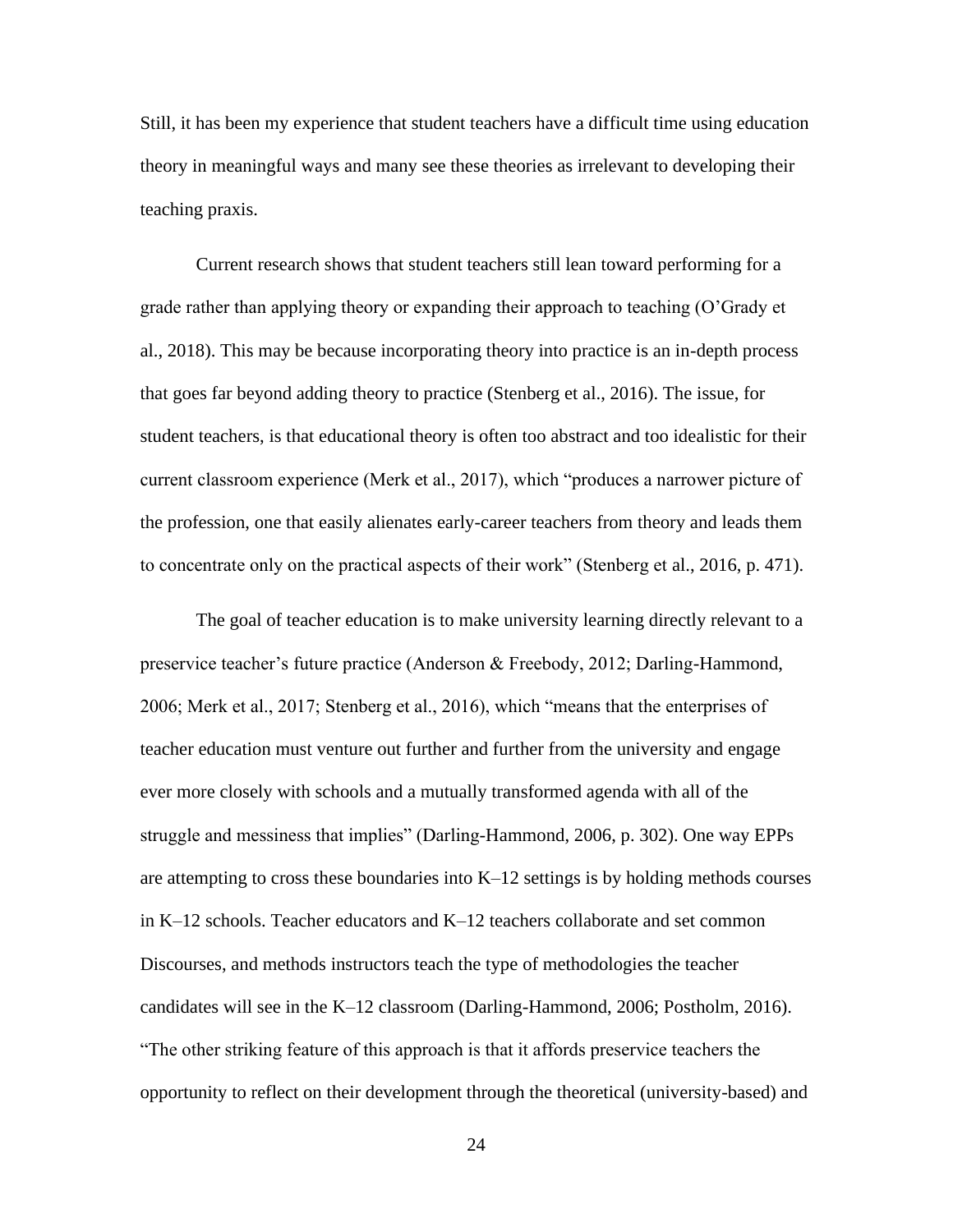practical (school-based) elements of initial teacher education" (Anderson & Freebody, 2012, p. 374). In other words, school-based methods classes enable preservice teachers to work alongside practicing educators and learn practice and praxis while being scaffolded by university instructors and practicing educators alike (Posthom, 2016; Zeichner, 2010). In so doing, teacher candidates are "innovating and improvising to meet the specific classroom contexts they later encounter" (Darling-Hammond, 2006, p. 308).

#### **Equity in Quality**

Often, new teachers begin their teaching careers in classrooms with students from low-income households and/or a majority of students of color (DeMonte, 2015), yet recent studies show that novice teachers feel ill-prepared and reluctant to teach in highpoverty schools (Whipp & Geronime, 2017). Equity in education, including a focused effort to close the achievement gap, requires new teachers to be prepared to deliver highquality education to all students (DeMonte, 2015; Howard, 2014; McMahan & Garza, 2016). With the vast majority of teacher candidates' being White and female (NCES, 2018), EPPs must provide opportunities for them to engage in the Discourse of different cultures. Prior experience impacts the choice to teach in high-poverty schools, so EPPs must provide student teachers with experiences within schools and communities that will help them form a secondary Discourse congruent with serving in these high-needs schools (Howard, 2014; Whipp & Geronime, 2017). More experience in high-poverty schools can lead to more interest in, more preparation for, and less attrition in the schools that serve these at-risk populations (Darling-Hammond, 2006; Howard, 2014; Whipp  $\&$ Geronime, 2017) Student teaching is one way to provide the opportunities to practice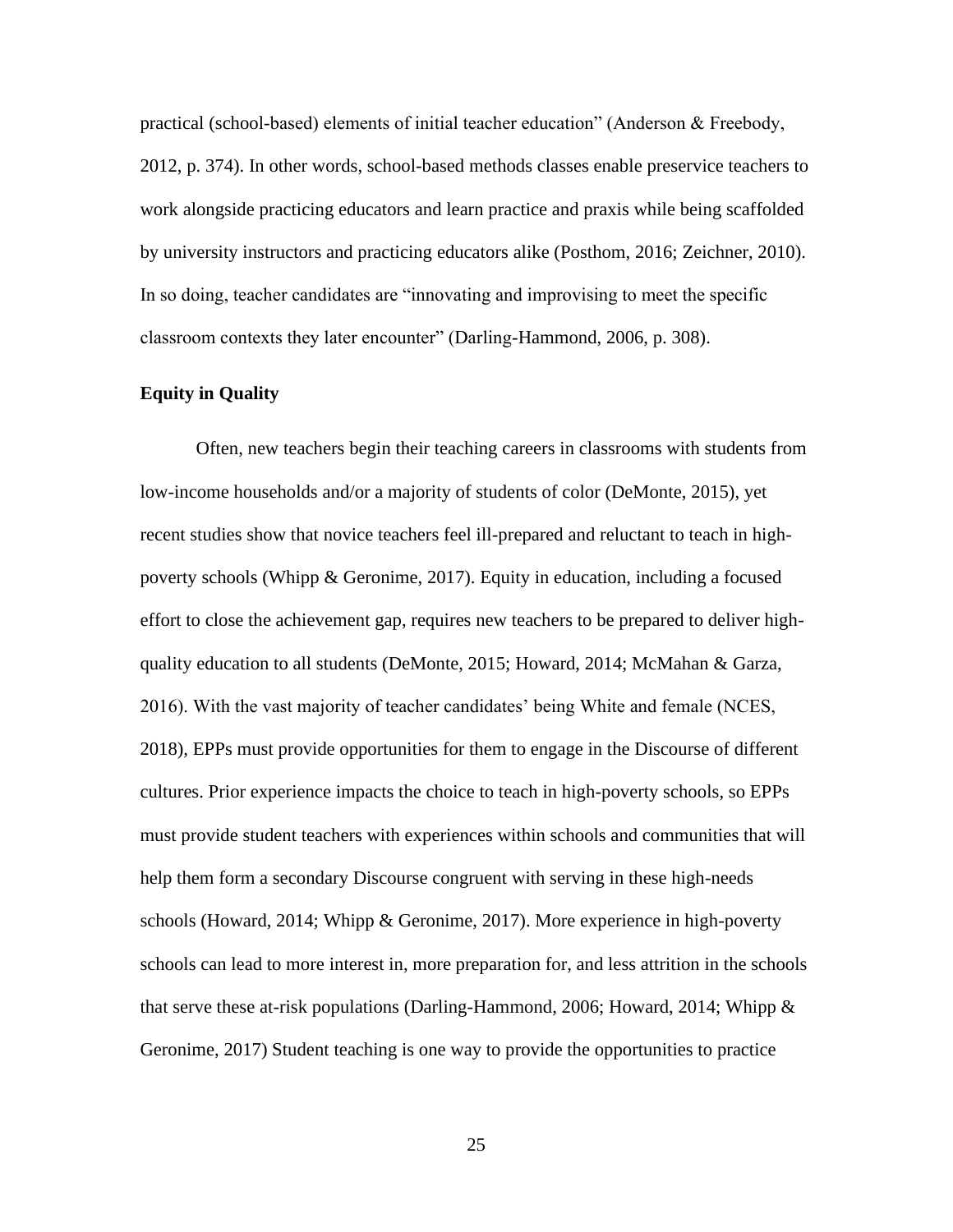their pedagogy, with scaffolding and guidance of a cooperating teacher, in a reality different from their own.

Through understanding how Discourse impacts the application of learned pedagogy and through interpreting what scaffolding methods most impacted the teacher candidates' instructional decision making, EPPs can better prepare teacher candidates to meet the needs of all students. Whipp and Geronime (2017) stated, "studies suggest that background experiences, teacher preparation experiences, and level of commitment are extremely important in an early career teacher's choice to teach and continue teaching in a high-poverty school" (p. 806). By providing more diverse experiences, EPPs may encourage more teacher candidates to volunteer to student teach in the underachieving or high-poverty schools instead of requesting schools associated with higher socioeconomic status. This is important because as DeMonte (2015) indicates, "The locations where teacher candidates do their student teaching and the characteristics of that clinical preparation may influence where they work, how prepared they feel, and how long they stay in teaching" (p. 9). Teacher educators, with the help of cooperating teachers, are responsible for preparing teacher candidates to be equally effective no matter where or whom they teach.

#### **Related Research**

In considering the factors that impact the methods teacher candidates use during their student teaching, one must examine the multifaceted nature of student teaching. Embedded in this experience are the elements of planning, evaluation, communication with different stakeholders, and social Discourse of the university, the placement school, and their stakeholders. The related research for this study encompasses these many angles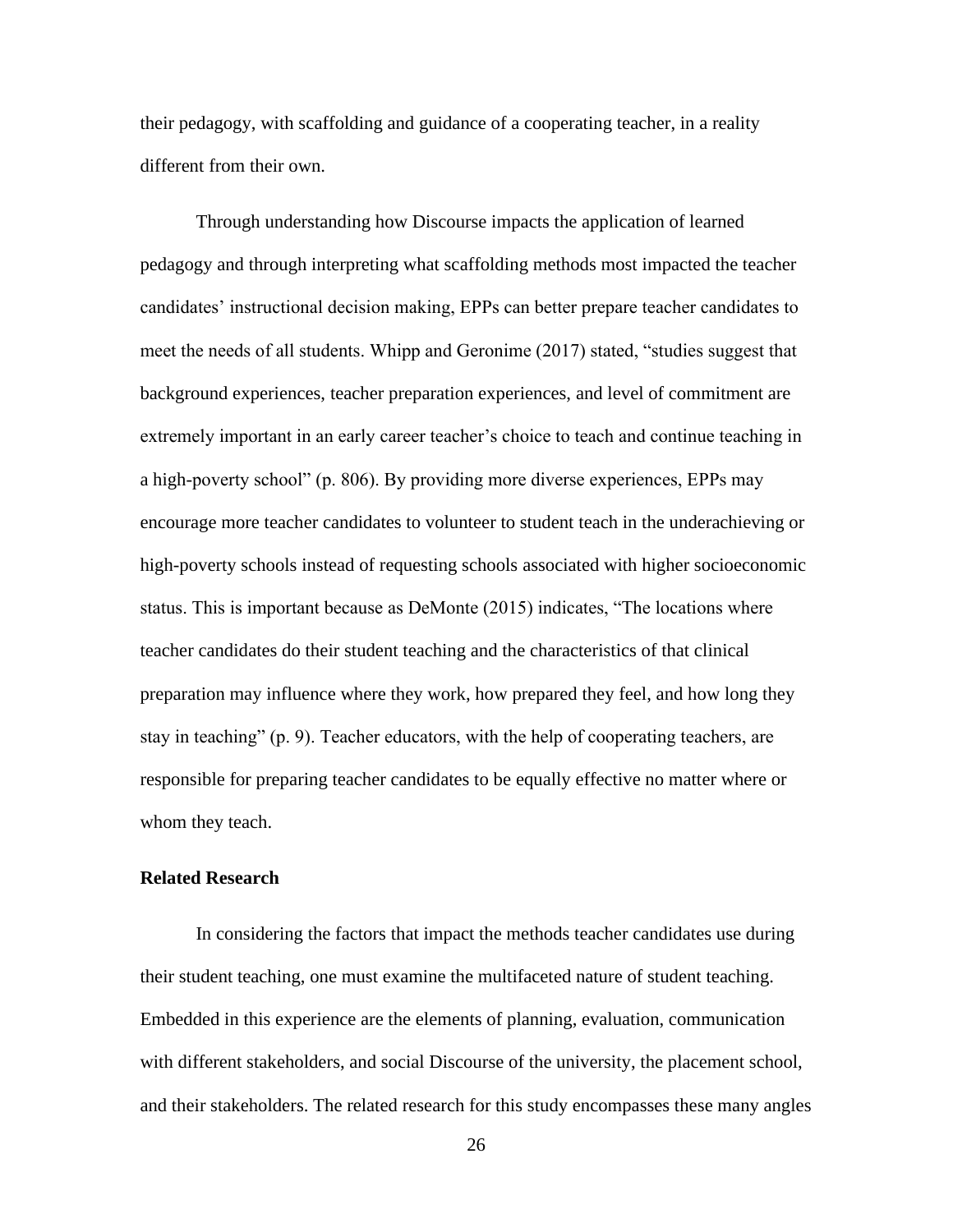to consider where there are gaps in the research and how such research may illuminate the data.

Discourse plays a crucial part in the success of a student teaching placement, yet do the different types of Discourse impact teacher candidates differently? Sydnor (2017) focused on answering this question by identifying how authoritative and internal Discourse impacted the forming of teacher identity. In this qualitative study, narrative and observational data from two participants in their student teaching placement and their first year of teaching indicated that the Discourse of the school and the authoritative Discourse of standards and mandates were often at odds with the internal Discourse of student engagement. The researcher found that student teachers need to be directly taught how to engage with this discordance and need opportunities to directly problem solve, plan for, and address these conflicting Discourses while under the mentorship of cooperating teachers and university instructors.

In a similar vein, a quantitative study by Matsko et al. (2020) investigated the qualities of cooperating teachers that had the most impact on student teachers' perception of their preparedness to teach. This study included 1,122 cooperating teachers and student teachers in the third-largest school district in the United States. Data from three surveys—one during pre-student teaching, one during post-student teaching, and one of mentor teachers found that student teachers felt most prepared when working with a cooperating teacher who had similar philosophies on teaching as they did. Other indicators that increased a student teacher's perception of being prepared were strong pedagogical practice and willingness to spend time coaching student teachers. Perhaps a bit surprising is the minimal emphasis participants placed on years of experience or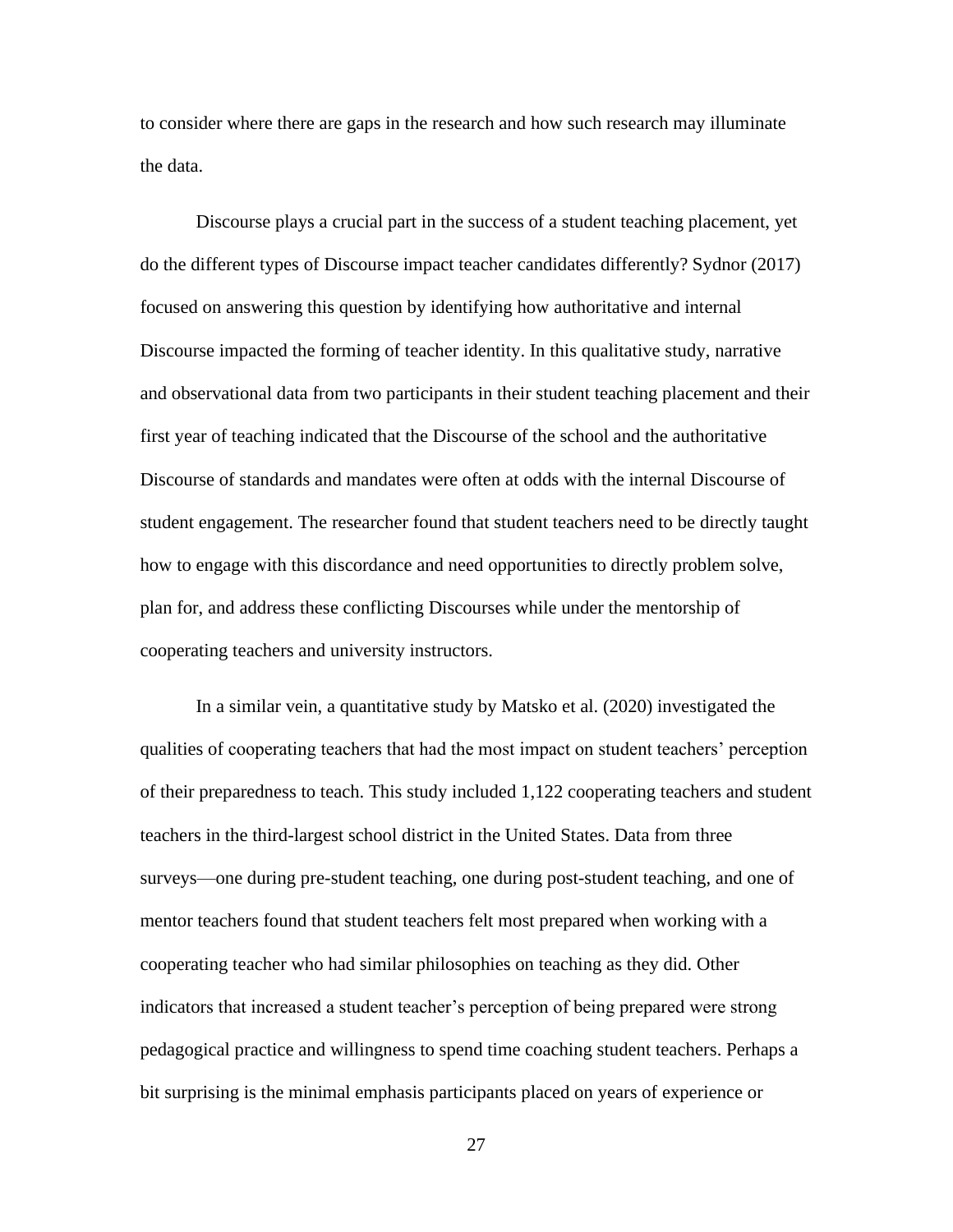certifications. This study indicates that teacher candidates feel most prepared when they are placed with a cooperating teacher and in a school that has a similar Discourse to them. Additionally, they feel most effective when working with a teacher who takes the time and the initiative to scaffold their teaching and learning.

Beyond the ideas of Discourse, the application of theory is central to this research. In a qualitative study that examined the impact of focused reflection on the integration of educational theory and practice, Stenberg et al. (2016) intended to determine if student teachers who were given focused tasks reflecting on the purposeful embedding of educational theory were able to embed that theory in more meaningful ways than those who did not receive the focused tasks. Of 16 student teachers who were followed throughout their student teaching placement, eight received focused tasks and guided mentorship on embedding educational theory in meaningful ways. The other eight completed a standard student teaching experience. All 16 participants reflected on their thoughts and experiences. After coding the reflections categorically by terms indicating educational theory, the researchers found, unsurprisingly, that the eight participants who received scaffolding showed a greater connection between educational theory and educational practice throughout their student teaching experience.

While understanding and being able to reflect on educational theory is critical, other factors impact how teacher candidates choose educational practices. Daniels et al. (2016) attempted to determine if one of those factors was teacher candidates' perception of their responsibilities as student teachers. Using surveys and a Patterns of Adaptive Learning scale, the researchers sought a connection between how student teachers saw their responsibilities and their chosen type of instructional practices. Based on data from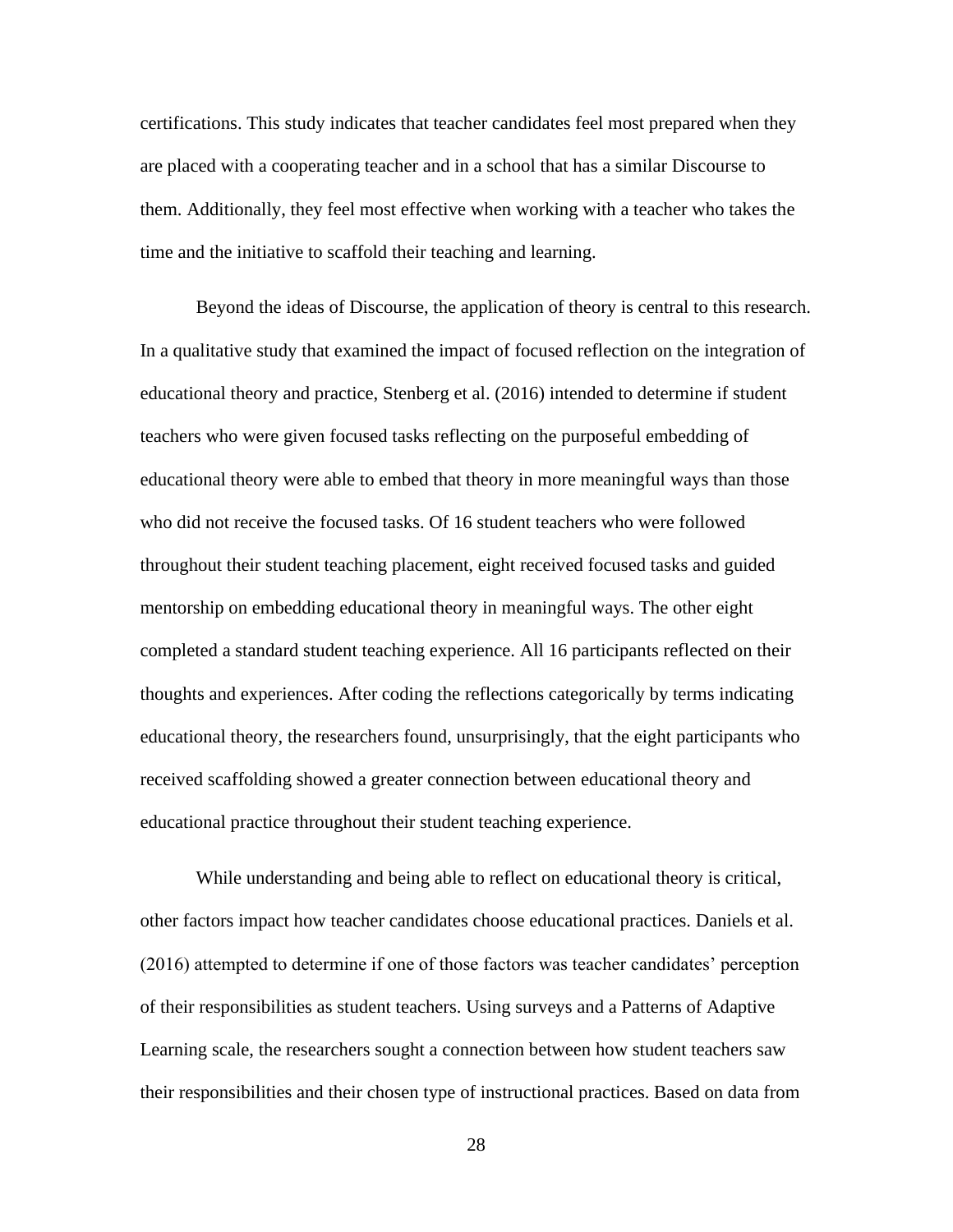97 participants surveyed twice during their student teaching semester, the study found that student teachers felt most responsible for student motivation and were able to rule out practices that were contrary to that responsibility. However, these student teachers had a difficult time selecting and articulating better practices. The researchers recommended that EPPs scaffold teacher candidates during methods classes by presenting different scenarios to meet students' needs and motivate them to learn.

In another study, Ihtiyaroglu (2018) used a mixed-method approach to correlate teacher candidates' satisfaction with a teaching methods course with the methodologies used in that course by recruiting 404 participants from a stratified sampling of preservice teachers. Data from student opinion polls and an open-ended questionnaire underwent transformative sequential analysis with greater emphasis given to the open-ended questionnaire. The findings showed a strong correlation between classes with a studentoriented approach and the perceived value of the methods taught in that class. Ihtiyaroglu called for more study of whether teacher preparation courses are using and not just espousing the methods they teach.

Finally, to determine the relevance of student teaching practices from the perspective of student teachers, Smalley et al. (2015) conducted a qualitative descriptive survey of 140 student teachers from the north-central region of the United States, using convenience sampling for a regional connection. The surveys focused on what constructs of the student teaching experience the participants considered relevant and what activities they felt were most pertinent. The student teachers found the student teaching experience to be beneficial overall but found the experience with planning based on data-driven instruction to be the most helpful. The recommendation from this study was for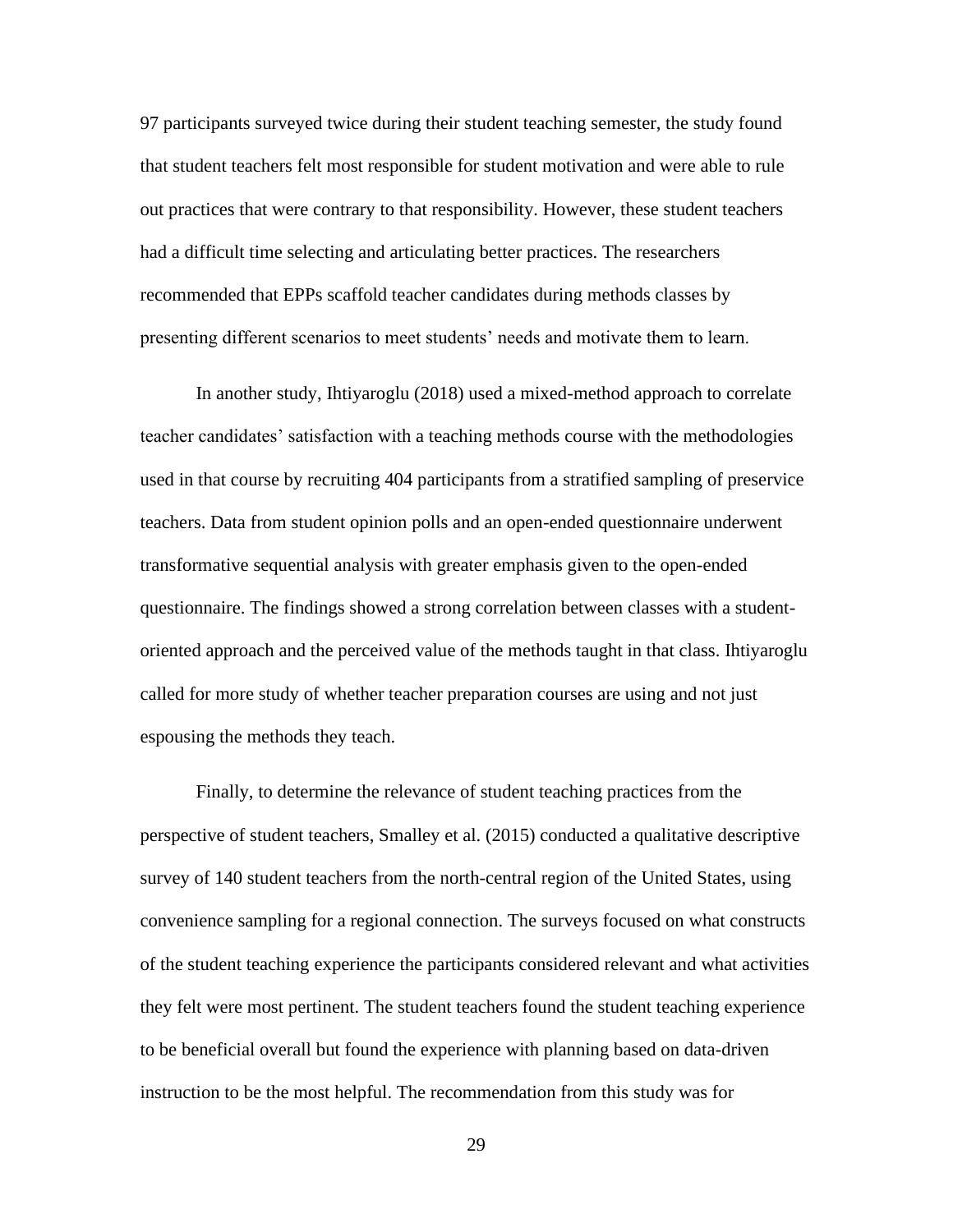university instructors and cooperating teachers to communicate and collaborate more freely to identify the elements of planning every student teacher should know before they begin their student teaching to allow for more data-driven focus during the student teaching practice.

# **Summary**

Student teaching is a prominent feature in teacher preparation. While it is an experience that is essentially a stop along a greater journey, it is an experience that has a significant impact on the remainder of a teacher's career. Research indicates that many facets impact the quality of a student teaching experience, but ultimately it is a matter of perception. It is a matter of teacher candidates' perceiving value in what they learned in their methods courses; perceiving worth in applying educational theory; perceiving the ability to navigate the student teaching triad of teacher candidates, practicing teachers, and university supervisors; perceiving their ability to interweave discordant Discourses of the teacher educator, university supervisor, and cooperating teacher; and perceive their belonging to the dominant social Discourse of their placement school.

Ultimately any EPP should aim to scaffold student teachers as they develop their teaching literacy. Educational theory is not simply an add-on to that success; it lies at the heart of success. Without understanding theory, teacher candidates struggle to understand why they are doing what they are doing in the way they are doing it. Therefore, teacher educators must present theory in such a way that teacher candidates not only see the value but practice the application of theory. Furthermore, in collaboration with cooperating teachers and university supervisors, scaffolding practices can be used to fade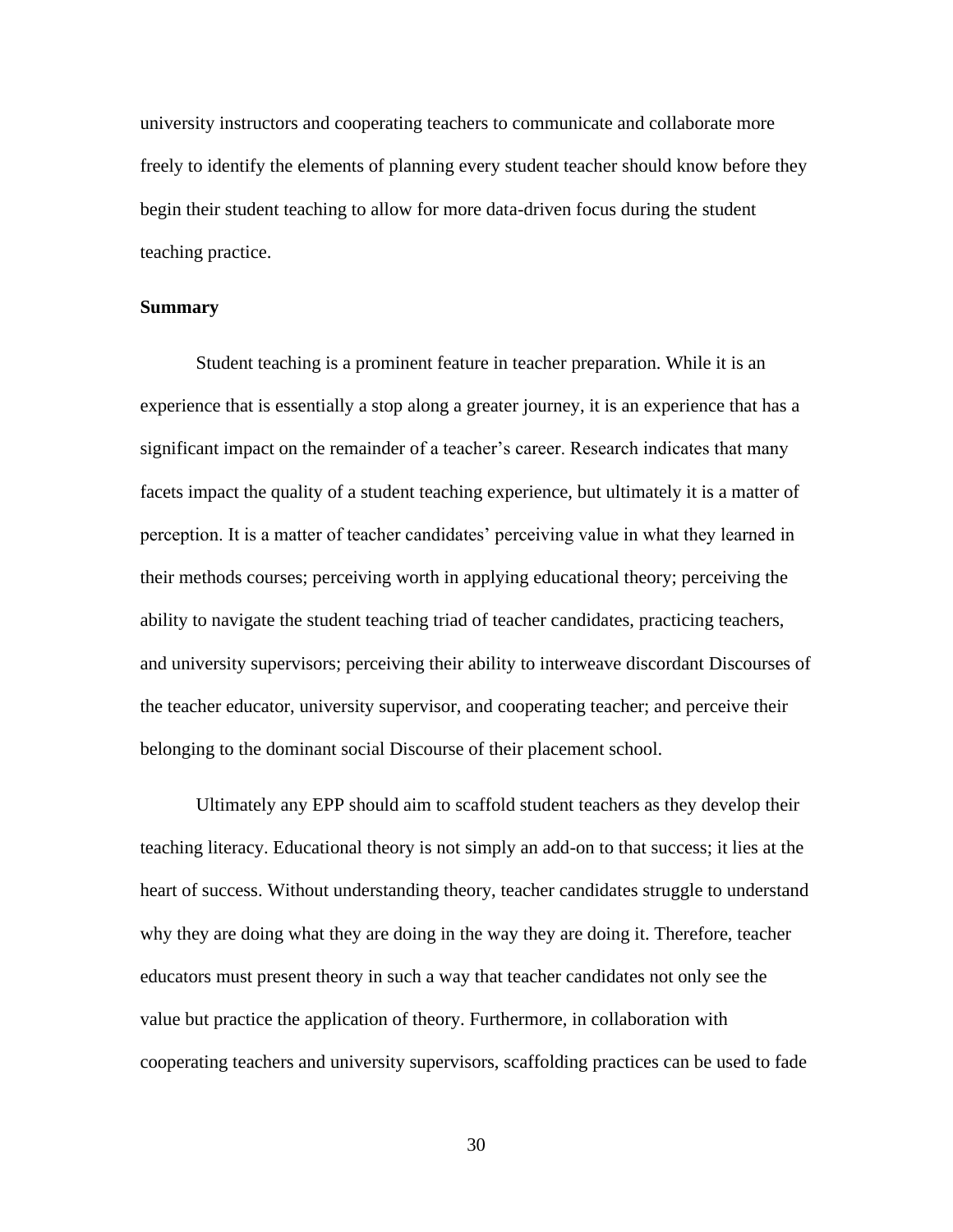the guidance, transfer the teaching responsibility, and help the teacher candidate take on the Discourse of a fully successful teacher.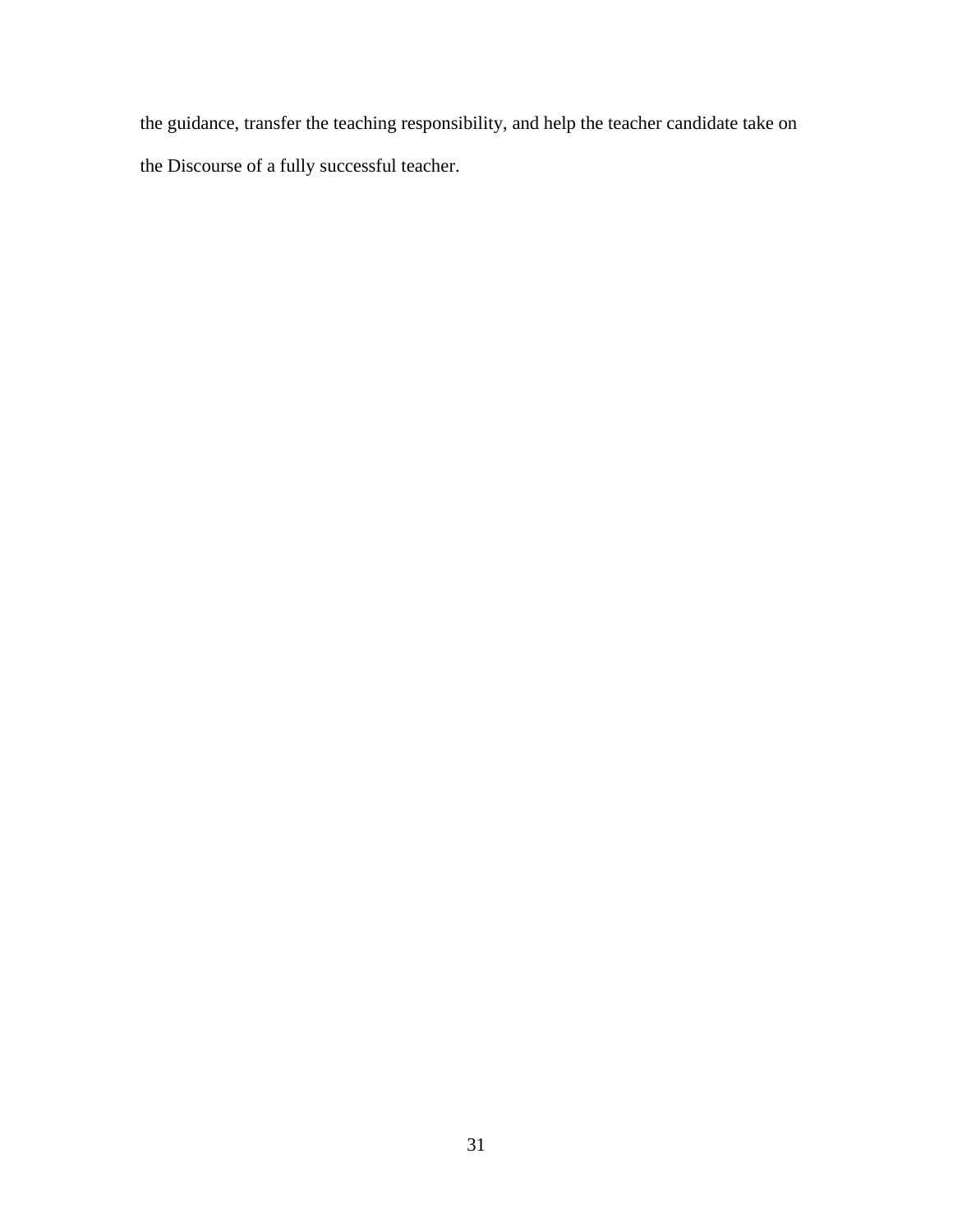## **Chapter 3: Methodology**

Educator preparation programs (EPPs) focus on scaffolding future educators in the professional Discourses they need to apply evidence-based pedagogy and implement responsive teaching practices (Demonte 2015; Frank 2018; Shaughnessy & Boerst, 2018). However, recent studies show that teacher candidates have either a limited scope of the importance of integrated educational theory or a limited vision of why integrating theory is important (Lancaster & Bain, 2019; Merk et al., 2017; Stenberg et al. 2016). EPPs instruct in methods based on educational theory, yet as Stenberg et al. (2016) indicated, "even with support, it appears that student teachers are seldom willing or able to use educational theory in significant ways to assess or contribute to their teaching practice" (p. 482). This phenomenological study was aimed towards answering the following question: According to the perceptions of new teachers, what scaffolding practices, included in an elementary Educator Preparation Program (EPP), impacted how teacher candidates assume the Discourse and develop the praxis of a teacher? Included within this broader question are the sub-questions:

- 1. What scaffolding practices had the greatest impact on the development of their teaching discourse and the acquisition of their praxis?
- 2. How did the setting of the methods classes, in the k–12 environment or the university setting, impact the development of their discourse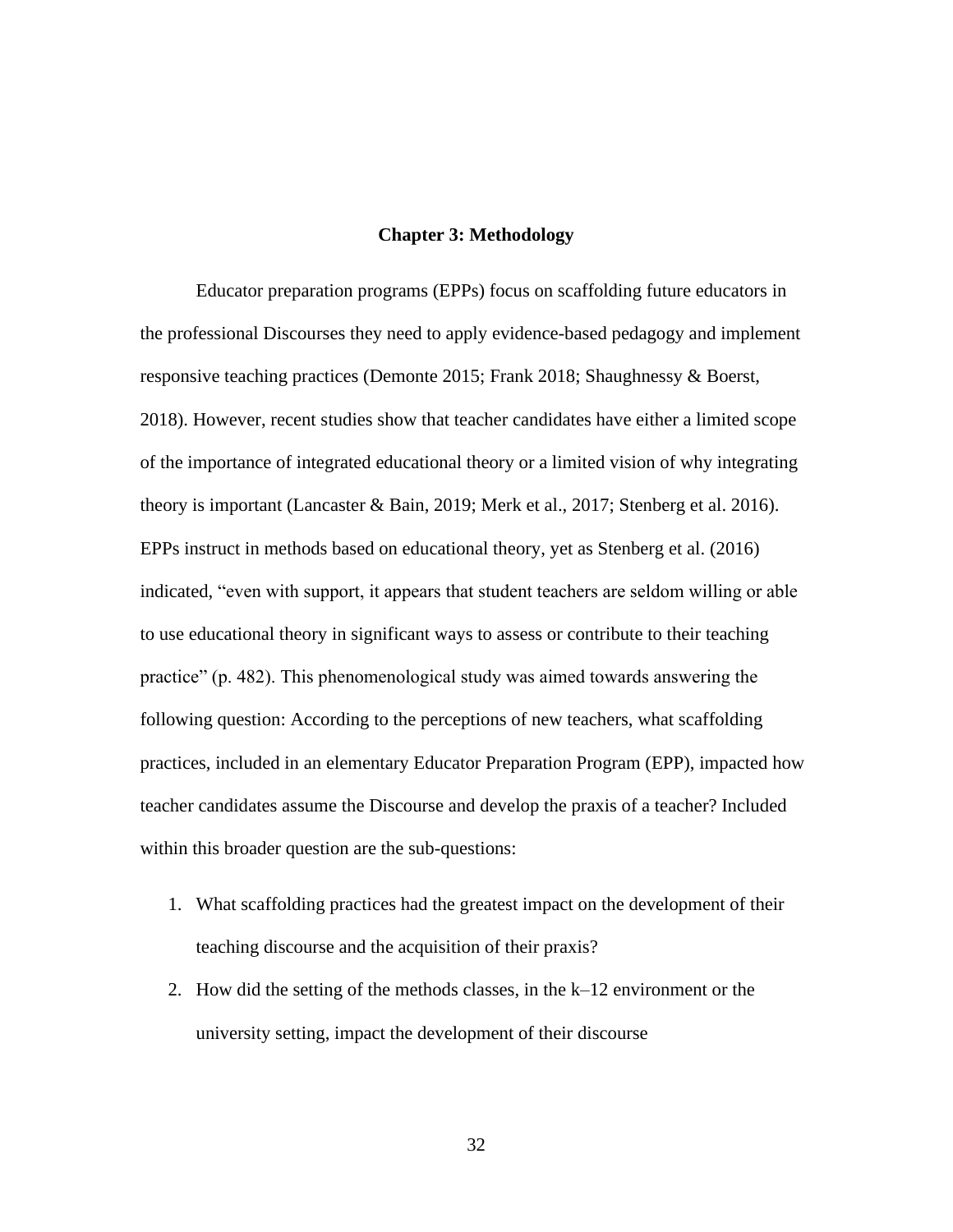## **Research Design**

According to Herr and Anderson (2015), "Action research is inquiry that is done *by* or *with* insiders to an organization or community, but never *to* or *on* them" (p. 3). They go on to say, "It is meant to address the immediate needs of people in specific settings, and it is this utility of knowledge generated by action research that represents one of its major strengths" (p. 6). Qualitative research, as explained by Merriam and Tisdell (2016), focuses on "understanding how people interpret their experiences… and the meaning they attribute to their experiences" (p. 6). Within the construct of qualitative design is the paradigm of a phenomenological study, which aims to accurately describe the truths of an experience from and through the perspectives of the people who have lived the experience (Groenewald, 2004; Merriam & Tisdell, 2016). The task of the researcher is to craft a general description of the experience while recognizing and removing, or bracketing, biases from their own lived experience (Merriam & Tisdell, 2016). The current study was a program review comparing the practices of two different teacher preparation programs within the same network of a state university. This study intended to determine how the different practices impact student teaching and addresses the need to help preservice teachers "link theoretical elements to educational practice" (Stenberg et al., 2016, p. 470). As a teacher educator within one of the EPPs, I was seeking to better form my practice through studying the perspectives of student teachers within the two educator preparation programs. Based on these qualities, this research study was best situated as a phenomenological qualitative action research study.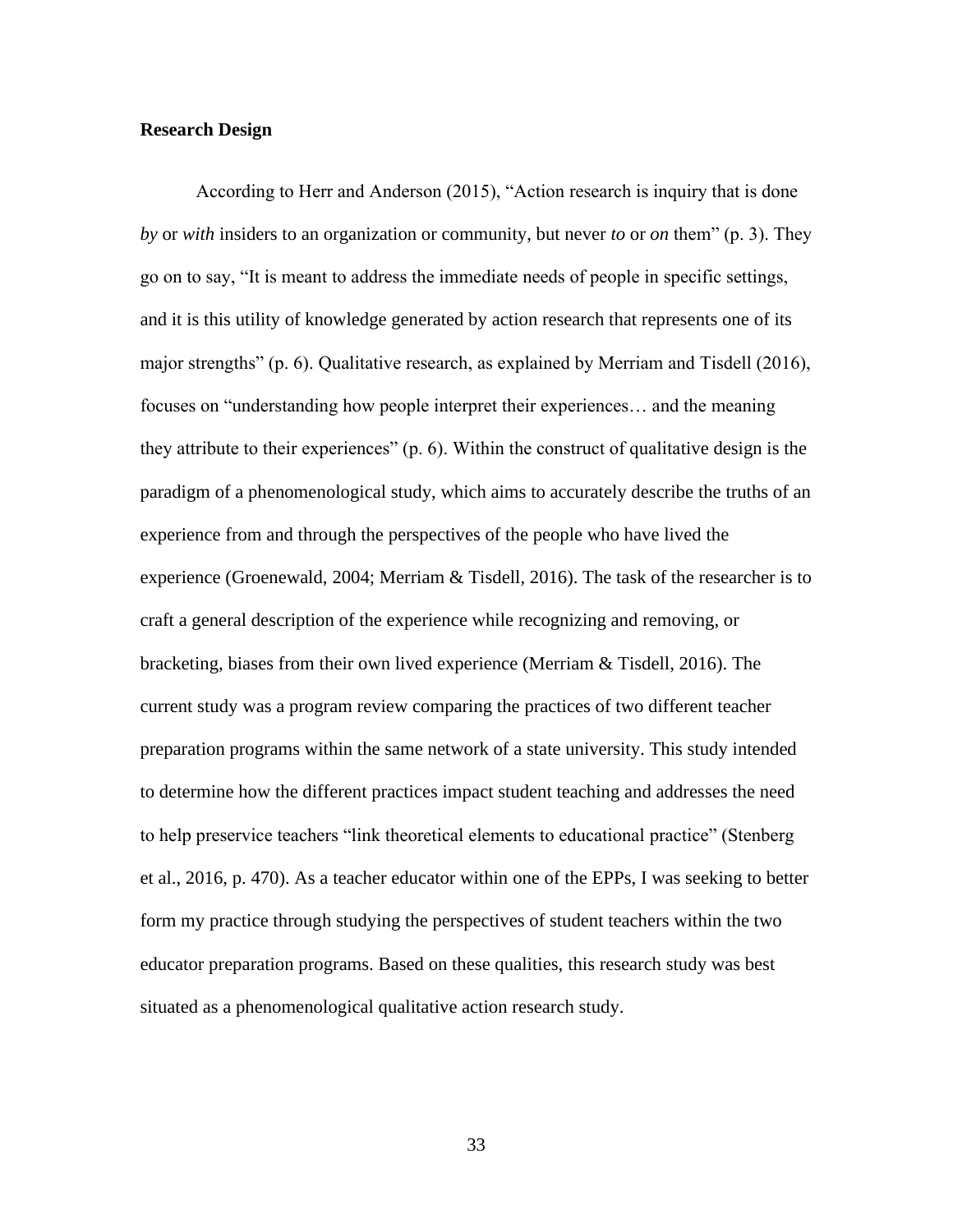The foundation of this study was based on the perceptions and lived experiences of student teachers. Ultimately, this research looked to uncover how scaffolding and Discourse impact how these student teachers applied educational pedagogy to their educational practice and if learning situated within the K–12 environment impacted their efficacy. Traditional EPPs are constructed so that preservice teachers attend methods courses in the university setting, are required to teach some lessons in a K–12 setting, and then are required to complete one semester of student teaching (Krieg et al., 2020; Orellana et al., 2017; Postholm, 2016). In a response to a need for reform, some EPPs hold methods classes in K–12 classrooms that model practices discussed in courses and require preservice teachers to implement the strategies they see (Darling-Hammond, 2006; Zeichner, 2010;). This study involved participants reflective of both of these styles of an EPP. Additionally, by nature of their different locations (different schools, different districts, and different areas of the state), Discourses are constructed in combinations that are reflective of their given place and power structure (Gee, 2016). Through collecting data from student teachers who studied in two different styles of EPPs and who lived student teaching in different K–12 environments with various Discourses, I hoped to craft a general description of their student teaching story and how those stories could improve my preparation of future teachers.

# **Research Setting and Participants**

This study was comprised of six participants, which facilitated rich storytelling and deep analysis of the participants' perspectives, consistent with phenomenological qualitative study's reliance on understanding the "affective experience" (Merriam  $\&$ Tisdell, 2016). The participants were elementary education majors from two EPPs within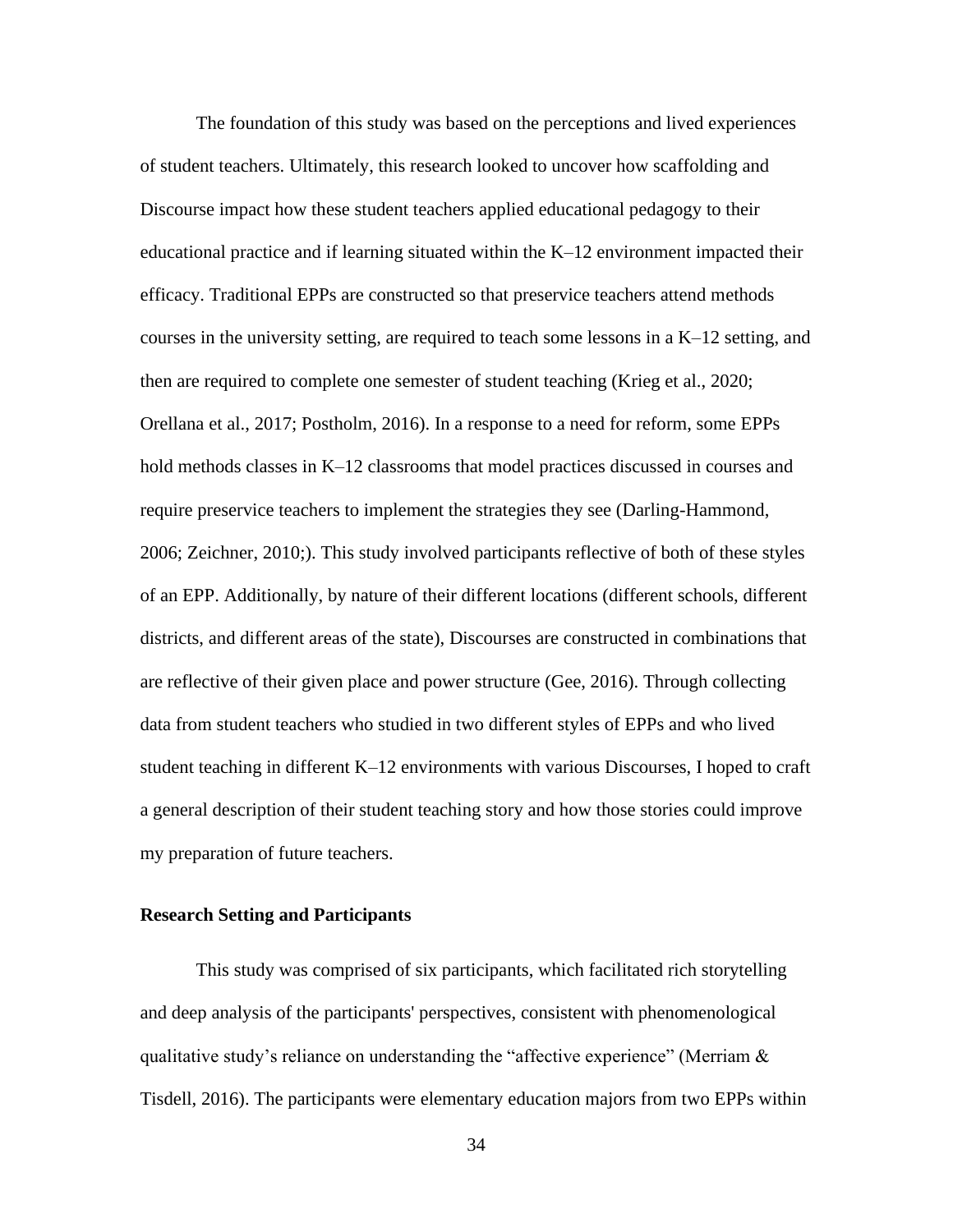a university system in the southeastern United States. The first EPP (School A) held their education methods classes in the K–12 environment. The teacher candidates would spend time with their methods instructors learning about different teaching strategies, and then they would have the opportunity to observe practicing educators implementing those strategies or would have the opportunity to practice those strategies themselves. From there, the teacher candidates would return to the methods class to debrief and reflect on what they learned. The second EPP (School B) held methods courses in the traditional university classroom and relied heavily on recreating the K–12 environment, role-play, and micro-teaching, i.e., the candidates would teach lessons to each other. They then completed clinical hours (an extended time in the K–12 classroom before they student taught), during which they were expected to apply what they learned in their methods classes.

The participants student taught in six different elementary schools. Three of the participants were teacher candidates at School A and the other three were students at School B. Of the participants, three identified as White females, one identified as a White male, one identified as an African American female, and one identified as a Hispanic Male. This is a small-scale representation of the teaching demographics according to the 2017-2018 characteristics of public-school teachers from the National Center of Education Statistics. Four of the student teaching schools were considered suburban, one was considered urban, and one was considered fringe rural. Three of the cooperating schools had a predominantly White student population with low rates of students receiving free and reduced-price lunch and the other three schools served predominantly students of color with a free and reduced-price lunch rate above 50%. This contextual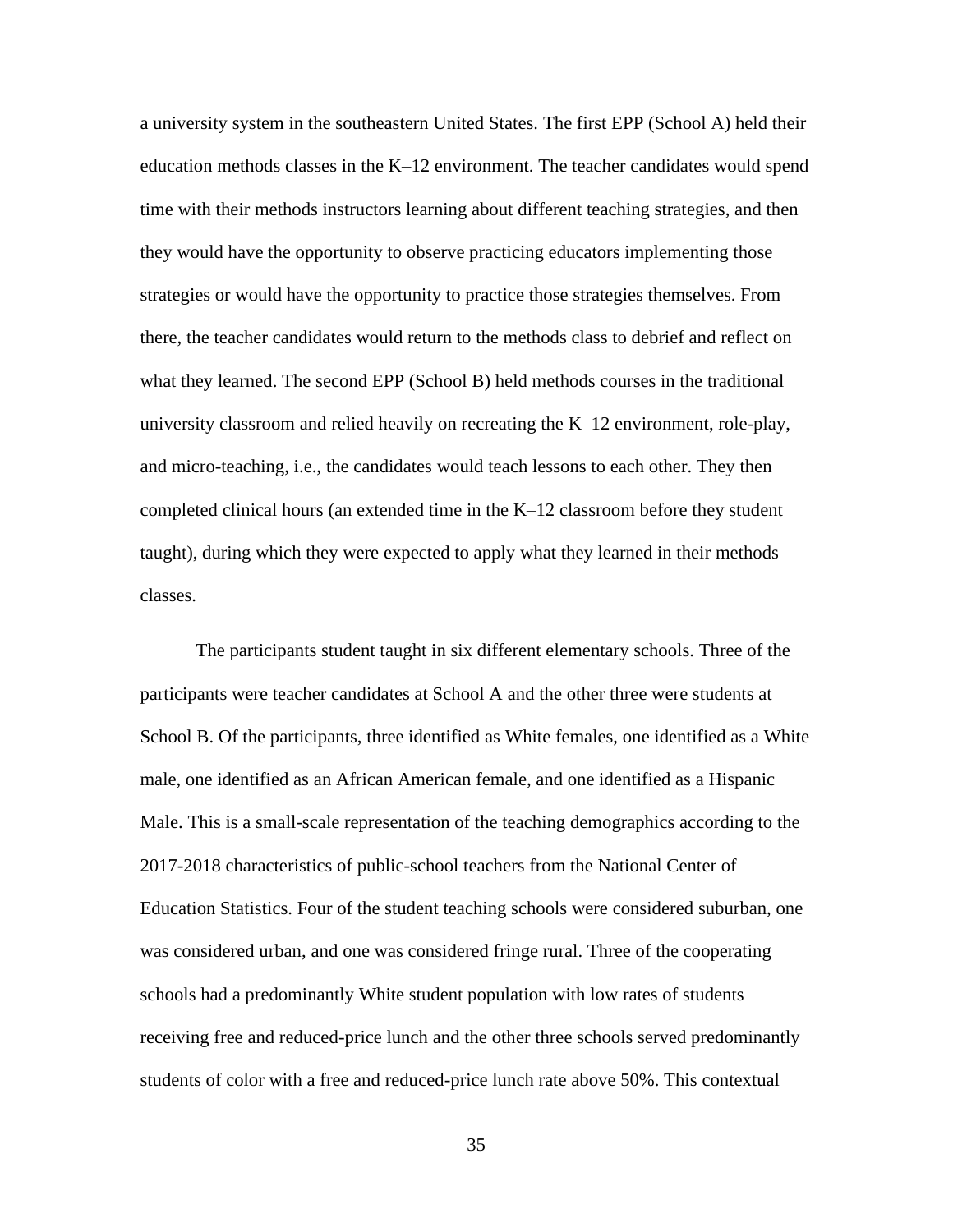information is important because Discourse emerges from the culture of the community and is understood based on personal experience and the experiences of others (Churchward & Willis, 2019; Gee, 2015). In developing their teacher Discourse, the teacher candidates had to navigate the differences between their primary Discourse as they acquired their teaching Discourse. Furthermore, these future teachers had to develop their teaching literacy as it pertains to the Discourse of the students they taught.

My role in this study was one of interviewer and data collector. As such, I allowed the participants to lead discussions and tell their stories, including the elements that they saw as most important. Before the interviews I formulated guiding questions, but I played the critical role of the audience for the participants to tell their story and not as the author of the story. At the end of the research, I coded the participants' stories and combined the data to tell of the collective experience. (Groenewald, 2004).

## **Data Collection and Research Procedure**

This study incorporated three different sources, including a survey. The Teacher Sense of Efficacy Scale (TSES) created by Tschannen-Moran and Hoy (2001) was originally constructed as a self-assessment for understanding what created difficulties in teachers' daily activities. As a valid and reliable instrument, this survey provided an opportunity for participants to reflect on focused aspects of their EPP and to bring to light areas that might require special attention during their interviews. The survey was administered electronically. No identifiable information was collected, beyond the program of enrollment, to protect confidentiality.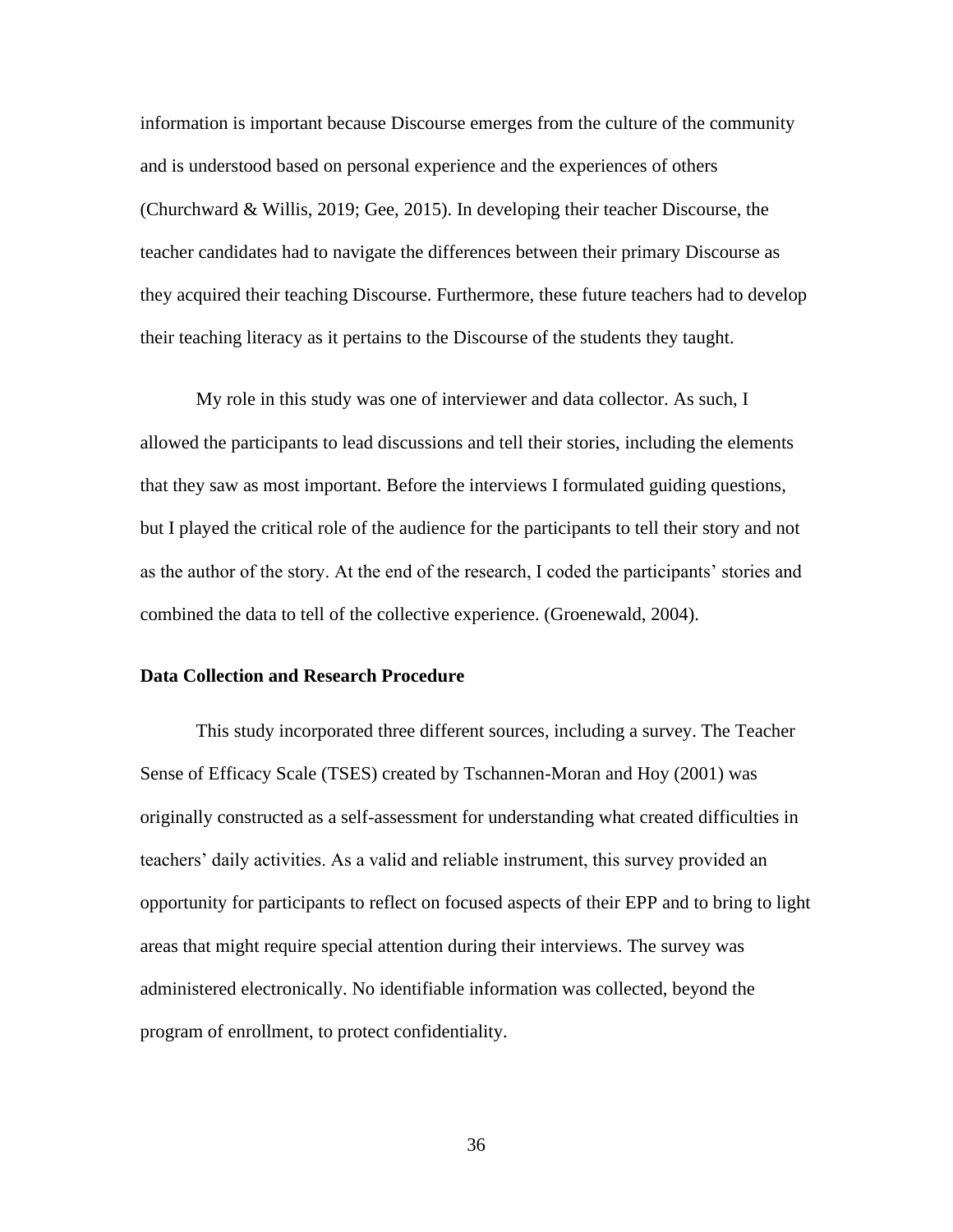An open-question, researcher-created questionnaire focused on the participants' current praxis and practice, including questions about experiences in their methods classes, what methods were used in their teacher preparation courses, what pedagogy they used in their student teaching, and how they would describe the Discourses of their university and elementary placement. The questionnaire was also administered electronically.

Finally, participants participated in a semi-structured interview. As described by Merriam and Tisdell (2016), "most of the interview is guided by a list of questions or issues to be explored, and neither the exact wording nor the order of the questions is determined ahead of time" (pp.111–112). Each interview was conducted and recorded using Zoom and lasted approximately 45 min., guided by a general interview protocol. While the participants led the discussion, the researcher ensured attention to specific themes, as gleaned from the previous research instruments. Once completed, the interviews were transcribed and all identifying information was redacted. The recorded Zoom videos were then permanently deleted. The participants were only referred to by an assigned pseudonym as needed.

## **Data Analysis Strategies**

This research sought to determine what factors impact how student teachers apply learned pedagogy within their elementary student teaching experience. Housed within that broader question are questions about scaffolding received during preservice teaching classes, the effect of embedding those classes in a k–12 setting, and the impact of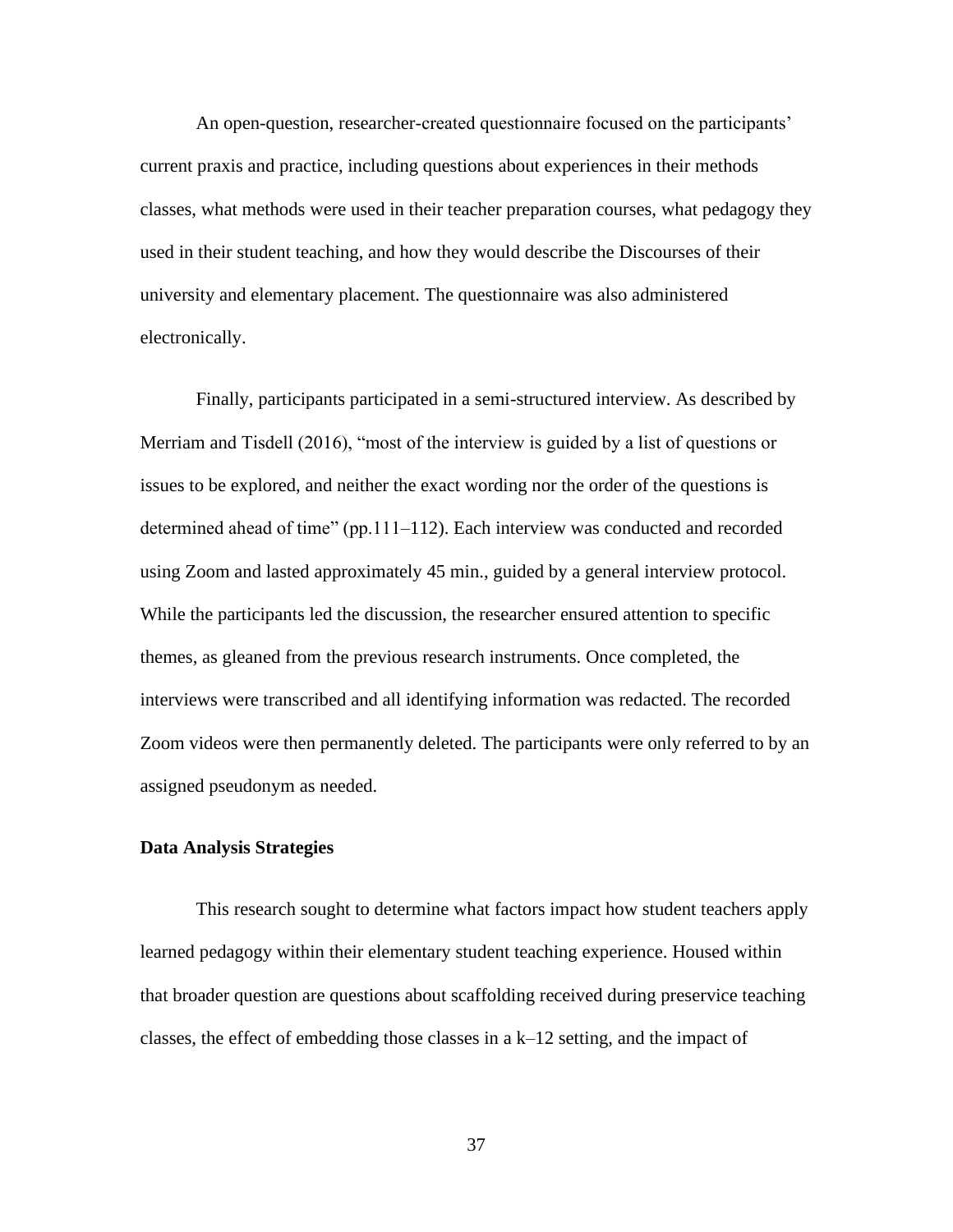differences in experienced Discourses. These questions informed analysis of the data collected from the survey, open-ended questionnaire, and semi-structured interviews.

Survey responses for each question were used to craft a general cross-comparison of the two programs as well as to gain a general insight into how the participants viewed themselves as educators and how they viewed their experience in their EPP. The openended questionnaire contained questions about the lived experience of the participants as it pertained to their teacher preparation courses and experiences navigating different Discourses. The responses to the questions were first analyzed using a cross-question comparison looking for similarities and differences in participants' experiences between the two programs. Then the answers were coded using a deductive stance based on the themes from prior research. Finally, the interview transcriptions were coded using deductive coding with thematic analysis based on themes gleaned from the literature study. The transcripts and the assigned codes were applied within the NVivo CAQDAS system to explore more sophisticated connections between data and the different assigned codes.

#### **Summary**

This qualitative action research study took a phenomenological stance and attempted to address the factors that impact how student teachers acquire and apply learned pedagogy. Within this study are questions about how scaffolding of the application of educational pedagogy and the location of the methods courses themselves impacted the student teachers' practice.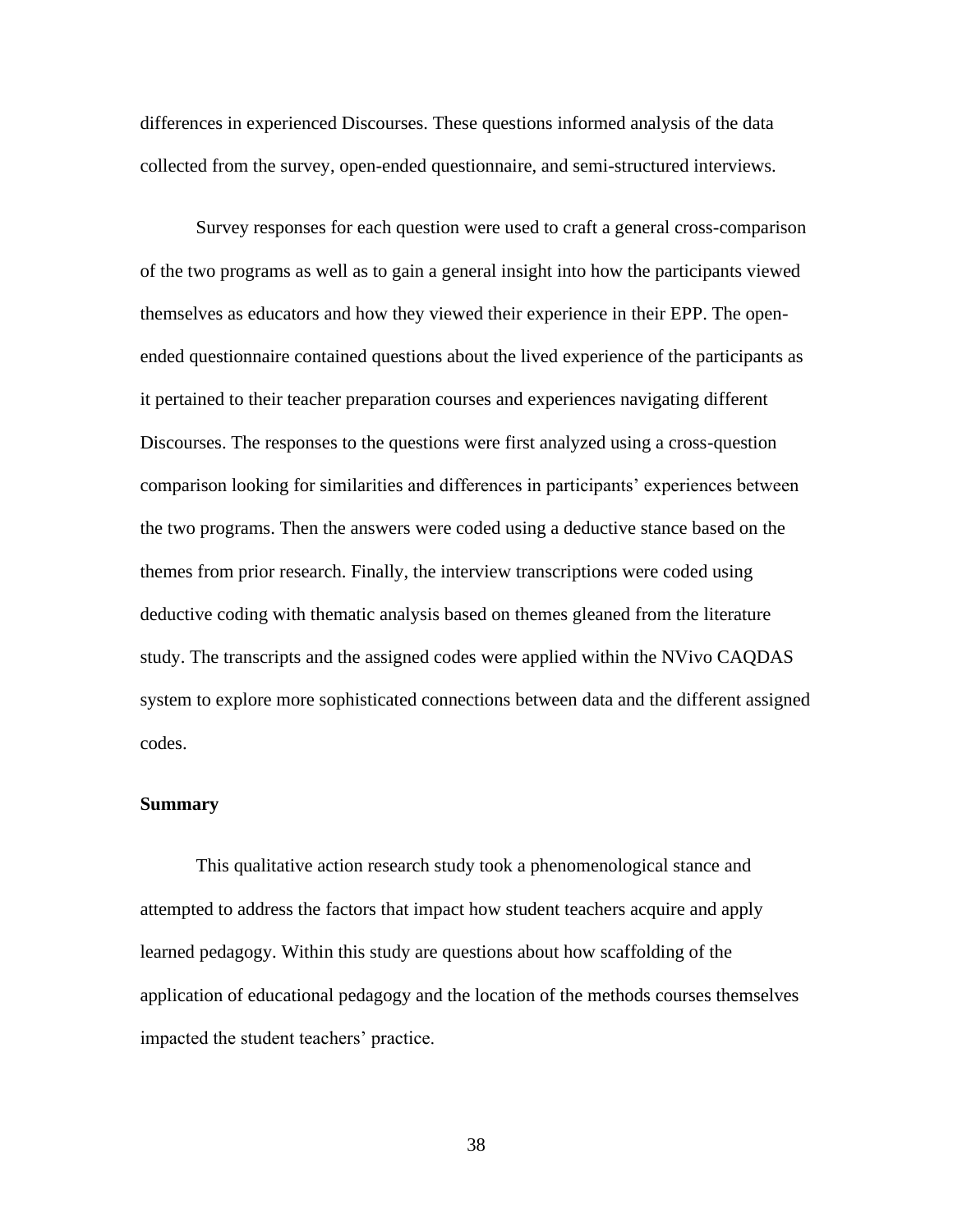According to Herr and Anderson (2015), action research "must consider how the knowledge generated can be utilized by those in the setting, as well as by those beyond the setting" (p. 6). In describing qualitative research, Merriam and Tisdell (2016) state the purpose is "to achieve an understanding of how people make sense out of their lives, delineate the process (rather than the outcome or product) of meaning-making, and describe how people interpret what they experience" (p. 15). Groenewald (2004) describes a phenomenological study as "concerning understanding social phenomena from the perspective of the people involved" (p. 44). As this research concerns the phenomenon of Discourse from the perspective of student teachers, as it endeavors to describe how teacher candidates make meaning of the student teaching experience, as the conclusions are intended to improve the program within a university system and potentially in other schools of education, this study is best described as a qualitative phenomenological action research study.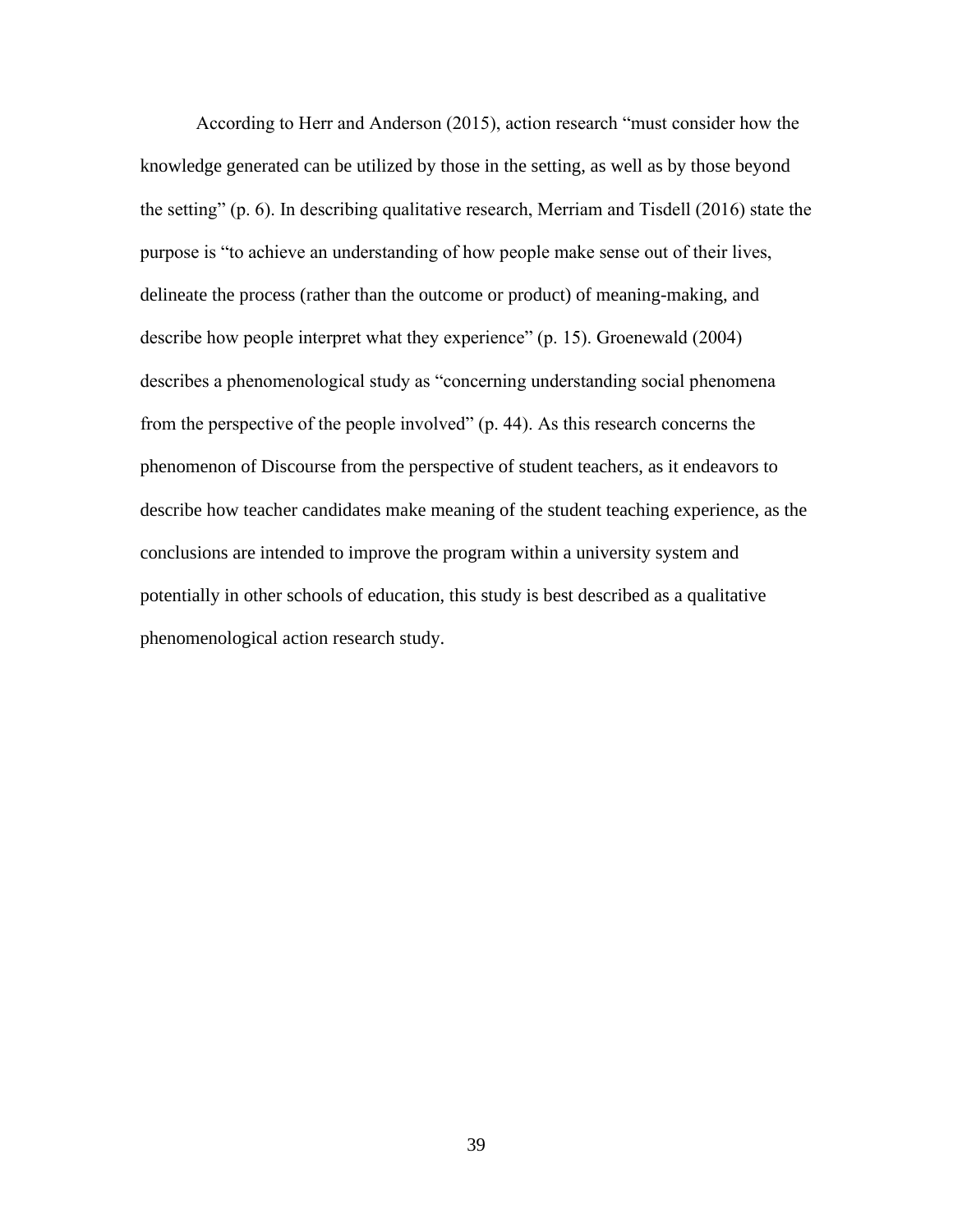### **Chapter 4: Findings**

In chapter one, I presented a vignette of an interaction between myself and two of my former student teachers, Sam and Judy. This interaction highlighted the need for change within my own teaching practice and perhaps within the Educator Preparation Program (EPP) at large. I was faced with the reality that there was a disconnect between teacher preparation and teacher practice that was impacting how the student teachers were implementing learned teaching pedagogy. I realized that I needed to make changes within my own practice to begin bridging that teaching divide. As part of making changes in my practice, I wanted to understand if it was only my EPP that was experiencing this discrepancy with their student teachers applying pedagogy and what other EPPs were doing to scaffold their teacher candidates in developing teaching Discourse. With these questions in mind, I began this action research study.

Beginning this journey was not something that I could undertake in isolation if I truly wanted to understand if the discrepancy in developing Discourse was unique to my teacher candidates or a broader issue. As a teacher educator at a smaller university (Winding Brook University) that is a part of a lager state university system, I had the advantage of access to student teachers in other EPPs. This allowed me to include perspectives from student teachers who were expected to acquire a similar Discourse to my student teachers yet were trained using different methods in a different environment. Through the aid of my advisor, I was able to secure participants from a second EPP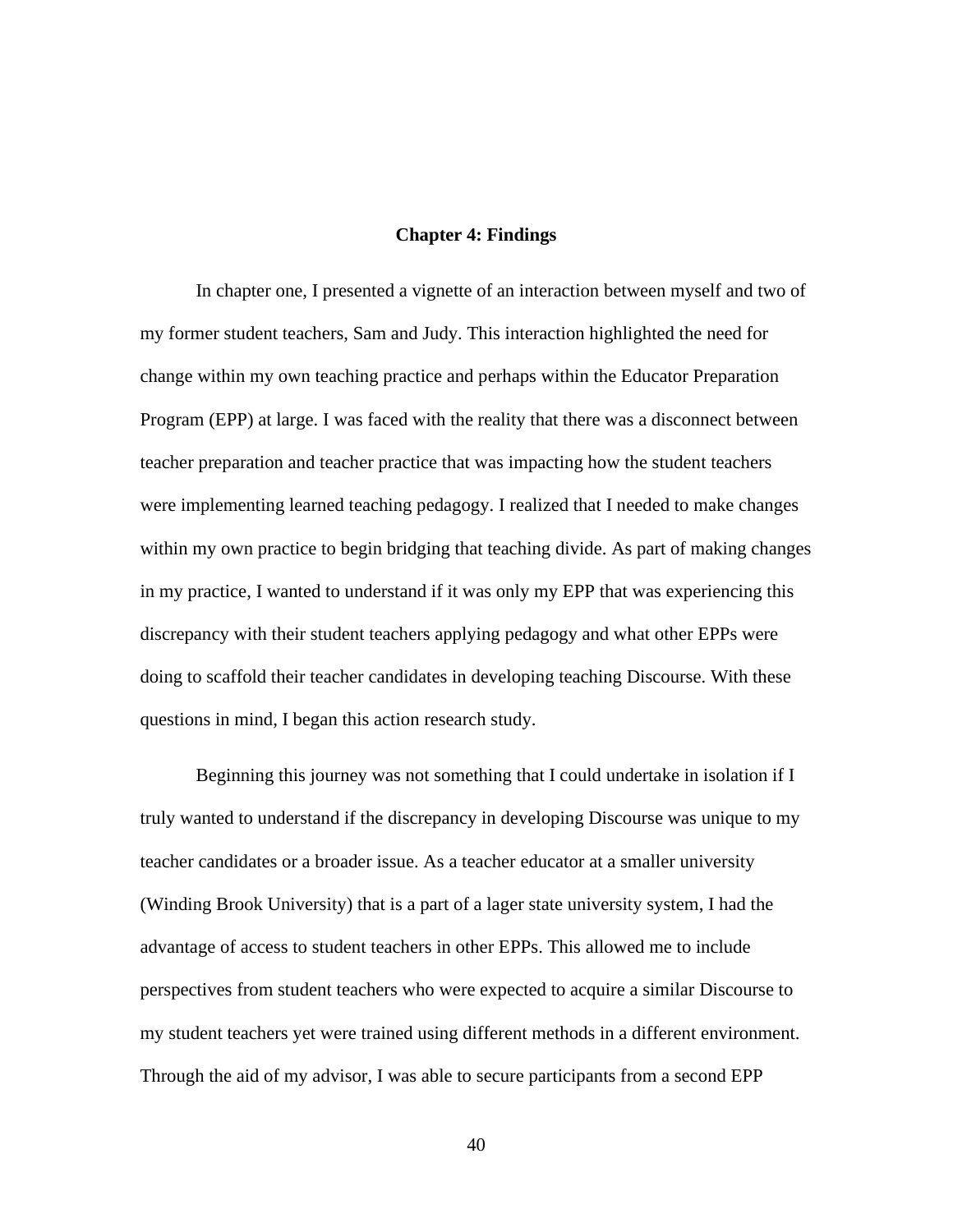(Mountain Crest College), a larger university who holds their EPP methods courses in the k-12 setting. This was important to my study because as Gee (2015) tells us Discourse is impacted by both place and structure. With participants selected and secured, I was eager to begin the expedition into collecting data to determine the stories it would tell.

Suzuki et al. (2018) state, "Skillful storytelling helps listeners understand the essence of complex concepts and ideas in meaningful and often personal ways" (p. 9468). In order to better prepare future teacher candidates for the complex task of teaching, it was important to hear the stories of these participants who had completed their respective EPPs and were immersed in their professional practice. Through their stories, I was able to gain perspective on the impact of the scaffolding they experienced while in their EPP and how those experiences moved them through their Zone of Proximal Development (ZPD). Additionally, I was able to gain insight into what scaffolding they felt most significantly impacted the development of their teaching literacy which allowed them to take on the Discourse of a teacher before their student teaching experience.

With student teaching being such an instrumental part of teacher development, EPPs, in conjunction with  $k-12$  schools, have the responsibility of creating student teaching experiences that are effective and meaningful for all teacher candidates. In describing the importance of student teaching, Goldhaber et al. (2017) stated:

The theory of action connecting student teaching to teacher effectiveness is simple: For most prospective teachers, the student teaching requirement is the single prolonged experience they will have in an actual classroom before the management and learning of students becomes their primary responsibility. (p. 326)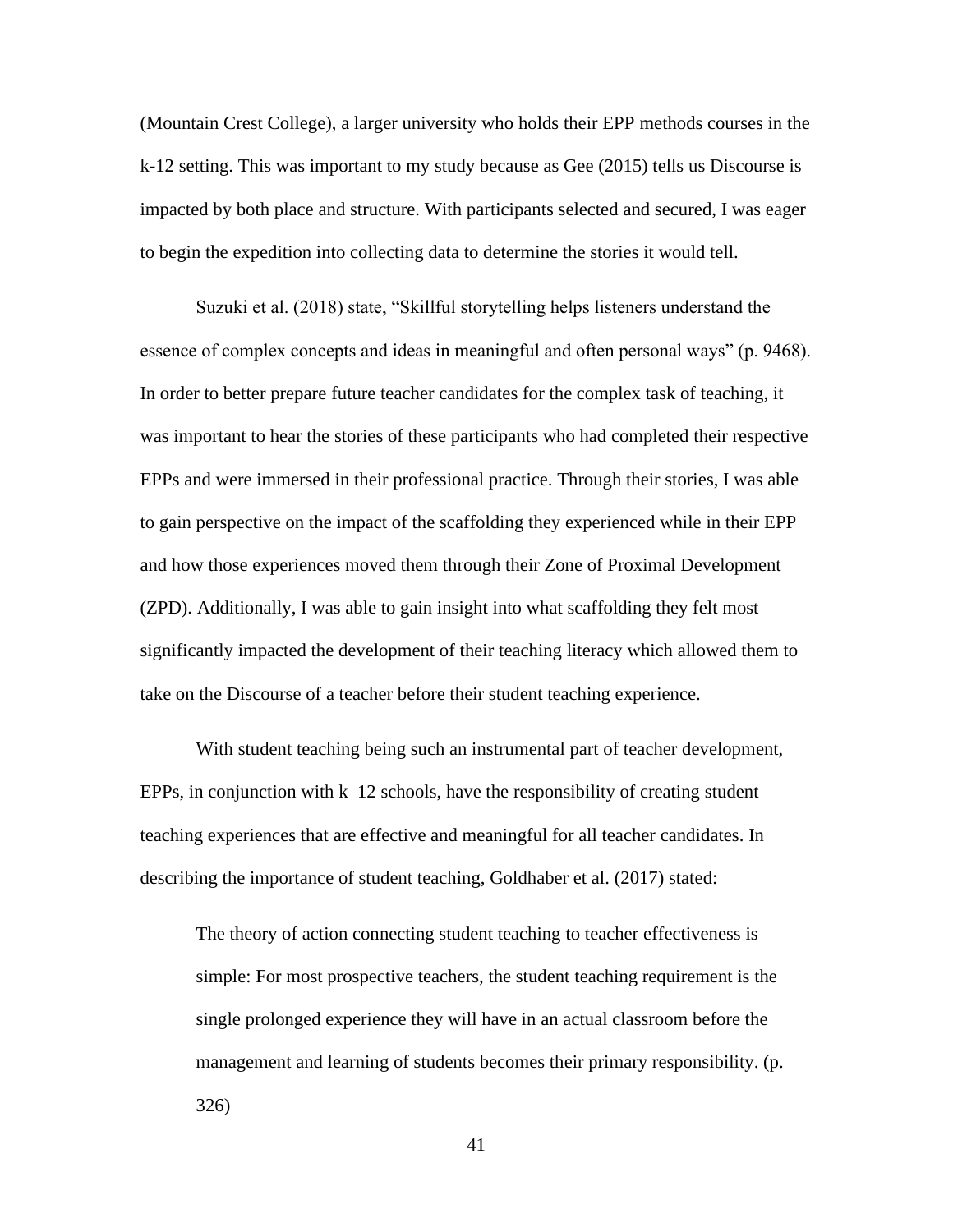With this in mind, it was also important to determine, from the participants' stories, if the continued development of their teacher Discourse throughout the student teaching experience prepared them to acquire the Discourse of a professional educator.

## **Mapping out the Journey**

A travel guide is an expert who plans the logistics, creates the itineraries, and works with the local guides to ensure the travelers reach their destination while having the best experience possible. In the same way, teacher educators plan the journey for their teacher candidates that takes them from their zone of proximal development (Vygotsky) to thinking and acting as an effective teacher. That journey can take many forms depending on the structure of the university classes, the philosophy of the teacher educators, the culture of the cooperating schools, and indeed, the teacher candidates themselves. Ultimately, the purpose of the EPP is to plan the logistics (the courses), create the itineraries (the methods and lessons), and work with the local guides (the cooperating teachers) to transition the teacher candidates from the Discourse of a student who wants to be a teacher to the Discourse of a teacher who helps students learn.

The preconceptions based on the teacher candidates' prior Discourses form the foundation of their ZPD, that time and space of initial problem-solving under the guidance of and in collaboration with the more knowledgeable other (MKO) (Vygotsky, 1978). Teacher educators are responsible for providing the learning, through scaffolding, so that teacher candidates build literacy in the Discourse of teaching in order to develop their independent praxis. As Golden et al. (2019) stated, "Explicit attention and teaching practice—in the form of teacher modeling, scaffolding, providing feedback, and defining the practice—can be essential to equitable learning" (p. 420).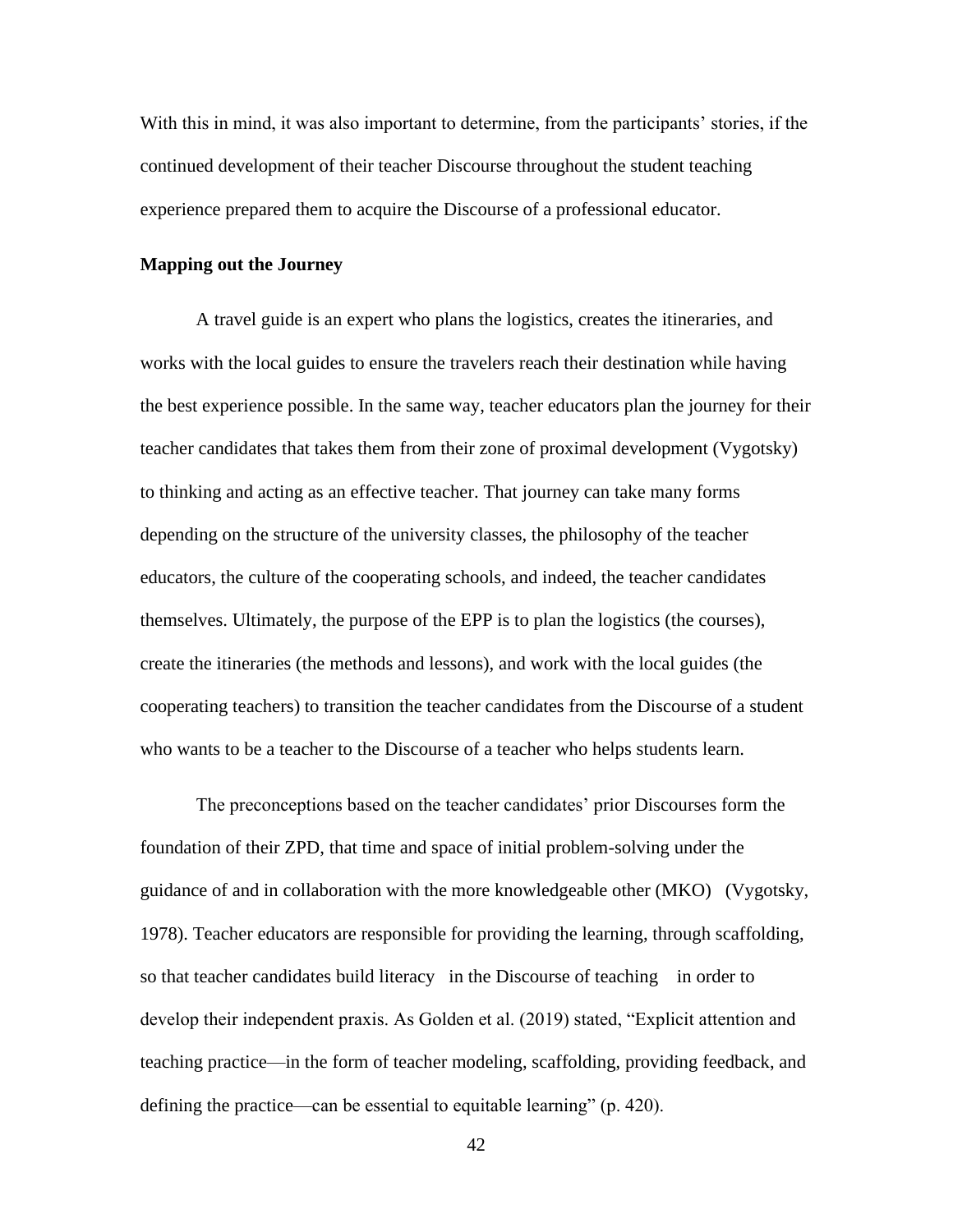The two different EPPs through which participants in this study were scaffolded provided learning opportunities intended to move the teacher candidates from their initial Discourse to a more professional teacher Discourse. Also, the programs aimed to develop the candidates' ability to develop a complex praxis that combined the theories and strategies learned in their EPPs with the realities of the classrooms in which they student taught. Thus, development came in the form of opportunities for both learning and acquisition.

Learning experiences are those directly scaffolded events when teacher candidates cognitively and cognizantly develop their teacher literacy and apply it to practice, whereas acquisition refers to the instinctive and intuitive learning of teacher literacy as part of their experiences in their EPP. Gee (2001) stated, "While some forms of appropriately timed scaffolding, modeling, and instructional guidance by mentors appear to be important, immersion in meaningful practice is essential" (p. 719). While mapping the journey that will allow teacher candidates to learn and acquire in a complementary fashion, EPPs must also recognize that the role of the MKO will change as the teacher candidates move from learning to acquiring and their zones of proximal development shift from the Discourse of a student to the Discourse of a teacher.

#### **Who are the Travelers?**

Planning a journey suited to the needs of the travelers requires knowing who those travelers are. This study is a small-scale representation of the national teaching demographics according to the 2017–2018 characteristics of public-school teachers from the National Center of Education Statistics. For this research, six participants facilitated the depth of insight that comprehensive conversations can provide. Additionally,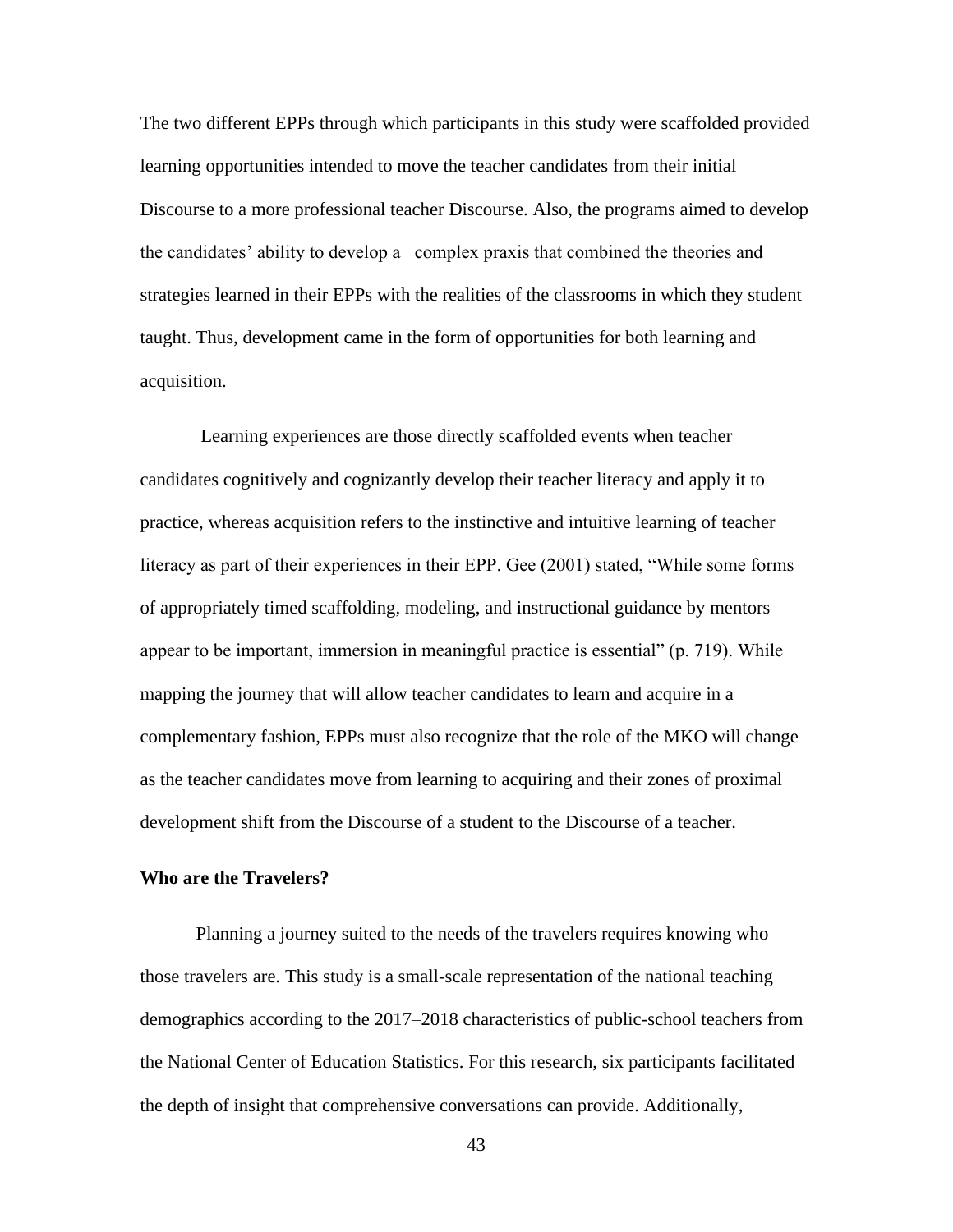choosing representatives from two different university EPPs was important to understanding how the construction and location of educational methods courses impact how teacher candidates acquire educational literacy and develop their praxis.

For the sake of clarity for this chapter, Table 4.1 outlines who the participants are and what EPP programs they belong to.

## **Table 4.1** *Participants and Their Associated EPP*

| Winding Brook University (WBU)            | Mountain Crest College (MCC)          |  |  |
|-------------------------------------------|---------------------------------------|--|--|
| Methods courses in the university setting | Methods courses in the $k-12$ setting |  |  |
| Taylor                                    | Alex                                  |  |  |
| Jamie                                     | Casey                                 |  |  |
| <b>Blake</b>                              | Cameron                               |  |  |

# **The Discourse of the Travelers**

Not all travelers on a journey come from the same cultural background nor speak the same language. The travel guide must recognize these differences and prepare to accommodate the needs of the travelers in their care. This is no less true for the teacher candidates who enroll in an EPP and the teacher educators who help them journey across the bridge from student to teacher. Gee (2004, 2005, 2015) indicated that people develop primary Discourses through their early life experiences and continue to develop different Discourses based on different social expectations and experiences. People can switch between multiple Discourses as the circumstances merit. Based on this belief, I recognized that the teacher candidates came into the EPP with different Discourses.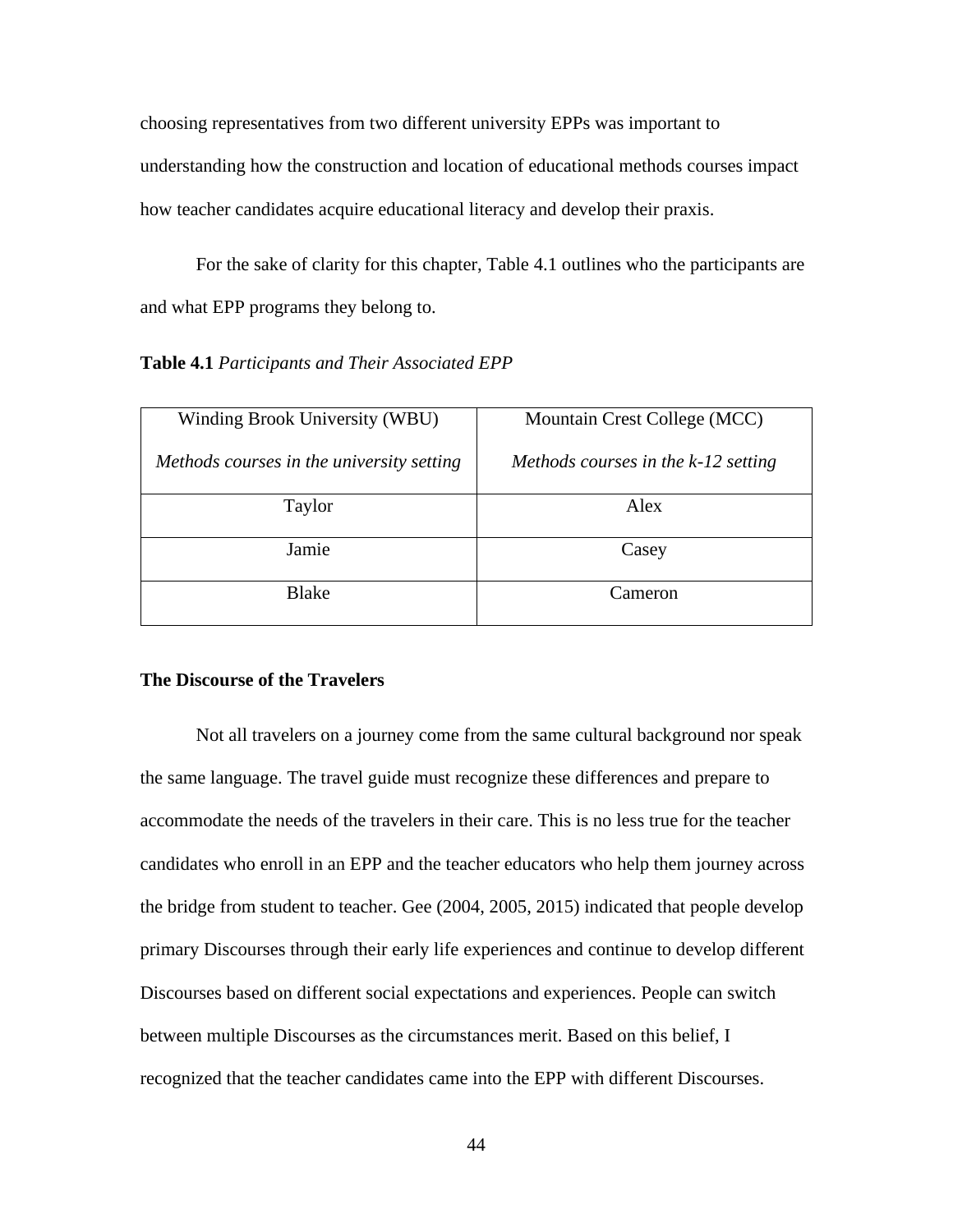Further, I concluded that these differences in Discourse impacted their reasons for becoming a teacher and their understandings of what it means to be a student and a teacher. To have a better understanding of the candidates' perceptions of their EPP experiences, I need to know about their prior Discourse and how it impacted their views about teaching and learning.

An example of Discourse impacting these views of teaching and learning comes from, Taylor and Jamie, both from Winding Brook University, who said they were good students who enjoyed being in their schools. Taylor said, "While nursing was my first choice, I was always good at school, and I thought teaching would be a good way for me to help people" (April 28, 2021). Jamie said, "I had great teachers that helped me be a successful student; I want to be that for someone else" (May 2, 2021).

Other teacher candidates come to teaching as a former struggling student who had a teacher who cared about them.

Cameron (MCC) was such a student. He said:

I was not a strong student but had a teacher who cared enough to push me to do more and be more. I kept in contact with this teacher and still talk to her today. I came to teaching because I wanted to have an impact on students who were like me. (April 25, 2021)

Still, other teacher candidates have a Discourse based on a desire to teach from an early age or a family tradition of teaching. Alex (MCC), Casey (MCC), and Blake (WBU) all stated that teaching was always what they wanted to do. Alex said: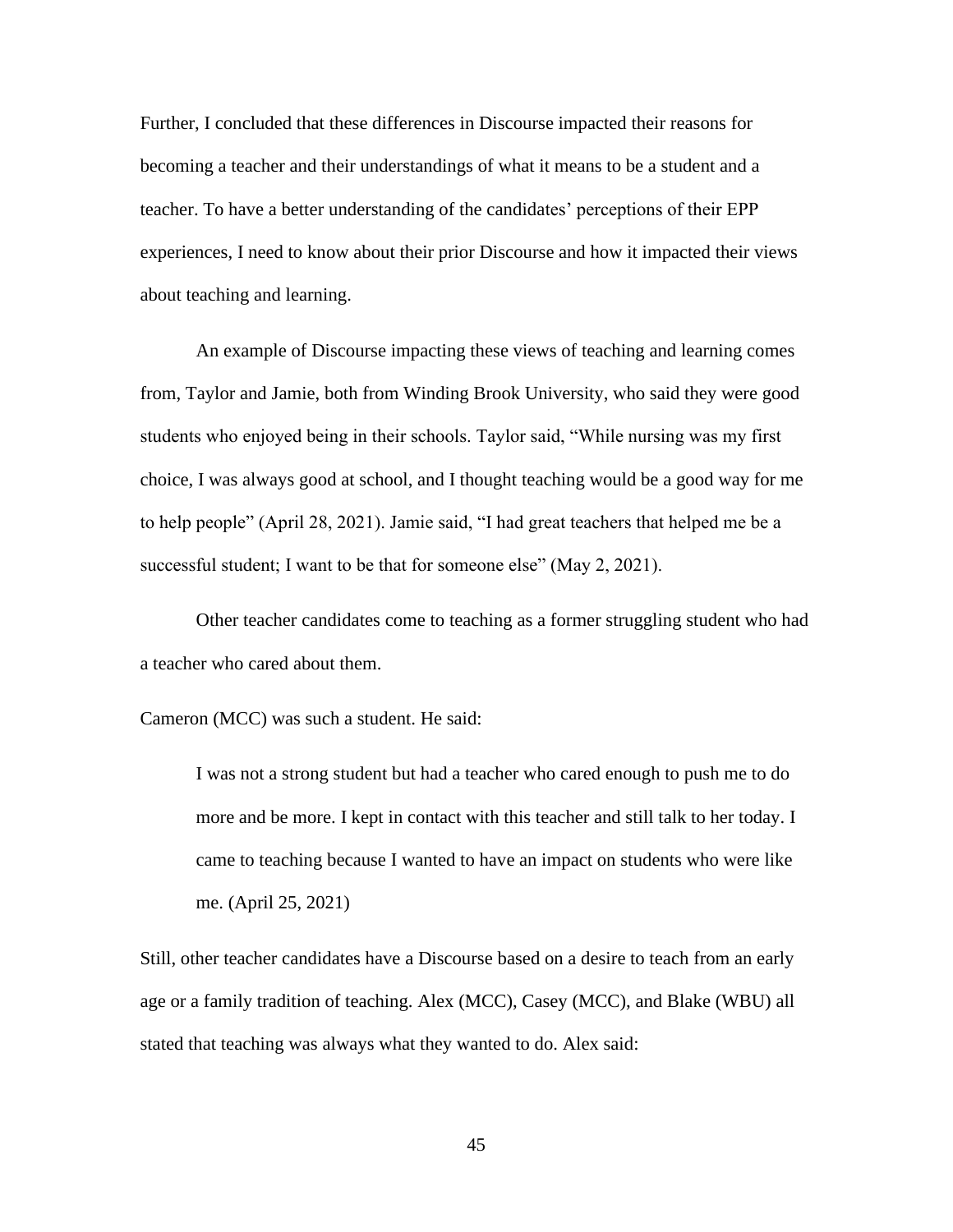I have been exposed to what it means to be a teacher for a while. I was a teacher cadet in high school and then I became a teaching fellow. Teaching is just who I am. (April 27, 2021)

Casey (MCC) stated, "I come from a family of educators; I am a third-generation teacher. I have experienced first-hand how changes in education impact teachers" (April 29, 2021). Blake (WBU) told a similar story:

I wanted to be a teacher for as long as I can remember. A lot of my family members are teachers. I know the power of a male teacher who cares, and I want to be that for someone else. (May 10, 2021)

These different experiences and backgrounds impact not only how teacher candidates see teaching, but also how they receive scaffolding in their methods courses. For example, Taylor (WBU) said:

One of the biggest things I had to get over was that not every student was going to like school as much as I did. I had to learn ways to reach students who were a lot different than me. (April 28, 2021)

While Blake (WBU) said, "I loved all the discussions we had (in methods courses) about the different teaching strategies. It was like an extension of family dinners at home" (May 10, 2021).

These results indicate that understanding teacher candidates' prior Discourse is an important step in scaffolding their teaching literacy. As part of improving my own practice, I will need to become familiar with their prior Discourse in order to identify learning objectives and apply appropriate mentoring strategies to develop their teaching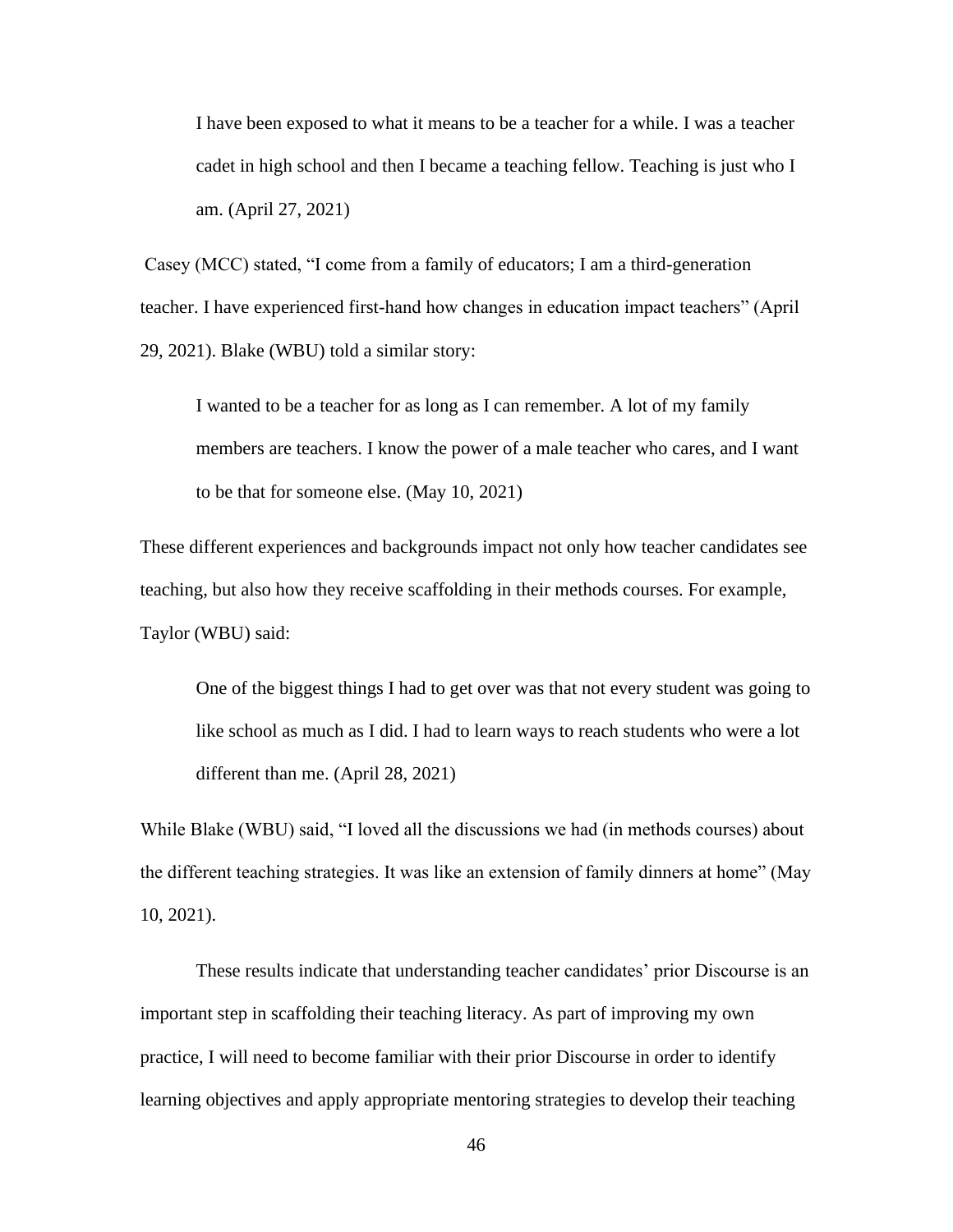Discourse. This means that I will have to move beyond superficial knowledge about my teacher candidates into deeper questions about their experiences in teaching and learning. It will be especially critical to uncover those previous assumptions about teaching, learning, and learners based on their prior Discourse.

### **Beginning on the Journey**

After mapping the journey and identifying the travelers, the travel guide begins to move the group along their path. How the group travels and the stops they make along the way depend on the location, the travelers' needs, and the purpose of the journey. In the case of this research, both EPPs created a journey dedicated to helping the candidates develop their teaching Discourse. The way they designed their travel (methods courses) and their location were distinctly different, but the purpose of their journey was the same—to develop teacher candidates' praxis, which in turn requires developing their teaching literacy. The EPPs have the responsibility of teaching the language, skills, and mannerisms the candidates need to build their teaching identity kit (Gee, 2015). The EPPs in this study were dedicated to this responsibility as evident in both the interviews and on the questionnaire.

Casey (MCC) reinforced this idea in discussing how her professors grounded their learning in meeting students' needs:

Every methods course and each experience had a focus on building up the whole child and using the standards to do so. When we had to write lesson plans, we were encouraged to use inquiry learning and hands-on projects to differentiate for student learning. By working with our professors, along with the k-12 teachers, I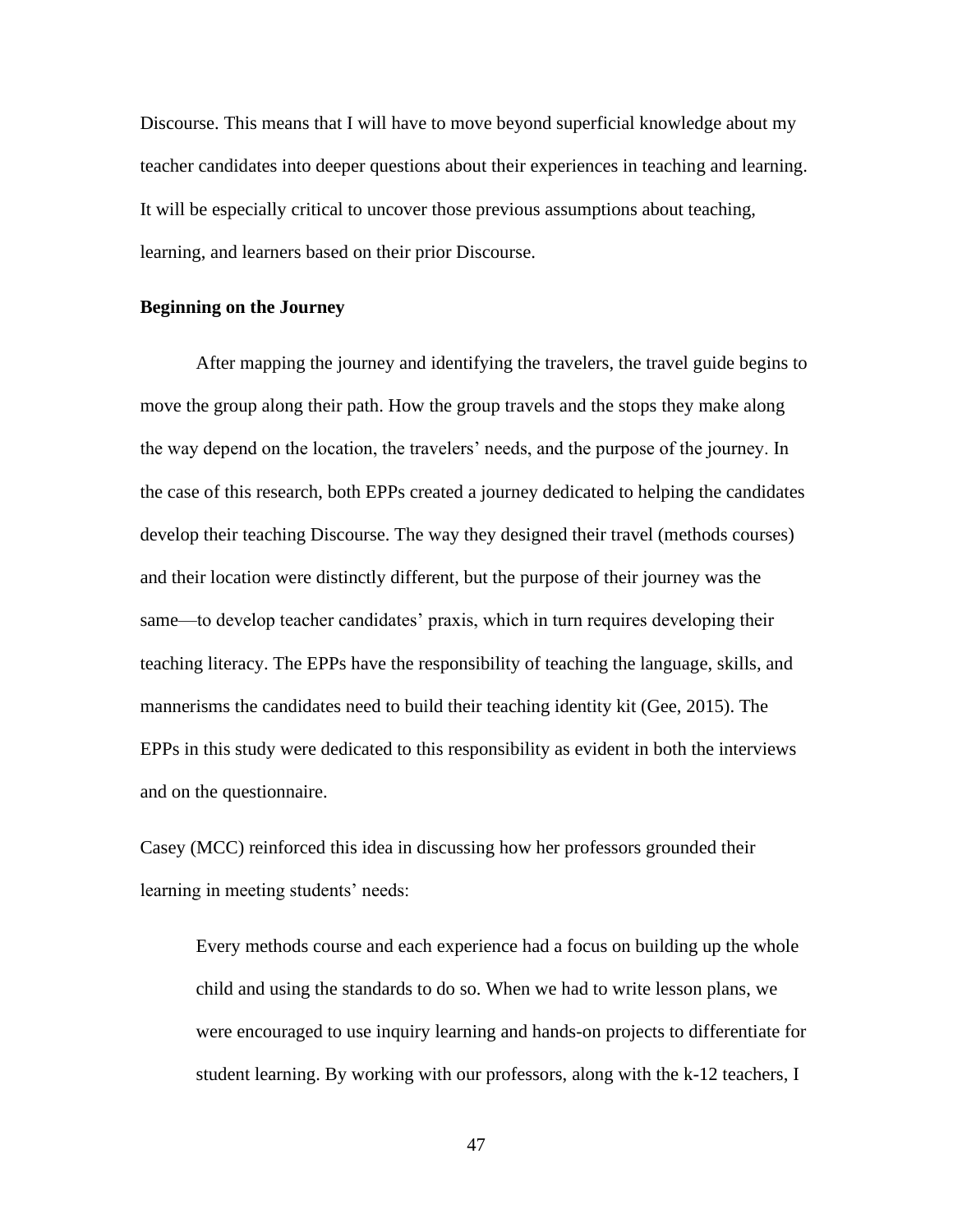learned the importance of communication and teaming as we grow the whole child and move them forward. (April 29, 2021)

Blake (WBU) said:

When I think back on what my professors wanted me to understand, the theme is that everything we do should be about caring for kids. The professors, in every class, made us face the issue that meeting kids where they are and getting them where they need to be is complex. They taught us to differentiate by differentiating lessons with us. They gave us experience with different learning styles and gave us a lot of choices in our assessments. By (having us) repeatedly writing lesson plans and unit plans in a lot of different styles they showed us that standards are the map, but student learning is the destination and getting there is hard work. (May 10, 2021)

Alex (MCC) also discussed how the methods courses helped her learn the importance of student-focused instruction:

We learned a lot in our program about differentiating instruction so they (k-12 students) could learn by figuring things out. By watching our professors teach students (k-12), by observing teachers, and by teaching to the students myself I learned a lot about the process of learning. I think that was really important for me to see and to do before I student taught—have experienced teachers repeatedly model and help me practice the I do- we do- you do method of teaching to help my students be independent. If you think about it, through showing, telling, and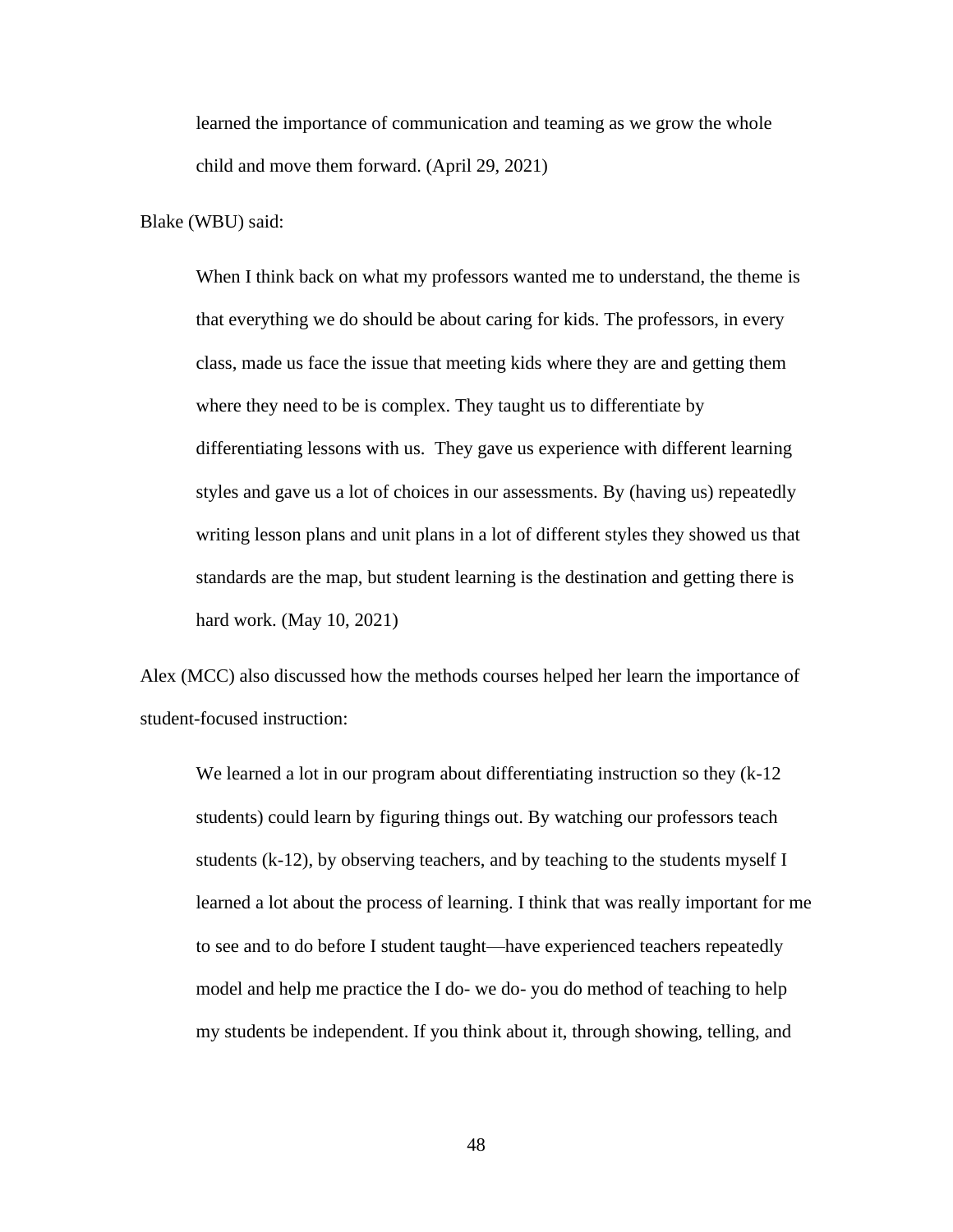having us do the work our professors taught us to scaffold by scaffolding us.

(April 27, 2021)

Jamie (WBU) described her experience of developing discourse as learning to think like a teacher:

The professors in our program challenged us to look past our comfort zone and apply theories to lessons--theories that we may not have confidence with. For example, in this one lesson, my partners and I had to apply reciprocal teaching to a literacy lesson. It was hard for me because I was not confident using this strategy, but my partners were comfortable with it. Activities like this helped me think like a teacher and understand that theory isn't just something we say but affects what teachers do. It also helped us see the importance of collaborating with others and respecting different opinions on different styles of teaching. (May 4, 2021)

Cameron's (MCC) reflection on the discourse and learning in his methods courses seemed to reflect and summarize what his peers indicated. He wrote:

There were explicit and implicit examples of what it meant to be a teacher. We were told and shown that if you are not in teaching for the right reason, then you can't fake it. Our professors, and even the cooperating teachers, showed us that you have to want to be there (in the classrooms). The lessons our professors gave us were unscripted and we all engaged with each other. We saw the work that our professors taught us about outside of the methods class. (April 20, 2021)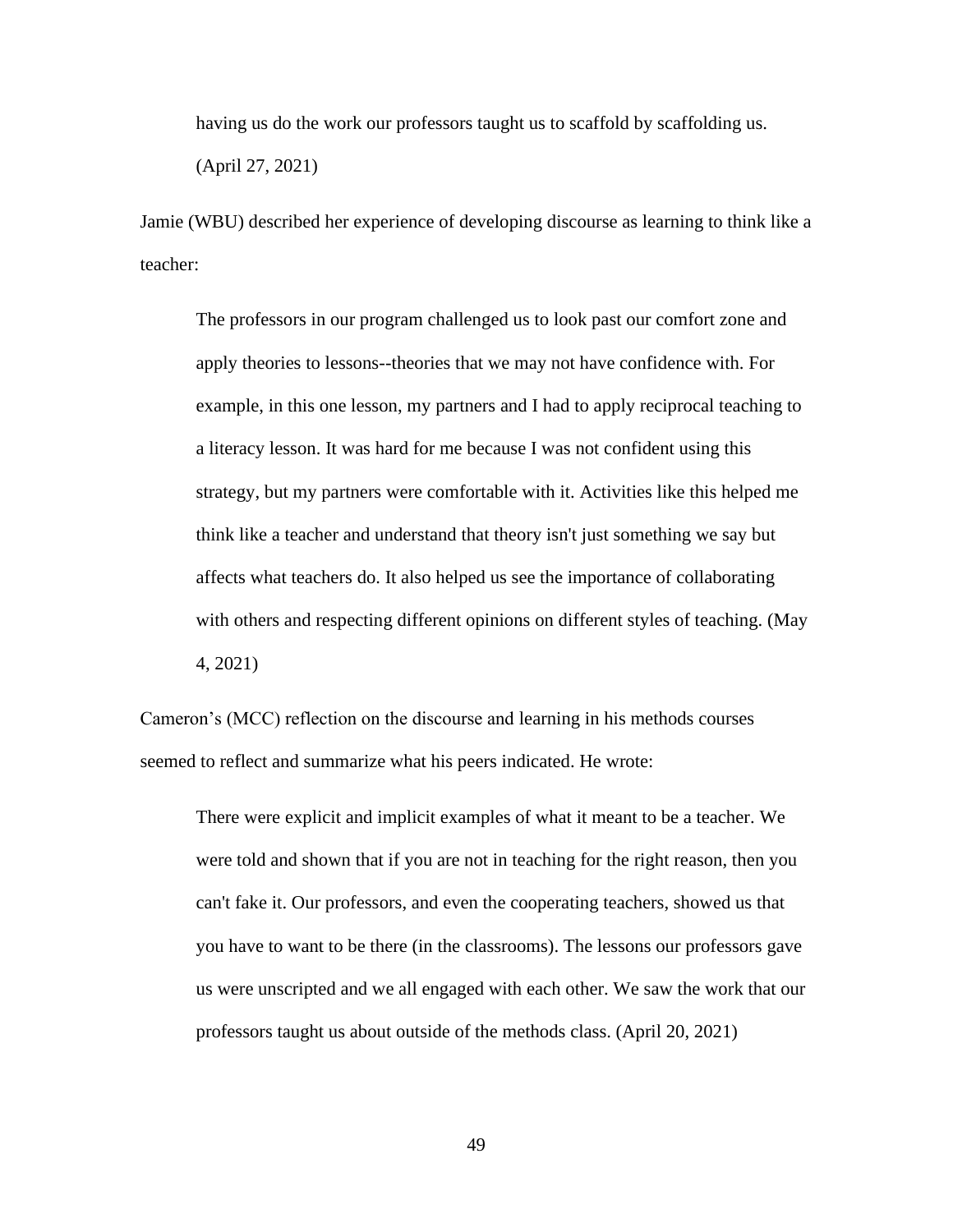Based on the participants' responses, the EPPs appear to make a concerted effort to develop different facets of professional Discourse. Both programs, while their approaches were different, emphasized the importance of cooperation and collaboration. Additionally, the EPPs promoted a teacher Discourse of theory and standards as vehicles for student growth. Most significantly, both programs focused on scaffolding a Discourse of student-centered learning.

Beyond celebrating that the participants recognized the efforts of the EPP to teach them effective Discourse, this data shows that EPPs need to continue to provide opportunities for candidates to observe and immerse themselves in effective teaching. It will be critical for me to continue to explicitly connect theory and pedagogy so that teacher candidates can experience those practices that build up the whole child. Most importantly, as teacher educators, we must be open and honest about the complexity of the praxis that will allow them to apply these strategies within the prescriptive reality (that reality that teaching practices are based on proscribed standards and standardized testing) that permeates the current education system.

#### **Modeling for and with the Travelers**

Toward the beginning of a journey, once all the travelers are together and moving in the correct direction, a travel guide will prepare them for stops along the journey, interactions with people they may encounter, or skills they need to succeed at planned activities. Often this preparation occurs through discussion and modeling of these needed skills. This is also true for EPPs who, from the early stages of the methods courses, discuss and model the skills needed to develop teacher Discourse. In developing a new Discourse, the MKO needs to scaffold the learner. Scaffolding allows the learner, through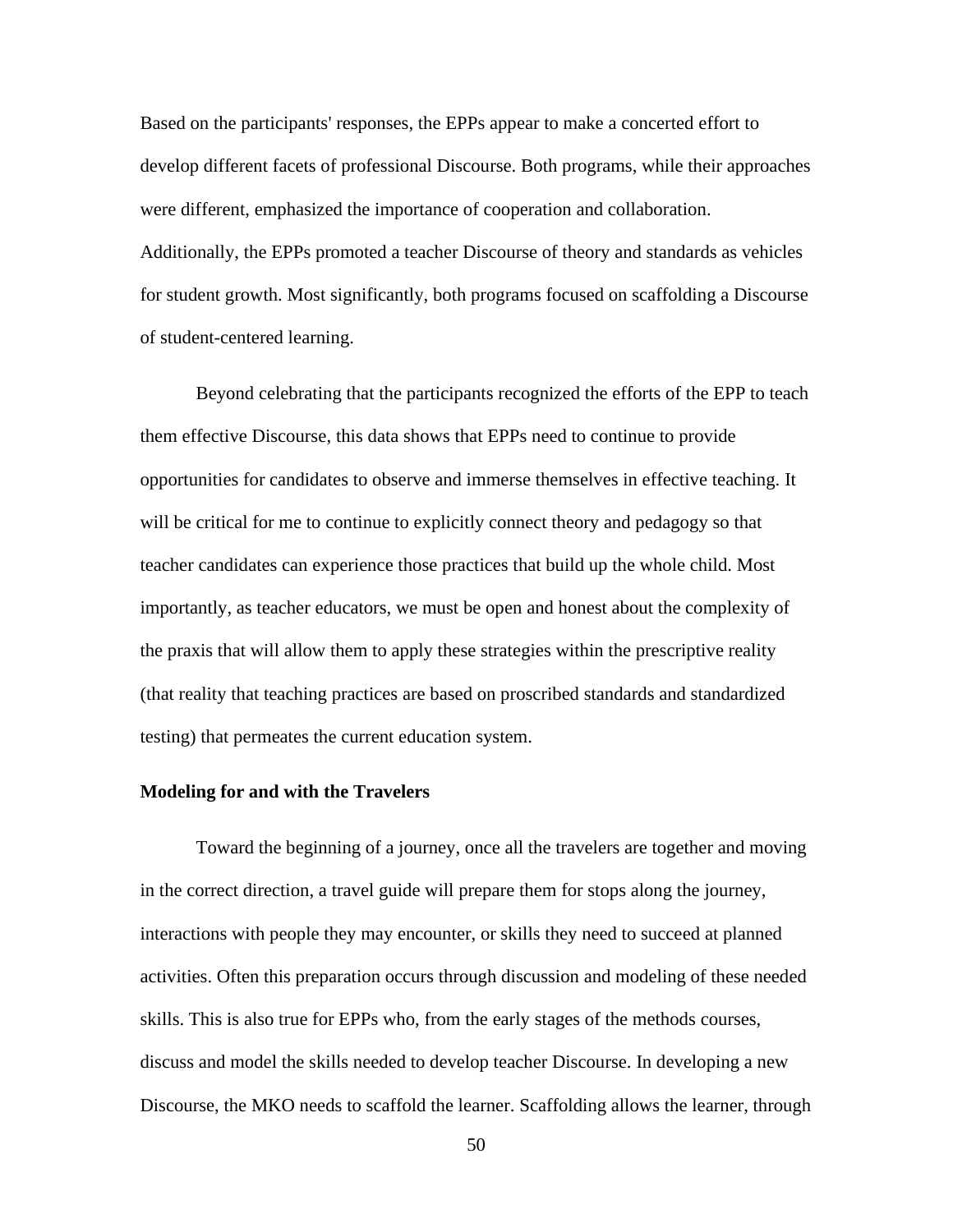experimental activities, to make connections between present conditions and future applications (Bruner, 1973; Margolis, 2020). Modeling is one way that teacher educators, acting as the MKO, can provide options for solving authentic problems. The participants from both programs indicated that modeling was a critical aspect of developing their teacher discourse.

Alex (MCC) stated:

A lot of what we did in our methods courses was built on modeling. I can remember my literacy professor having us observe her working with students using a strategy that she wanted us to use. We were shown the pros and cons of different strategies, we partnered with classmates to come up with different ideas to try, we got to try them with students (k-12). Then we got to come back and talk about how things went and what we would do differently. Planning, teaching, and reflecting is still something that I do today. (April 27, 2021)

Taylor (WBU) looked at modeling through a different lens because of her methods courses being held in the traditional university setting. She said:

Even though we didn't get a lot of modeled lessons in schools where we could see teachers interacting with students, the professors did a lot of lessons where they would make us pretend we were the students, and they would show us how to use the strategies. The way they would stop throughout the lesson and talk to us about the process and focus our attention on specific skills was very helpful so we understood why they were doing the things that way--like when they would hand out materials during a hands-on project, they would stop and explain the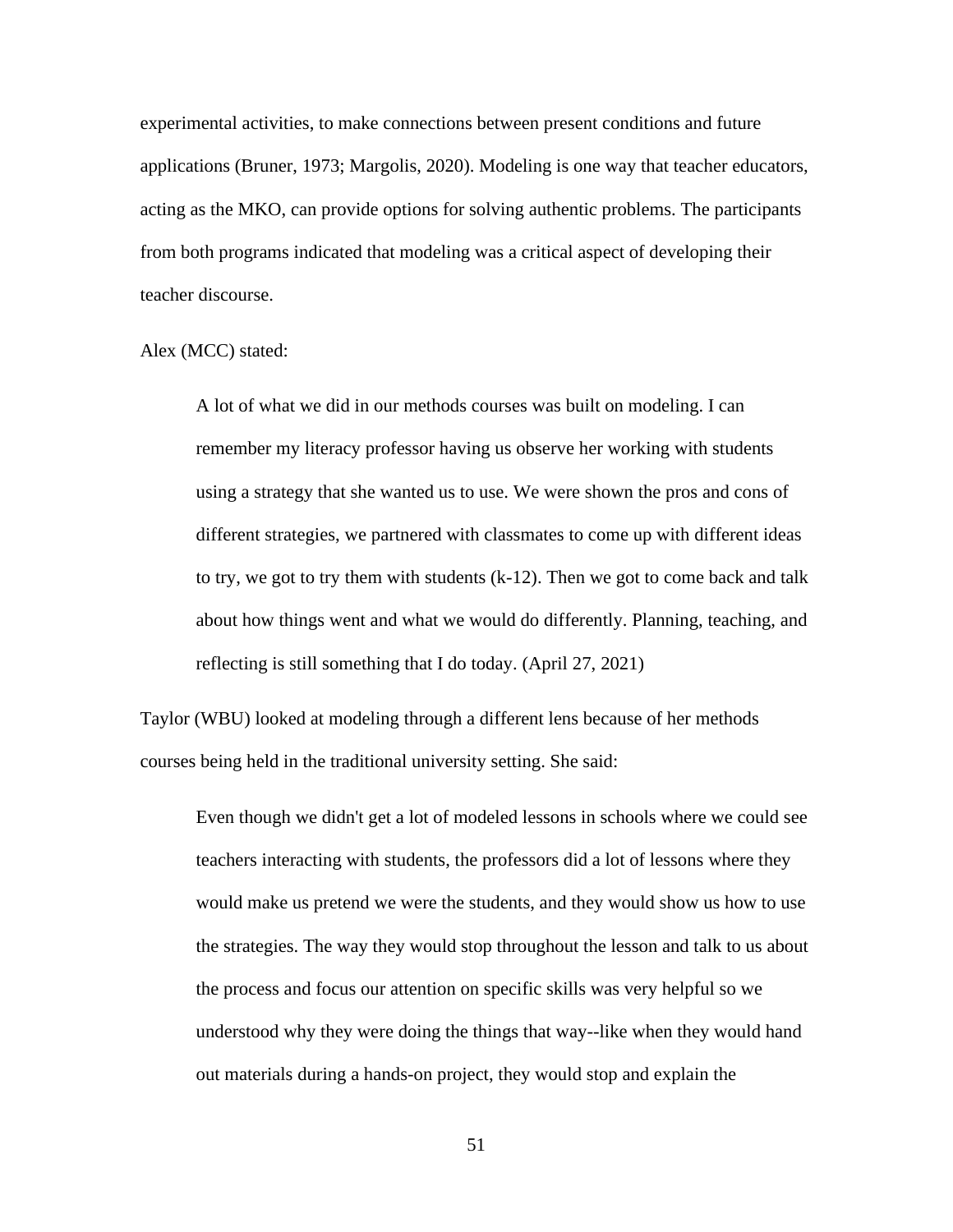classroom management. They were not just telling us what a good teacher should do but were showing us what a good teacher does. (April 28, 2021)

Casey (MCC) indicated that the k-12 environment provided the opportunity to immediately see the skills they learned in their methods courses being applied to the k-12 classroom. She indicated:

I think modeling helped me the most because it gave me a visual of what skill we were discussing. We were given ideas about what practice we should be looking for and trying and then we got to spend time with teachers who were doing it (those practices). It let me see how the skills actually looked with students. It was both show and tell. (April 29, 2021)

Blake (WBU) also discussed the importance of modeling during his interview, but in a slightly different way. He indicated that modeling through role-play was an important part of how he developed confidence with adopting teacher discourse. He stated:

I remember going on an archaeological dig in social studies where we had to dig through cake mix and sugar and other stuff and try and figure out where the dig site was. The whole time, we were acting just like elementary kids and the professor was having to keep us on task and make sure we understood the point of the lesson. That kind of modeling happened all the time in our methods courses and helped me visualize how the skills we were working on worked in the (elementary) classroom. (May 10, 2021)

As indicated from these responses, modeling allowed the participants to see the situational application of what they learned. Through the joint activity between the MKO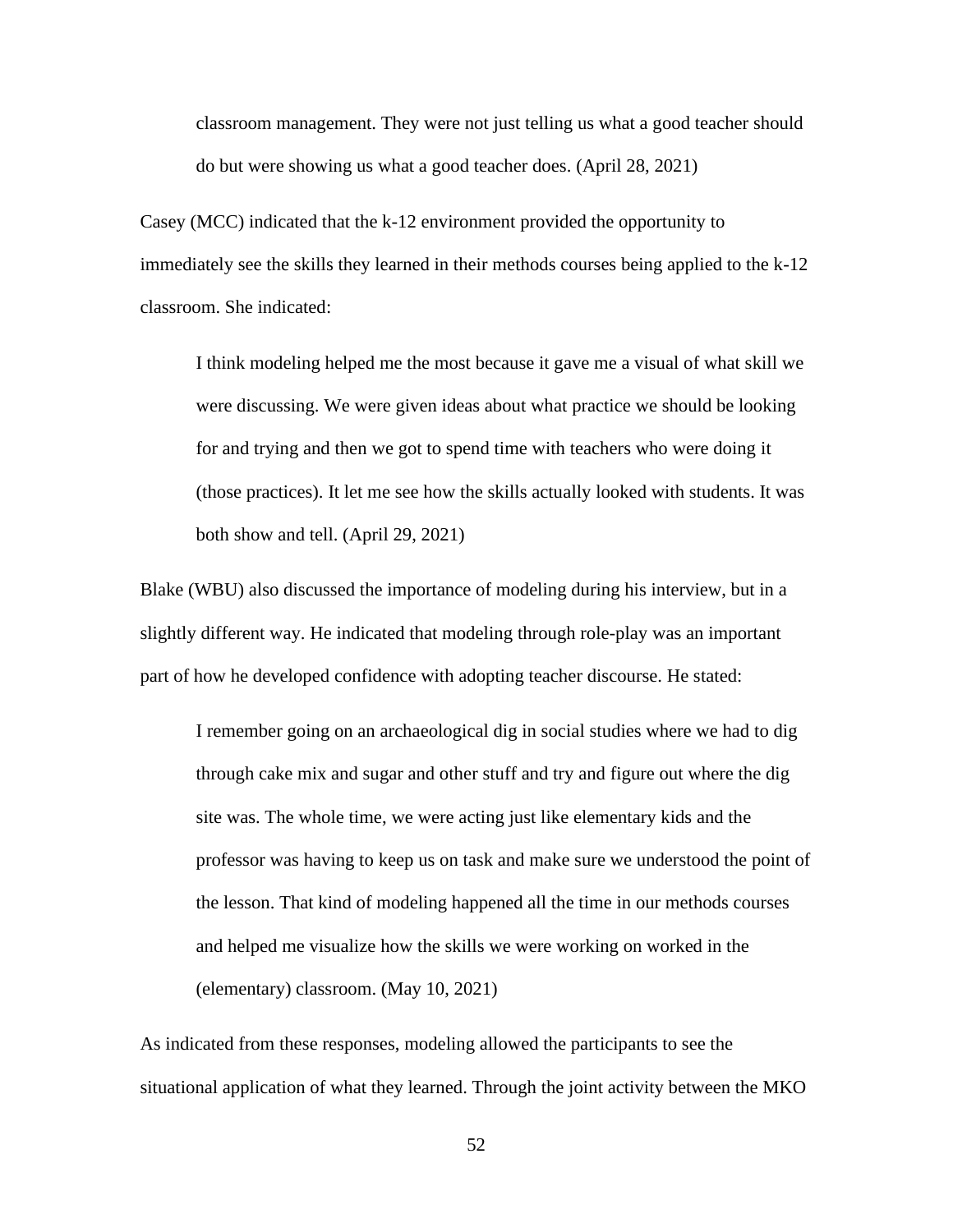and the learner their range of understanding increased. This increase allows the learner to gain confidence in transferring learning to undertaking solving similar problems. This type of learning is constructed "on the basis of everyday spontaneous concepts, which become increasingly generalized and conscious in the form of organized learning" (Margolis, 2020, p. 23). This data reinforced my understanding that modeling is an important part of building practice. However, this data also emphasizes that, in order to build my teacher candidates' praxis, it will be important to explicitly clarify why we are doing, what we are doing, in the way that we are doing it.

# **The Transformation from Traveler to Guide**

After journeying with a travel guide for some time, the group dynamic begins to change. The travelers build a relationship of sorts with the guide and become more confident in their travels. As a group, they tend to pick up some of the verbiage the guide uses and some of the knowledge needed to venture out a bit on their own. This is indicative of Bruner's (1973) belief that the guidance of the MKO becomes less needed over time as the learners make their own meaning of the content being studied. This phenomenon also occurs in the EPP as teacher candidates expand their range of knowledge and begin to venture out into the action of teaching. While expanding the range of understanding is important to develop in professional literacy, Gee (2015) argued that to truly be literate, one must have semantic (defined) and situational (applied) learning. For their teacher candidates to have teaching literacy, EPPs must scaffold the candidates past the semantics of educational theory to the situational meaning of applying pedagogy. Because situational meaning is based on practical thinking, planning, and adjusting behaviors "as we engage with an activity or project" (Gee, 2015, p. 349),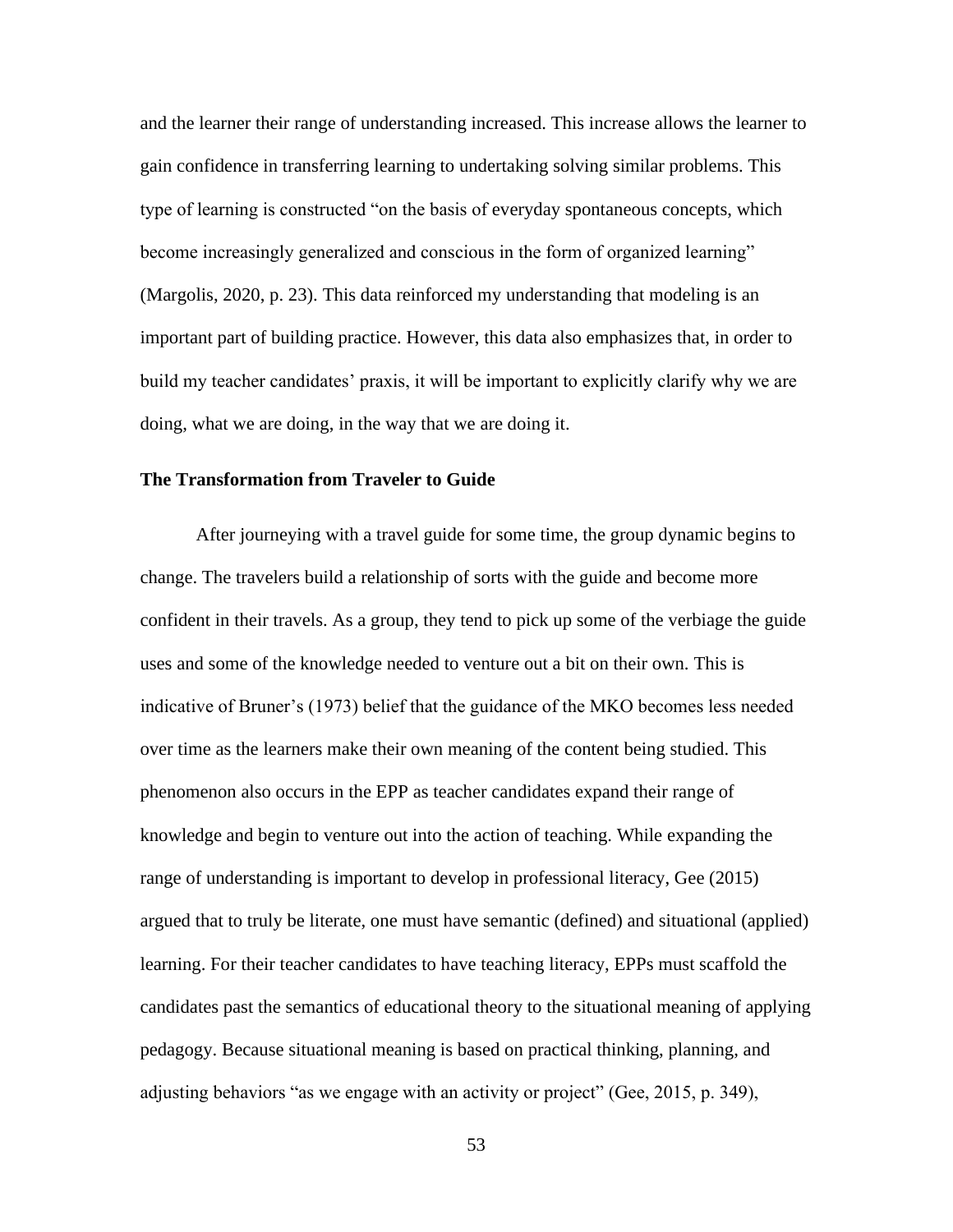teacher candidates must practice pedagogy. The participants agreed that opportunities to practice their skills had a significant impact on the development of their teacher discourse.

According to the participants, practice came from a variety of opportunities, some from directly interacting with k-12 teachers and students, some from deconstructing content, and others from adopting the mindset of the k-12 student. For Cameron (MCC) it was not practicing with grade levels and content that he was comfortable with that was most meaningful to him but practicing in his ZPD that had the greatest impact. He said:

I grew the most as a teacher by practicing different strategies with students--like the time I taught a whole class a science experiment, I was able to get experience with methods that worked for me. Even when I taught grades I was not interested in, like those younger grades, I felt that through practicing teaching those students I better understood how to modify my teaching strategies to meet standards. (April 25, 2021)

Jamie (WBU) considered practicing the skills needed to create effective learning rather that the practice of working with students directly to be most critical to her development. This is evident when she stated:

Don't get me wrong, I think the clinicals are really important because we get to teach kids and work with teachers, but I think the most valuable practice I had was writing lesson and unit plans in the methods classes. We learned to think about each part of the teaching process and how to think through keeping students engaged while still thinking about assessments and standards. It was a lot of hard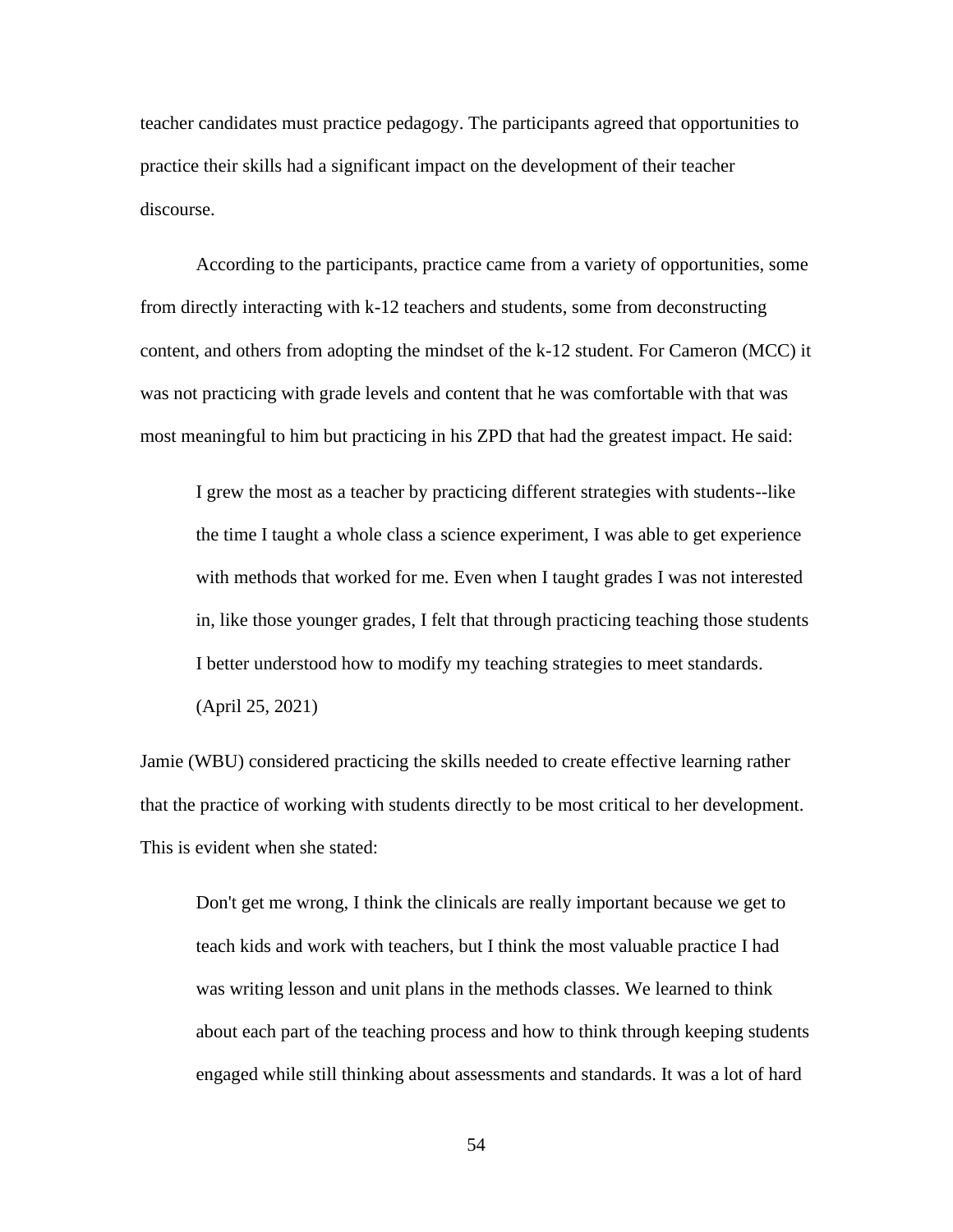work, but the professors practiced each step with us as they pushed us outside our comfort zone. (May 4, 2021)

Casey (MCC) also felt that practicing in the k-12 environment was a valuable experience. She said:

Methods courses in the schools were great because they gave us the opportunity to see the practice and then practice it ourselves. The great thing was the variety of teaching opportunities--we got to interact with a lot of students before student teaching. (April 29, 2021)

Blake (WBU), on the other hand, spoke about bringing the practice of teaching elementary children into the university setting:

We were often told that the ones who were doing were the ones who were learning, and our professors made us "do". They made us practice team planning, teaching, deconstructing standards, and applying different teaching strategies. We practiced being the teacher and we practiced being the student. For example, if our classmate was teaching an elementary math lesson, then we were expected to act like a student in that elementary class. That kind of role-playing helped me not only think about how I teach but helped me think about what my future students might do and helped me plan for that situation. (May 10, 2021)

It seems evident, based on what the participants shared, that situational understanding does indeed come from practice. Whether that practice comes in the k-12 setting or whether it comes through recreating the k-12 environment in the university setting, it seems the bigger issue is providing the opportunity to experiment. To improve my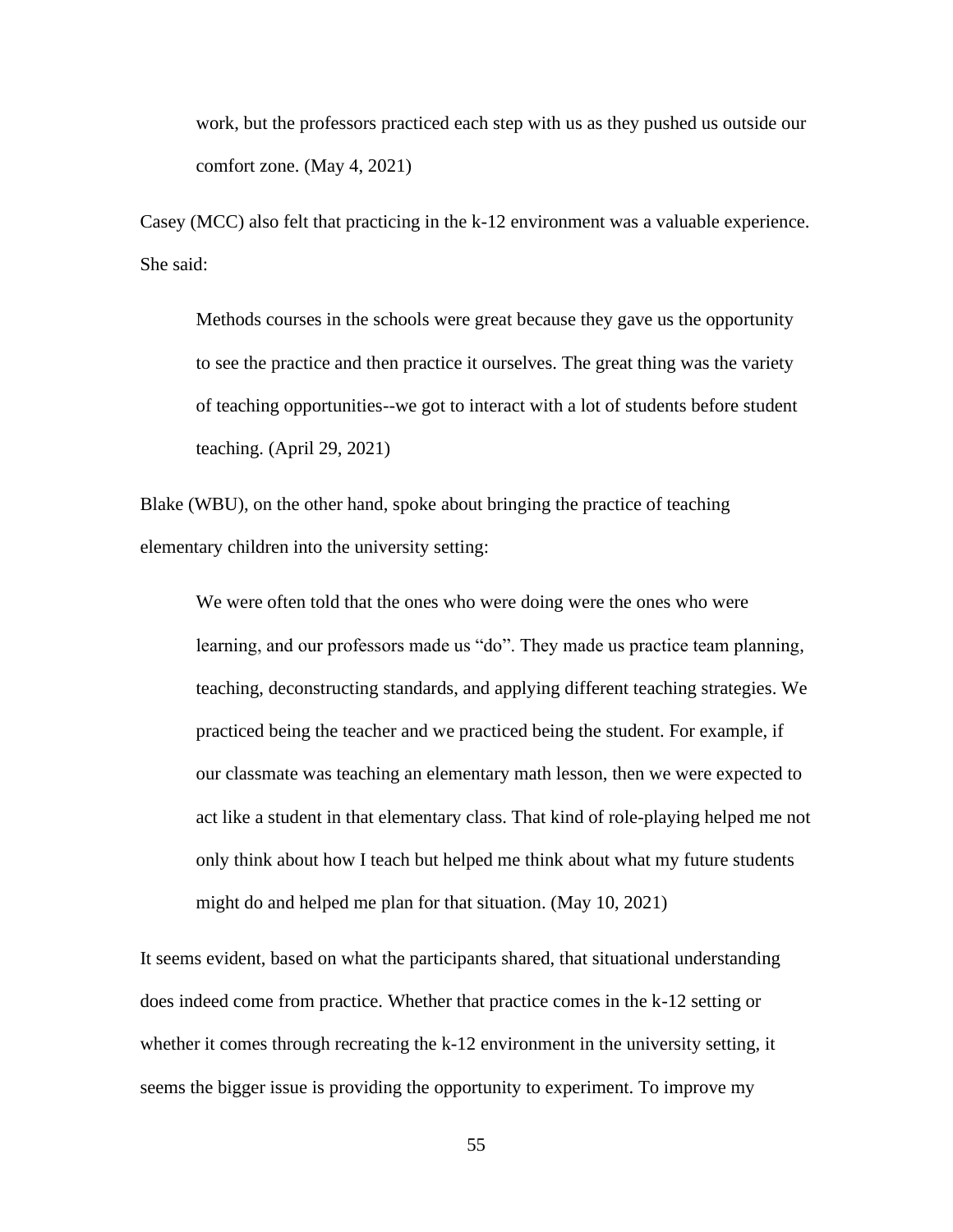practice, I must intentionally require my teacher candidates to move further within their ZPD. All the methods courses I teach will need to include opportunities to deconstruct lessons, observe teachers (even through the use of videos or distance learning platforms), and interact with students (even on a small scale). This is true because, as is evident in the data and based on Gee's (2016) theory of acquisition, teacher candidates gain confidence in Discourse through exposure, reflection, the opportunity to fail, and the opportunity to make sense of that failure.

# **The Confident Travelers**

Oftentimes people will refer to traveling as going on an adventure because in travel there are always factors of the unknown. The travel guide does their utmost to plan for all eventualities, but there are issues that cannot be anticipated for example weather complications, travel restrictions, or complications dealing with locals or other travelers. Yet, even with these complications, some travelers will still come away feeling more confident in their ability to travel on their own. It seems that this is also true for teacher candidates as they become immersed in their teaching career. Based on the data from the surveys and from the interviews, it would seem that the participants were able to acquire confidence in their teaching Discourse regardless of perceived discrepancies in their EPPs.

One premise that came from the survey is that the participants are confident in their current teaching practice. As is shown in Table 4.2, they rated themselves as agreeing and strongly agreeing that they can use a variety of teaching and assessment strategies to improve understanding and motivate a student to learn.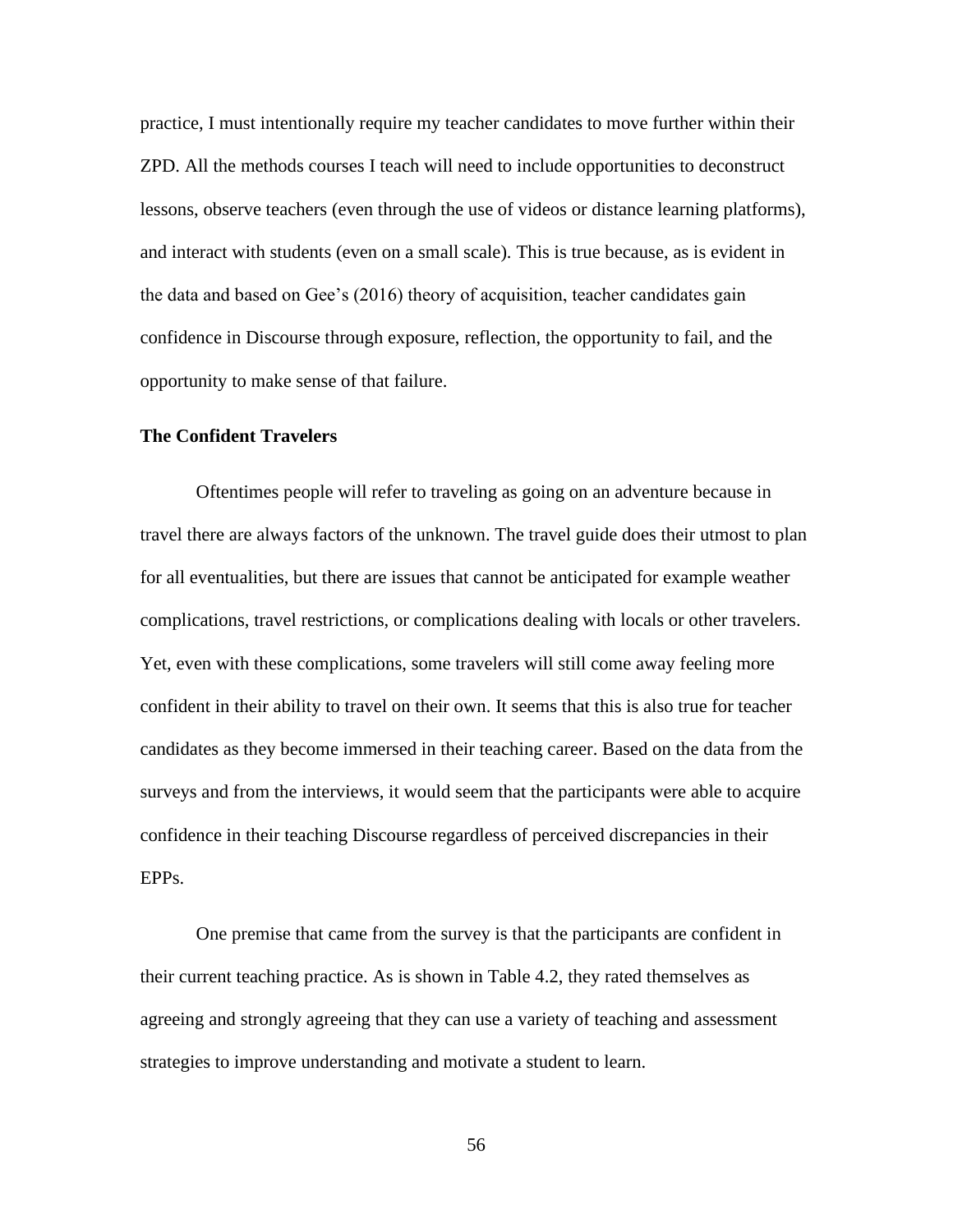| Questions                                                                                                   | School A | School B | School A         | School B | School A       | School B |
|-------------------------------------------------------------------------------------------------------------|----------|----------|------------------|----------|----------------|----------|
|                                                                                                             | Person 1 | Person 1 | Person 2         | Person 2 | Person 3       | Person 3 |
| I can<br>motivate<br>students<br>who show<br>low<br>interest in<br>class work.                              | 6        | 6        | 5                | 5        | $\overline{4}$ | 5        |
| I can<br>improve<br>the<br>mastery of<br>a student<br>who is<br>failing to<br>understand<br>the<br>content. | 6        | 6        | 5                | 6        | 5              | 5        |
| I can use a<br>variety of<br>assessment<br>strategies.                                                      | 6        | 6        | $\boldsymbol{6}$ | 5        | 6              | 6        |
| I can<br>provide an<br>alternative<br>example<br>when<br>students<br>are<br>confused.                       | 6        | 5        | 5                | 6        | 5              | 5        |
| I can<br>implement<br>alternative<br>strategies<br>in my<br>classroom.                                      | 6        | 5        | 5                | 6        | 5              | 5        |

**Table 4.2** *Participants' Opinions About Their Current Teaching Practice*

*Note.* A score of 6 is strongly agree, a score of 5 is agree, a score of 4 is somewhat agree, a score of 3 is somewhat disagree, a score of two is disagree, and a score of 1 is strongly disagree.

In the questions directly pertaining to professionalism (Table 4.3), all participants stated they agreed or strongly agreed that they had the opportunity to collaborate with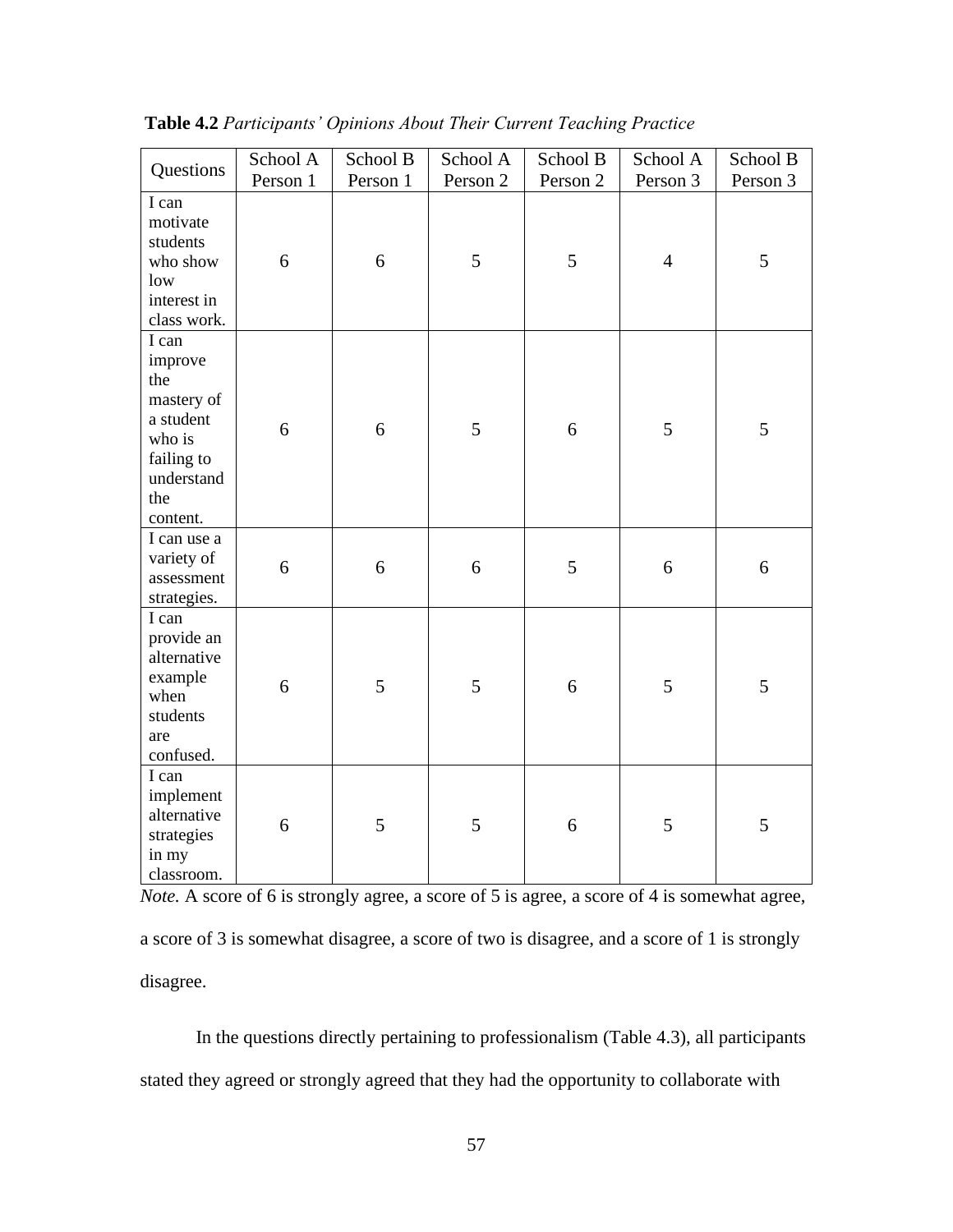professionals, that they were comfortable in speaking as a professional, and that they

were confident in interacting with other professionals.

| Questions                                                                                             | School A<br>Person 1 | School B<br>Person 1 | School A<br>Person 2 | School B<br>Person 2 | School A<br>Person 3 | School B<br>Person 3 |
|-------------------------------------------------------------------------------------------------------|----------------------|----------------------|----------------------|----------------------|----------------------|----------------------|
| I was at<br>ease with<br>other<br>faculty<br>and staff<br>in the<br>school.                           | 6                    | 6                    | 6                    | 6                    | 5                    | 6                    |
| I was<br>familiar<br>with the<br>verbiage<br>that was<br>used at<br>my<br>placement<br>school.        | 5                    | 6                    | 5                    | 5                    | 5                    | 5                    |
| I was<br>given<br>options<br>for<br>choosing<br>teaching<br>strategies<br>in realistic<br>situations. | 5                    | 6                    | 6                    | 5                    | 5                    | 6                    |

**Table 4.3** *Participants' Opinions About Professionalism*

*Note.* A score of 6 is strongly agree, a score of 5 is agree, a score of 4 is somewhat agree,

a score of 3 is somewhat disagree, a score of two is disagree, and a score of 1 is strongly disagree.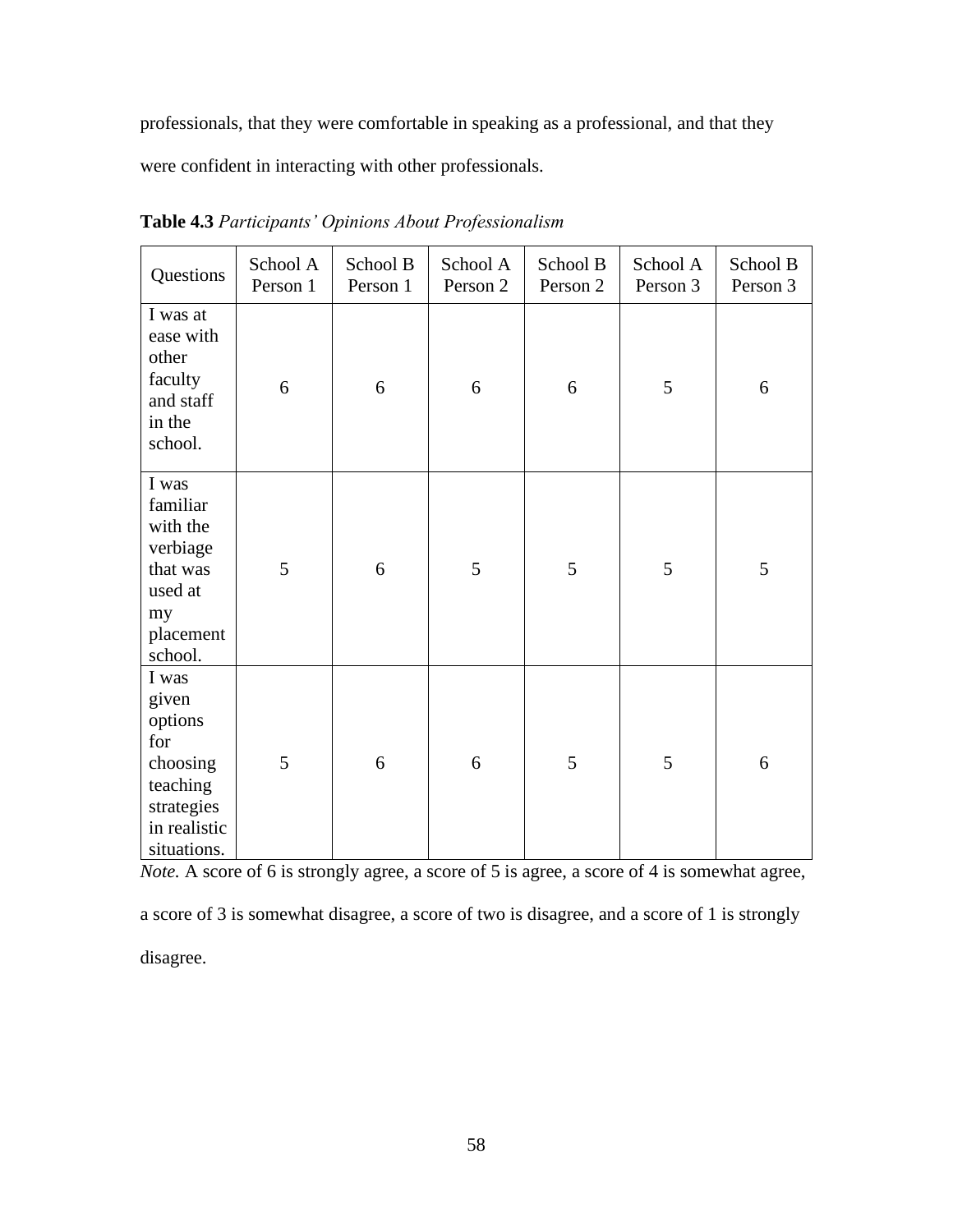Another area of interest that came from the survey was one of the discrepancies in their opinions (Table 4.4). When asked if they were taught current teaching methods in their EPP, one participant somewhat disagreed, three participants somewhat agreed, and two participants agreed. Along the same vein, one participant somewhat disagreed, three somewhat agreed, and two agreed they were taught realistic expectations for teaching. However, in the same survey, two participants agreed and four participants strongly agreed that the education professors were knowledgeable about current educational trends and two participants somewhat agreed and four strongly agreed that they were taught methods similar to what they were expected to use while teaching. Based on these discrepancies, I felt the interview should include questions about developing realistic expectations for teacher Discourse and questions about how the participants perceived the scaffolding they received in translating method to practice.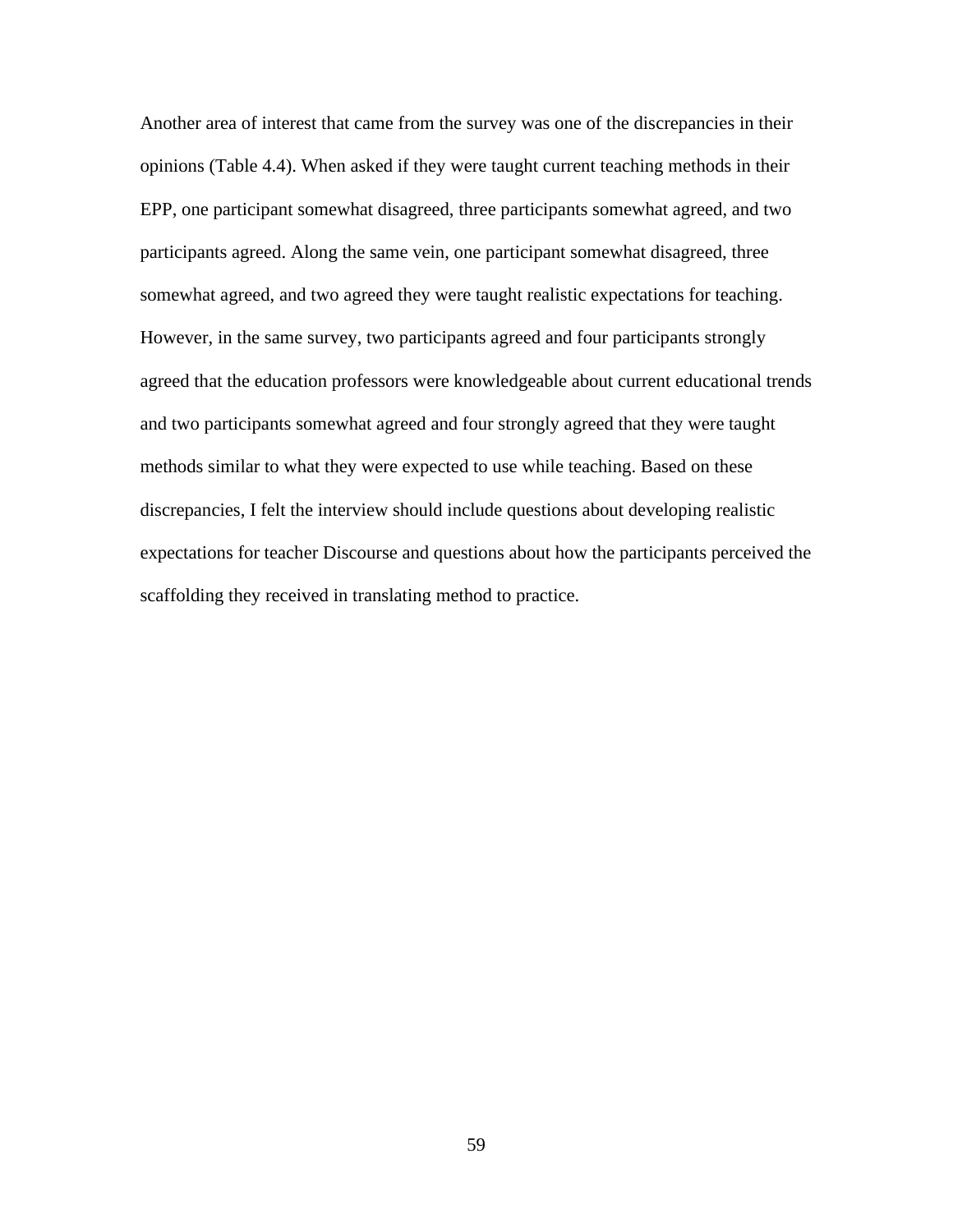|                                                                                                          | School A       | School B | School A         | School B       | School A       | School B         |
|----------------------------------------------------------------------------------------------------------|----------------|----------|------------------|----------------|----------------|------------------|
| Questions                                                                                                | Person 1       | Person 1 | Person 2         | Person 2       | Person 3       | Person 3         |
| I was<br>taught<br>current<br>methods<br>that could<br>be used in<br>the<br>modern k-<br>12<br>classroom | $\overline{4}$ | 5        | $\overline{4}$   | 3              | $\overline{4}$ | 5                |
| I was<br>taught<br>realistic<br>expectatio<br>ns for<br>teaching<br>in the k-<br>12<br>classroom         | $\overline{4}$ | 6        | $\overline{4}$   | $\overline{4}$ | 3              | $\boldsymbol{6}$ |
| My<br>education<br>professors<br>were<br>knowledg<br>eable on<br>current<br>teaching<br>trends.          | 5              | 6        | 6                | 6              | 5              | 6                |
| The<br>methods I<br>was<br>taught<br>were like<br>the<br>methods I<br>was<br>expected<br>to use          | $\overline{4}$ | 6        | $\boldsymbol{6}$ | 6              | $\overline{4}$ | $\boldsymbol{6}$ |

**Table 4.4** *Participants' Opinions About Their Education Methods Courses*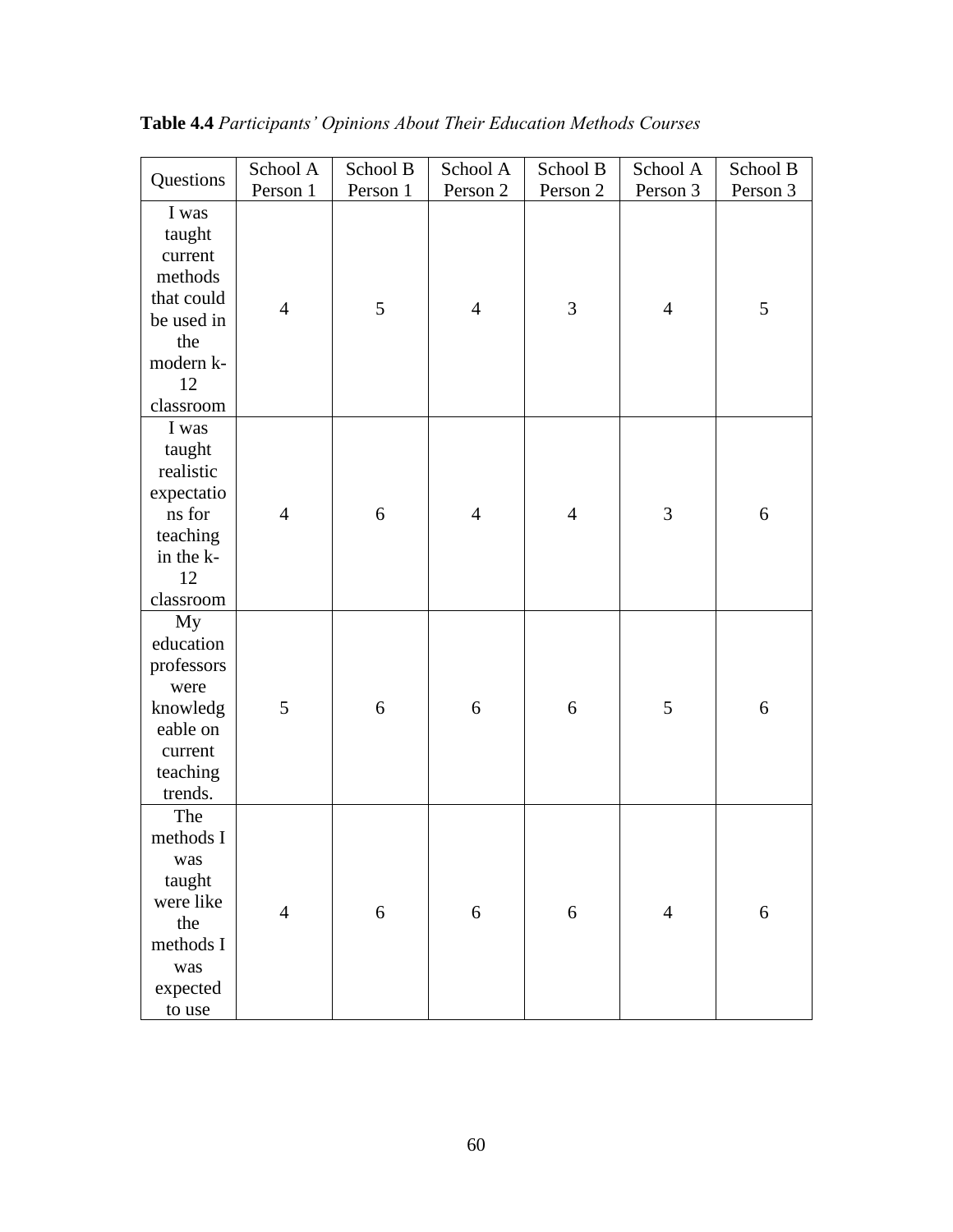Perhaps the most significant piece of data to come from the survey is based on the statement My professional education courses prepared me for my student teaching experience (Table 4.5). Three of the six participants strongly agreed with this statement and the other three only somewhat agreed with this statement. Participants from both programs were represented in both categories, which shows that teacher candidates can complete the same program at the same time and perceive different results.

**Table 4.5** *Participants' Opinions About How Effective Their EPP Was in Preparing Them*

| Questions                                                                                                 | School<br>A<br>Person<br>$\mathbf{1}$ | School B<br>Person 1 | School A<br>Person 2 | School B<br>Person 2 | School A<br>Person 3 | School B<br>Person 3 |
|-----------------------------------------------------------------------------------------------------------|---------------------------------------|----------------------|----------------------|----------------------|----------------------|----------------------|
| My<br>professional<br>education<br>courses<br>prepared me<br>for my<br>student<br>teaching<br>experience. | $\overline{4}$                        | 6                    | 6                    | $\overline{4}$       | $\overline{4}$       | 6                    |

*Note.* A score of 6 is strongly agree, a score of 5 is agree, a score of 4 is somewhat agree, a score of 3 is somewhat disagree, a score of two is disagree, and a score of 1 is strongly disagree

Based on this data from the survey, I went back to the interviews to see if the participants' stories would shine any light on how they were able to build confidence in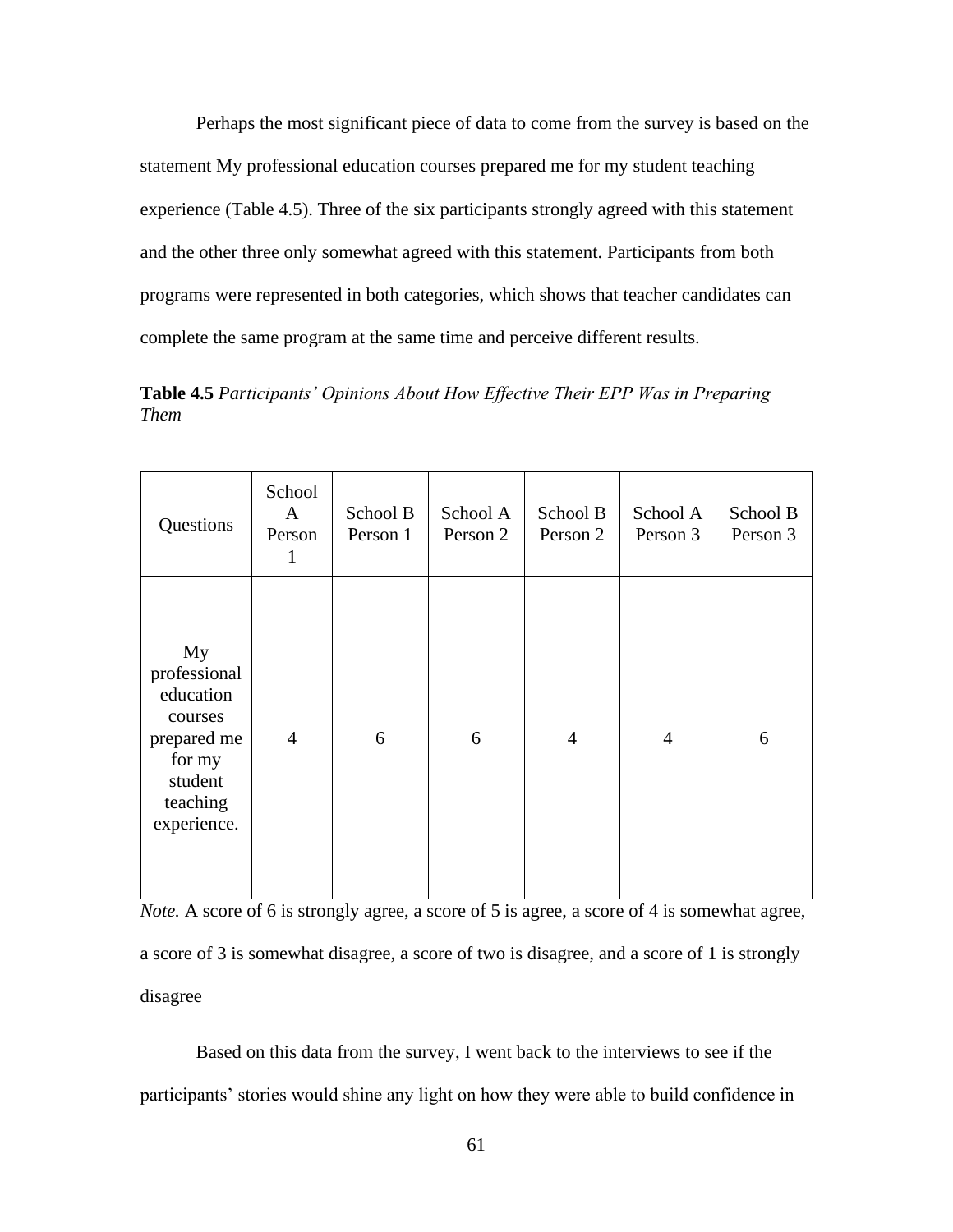their teaching despite their perceived inconsistencies in their EPP. As it turned out, there stories did indeed provide some insights into this phenomenon. It seemed to be a story of knowing the culture building confidence.

This can be seen by Jamie (WBU) who stated:

Teaching in the school where I did my student teaching was a huge benefit to me. I already knew the climate of the school and I knew the colleagues who were helping me. I was comfortable in the environment I was teaching in. (May 4, 2021)

Cameron (MCC) also discussed his comfort with the school environment saying:

I believe what made me confident is that I am teaching in a school that agrees with my teaching philosophy. I modify my teaching to meet my students needs, but I don't have to change my beliefs. I am supported and that has a lot to do with the principal and the school culture. (April 25, 2021)

Taylor (WBU) discussed returning to teach in the community she was raised in as having an impact on her confidence. She said:

I went back into my community, the school I went to, so I feel like I am part of the greater community not just the school community. I was able to focus on learning how to be a better teacher because I already understood the expectations of the school. (April 28, 2021).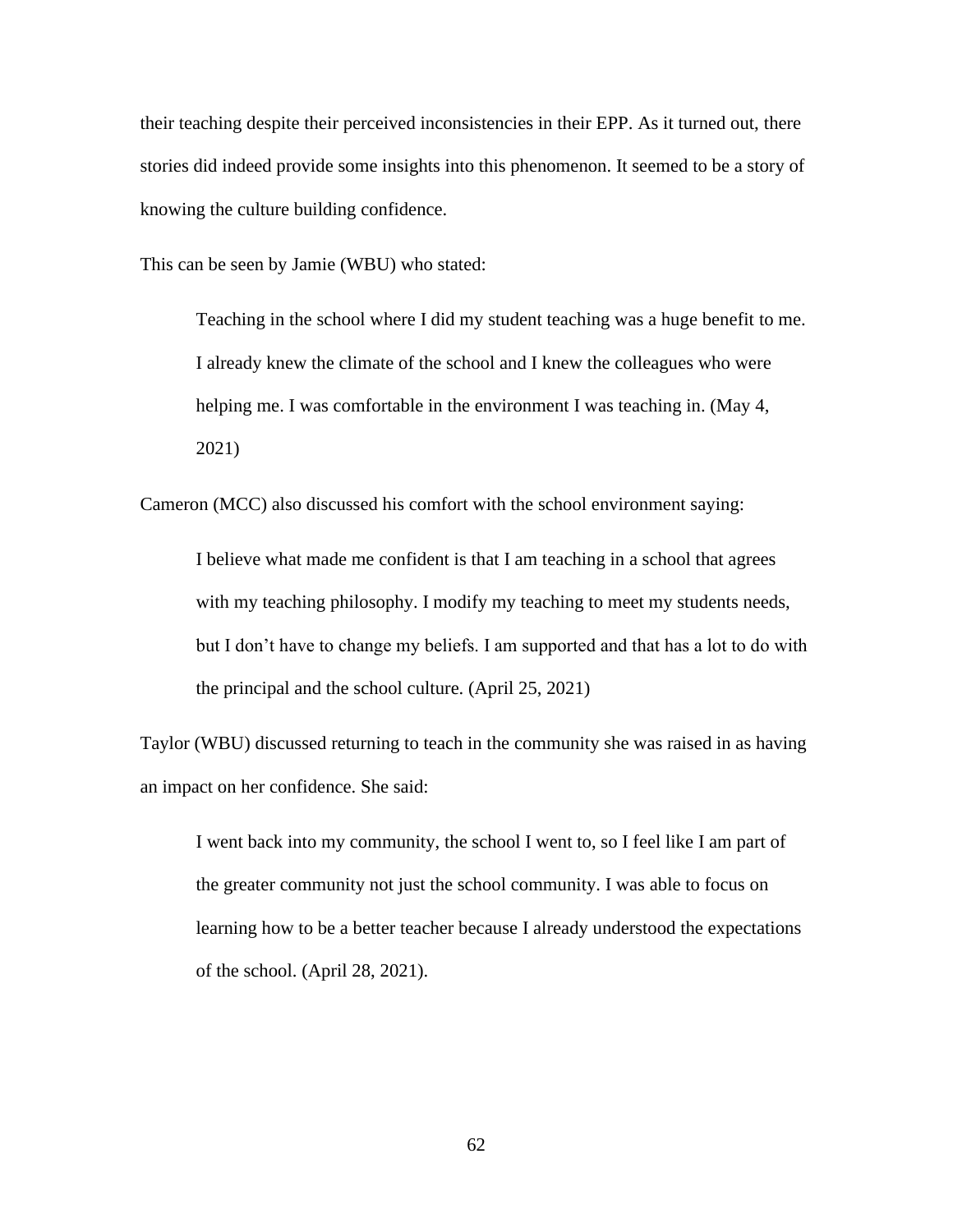Alex (MCC) attributed her confidence to her colleagues creating a community of acceptance saying:

I went into my first year expecting to be an excellent teacher, but I had to learn that it was ok for me to fail. My colleagues helped me understand how to take what I learned in college and apply it to where I was. The culture of my school allowed for me making mistakes. (April 27, 2021)

This data reflects Gee's (2001) idea that acquisition of social literacy, in this case, the Discourse of a teacher, cannot be directly taught but rather is gained indirectly through experience. Gee (2016) also states that learning, or that direct instruction, does not have as much impact on the development of the learner as does acquisition, the natural learning that comes from being embedded within the culture. This indicates that in order to improve my practice, it will be critical to surround teacher candidates with authentic teaching experiences and immerse them in the teaching culture early on in their program. Also, it raises questions about the merit of beginning teachers teaching within their own communities, which is a topic beyond the scope of this research.

# **Reflecting on the Journey**

At the end of a journey, when all the travelers have gone safely on their way, an effective travel guide will reflect on the trip and see what they can learn from the journey. And so, as a travel guide responsible for taking teacher candidates from the Discourse of a student to that of a teacher, what have I learned from my own research journey?

In her interview, Taylor (School B) said, "You always told us that student teaching was our longest job interview, but I am not sure that you professors realize that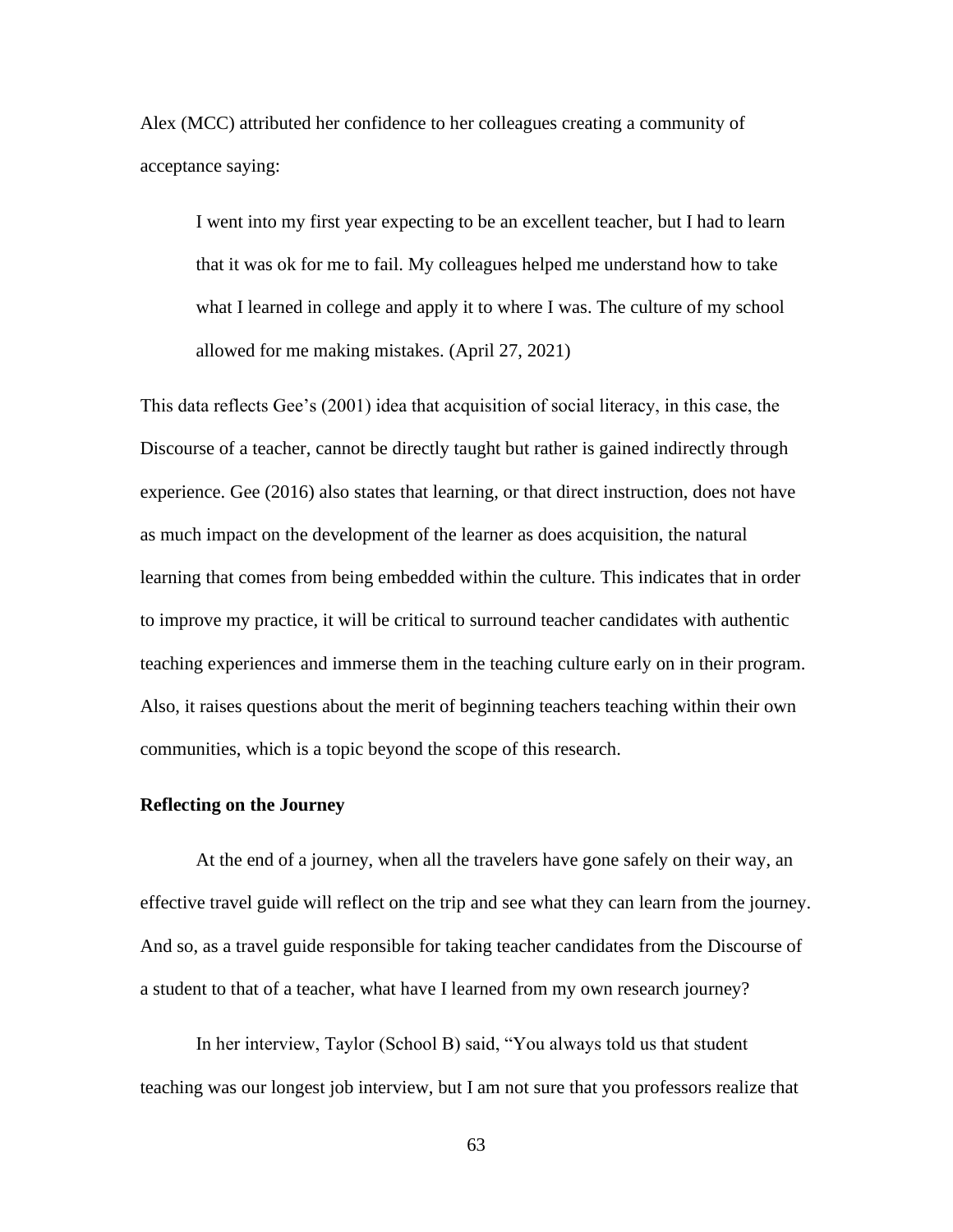the interview questions are always changing" (April 28, 2021). This statement has resonated throughout this research. As teacher educators, we clearly articulate the importance of student teaching as supported by McMahn and Garza (2016) who stated that student teaching experiences "provide a vital component in the preparation of preservice teachers for entry into the classroom" (p. 1). But do we do enough to scaffold the teacher candidates through their ZPD into the needed Discourse of a teacher? Do we do enough to prepare them to continue their professional development throughout their student teaching to acquire the Discourse of a professional educator? This study intended to discover what scaffolding practices were implemented in two EPPs and which of those scaffolding practices had the greatest impact on teacher candidates' development of teacher Discourse.

Through this research, I discovered that not all scaffolding strategies were equal. The scaffolding participants found to be most helpful included strategies that allowed them to participate, teach, and reflect. Additionally, although methods classes embedded in the k–12 environment provided a demonstrably different experience, both formats provided opportunities for learning and areas for needed improvement. Finally, the data showed that professional teacher Discourse begins in the methods courses, but the teacher candidate must build upon the learning of the semantics of teaching to acquire the situational language to succeed in the student teaching environment. Ultimately, the findings of this study tell the story of the importance of implementing teacher Discourse, building a teaching identity kit (Gee, 2016), and acquiring teaching praxis as teacher candidates cross the bridge from student to teacher.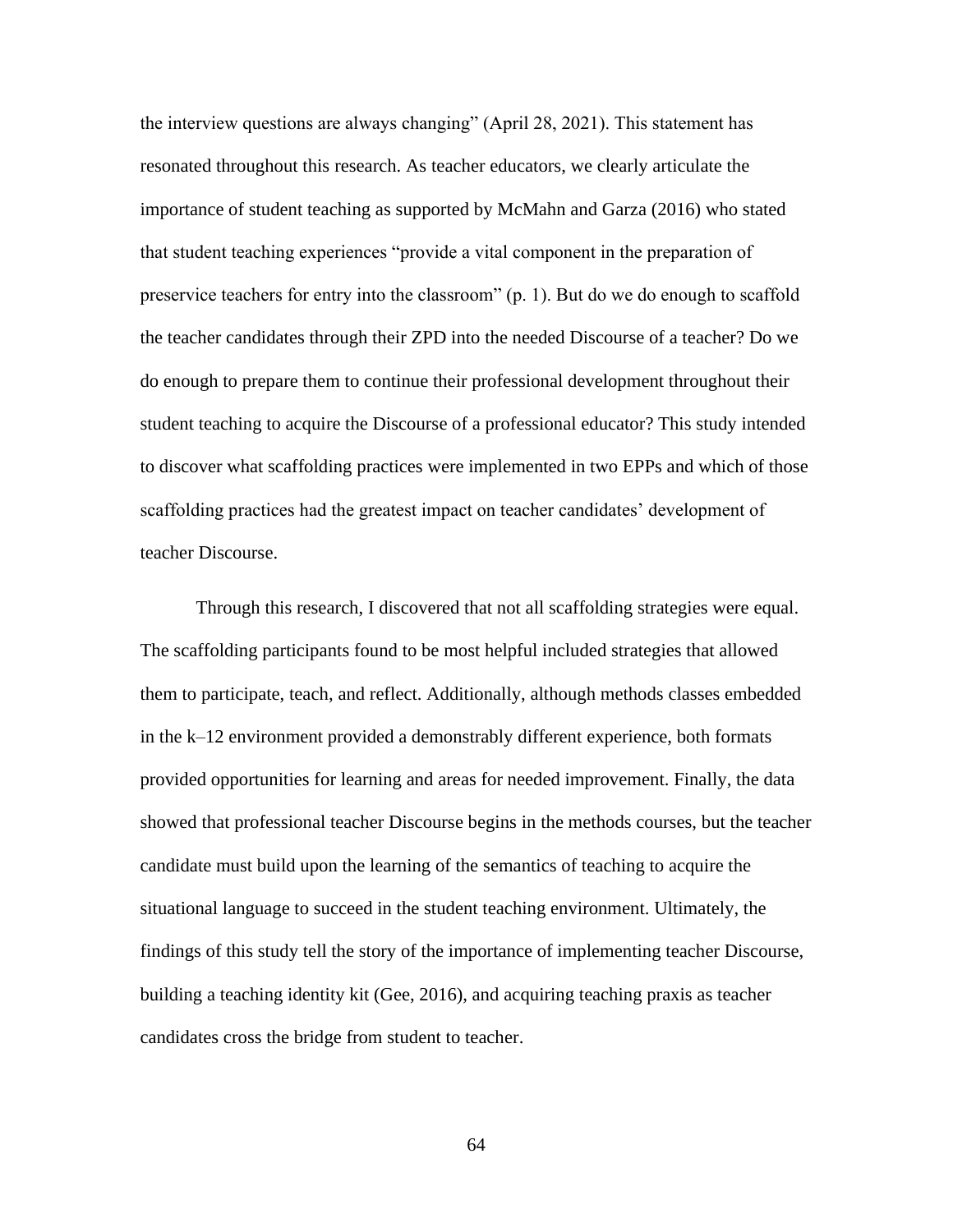# **Chapter 5: Implications**

In her award-winning performance as Countess Aurelia in Herman's (1969) Dear World, Angela Lansbury sings about how a single person can make a big difference: whether beating a drum or blowing a horn, "that little boom/ and that little blare/ can make a hundred others care" (track 13). This research intended to provide another instrument to sound the need for continual improvement in teacher education (Schneider, 2018). In discussing evidence-based research, Ferguson (2021) indicated that the effort to increase evidence-based practices incorporates training, opportunities for scaffolded practice, and "teacher educators that model, reflect on and share insights by documenting their own evidence-based practice" (p. 206). This investigative study was an endeavor to reflect on my own teacher education practices and provide insights that could impact the training of future educators.

This study intended to determine what scaffolding practices, included in an Educator Preparation Program (EPP), impacted how teacher candidates assume the Discourse and develop the praxis of a teacher. To gain insight into this overarching question, I posed the following sub-questions:

1. What scaffolding practices had the greatest impact on the development of their teaching discourse and the acquisition of their praxis?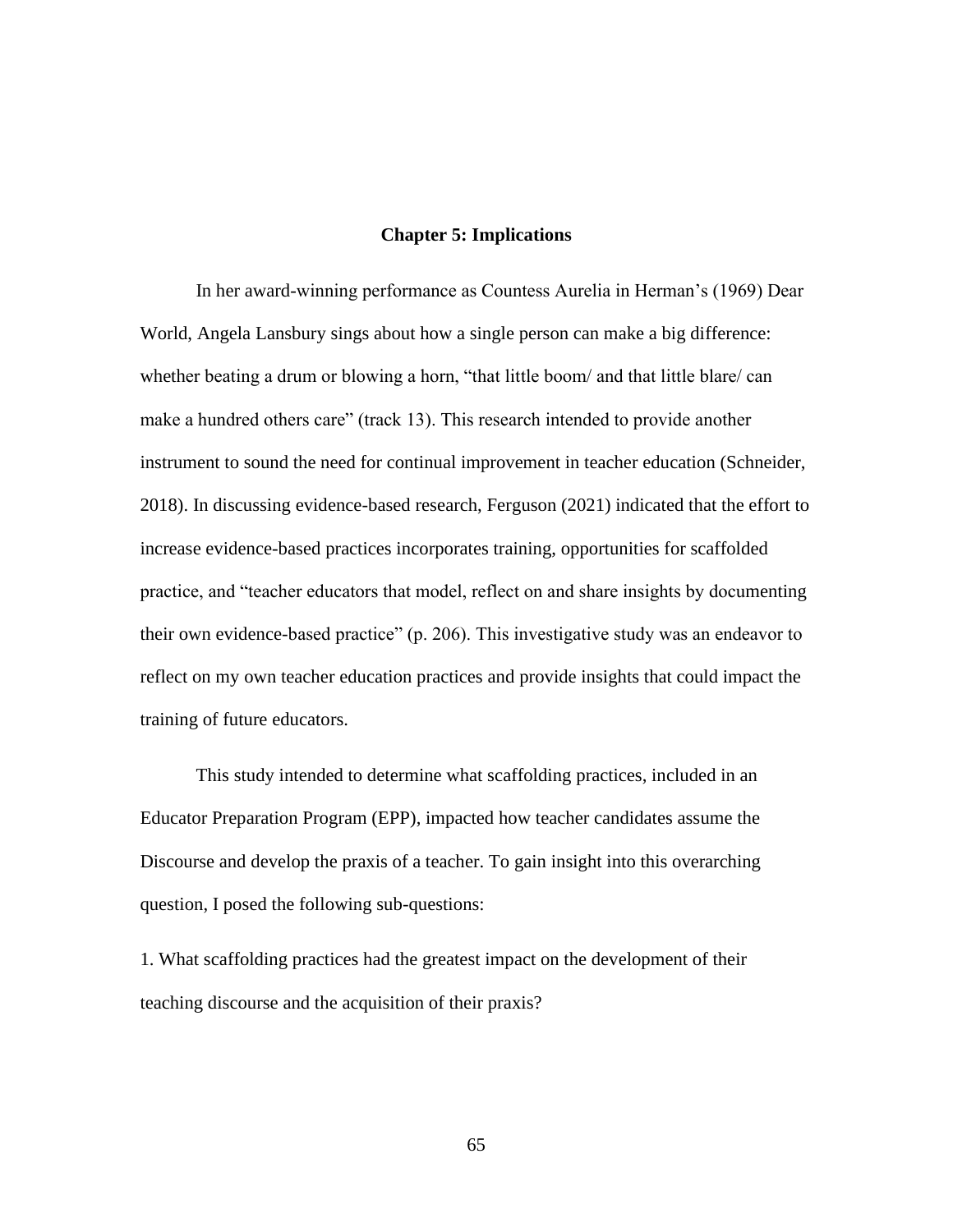2. How did the setting of the methods classes, in the k–12 environment or the university setting, impact the development of their discourse?

# **Improving the Journey**

Every great travel guide will recognize that even the best-mapped journeys with the most well-laid plans have room for improvement. Who better to provide suggestions for those needed improvements than the travelers themselves? The same can be said for the teacher educators in an EPP who benefit greatly from hearing suggestions from their successful teacher candidates.

The participants of this study indicated EPPs' obvious dedication to preparing these new teachers to successfully navigate the Discourse of teaching, yet I also needed to understand where they felt there were areas of needed improvement: limitations in their teacher preparation program and how they felt their EPP could have better prepared them for success. As DeMonte (2015) said, "If they (teacher candidates) are poorly prepared, this influx of new teachers could block efforts to solve our nation's education problems and guarantee that the next generation of students will not receive the highquality education they deserve" (p.1).

In answering the question about needed improvement, Casey (MCC) said:

It was great that we had our methods courses in project schools, but because we were in one grade level, we became fixated on that specific great level standard. So, I was really good at third grade English but didn't get to unpack the standards beyond that.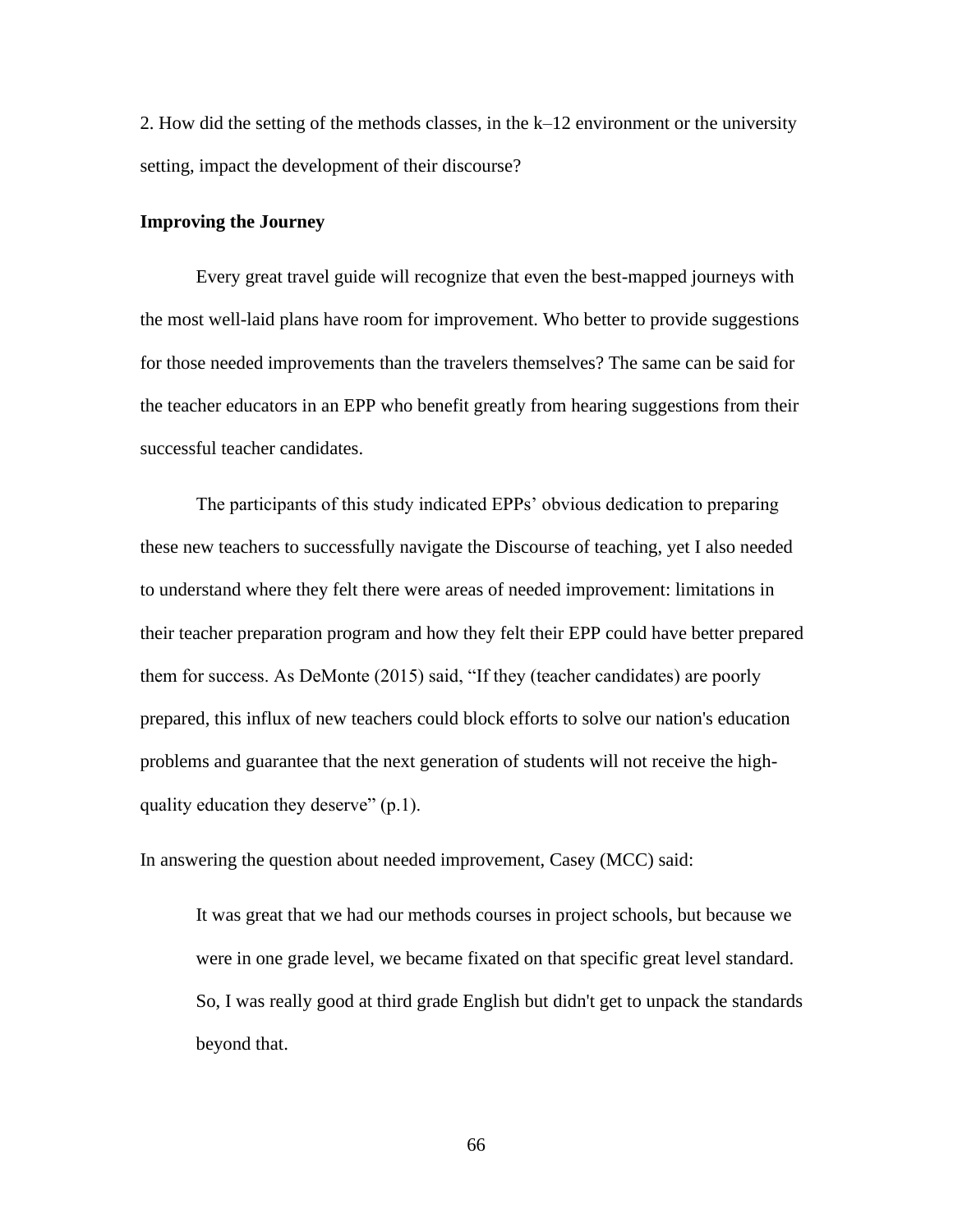When I asked her how she would fix this problem she said:

I know time is the issue, or maybe it is finding willing cooperating teachers, but I would have us rotate classes and grade levels. For example, if it is a 15-week methods course, then we can work with the third grade for three weeks, fourth grade for three weeks, and so on. By rotating classes like that, we will have a lot more experience with not only the standards, but with more teachers, and more students. April 29, 2021

Cameron (MCC) on the other hand focused more on a need to build up self-confidence:

What I wish we spent more time on is building up our self-confidence future teachers need to make a strong connection to the fact that they are professionals, and they're going to make professional mistakes. Those mistakes can be fixed as long as they're able to learn from them. There need to be more opportunities to build that self-confidence with children, colleagues, and the community. Maybe the answer is to get those of us who want to be teachers up and teaching earlier in our program. The more we teach and interact with teachers, the more confident we will become. April 25, 2021

This sentiment was echoed by Jamie (WBU) who said:

The biggest thing that you professors could do for us is to build up our selfconfidence. Really the only way to do that is to give us practice. I truly feel, and I realized that this is not anything eye-opening, that the more I practiced the better I became. I don't just mean practice teaching, which is self-evident, but I also mean practice talking to teachers and practice talking to parents and practice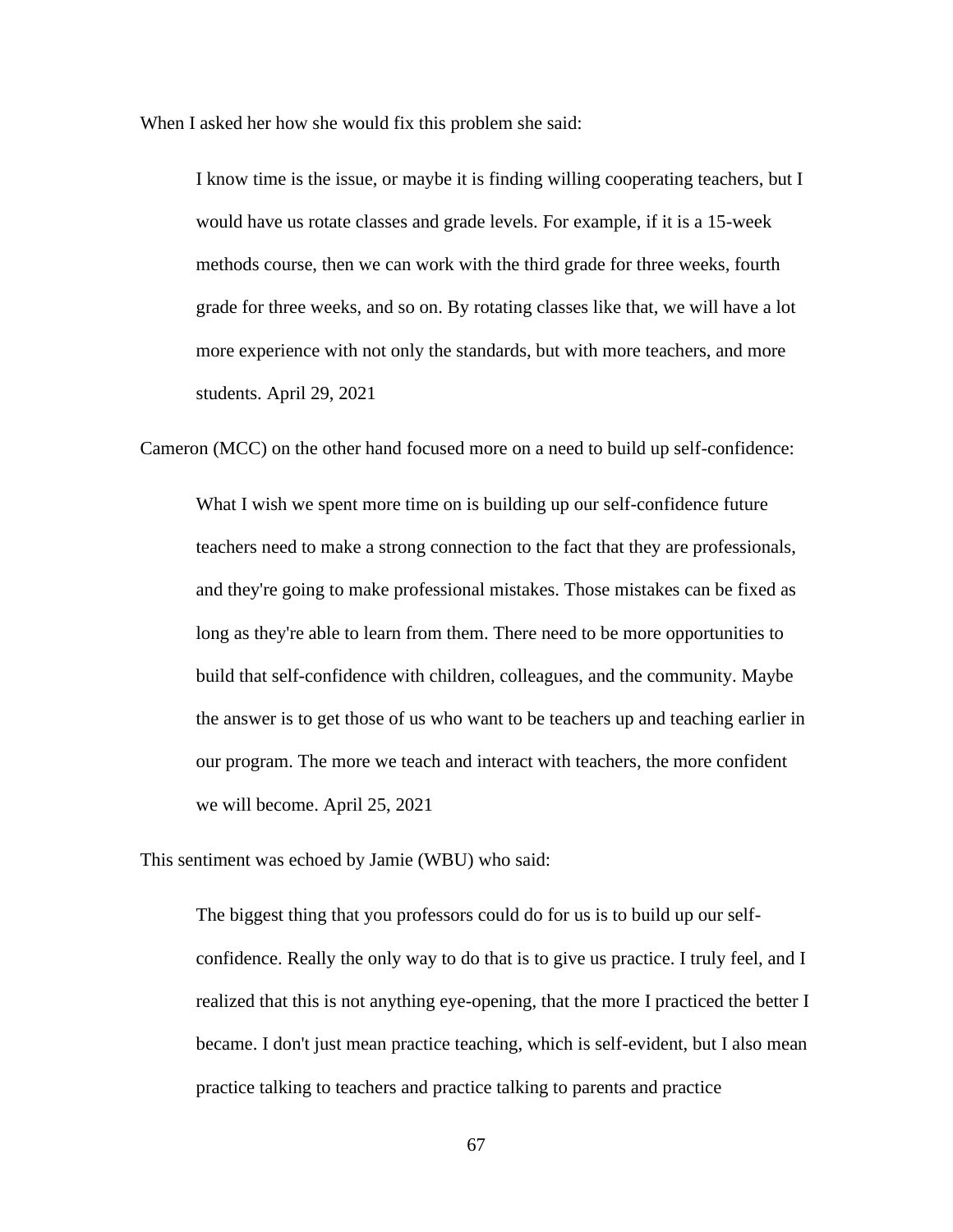interweaving technology into what we are doing and practice communicating with all those involved in education. I realize that our plates are already full, and I don't know if the answer is to start earlier, but truly practice builds self-confidence and self-confidence builds better teachers. May 4, 2021

When thinking about how to improve her program, Alex (MCC) focused more on writing lesson plans and creating a curriculum:

I feel like a lot of the time I was working harder than the cooperating teachers. I realized that I don't have as much experience as they do so that it would take me longer to write lesson plans, but I felt like I was trying to create these epic lessons every time. Trying to write a lesson that had all the bells and whistles and moved students up blooms levels and was inquiry-based was a real struggle and my cooperating teachers were having a hard time understanding why I was trying to do it all. I think methods classes need to do a better job focusing on real-world strategies and the practical nature of teaching. This would be a great opportunity for professors to talk with teachers and find out what they are really doing and how they are doing it. April 29, 2021

Blake (WBU) also found that there was a need for improvement in the same areas as Alex. In telling his story he said:

My cooperating teacher actually laughed when she saw the type of lesson plan I was doing; there was another teacher at the school who also went through our program (EPP) and she knew exactly what I was doing. I was more than a little frustrated when she told me that no one actually writes lesson plans that are so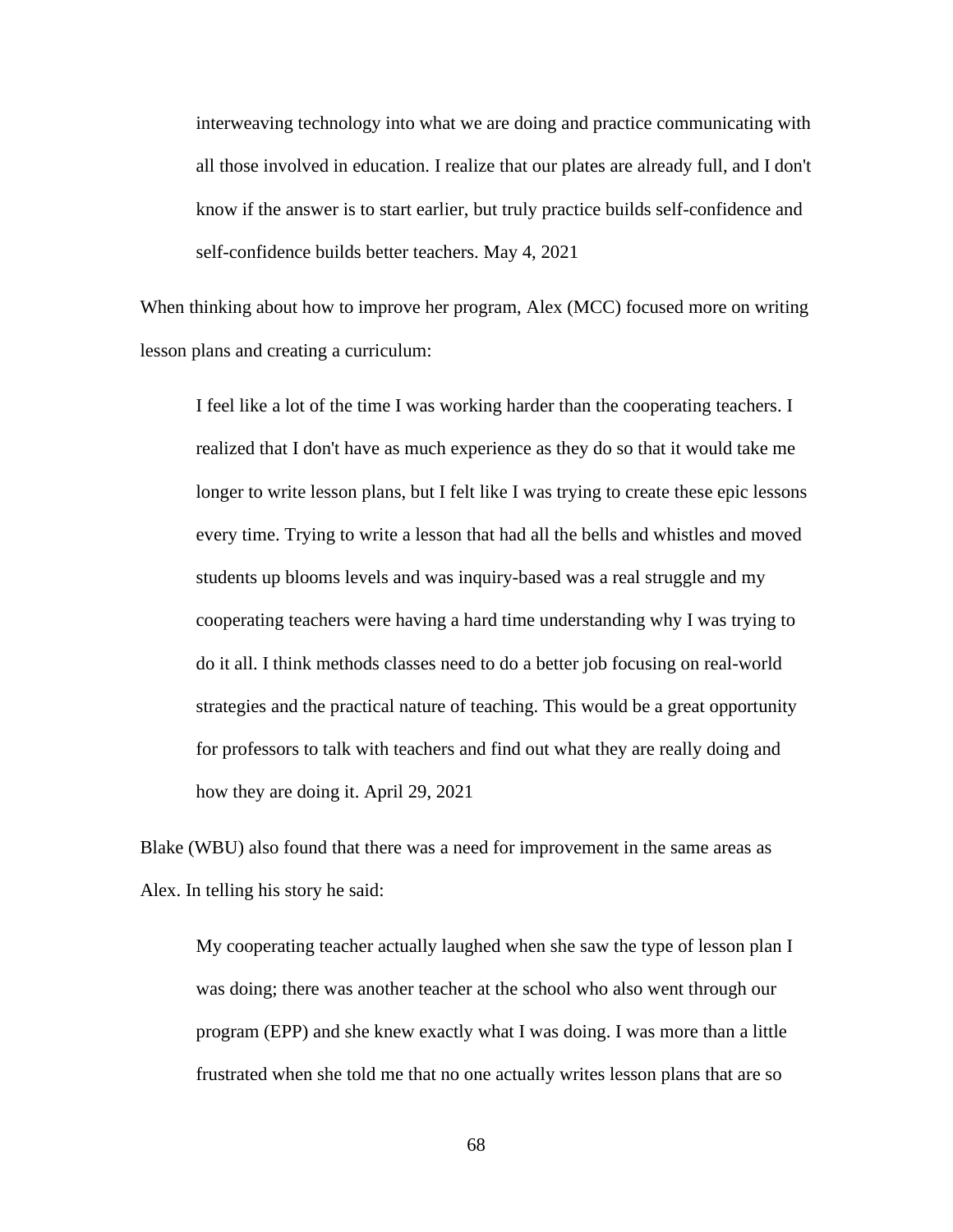involved. I wish that we would have spent more time learning different real types of assessments, more real tools to apply to our teaching--like technology, and more real classroom management strategies. Maybe instead of pushing for the "wow factor" for every lesson we wrote, we could have been given some authentic lesson plans from practicing teachers in different grade levels so that we could discuss the strategies we learned about in our classes. May 10, 2021

In answering her question about areas for improvement Taylor (WBU) told this story:

I remember in my first week of full-time student teaching I asked my cooperating teacher if I could change the classroom management strategies to reflect more of what I thought I would feel comfortable doing--of course she agreed to let me try and I quickly realized that the classroom management strategies I learned were not going to work-- all the positive reinforcements were not going to work. My students were not going to be good to get a prize from the prize box, they did not respond to callbacks, and I could have clapped until I had blisters and they would have ignored me. It was so frustrating because the students who did want to learn couldn't. I had to go back to using my cooperating teacher's management strategies and I felt more than a little defeated. In our methods courses, we were taught a lot of cute, positive, and upbeat classroom management strategy and of course as adults who were role-playing elementary school children we responded to those because we knew that's what we were supposed to do. What we were lacking was reality. Our education courses need to prepare us for what happens when cute and positive just don't work. I believe we would have benefited from watching videos of real teachers of various ranges (years) of experience teaching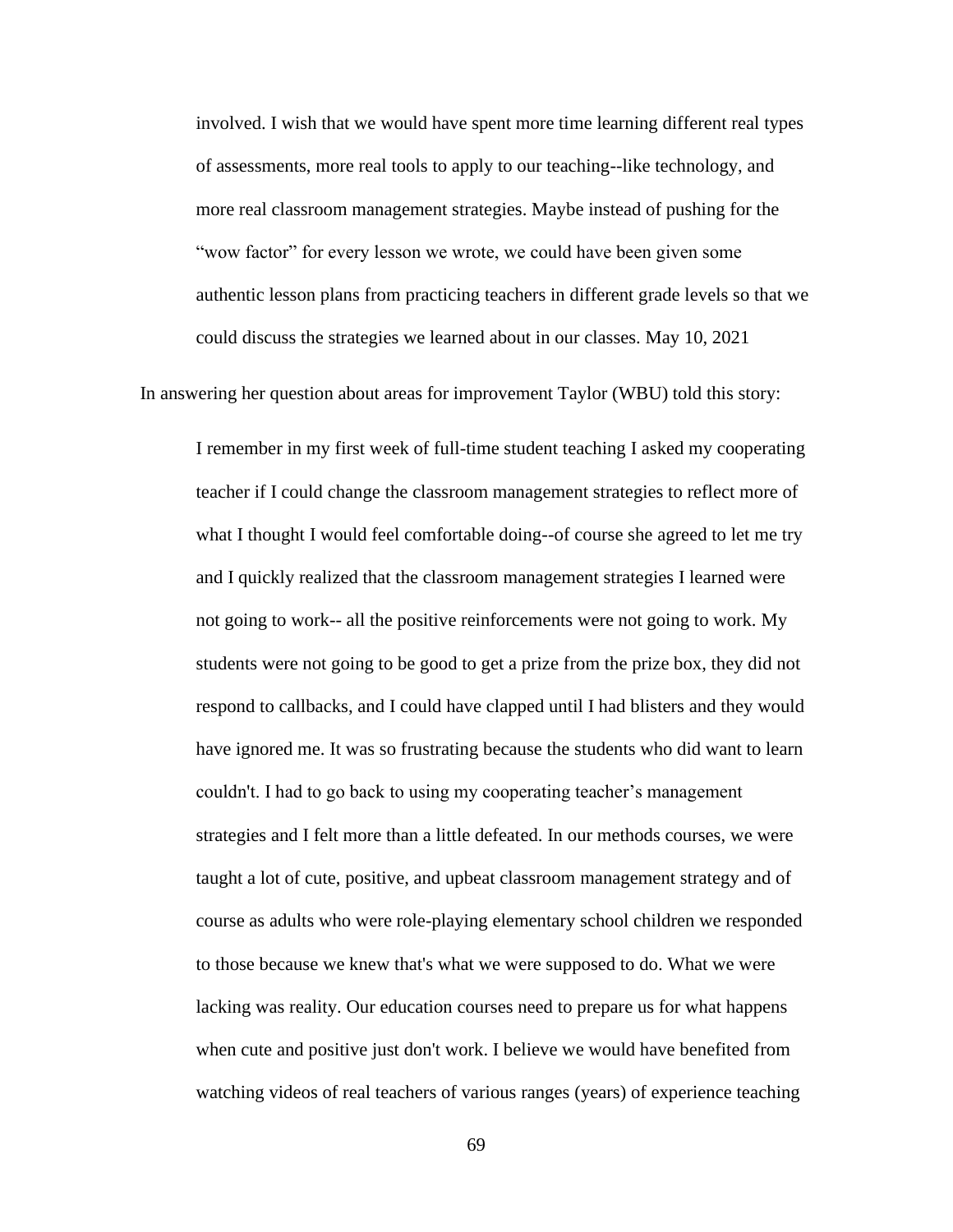various age ranges and various contents all the while dealing with those very realistic and varied classroom management issues. April 28, 2021

The results show that although these EPPs have achieved incremental development and increases in scaffolding of their teacher discourse, there is room for improvement. Whether it is in the K–12 environment or in the university setting, student teachers need to be exposed to what they would consider the realities of teaching. They need more than just to hear professors talking about real teaching and more than just seeing a few teachers doing their teaching. Opportunities in classroom settings beyond professors' pontificating about proper pedagogies and mentor-teacher observations are essential for influencing positive change and professional growth.

# **Summary of the Major Findings of This Research Journey**

While reflecting on participants' thoughts and opinions offered many points for consideration, some findings emerged as the most impactful. EPPs provide meaningful scaffolding through modeling effective pedagogy and providing teacher candidates the opportunity to rehearse applying theory to the practice of teaching. However, the participants indicated a need for further scaffolding in the application of theoretically sound pedagogy to the real-world classroom. Peer and self-reflection also manifested as valuable to the participants in developing their teaching.

Regarding comparing the benefits of methods courses' being embedded in the K– 12 setting to those conducted in the university setting, the findings were inconclusive because I did not obtain definitive data for measuring the effectiveness of one type of program in comparison to the other. This may have resulted from the small sample size or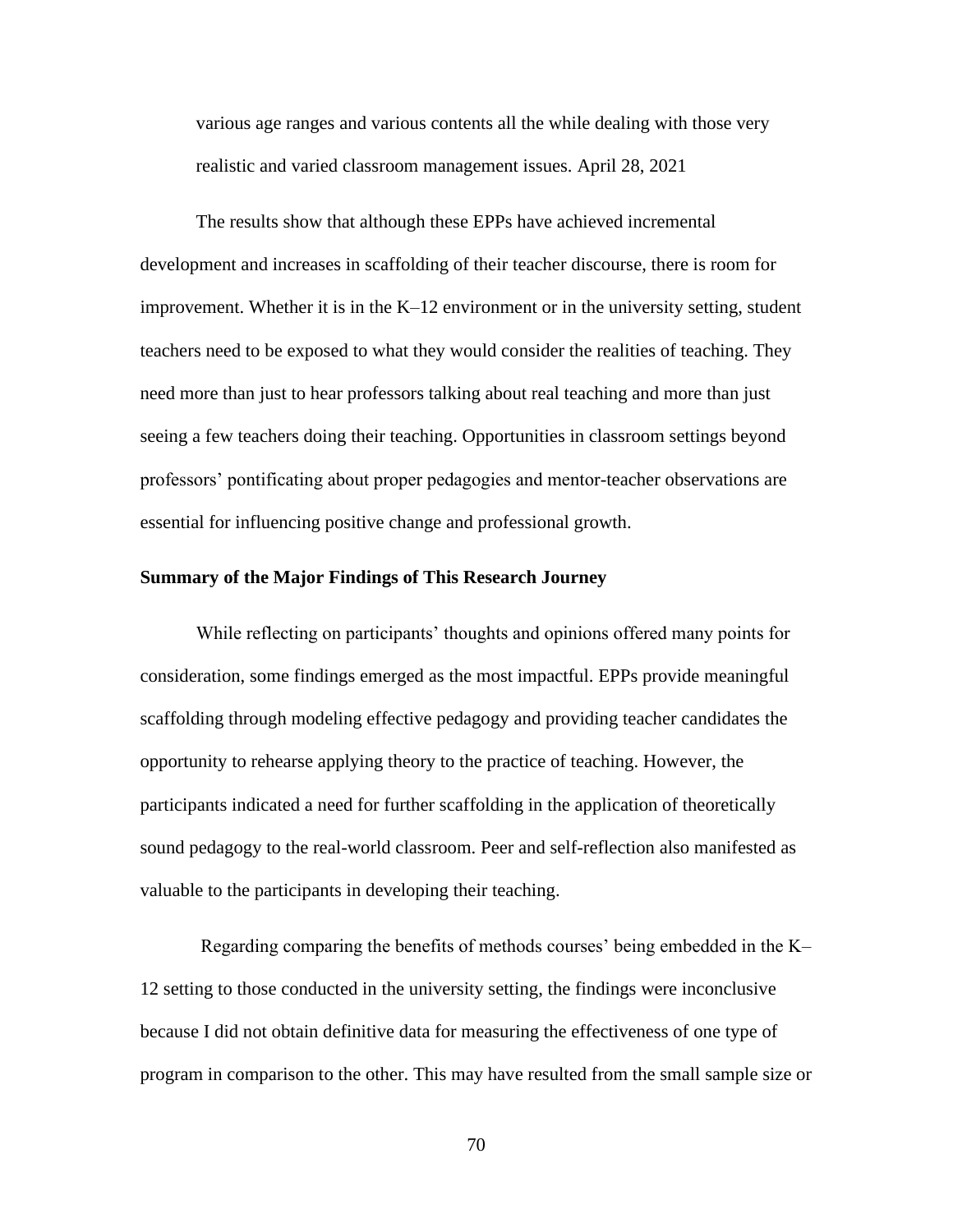the nature of this research. Both programs had areas of strength, and both had areas where the teacher candidates suggested improvements. Based on the results of this study, the comparison of the effectiveness of the differing programs may not be as significant as the lessons learned from the strengths of each of the programs. This is especially true concerning the means by which educators can use program strengths to improve their practices.

According to the participants, the Discourse of the EPP and that of the K–12 schools were similar, but they felt that teacher educators still focused too heavily on what every teacher should do and not realistically what every teacher has the time and resources to do. Furthermore, they did not necessarily feel equipped with the professional Discourse required to assert their need to practice different teaching and management styles as they developed their pedagogy.

Another finding also reverts to the original purpose of this investigative study. All the participants voiced concerns over the fact that not all student teachers have positive student teaching experiences. They indicated how this lack of equity can be detrimental to the development of teaching praxis and to the ability of novice teachers to respond to the needs of diverse students.

Finally, a significant finding was the participants' confidence in their teaching ability although they had concerns about their EPP. This raised the question of the cause of their ability to develop teaching confidence. Due to the results, a supplementary question for consideration is how acquisition of teacher Discourse aided in the development of this confidence and if this self-confidence is true for solely the participants of this research or if it is the reality for the majority of teacher candidates.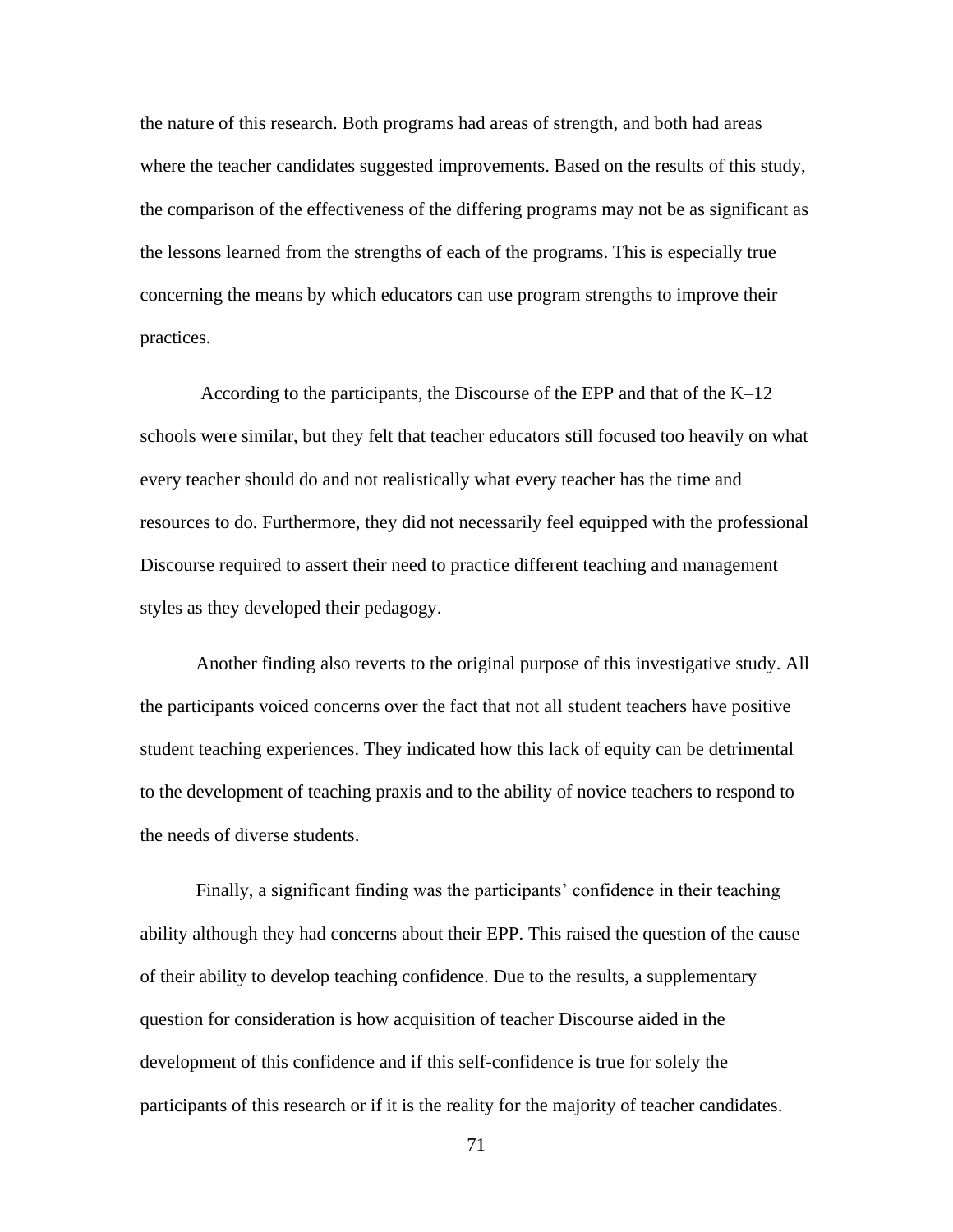# **Organization of the Chapter**

The remainder of this chapter will be dedicated to an exploration of insights and considerations grounded in the results of this research. I will consider the implications of the key findings of the impact of scaffolding and Discourse and how they can form the understanding of future teacher education practices. Furthermore, I will discuss the constraints and limitations of this small-scale study.

#### **Implications**

This study was motivated by the observation that while some teacher candidates easily transfer learned educational pedagogy into their student teaching, others struggle to do so. Still, other teacher candidates neglect their learned pedagogies once they complete their methods courses. By my questioning participants from two different EPPs, and by obtaining an in-depth look at their education stories, a tale began to form about why this phenomenon occurred.

One fundamental assumption that framed this research was that the teacher educators were teaching theoretically sound pedagogy through pedagogically sound practice. Participants validated this assumption by articulating how they received effective scaffolding about student-centered pedagogy through modeling and through opportunities to practice teaching. Even with this as a strength of the EPP, EPPs must model pedagogy aligned with current and realistic core K–12 teaching practices. "The importance of core practices to teacher education is that they are derived from key elements of teaching and are developed in concert with practicing teachers" (Frank, 2018, p. 501). Keeping in concert with practicing teachers will also help ensure that the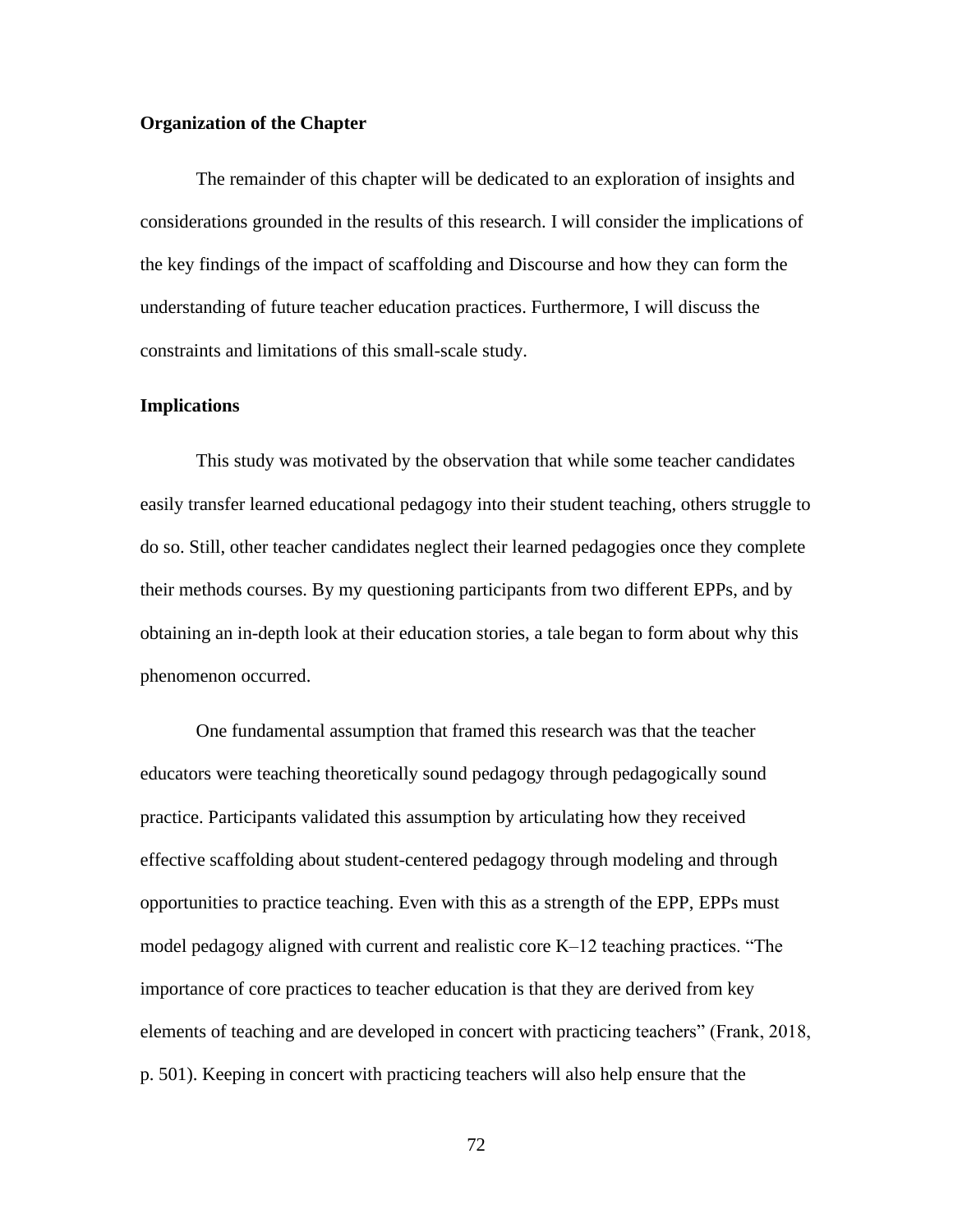scaffolded pedagogy is authentic, which was an area of weakness according to the participants.

One suggestion to help candidates connect theory and pedagogy is to use videos of current teachers practicing their craft and having teacher candidates discuss their observations. This dynamic classroom discussion allows teacher candidates to build ideas of authentic teaching based on evidence, learn about others' thinking and ideas, and challenge their own perceptions of teaching practice (Edmondson & Choudhry, 2018). Another suggestion is for teacher educators to collect samples of cooperating teachers' lesson plans and unit plans as authentic examples to help teacher candidates deconstruct how to apply pedagogy to teaching standards. Relatedly, Jamie (School B) asked, "How many times each year do professors sit and talk with practicing teachers and principals to see what is going on in the schools?" (May 4, 2021). This question highlights the need for direct and continuous conversation between the EPP and the K–12 stakeholders as a significant part of framing methods courses and not just as an afterthought.

Through the further sharing of thoughts and ideas, the participants indicated they felt strongly about the impact of self- and peer reflection. During methods courses, reflection will continue to be an essential part of the learning process to allow teacher candidates to pause the learning and solidify their understanding through reflective practices. According to McMahan and Garza (2016), "Orchestrating frequent and systematic approaches to engage preservice teachers in reflecting about their experiences can help them explore their thinking and strengthen their connection to pedagogical theory" (p. 3). These periods of reflection will allow teacher educators to gauge what was perceived, scaffold the learning that was achieved, and use professional Discourse to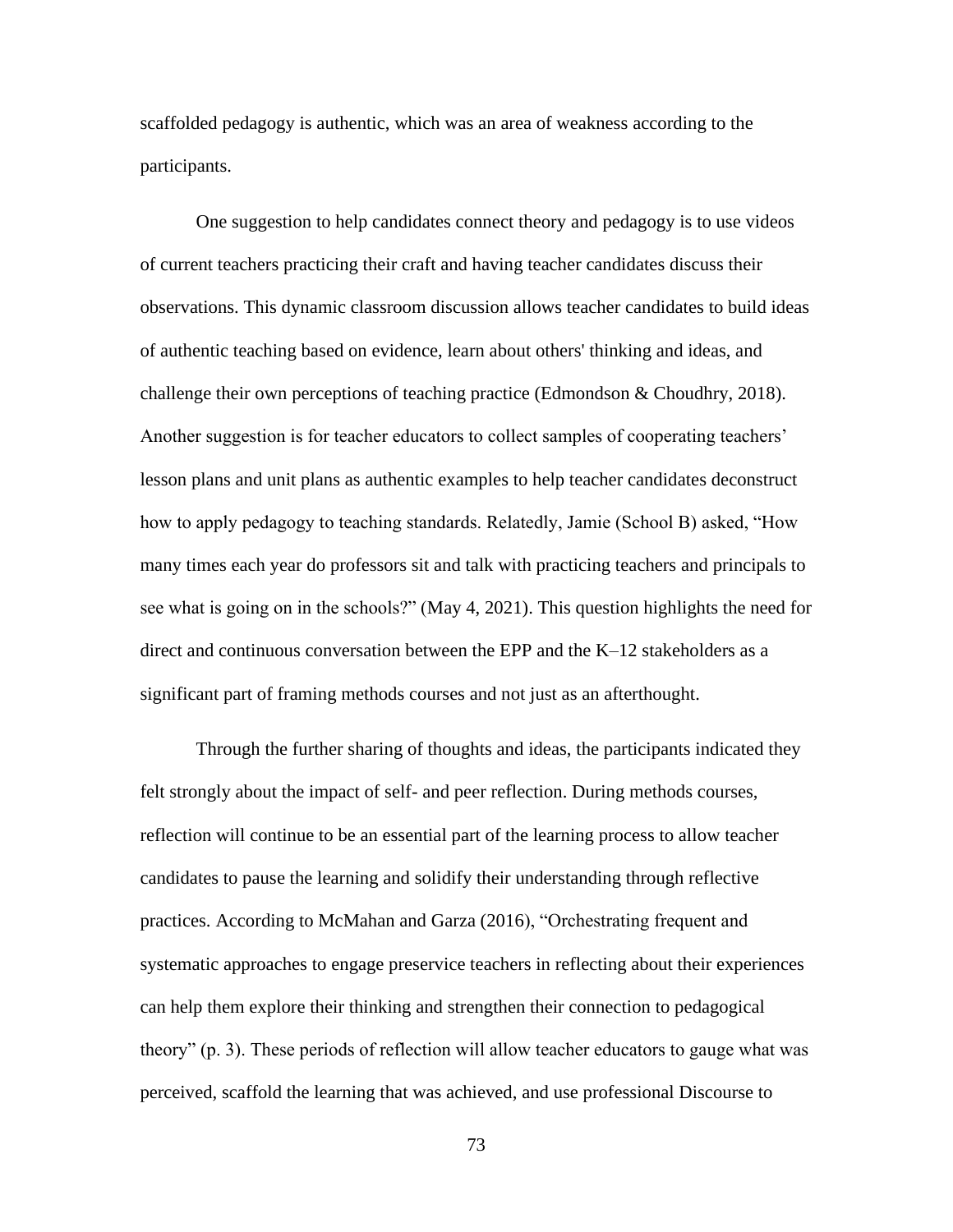support teacher candidates in making personal and collective connections to coursework. However, even more significant is creating a community of learners that continues to reflect with each other beyond the methods class. To limit the opportunities to reflect as a community is to "constrain the shifts that teachers undergo and leave unresolved tensions that arise as teachers appropriate new practices" (Molle, 2021). By forming trusted collegial relationships, which involves sharing ideas and collaborative problem solving, the teacher candidates can navigate high-stress and steep learning curve situations during student teaching with the support of professional educators.

Whether it be part of their reflective practice or in other forms of communication, Discourse is an important aspect of student teacher success. The participants felt that the Discourse of the K–12 environment was similar to the Discourse of the EPP. This was significant because interaction with those with a different Discourse takes time to learn the new language (Gee, 2004), and student teaching is time-limited. Therefore, EPPs must begin developing a teacher candidate's teaching literacy from the beginning of the program by providing opportunities to be in classrooms or to work with teachers from their first methods courses.

Even with the similarities in Discourse, the participants identified discrepancies in Discourse of practice and Discourse of praxis. In the case of this research, Discourse of practice is intended to describe those aspects of teaching that focus on effective instruction while Discourse of praxis describes those aspects of professional disposition. When considering Discourse of practice, this research demonstrated a need to prepare student teachers to apply sound pedagogy in their student teaching. This includes, as Frank (2018) indicated, "providing resources that will allow the student teacher to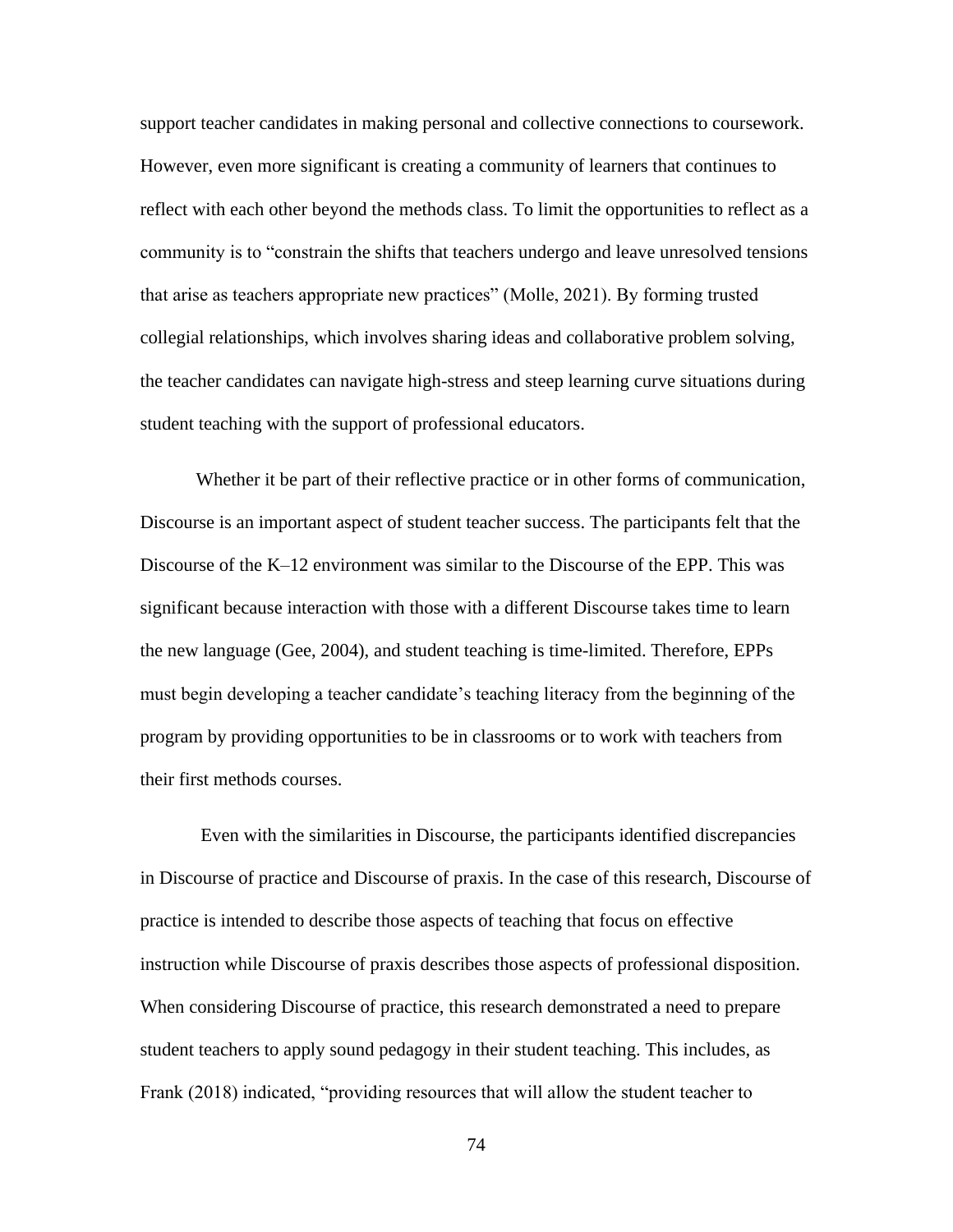experiment responsibly as she tries to bring a better educational present into being for her students" (p. 510). The resources they receive need to go beyond a toolbox of ideas to include authentic situations and realistic classroom dynamics. These resources need to include theoretical underpinnings and practical application. With these resources, teacher candidates will have the necessary support to clearly articulate strategies they would like to use, why they would be effective for the students, and the theory that supports their choices. The use of role-playing, suggested by one of the study participants, is an effective way to provide these resources and develop complex skills. These types of simulations offer an approximation of practice and allow learners to think critically and problem-solve as they take an active role in their learning (Chernikova et al., 2020).

Critical thinking and problem-solving are also important aspects of the Discourse of praxis. As teacher candidates navigate student teaching, they are developing their efficacy and teaching style. This Discourse is not easily transferred into the student teaching placement, however. Those study participants who saw themselves as a teacher, who felt welcomed, and who saw student teaching as more than course work discussed their student teaching placement much more favorably. This is in contrast to those participants who saw themselves as more of a guest in the classroom and saw student teaching as something they needed to do. This is an important distinction because student teachers who feel they are performing for a grade or for the perceived necessity to please their mentor struggle to develop personal pedagogy (O'Grady et al., 2018). Therefore, as a point of practice, EPPs must scaffold teacher candidates through the process of assuming the role and Discourse of a professional teacher. This means encouraging these candidates to act as professionals and to interact with other professionals outside of the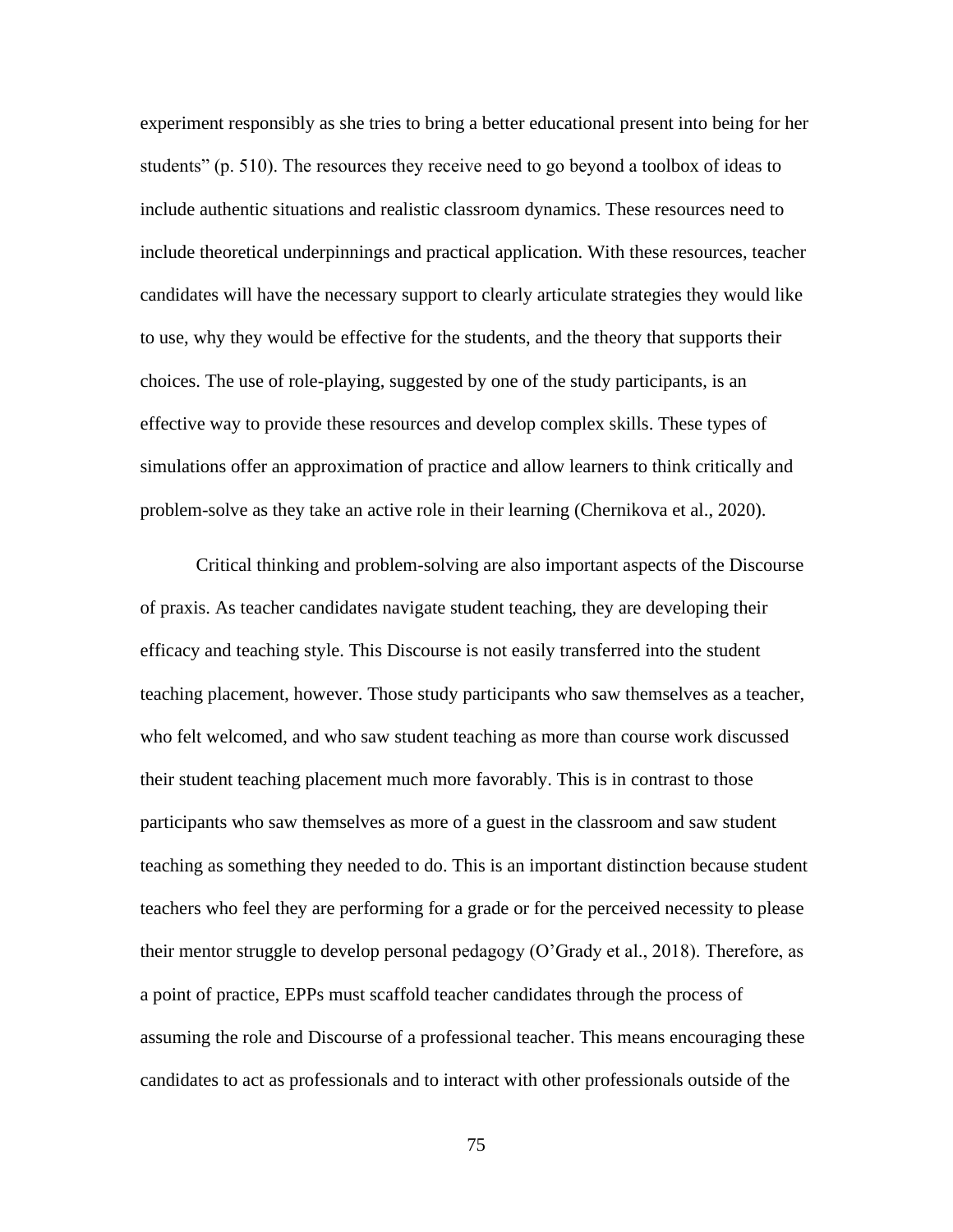requirements of the methods classes. Consequently, teacher candidates will likely benefit from course assignments that require them to adopt professional practice. For example, EPPs could require students to attend and present at teaching conferences, attend  $K-12$ after-school functions, and even attend teacher professional development sessions. By completing these types of assignments, teacher candidates will develop a stronger Discourse of praxis when they "have ample opportunities for guided field experiences... and immerse themselves in a variety of adjacent experience to the teacher education program" (Whipp & Geronime, 2017, p. 818).

Beyond the ability to transform pedagogy and Discourse, teacher candidates must construct their understanding of their teaching identity. According to Rust (2019), teacher educators have the responsibility to help new teachers reconstruct their notions of effective teaching. One way of doing that is through exposing teacher candidates to diverse classroom settings. This is the nature of embedded education methods courses where the teacher candidates not only learn the strategies but see how teachers and students interact and then interact with the students themselves. Participants who had embedded courses would likely feel more confident and competent in their student teaching. Surprisingly, however, the group that had traditional classes was equally confident in most areas. This indicates embedding the methods courses in the K–12 setting may not be enough. As McMahan and Garza (2017) stated:

It is especially important not to orchestrate field experiences opportunities that focus solely on exposing preservice teachers to the complex dynamic of teaching, but also to deliberately ensure that they are systematically crafted to strengthen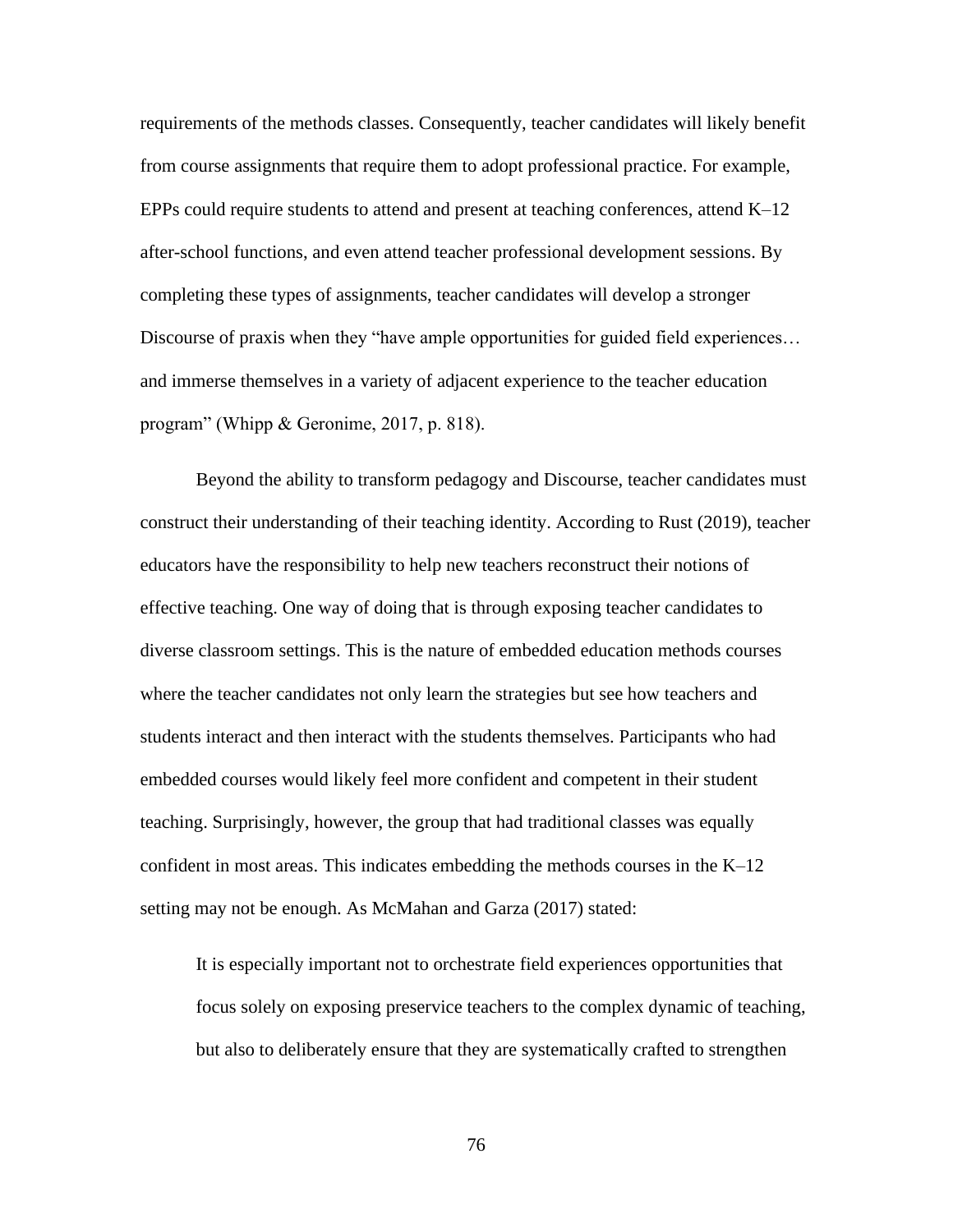preservice teachers' thinking to promote their pedagogical growth and development. (p. 12)

Preparing effective teachers is not just about exposure but about scaffolding their understanding through being a part of the interaction and the Discourse.

Perhaps the most relevant data that came from this research showed how aware teacher candidates are that not all student teaching experiences are positive. While they recognized many reasons this could happen, they were mostly concerned about how negative experiences could transform a new teacher's practice. Through this research, I realized EPPs need to work closely with districts not only to align content but also to work alongside and provide service for K–12 educators (Clark et al., 2015). By engaging with the cooperating teachers in this way, teacher educators can do more to effectively match teaching candidates with cooperating teachers who share similar instructional beliefs as suggested by Matsko et al. (2020). For those situations where the student teaching placement is not ideal, and those will happen regardless of best laid plans, the EPP must scaffold the teacher candidate through developing a plan for discordance (O'Grady et al., 2018). In other words, the EPP must explicitly scaffold the teacher candidate through forming a professional Discourse that prepares them to traverse a student teaching placement that may not be a natural fit and still gain the needed proficiencies that student teaching experiences afford. Be it in methods courses embedded in the k–12 setting or methods courses in the university setting, teacher candidates rely on teacher educators to help them link theory, practice, and praxis (Rust, 2019). To fulfill this obligation, teacher educators must continue to model and scaffold current best practice, must expose teacher candidates to a variety of teaching situations,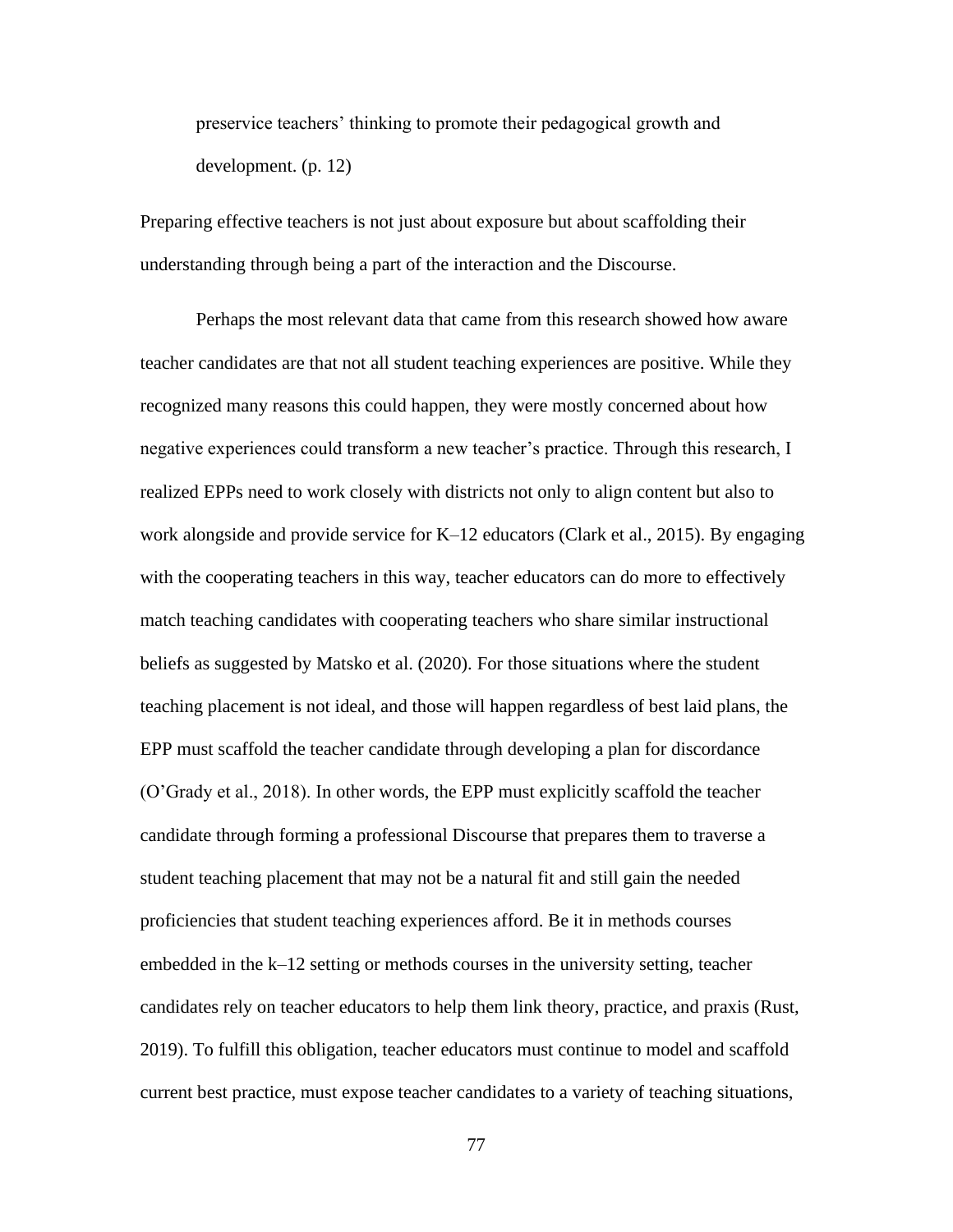must provide opportunities for professional Discourse beyond the methods courses, and must encourage the peer and self-reflection that will allow these new teachers to challenge their assumptions and develop their efficacy.

## **Future Research**

One topic for further investigation is based on the participants' self-reflection about their first year of teaching. Even though they recognized inconsistencies in their EPPs and noted needed areas of improvement, the participants still indicated they were confident in their teaching. This aligns with Gee's (2016) idea that acquisition through practice is a more significant indicator of developing practice than is direct learning. Teacher educators should delve further into what participants felt most impacted their development of confidence if it was not directly related to their experiences in their EPP.

# **Limitations**

This study investigated how scaffolding, Discourse, and embedded methods courses impacted the application of learned pedagogy into a student teaching placement from the perspective of participants who have completed their student teaching. However, there are limitations to this study. For instance, this study was limited by the number of participants. While six participants were a reasonable sample size for the narrative nature of this investigation, a larger-scale study may provide a broader scope of the data. Additionally, the participants were limited to elementary education majors, whereas participants from other majors would have a different viewpoint on their student teaching story.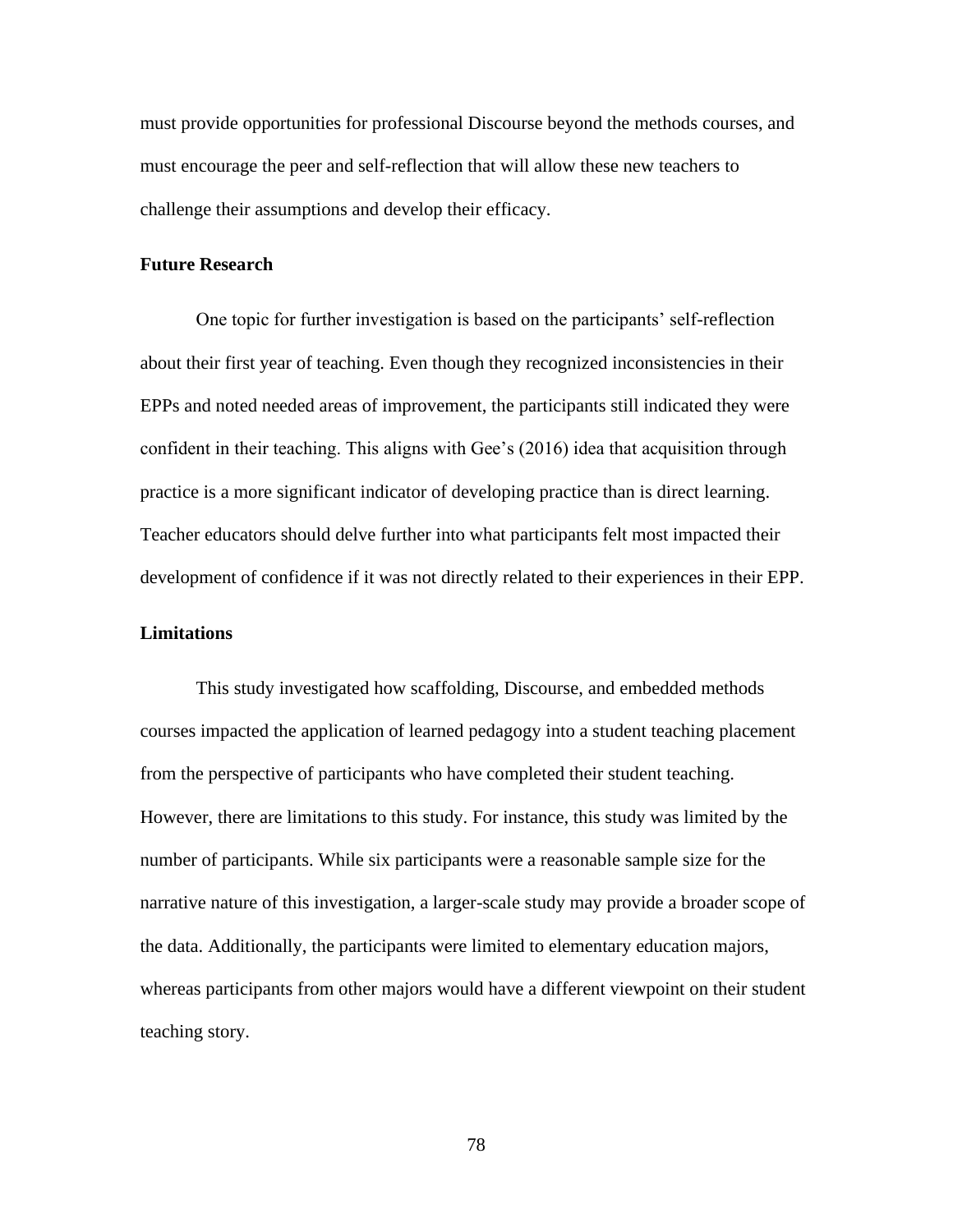## **Conclusions**

Professional educators are aware that teaching students effectively requires knowing a wide range of strategies and knowing how and when to use them (Bigham et al., 2014; Churchward & Willis., 2019; Daniels et al., 2016; Golden et al., 2019). This statement is also relevant for training future teachers. In relation to teacher education, there is no one-size-fits-all answer. Rather, there is only the sharing of a diversity of experiences and ideas as teacher educators work to improve their practice.

Based on this research and analysis, I concluded that while EPPs have their areas of strength, teacher educators still have areas for improvement. By continuing to scaffold current teaching practices and promote continuous reflection, teacher educators will support teacher candidates as they strengthen their command of pedagogy. By teacher educators communicating through specialized Discourse and demonstrating problemsolving skills, teacher candidates can more fluidly navigate the nuances of professional interactions. By teacher educators organizing opportunities to act in the capacity of an education professional, teacher candidates will more easily transition from the mindset of a student to the viewpoint and professional practices of a teacher.

Herr and Anderson (2015) stated that the purposes of action research "transcend mere knowledge generation to include personal and professional growth, and organizational and community empowerment" (p. 1). That is the purpose of this action research: to grow as a person, to improve as an educator, and to share ideas that may empower other teacher educators to make the needed changes to their own EPPs. These changes have the potential to support student teachers as they generate the confidence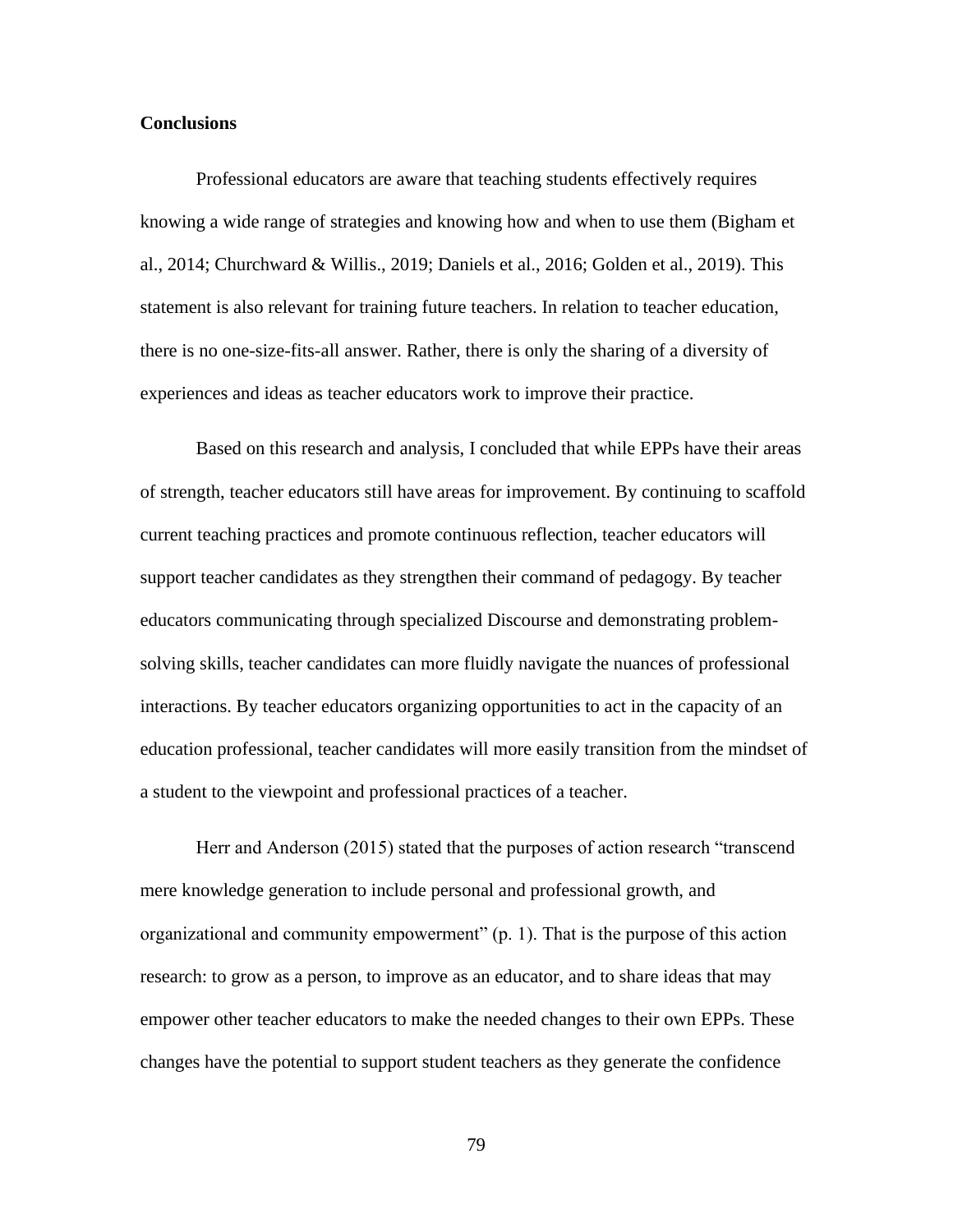needed for a successful student teaching experience and plausibly the competence needed to positively impact the lives of students for many years to come.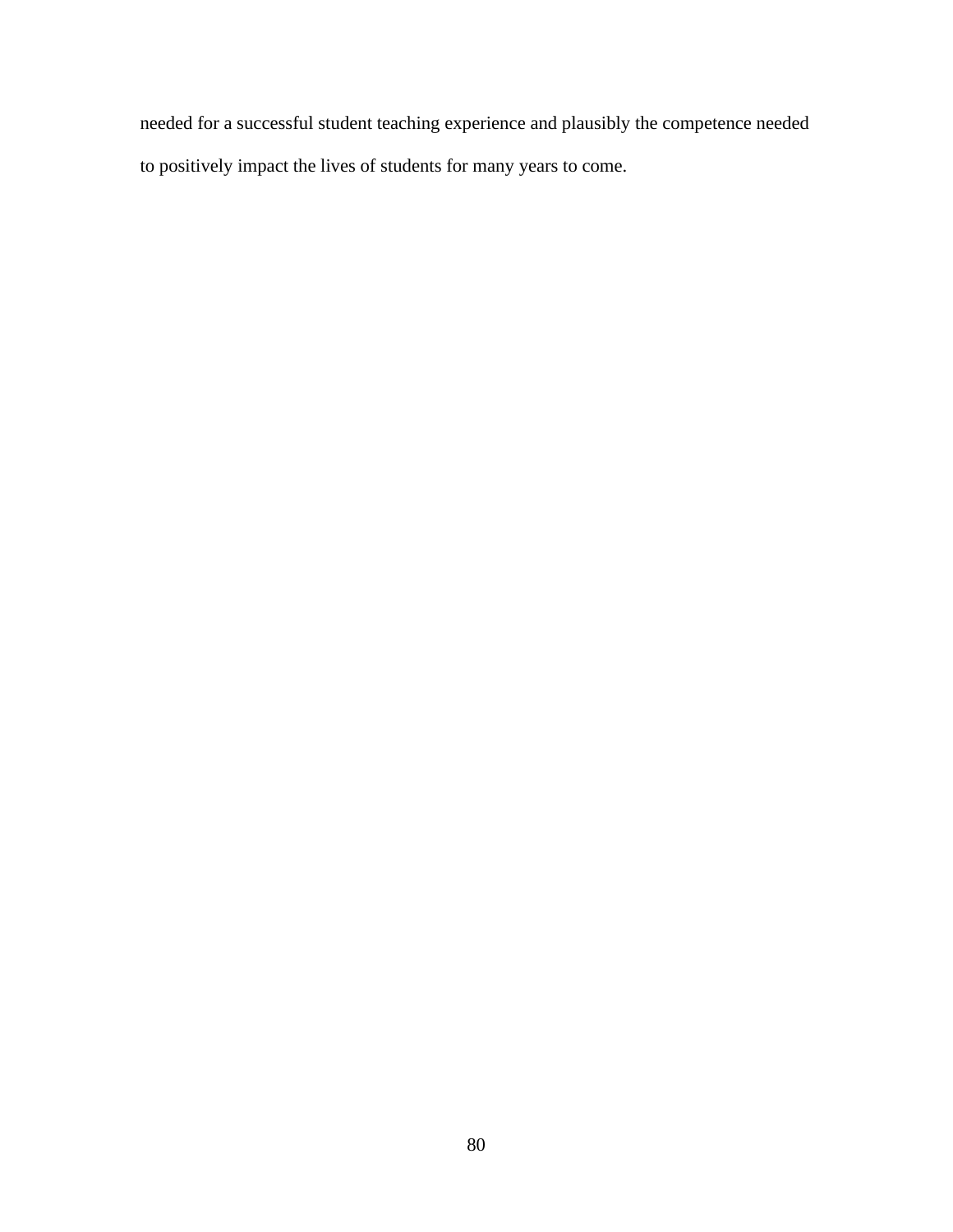# **References**

- Anderson, M., & Freebody, K. (2012). Developing communities of praxis: Bridging the theory practice divide in teacher education. *McGill Journal of Education 47*(3), 359–77.
- Bigham, S. G., Hively, D. E., & Toole, G. H. (2014). Principals' and cooperating teachers' expectations of teacher candidates. *Education*, *135*(2), 211–229.
- Boblett, N. (2012). Scaffolding: Defining the metaphor. *Studies in Applied Linguistics and TESOL*, *12*(2).
- Bruner, J. S. (1973). Organization of early skilled action. *Child development*, 1–11.
- Chernikova, O., Heitzmann, N., Stadler, M., Holzberger, D., Seidel, T., & Fischer, F. (2020). Simulation-based learning in higher education: A meta-analysis. *Review of Educational Research*, *90*(4), 499–541.
- Churchward, P., & Willis, J. (2019). The pursuit of teacher quality: Identifying some of the multiple Discourses of quality that impact the work of teacher educators. *Asia-Pacific Journal of Teacher Education*, *47*(3), 251–264.
- Clarà, M., Mauri, T., Colomina, R., & Onrubia, J. (2019). Supporting collaborative reflection in teacher education: a case study. *European Journal of Teacher Education*, *42*(2), 175–191.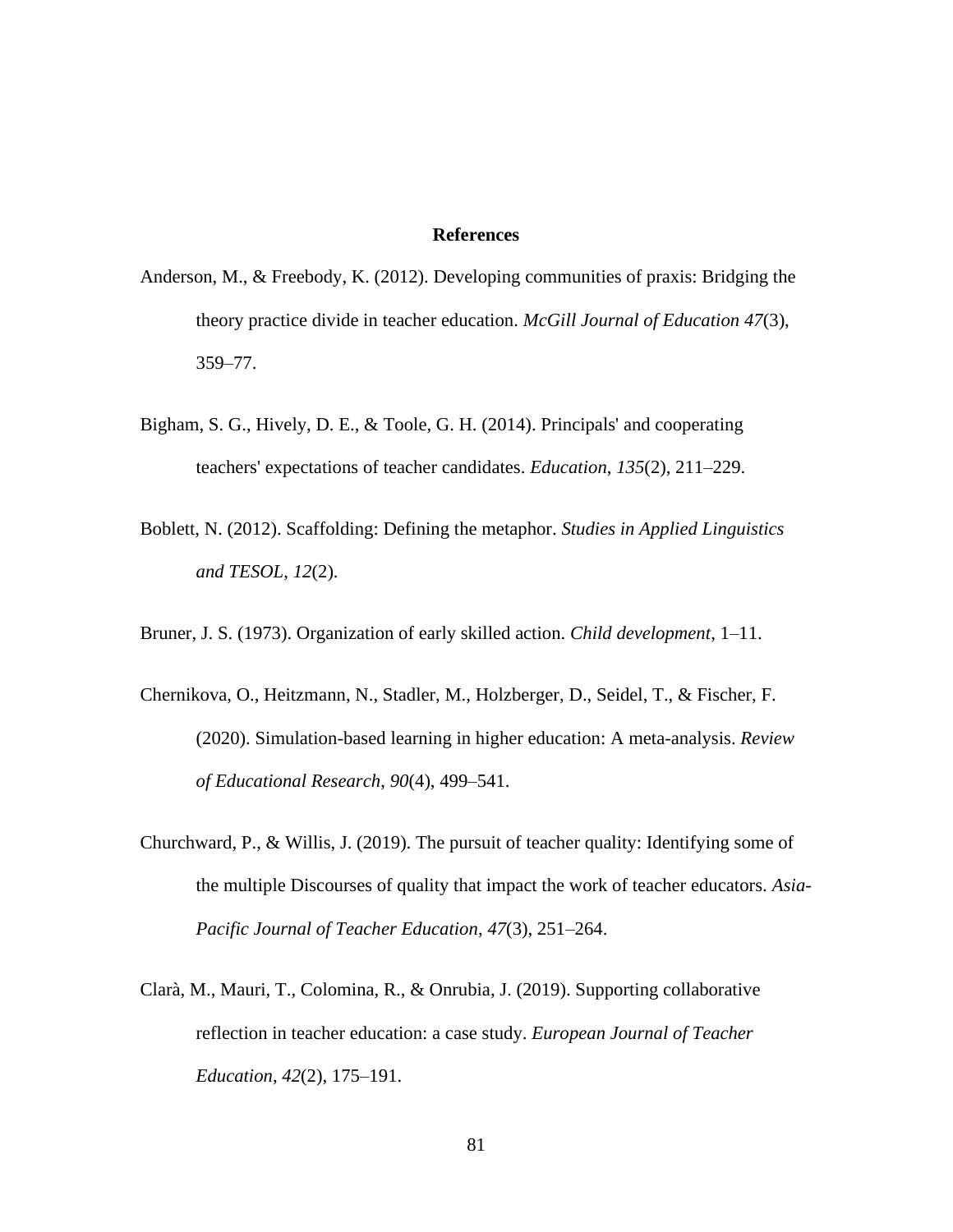Clark, S. K., Byrnes, D., & Sudweeks, R. R. (2015). A comparative examination of student teacher and intern perceptions of teaching ability at the preservice and inservice stages. *Journal of Teacher Education*, *66*(2), 170–183.

Council for the Accreditation of Educator Preparation. (2013). Program Input: Indicators of Teaching Effectiveness (Standard No. 4.2). Retrieved from [http://caepnet.org/~/media/Files/caep/standards/caep-standards-one-pager-](http://caepnet.org/~/media/Files/caep/standards/caep-standards-one-pager-0219.pdf?la=en)[0219.pdf?la=en](http://caepnet.org/~/media/Files/caep/standards/caep-standards-one-pager-0219.pdf?la=en)

- Creswell, J. W., & Creswell, J. D. (2013). *Research design: Qualitative, quantitative, and mixed methods approaches*. Sage publications.
- Daniels, L. M., Radil, A., & Wagner, A. K. (2016). Concordance between preservice teachers' personal responsibilities and intended instructional practices. *The Journal of Experimental Education*, *84*(3), 529–553.
- Darling-Hammond, L. (2006). Constructing 21st-century teacher education. *Journal of Teacher Education*, *57*(3), 300–314.
- DeMonte, J. (2015). A million new teachers are coming: Will they be ready to teach?. *American Institutes for Research*, 2–18.
- Dube, M. C. (2020). Teaching and learning challenges preservice teachers face during teaching practice. *Gender & Behavior*, *18*(1), 14646–14659.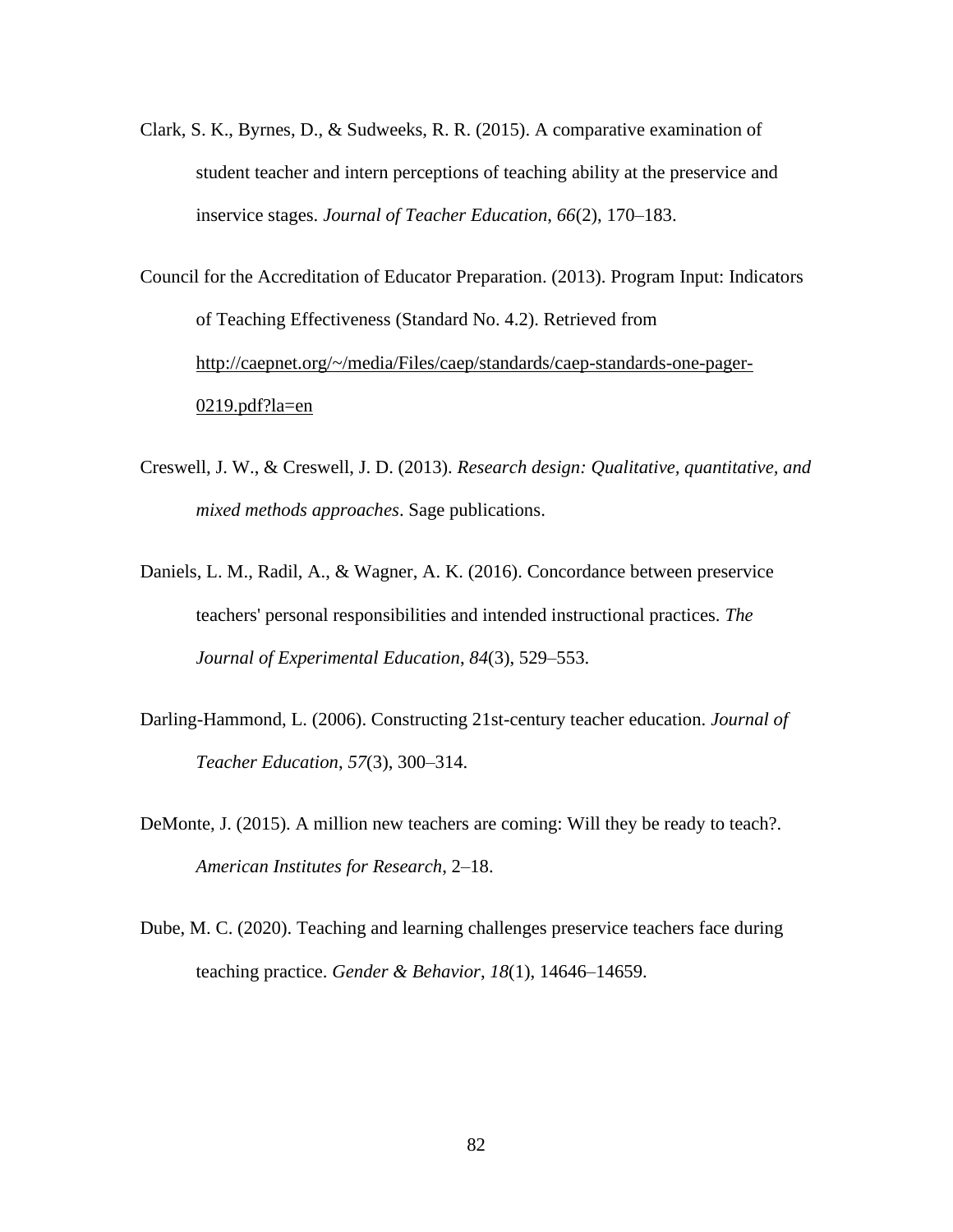- Ducharme, E., & Ducharme, M. (n.d.). Teacher Education Historical overview, international perspective. Retrieved 1 February 2021, from https://education.stateuniversity.com/pages/2479/Teacher-Education.html
- Edmondson, E., & Choudhry, F. (2018). Talking the talk: Exploring teacher learning and their use of Discourse strategies. *School Science and Mathematics*, *118*(7), 273– 289.
- Eun, B. (2018). The zone of proximal development as an overarching concept: A framework for synthesizing Vygotsky's theories*. Educational Philosophy and Theory*, *51*(1), 18–30.
- Fallin, J., & Royse, D. (2000). Student teaching: The keystone experience. *Music Educators Journal*, *87*(3), 19–22.
- Ferguson, L. E. (2021). Evidence-informed teaching and practice-informed research. *Zeitschrift Für Pädagogische Psychologie*, *35*(2), 199–208.
- Frank, J. (2018). Teaching is oppositional: On the importance of supporting experimental teaching during student teaching. *Studies in Philosophy and Education*, *37*(5), 499–512.
- Gee, J. P. (2000). Chapter 3: Identity as an analytic lens for research in education. *Review of Research in Education*, *25*(1), 99–125.
- Gee, J. (2004). Chapter 1. Learning Language as a Matter of Learning Social Languages within Discourses. In M. Hawkins (Ed.), *Language Learning and Teacher*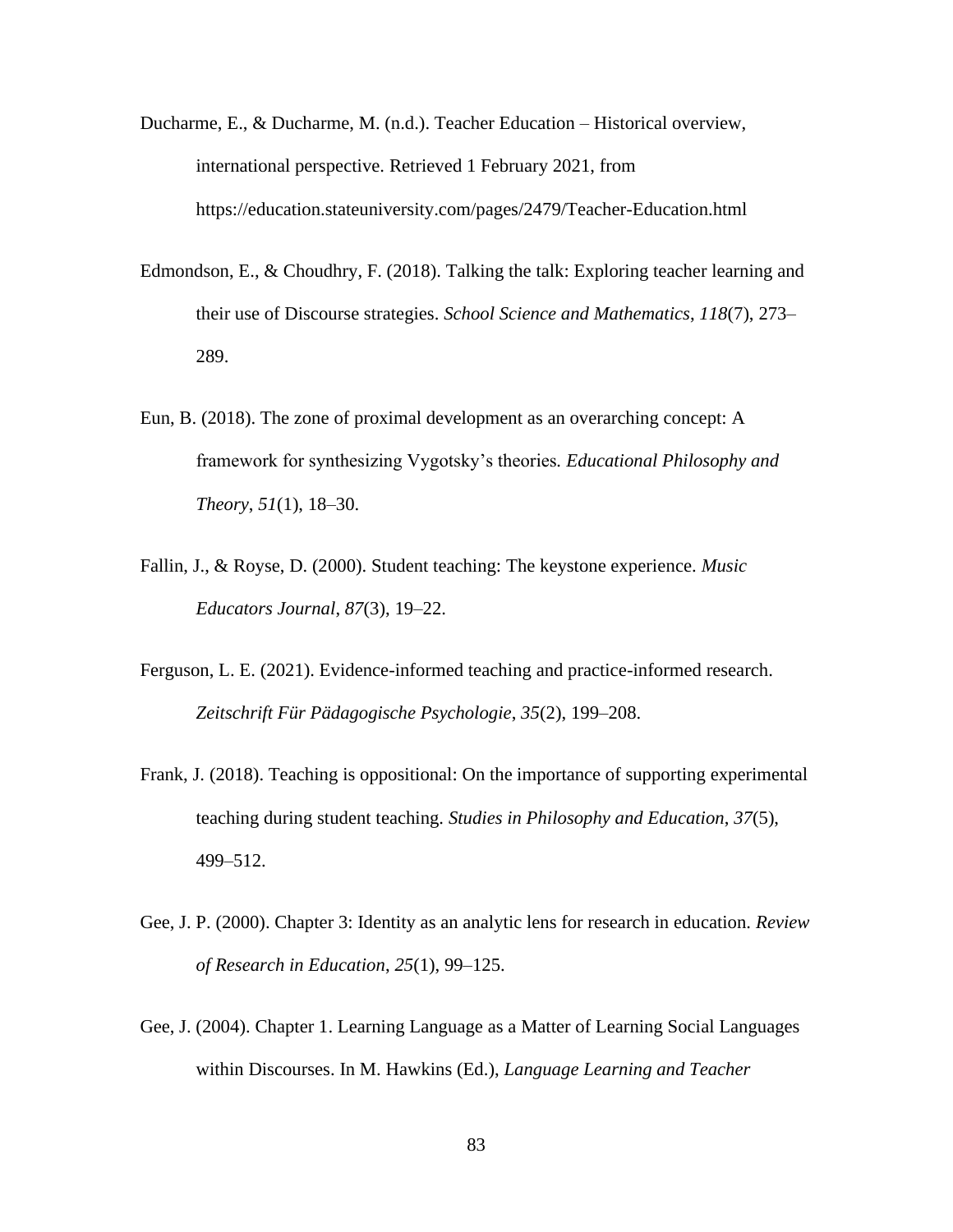*Education* p. 13–32. Bristol, Blue Ridge Summit: Multilingual Matters. <https://doi.org/10.21832/9781853597657-004>

Gee, J. P. (2005). Meaning making, communities of practice, and analytical toolkits. *Journal of Sociolinguistics*, *9*(4), 590–594.

Gee, J. P. (2015). Discourse, Small d, Big D. *The International Encyclopedia of Language and Social Interaction*, 1–5. https://doi.org/10.1002/9781118611463.wbielsi016

- Gee, J.P. (2016). Discourse analysis matters: Bridging frameworks. *Journal of Multicultural Discourse*, *11*(4), 343–359.
- Gee, J. P. (2018). Reading as Situated Language. *Theoretical Models and Processes of Literacy*, 105–117. https://doi.org/10.4324/9781315110592-7
- Gee, J. P., & Green, J. L. (1998). Chapter 4: Discourse Analysis, Learning, and Social Practice: A Methodological Study. *Review of Research in Education*, *23*(1), 119– 169. https://doi.org/10.3102/0091732x023001119
- Goldhaber, D., Krieg, J. M., & Theobald, R. (2017). Does the match matter? Exploring whether student teaching experiences affect teacher effectiveness. *American Educational Research Journal, 54*(2), 325–359
- Goldin, S., O'Neill, M. K., Naik, S. S., & Zaccarelli, F. G. (2019). Supporting students' learning practices: Redefining participation and engagement. *The Elementary School Journal*, *119*(3), 417–442.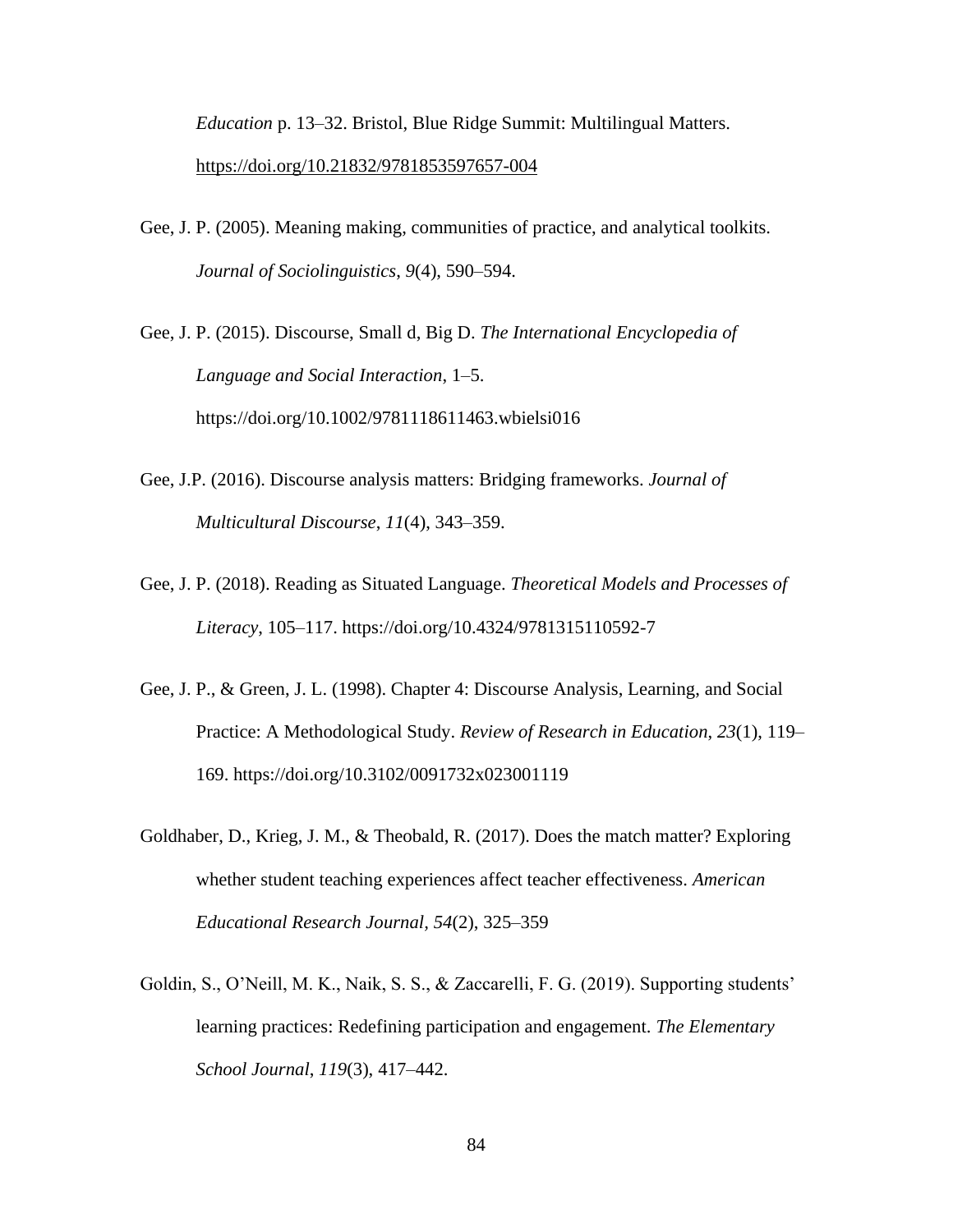- Gonzalez, A., Peters, M. L., Orange, A., & Grigsby, B. (2017). The influence of highstakes testing on teacher self-efficacy and job-related stress. *Cambridge Journal of Education*, *47*(4), 513–531.
- Greenberg, J., Pomerance, L., & Walsh, K. (2011). Student Teaching in the United States. National Council on Teacher Quality Retrieved 10 September 2020, from [https://www.nctq.org/dmsView/Student\\_Teaching\\_United\\_States\\_NCTQ\\_Report.](https://www.nctq.org/dmsView/Student_Teaching_United_States_NCTQ_Report)

Groenewald, T. (2004). A phenomenological research design illustrated. *International Journal of Qualitative Methods*, March 42–55. https://doi.org/10.1177/160940690400300104

- Hatch, T., Shuttleworth, J., Jaffee, A. T., & Marri, A. (2016). Videos, pairs, and peers: What connects theory and practice in teacher education?. *Teaching and Teacher Education*, *59* 274–284.
- Henderson, A., & Trede, F. (2017). Strengthening attainment of student learning outcomes during work-integrated learning: A collaborative governance framework across academia, industry and students. *Asia-Pacific Journal of Cooperative Education*, *18*(1), 73–80.
- Herman, J. (1969). One Person [Song recorded by Angela Lansbury and the original Broadway cast] On *Dear World.* Soney Broadway.
- Herr, K., & Anderson, G. L. (2015). *The action research dissertation: A guide for students and faculty*. Sage publications.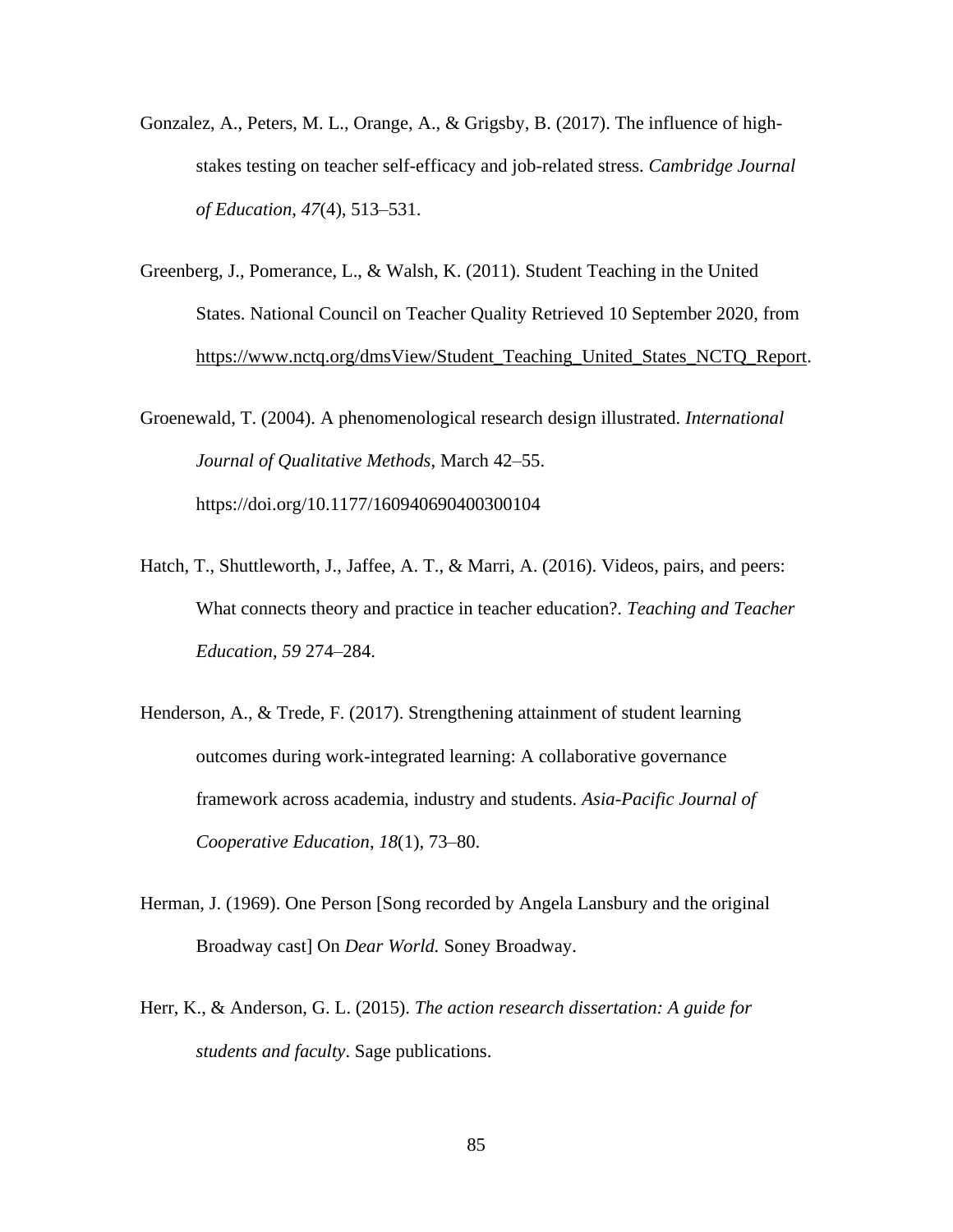- Howard, T. C. (2014). *Why Race & Culture Matter in Schools: Closing the achievement gap in America's classrooms* (1st ed.). Teachers College Press.
- İhtiyaroğlu, N. (2018). Can I grow up as an effective teacher? A mixed method study. *Educational Sciences: Theory & Practice*, *18*(3), 627–660 DOI10.12738/estp.2018.3.0192
- Kindle, K., & Schmidt, C. (2013). Developing preservice teachers: A self-study of instructor scaffolding. *Reading Improvement*, *50*(3), 83–100.
- Krieg, J. M., Goldhaber, D., & Theobald, R. (2020). Teacher candidate apprenticeships: Assessing the who and where of student teaching. *Journal of Teacher Education*, *71*(2), 218–232.
- Kuenzi, J. (2018). *Teacher Preparation Policies and Issues in the Higher Education Act*. Fas.org. Retrieved 8 September 2020, from [https://fas.org/sgp/crs/misc/R45407.pdf.](https://fas.org/sgp/crs/misc/R45407.pdf)
- Lancaster, J., & Bain, A. (2019). Designing university courses to improve pre-service teachers' pedagogical content knowledge of evidence-based inclusive practice. *Australian Journal of Teacher Education*, *44*(2), 51–65.
- Many, J. E. (2002). An exhibition and analysis of verbal tapestries: Understanding how scaffolding is woven into the fabric of instructional conversations. *Reading Research Quarterly*, *37*(4), 376–407.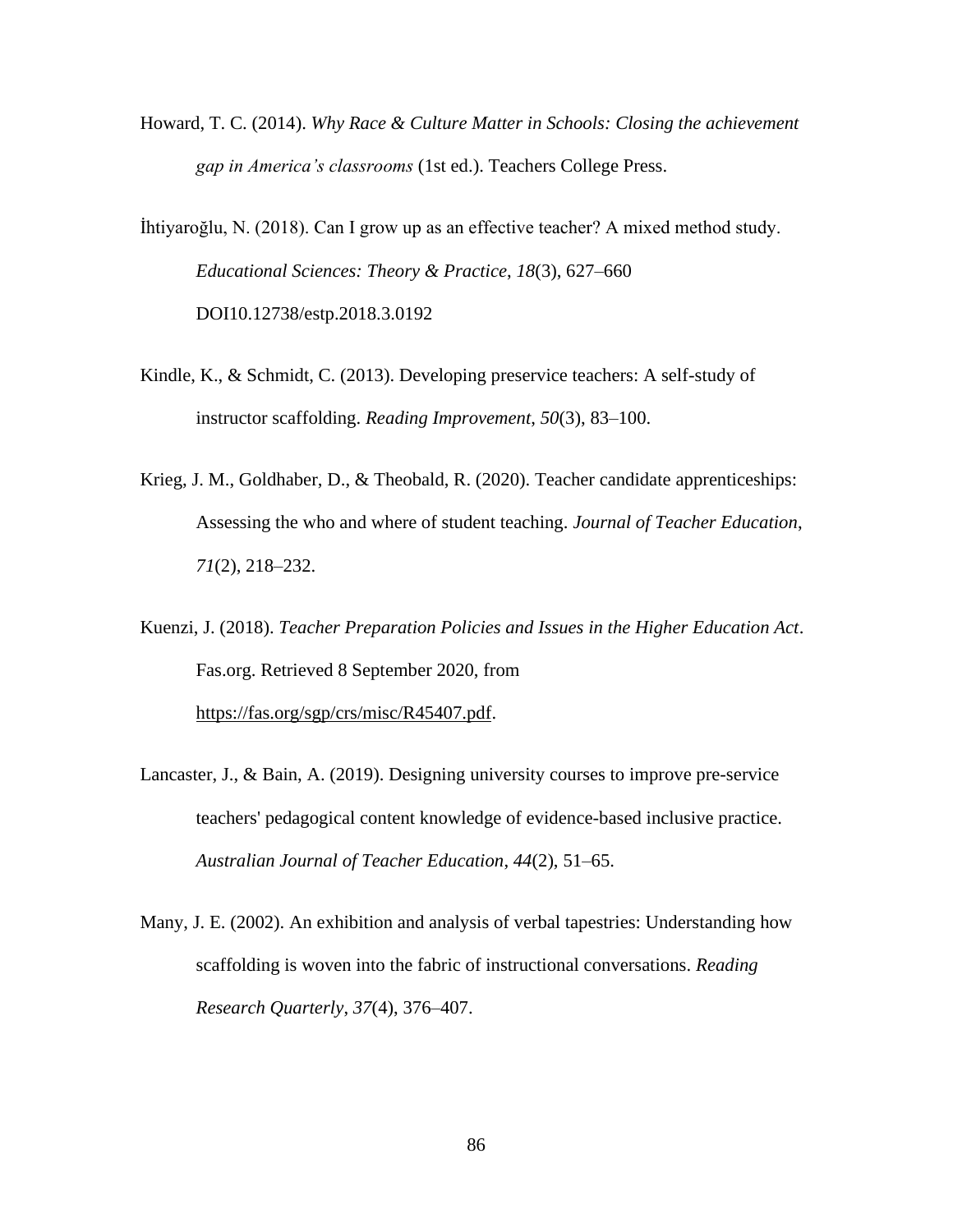- Matoti, S. N., & Lekhu, M. A. (2016). Sources of anxiety among pre-service teachers on field placement experience. *Journal of Psychology in Africa*, *26*(3), 304–307.
- Matsko, K. K., Ronfeldt, M., Nolan, H. G., Klugman, J., Reininger, M., & Brockman, S. L. (2020). Cooperating teacher as model and coach: What leads to student teachers' perceptions of preparedness?. *Journal of Teacher Education*, *71*(1), 41– 62.
- Margolis, A. A. (2020). Zone of proximal development, scaffolding and teacher practice. *Cultural-historical* Psychology, *16*(3), 15–26.
- Merriam, S. B., & Tisdell, E. J. (2016). *Qualitative research: A guide to design and implementation*. John Wiley & Sons.
- Merk, S., Rosman, T., Rueß, J., Syring, M., Schneider, J. (2017) Pre-service teachers' perceived value of general pedagogical knowledge for practice: Relations with epistemic beliefs and source beliefs. PLoS ONE 12(9): e0184971. <https://doi.org/10.1371/journal.pone.0184971>
- McGarr, O., McCormack, O., & Comerford, J. (2019). Peer-supported collaborative inquiry in teacher education: Exploring the influence of peer discussions on preservice teachers' levels of critical reflection. *Irish Educational Studies*, *38*(2), 245–261.
- McIntyre, D., & McIntyre, C. (2020). The Evolution of Clinical Practice and Supervision in the United States. *Journal of Educational Supervision, 3* (1). <https://doi.org/10.31045/jes.3.1.2>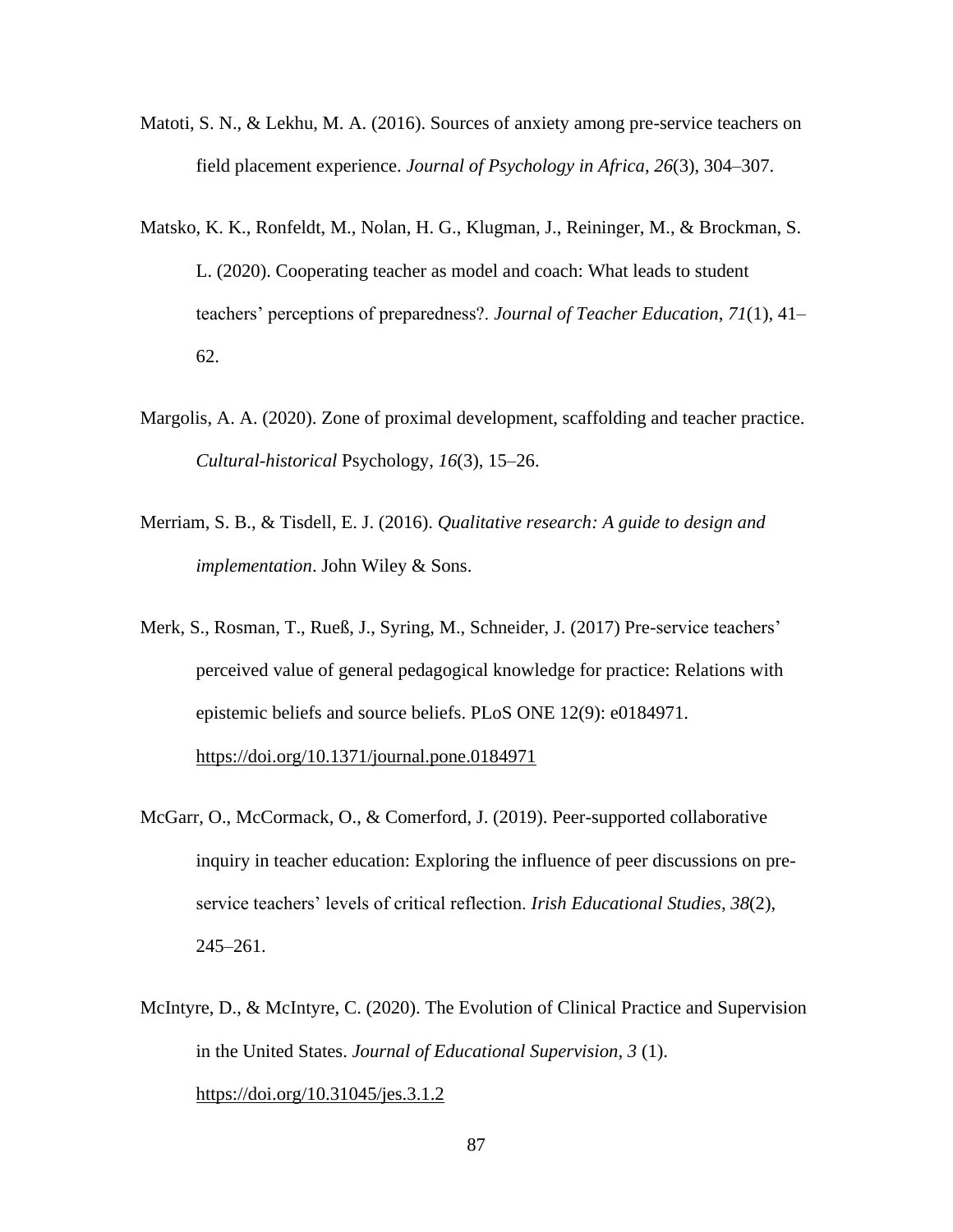- McMahan, S. K. & Garza, R. (2016). Fostering preservice teachers' development: Engagementin practice and learning. *Current Issues in Education*, 19(3). Retrieved fromhttp://cie.asu.edu/ojs/index.php/cieatasu/article/view/1550
- Molle, D. (2021). A close look at teacher learning: Why are teachers' journeys so different? *Teaching and Teacher Education*, *100*, 103–280.
- Morris, T. H. (2020). Experiential learning: A systematic review and revision of Kolb's model. *Interactive Learning Environments*, *28*(8), 1064–1077.
- National Center for Education Statistics. (2018). National Assessment of Educational Progress: An overview of NAEP. Washington, D.C.: National Center for Education Statistics, Institute of Education Sciences, U.S. Dept. of Education.
- O'Grady, E., Guilfoyle, L., & McGarr, O. (2018). "Biting one's lip" and "distancing": Exploring pre-service teachers' strategies in dysfunctional professional relationships. *Asia-Pacific Journal of Teacher Education*, *46*(4), 369–383.
- Orellana, M. F., Johnson, S. J., Rodriguez-Minkoff, A. C., Rodriguez, L., & Franco, J. (2017). An apprentice teacher's journey in "Seeing Learning". *Teacher Education Quarterly*, *44*(2), 7–26.
- Peercy, M. M., & Troyan, F. J. (2017). Making transparent the challenges of developing a practice-based pedagogy of teacher education. *Teaching and Teacher Education*, *61*, 26–36.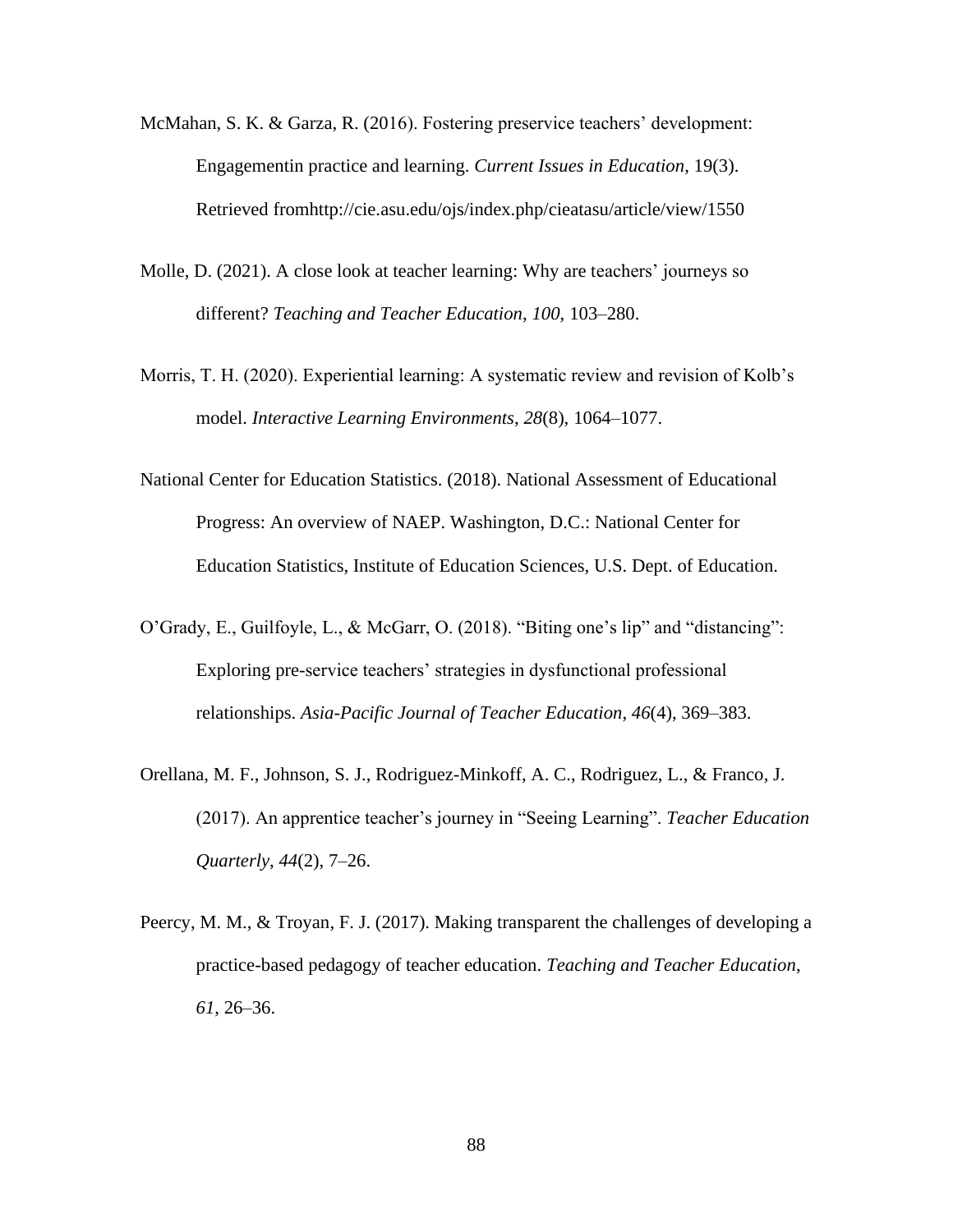- Postholm, M. B. (2016). Collaboration between teacher educators and schools to enhance development. *European Journal of Teacher Education*, *39*(4), 452–470.
- Rust, F. O. C. (2019). Redesign in teacher education: The roles of teacher educators. *European Journal of Teacher Education*, *42*(4), 523–533.
- Schneider, J. (2018). Marching forward, marching in circles: A history of problems and dilemmas in teacher preparation. *Journal of Teacher Education*, *69*(4), 330–340.
- Sharpe, T. (2006). 'Unpacking' scaffolding: Identifying discourse and multimodal strategies that support learning. *Language and Education*, *20*(3), 211–231.
- Shaughnessy, M., & Boerst, T. A. (2018). Uncovering the skills that preservice teachers bring to teacher education: The practice of eliciting a student's thinking. *Journal of Teacher Education*, *69*(1), 40–55.
- Smalley, S. W., Retallick, M. S., & Paulsen, T. H. (2015). Relevance of student teaching skills and activities from the perspective [fo] the student teacher. *Journal of Agricultural Education*, *56*(1), 73–91.
- Stenberg, K., Rajala, A., & Hilppo, J. (2016). Fostering theory–practice reflection in teaching practicums. *Asia-Pacific Journal of Teacher Education*, *44*(5), 470–485.
- Suzuki, W. A., Feliú-Mójer, M. I., Hasson, U., Yehuda, R., & Zarate, J. M. (2018). Dialogues: the science and power of storytelling. *Journal of Neuroscience*, *38*(44), 9468–9470.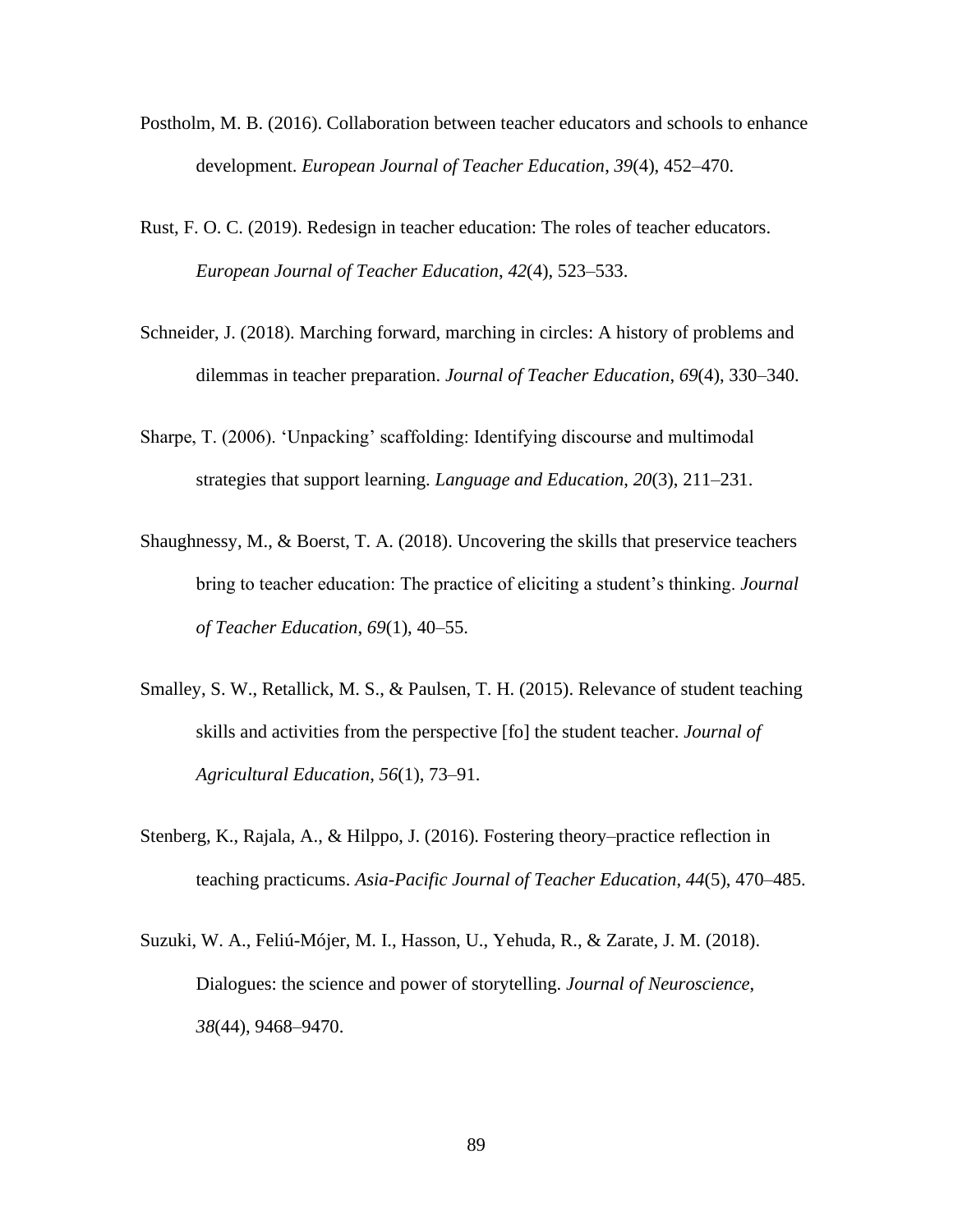- Swinkels, M. F. J., Koopman, M., & Beijaard, D. (2013). Student teachers' development of learning-focused conceptions. *Teaching and Teacher Education*, *34*, 26–37.
- Sydnor, J. (2017). "I didn't realize how hard it would be!": Tensions and transformations in becoming a teacher. *Action in Teacher Education*, *39*(2), 218–236.
- Tschannen-Moran, M., & Woolfolk Hoy, A. (2001). Teacher efficacy: Capturing an elusive construct. *Teaching and Teacher Education*, *17*, 783–805.
- van de Pol, J., Volman, M., & Beishuizen, J. (2010). Scaffolding in teacher–student interaction: A decade of research. *Educational Psychology Review*, *22*(3), 271– 296.
- Van Lier, L. (2006). *The ecology and semiotics of language learning: A sociocultural perspective* (Vol. 3). Springer Science & Business Media.
- Walsh, K. (2018). Getting smart about student teaching. *Educational Leadership*, *75*(8), 38–42.
- Whipp, J. L., & Geronime, L. (2017). Experiences that predict early career teacher commitment to and retention in high-poverty urban schools. *Urban Education*, *52*(7), 799–828.
- Wood, D., Bruner, J. S., & Ross, G. (1976). The role of tutoring in problem solving. *Journal of Child Psychology and Psychiatry*, *17*(2), 89–100.
- Woods, A. M., & Weasmer, J. (2003). Great expectations for student teachers: Explicit and implied. *Education*, *123*(4), 681–688.